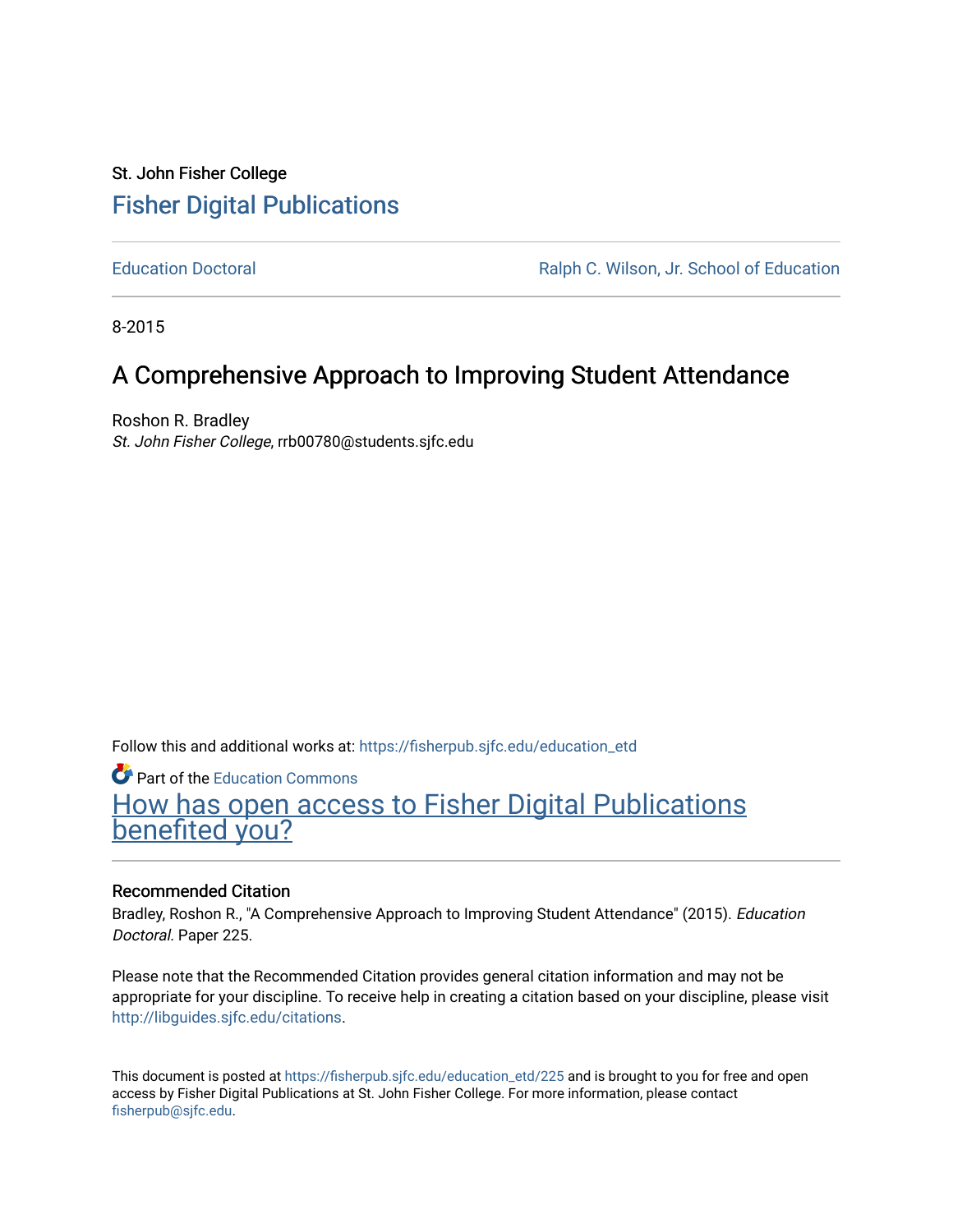## A Comprehensive Approach to Improving Student Attendance

## **Abstract**

Student attendance is one of the most important steps to a student's academic success. Student absenteeism is defined as a student missing 20 or more school days within one academic school year. When students miss school on a consistent basis, they are identified as chronically absent. Chronic absenteeism can lead to a wide variety of issues ranging from tobacco use to alcohol consumption to substance abuse. This study investigated the root causes that impact student attendance in an urban elementary school district from parents' perspectives. Using qualitative methods, interviews were conducted with parents of students who attended schools within a city school district. They provided insight into both the obstacles and solutions that families face regarding attendance. Findings revealed several hindrances and solutions that school districts may want to consider when seeking to improve their daily student attendance rates. Barriers that parents revealed were lack of transportation support and lack of knowing how to access resources and childcare before and after school. Solutions that parents consistently reported were additional transportation support, increased parental involvement, and enhanced communication between home and school. Recommended future studies would include interviewing parents whose child has poor daily attendance rates from the same school but from singleparent households to compare their responses to two-parent households in order to identify the barriers and potential solutions for both groups. The findings would provide districts with a better vii understanding of the needs to remedying student attendance issues from both types of households.

Document Type

**Dissertation** 

Degree Name Doctor of Education (EdD)

Department Executive Leadership

First Supervisor Susan Schultz

Second Supervisor Ruth Harris

Subject Categories Education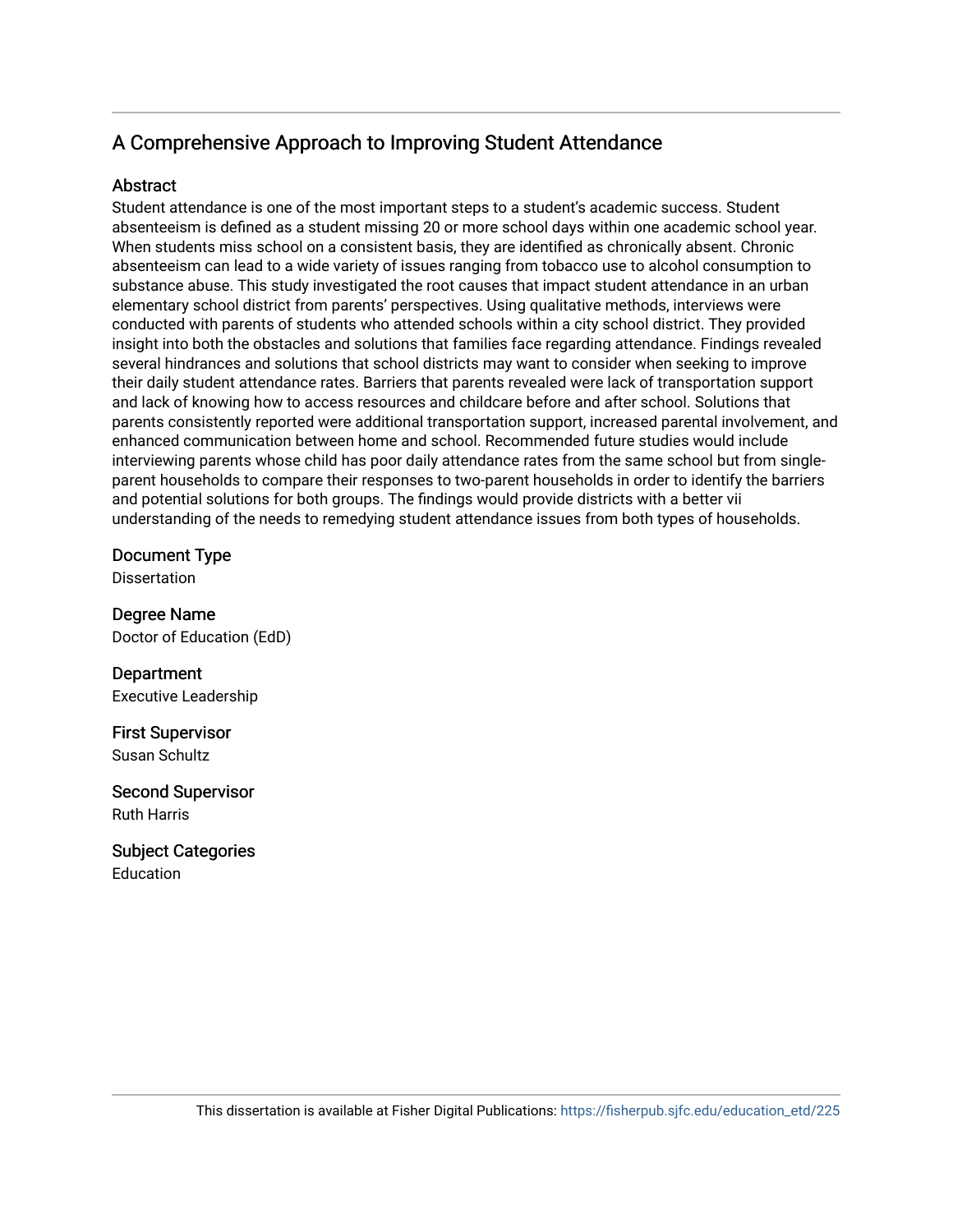A Comprehensive Approach to Improving Student Attendance

By

Roshon R. Bradley

Submitted in partial fulfillment of the requirements for the degree

Ed.D. in Executive Leadership

Supervised by

Dr. Susan Schultz

Committee Member

Dr. Ruth Harris

Ralph C. Wilson, Jr. School of Education

St. John Fisher College

August 2015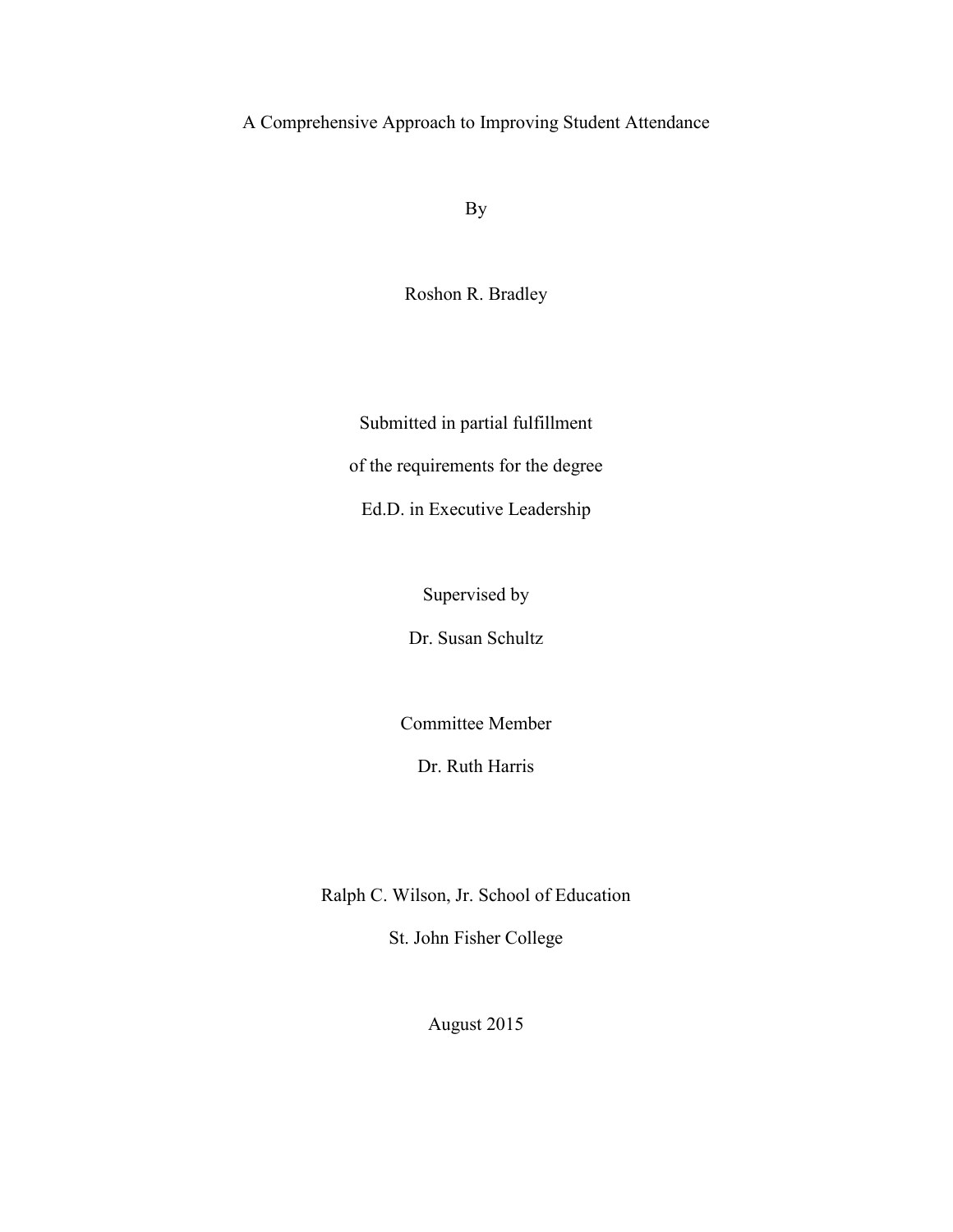Copyright by Roshon R. Bradley 2015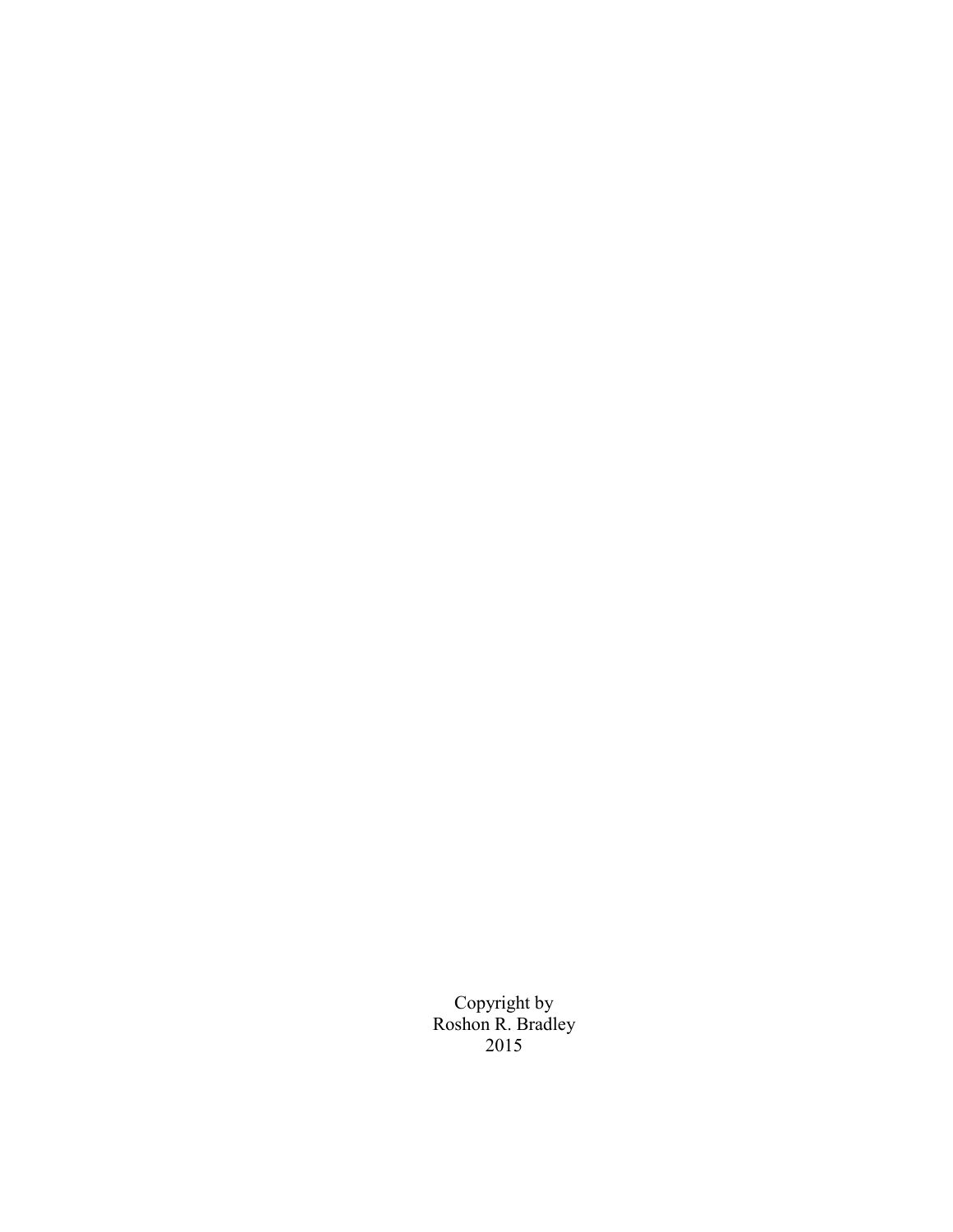### **Dedication**

<span id="page-4-0"></span>I would like to acknowledge so many people who helped make this doctoral degree possible. First and foremost, I would like to honor and thank my Heavenly Father for giving me the ability to do this work and allowing me to have a the mind and spirit for wanting to serve others the way his son, Jesus Christ, did. To my loving and supporting wife, Deborah, thank you for being patient with me throughout this entire journey; without your support, love, and prayers this would not have been possible!

To all of my wonderful children, Stella, Naomi, Emmanuel, Elisha, Moriah, and Gabriel, you all are my inspiration and motivation to do this work. To my friends, Dr. Karen Sangmeister and Ms. Sharon Ryan, thank you for all of your hard work and guidance through this process these past few years. Your assistance and constant encouragement will never be forgotten.

To my mentor and friend, Dr. Guillermo Montes, thank you for the guidance and friendship that you have provided to me throughout this entire process. To Dr. Arthur "Sam" Walton, Dr. Jeannine Dingus-Eason, and Dr. Michael Wischnowski, thank you for not giving up on me and keeping me to my promise to finish this degree. Thank you to all of my professors for equipping me with the knowledge base to be able to achieve learning at this level.

To my Dissertation Chair, Dr. Susan Schultz, thank you for all of your guidance and support throughout this entire process. I could not have asked for a more encouraging and supportive Chair. You truly were God sent. To my committee member,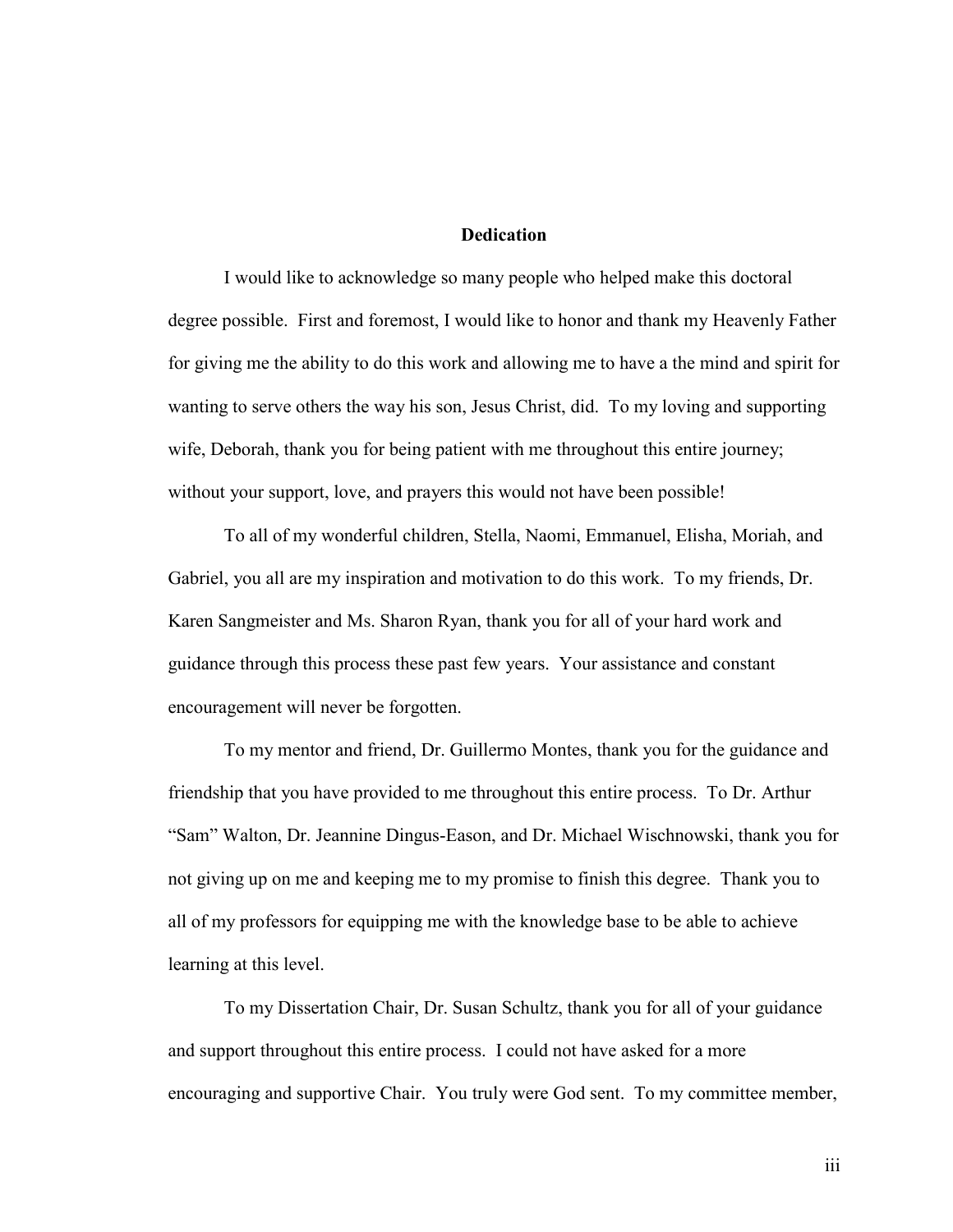Dr. Ruth Harris, you were there for me through the attainment of each of my dissertation milestones, thank you.

To my brothers and sisters, thank you for all of the encouragement along the way, it has been greatly appreciated. Last, but not least, thank you to my parents for not giving up on me when others said that this would not be possible for me and for refusing to accept no for an answer! The reason I have made it this far is because of the sacrifices that you both made on my behalf. Thank you from the bottom of my heart!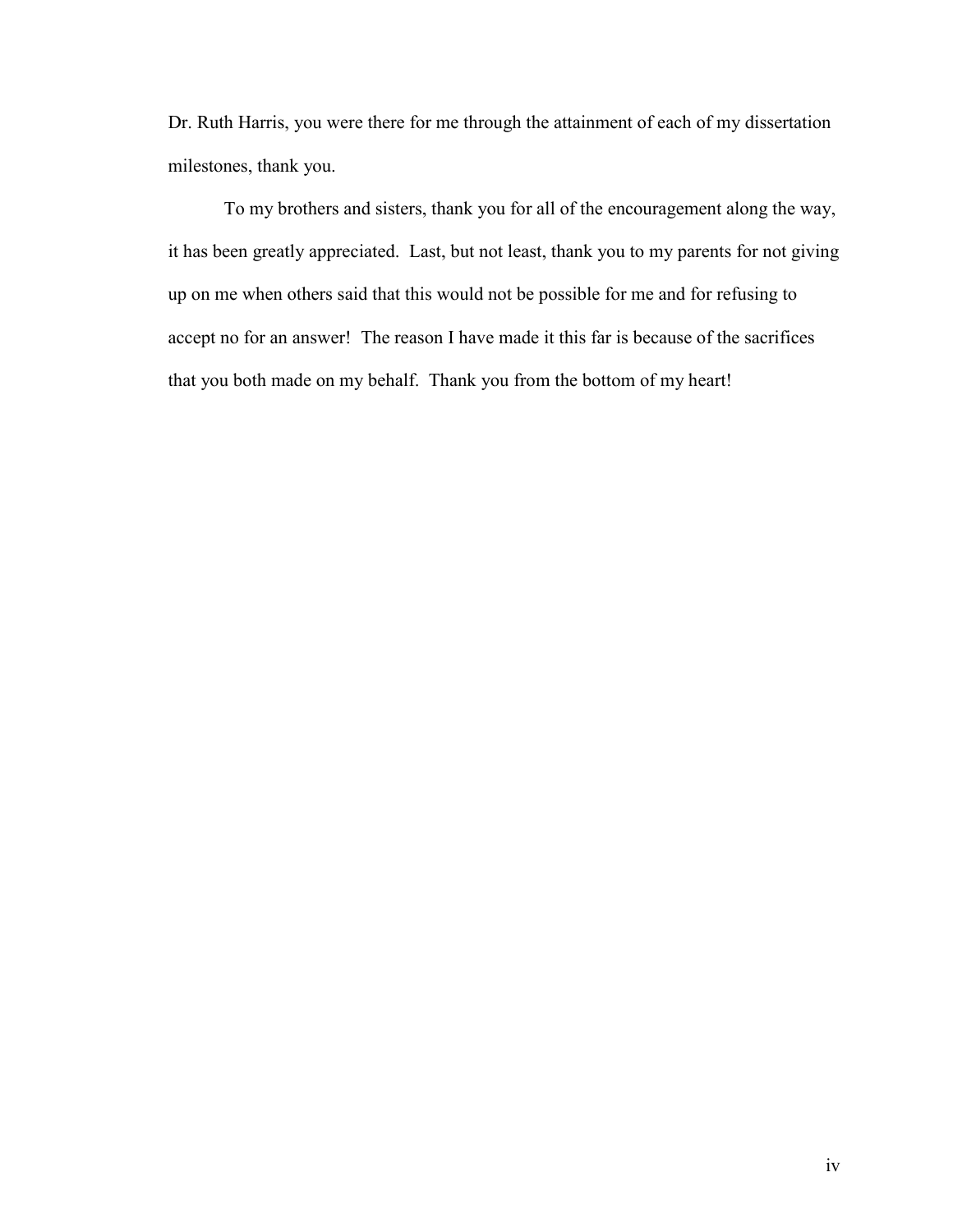### **Biographical Sketch**

<span id="page-6-0"></span>Roshon Bradley is currently the Principal for the Early Childhood School in the Rochester City School District. Mr. Bradley he has worked for the Rochester City School District for the past 15 years. He began his career as a school counselor and then moved into administration where he has been a district administrator for the past 12 years. Mr. Bradley attended the University at Buffalo on a full athletic scholarship from 1996 to 2000, where he completed his bachelor's degree in 2000. He also completed his first Master's Degree in Counseling Education from the University at Buffalo in 2001, and he went on to obtain his second Master's Degree in Educational Leadership from St. John Fisher College in 2004. In the summer of 2006, Mr. Bradley began his doctoral studies in the Ed.D. Program in Executive Leadership. In 2008, he suspended his doctoral studies and then resumed them in 2014. Mr. Bradley pursued his research in A Comprehensive Approach to Improving Student Attendance under the direction of Dr. Susan Schultz and Dr. Ruth Harris and received the Ed.D. Degree in 2015.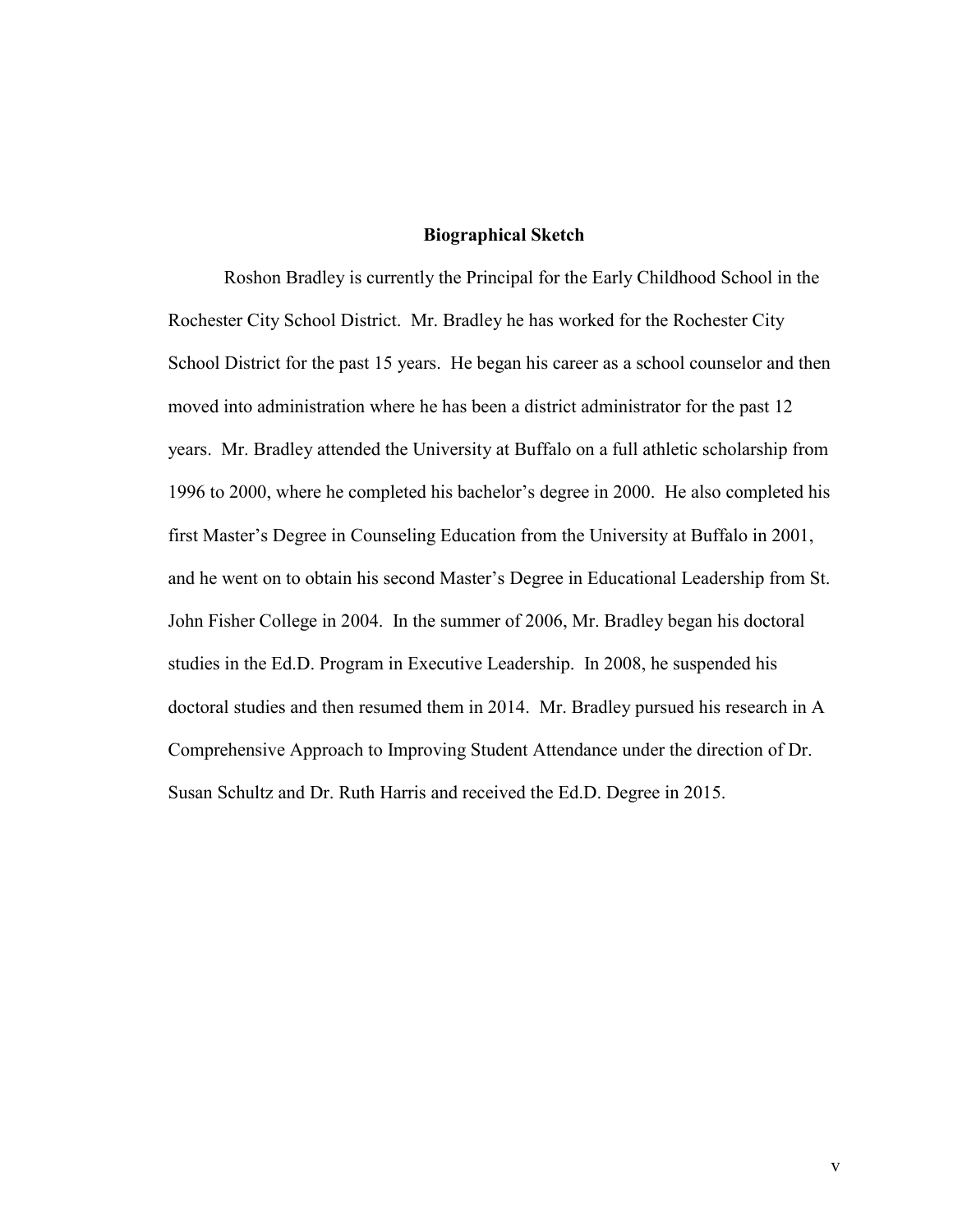### **Abstract**

<span id="page-7-0"></span>Student attendance is one of the most important steps to a student's academic success. Student absenteeism is defined as a student missing 20 or more school days within one academic school year. When students miss school on a consistent basis, they are identified as chronically absent. Chronic absenteeism can lead to a wide variety of issues ranging from tobacco use to alcohol consumption to substance abuse.

This study investigated the root causes that impact student attendance in an urban elementary school district from parents' perspectives. Using qualitative methods, interviews were conducted with parents of students who attended schools within a city school district. They provided insight into both the obstacles and solutions that families face regarding attendance.

Findings revealed several hindrances and solutions that school districts may want to consider when seeking to improve their daily student attendance rates. Barriers that parents revealed were lack of transportation support and lack of knowing how to access resources and childcare before and after school. Solutions that parents consistently reported were additional transportation support, increased parental involvement, and enhanced communication between home and school.

Recommended future studies would include interviewing parents whose child has poor daily attendance rates from the same school but from single-parent households to compare their responses to two-parent households in order to identify the barriers and potential solutions for both groups. The findings would provide districts with a better

vi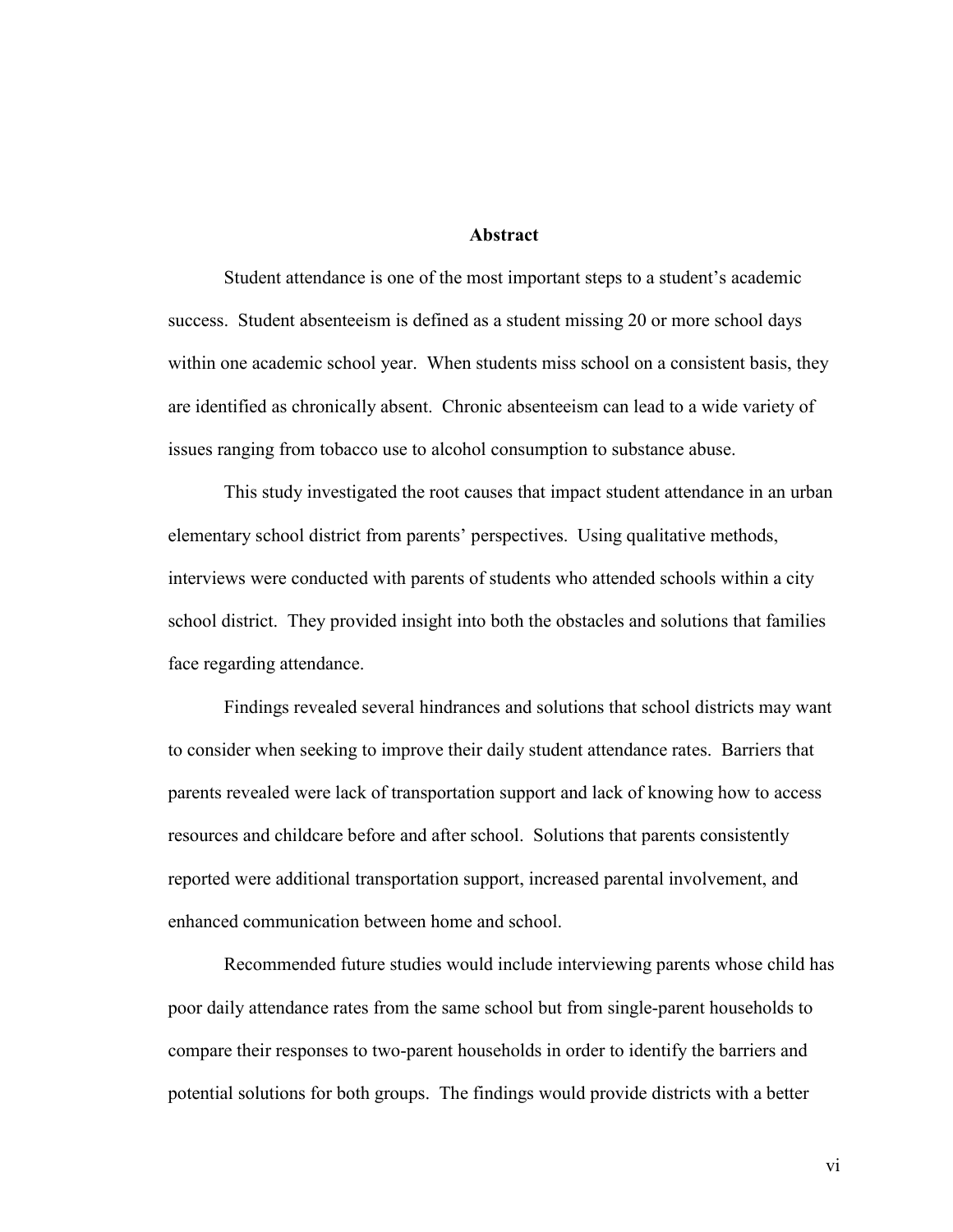understanding of the needs to remedying student attendance issues from both types of households.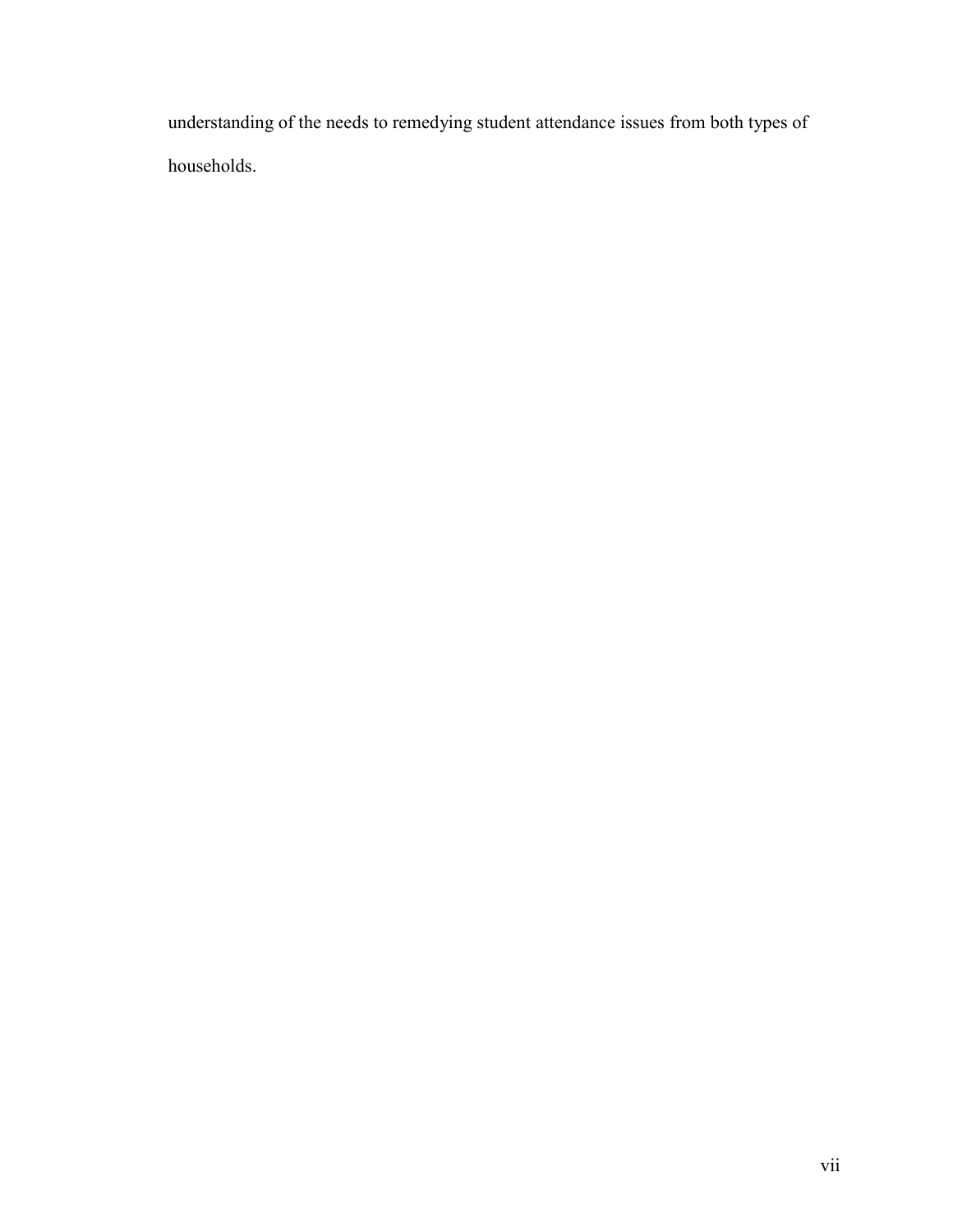## **Table of Contents**

<span id="page-9-0"></span>

| 13 |
|----|
|    |
|    |
|    |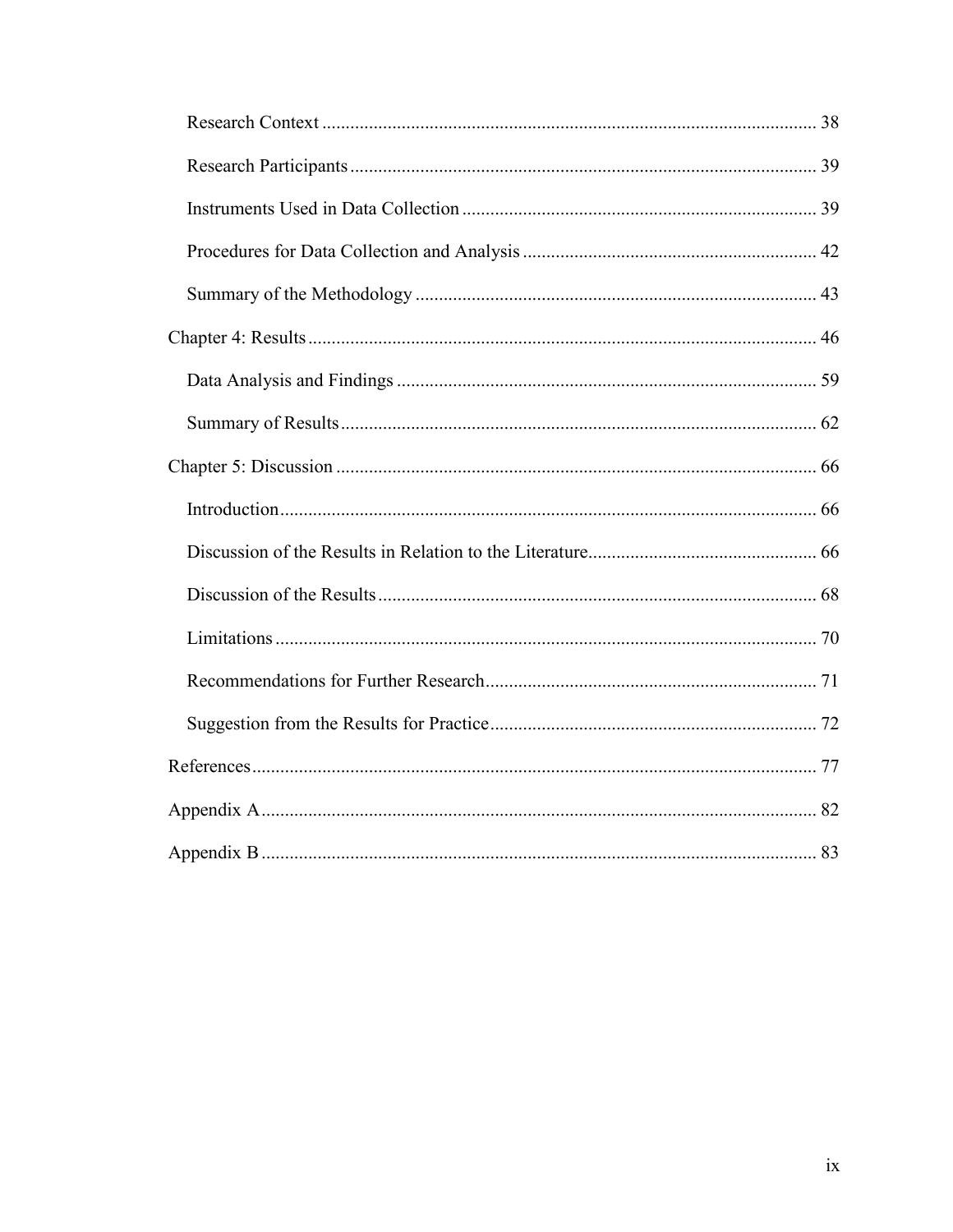## **List of Tables**

<span id="page-11-0"></span>

| <b>Item</b> | <b>Title</b>                                                          | Page |
|-------------|-----------------------------------------------------------------------|------|
| Table 4.1   | Number of Participant Children in the City School District            | 46   |
| Table 4.2   | Participants' Highest Level of Education                              | 49   |
| Table 4.3   | Participants' Own School Attendance as a Youth in School              | 50   |
| Table 4.4   | Participants Feel Respected by the School Administration              | 51   |
| Table 4.5   | Participants Feel Teachers are Polite to the Students and the Parents | 52   |
| Table 4.6   | Participants Report Their Children Like School                        | 52   |
| Table 4.7   | Participants Notified by School When Their Child Was Not              |      |
|             | in Attendance                                                         | 53   |
| Table 4.8   | Parental Rating of Child's Daily Attendance                           | 54   |
| Table 4.9   | Ranking of Reoccurring Themes as Barriers to Getting Children to      |      |
|             | School on Time                                                        | 57   |
| Table 4.10  | Ranking of Reoccurring Themes as Solutions Identified for Getting     |      |
|             | Children to School on Time                                            | 58   |
| Table 4.11  | Participants' Ability to Speak to Someone at School About Children's  |      |
|             | Difficulties                                                          | 60   |
| Table 4.12  | Participants Feel Communication is Available with Their Children's    |      |
|             | School                                                                | 61   |
| Table 4.13  | Participants Feel the School District is Sensitive to Their Home      |      |
|             | Culture                                                               | 62   |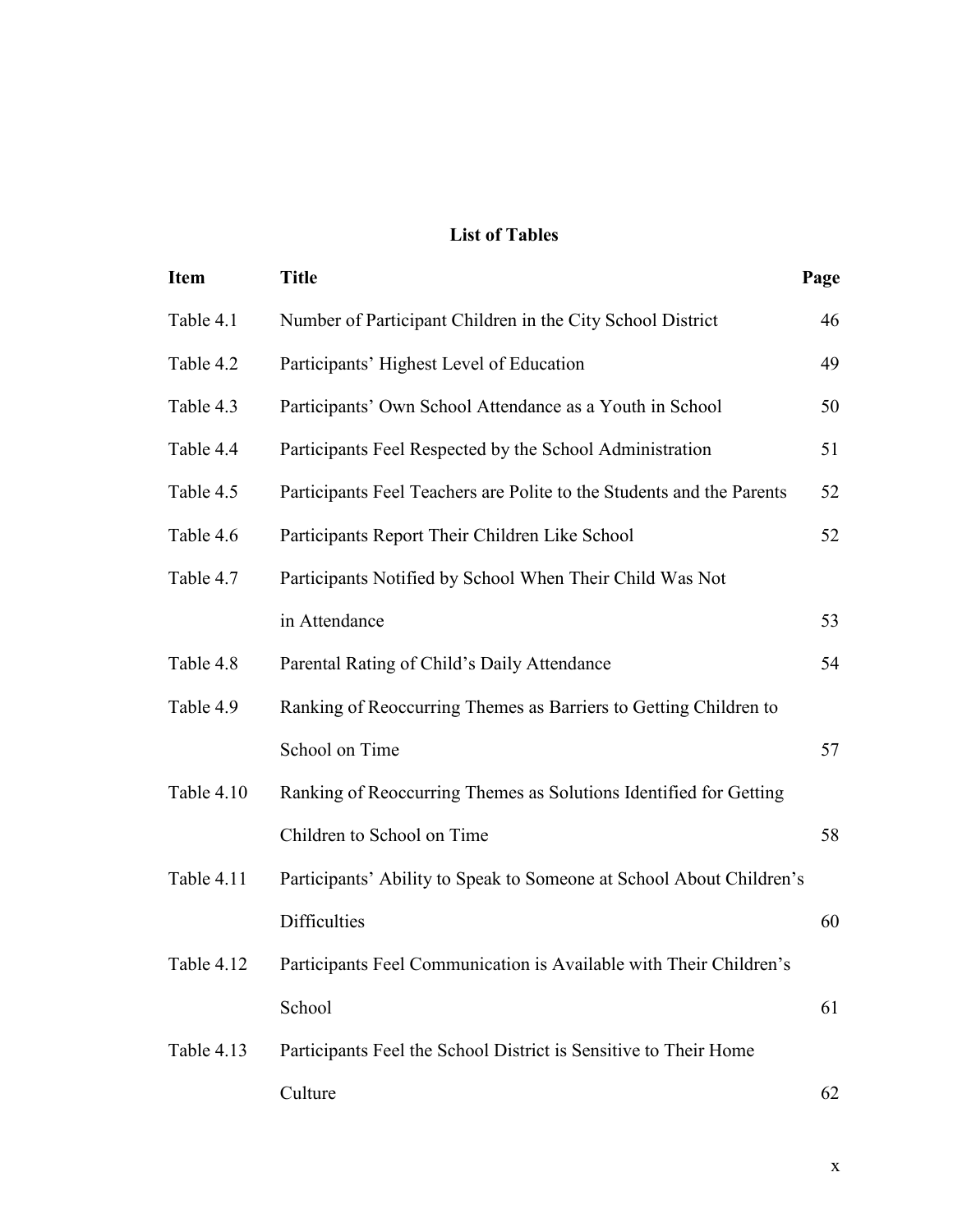## [Table 4.14](#page-75-0) [Participants' View that Attendance is an Important Aspect of](#page-75-0)

[Academic Success](#page-75-1) 63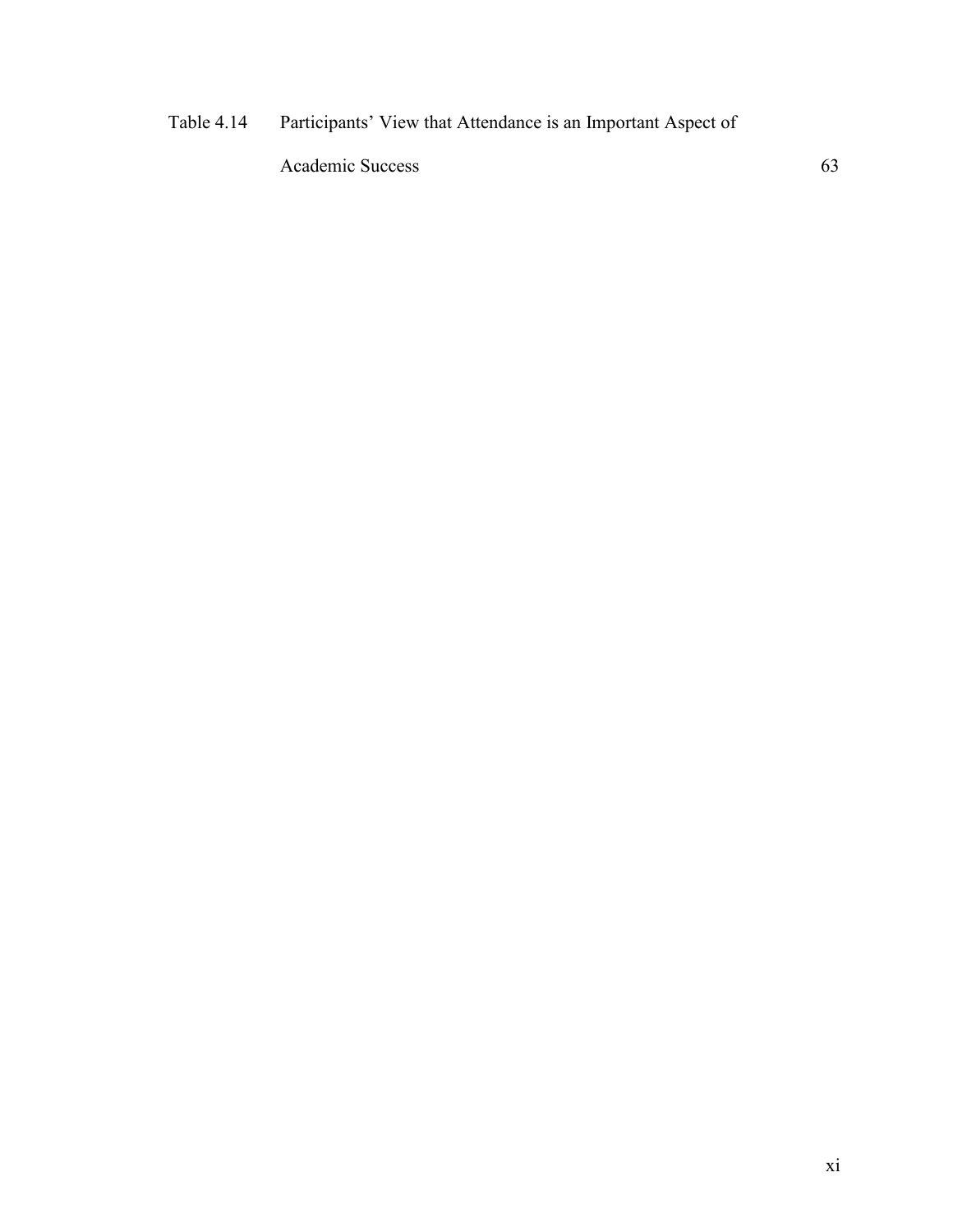### **Chapter 1: Introduction**

## <span id="page-13-1"></span><span id="page-13-0"></span>**Introduction**

Students need to be in school every day to be academically successful. In recent years, student absenteeism has become one of the major concerns in urban school districts across the United States. According to Epstein and Sheldon (2002), student absenteeism is one of the most important issues confronting school districts today. Student absenteeism is defined as a student missing 20 or more school days within one academic school year. When students miss school on a consistent basis, they are identified as chronically absent.

Students that are chronically absent from school open the door for a host of larger issues other than just being out of the school room. Chronic absenteeism can lead to a wide variety of issues ranging from tobacco use to alcohol consumption to substance abuse (Sheldon & Epstein, 2002).

Studies have shown that regularly attending students can also be negatively impacted by chronically absent students. For example, when a teacher diverts a significant amount of attention to chronically absent students in an effort to try to meet the generally absent students' learning and social needs, they often take away teaching from the regularly attending students. Also, when children miss 10% of their total school attendance (or about 20 days) at the early childhood level, it makes it extremely hard for them to be in a position to learn to read at their grade level (Romero  $& Lee, 2007$ ). One California study found that only 17% of students who were chronically absent in both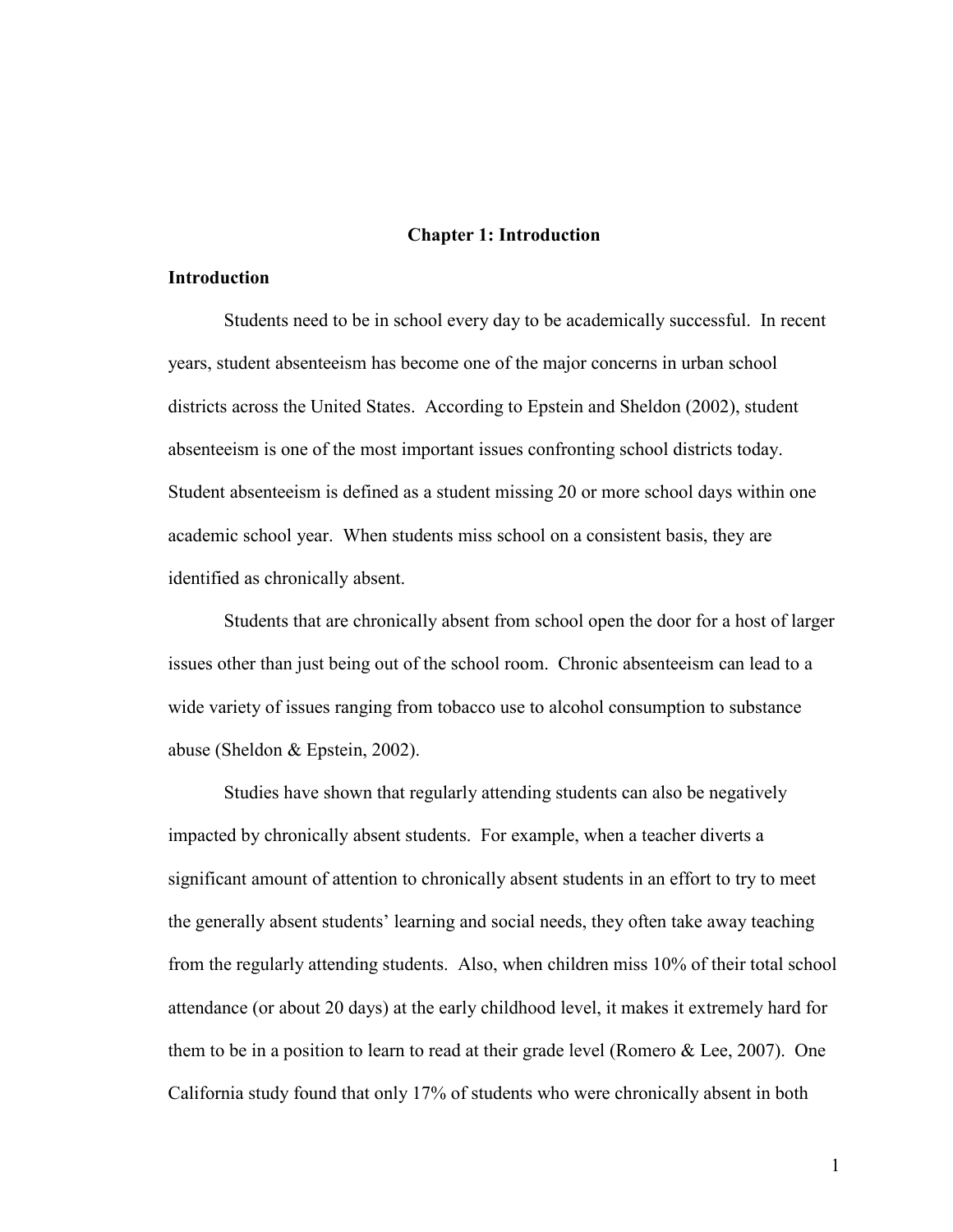kindergarten and first grade were reading proficiently in the third grade, compared to 64% of their peers with good attendance rates (Applied Survey Research, 2011).

One major cause for poor student attendance rates is the breakdown of the home structure. According to McCluskey, Bynum, and Patchin (2004), the family structure plays a major role in a student's attendance rate. The family structure can be identified as the lack of parenting skills, neglect, socioeconomic status, and lack of family support. What is critical to a child's daily attendance rate is parental involvement. Parents and guardians are critical partners in ensuring that a child gets to school on time and every day. Some parents don't fully comprehend the negative consequences associated with chronic absences—particularly in the early grades when many parents may be under the assumption that not much learning is taking place (Douglas, 2010). Other times, parents face real barriers to getting their child to school. Although illness is a big factor in the early grades, the research shows that "parental attitudes" toward attendance and their own comfort level with the school can affect a child's attendance rate significantly. The research has also found that student attendance improved significantly when parents felt that their schools were safe and when they trusted their child's teacher (Ehrlich, Gwynne, Stitziel Pareja, & Allensworth, 2013).

In a study out of Chicago, Ehrlich et al. (2013) found that what parents do with their child while they are at home can also improve their child's attendance rates as well as their academic performance. When parents understand the impact that chronic absence may have on their child's academic performance, they are less likely to allow their child to miss school. Some school districts from around the country have adopted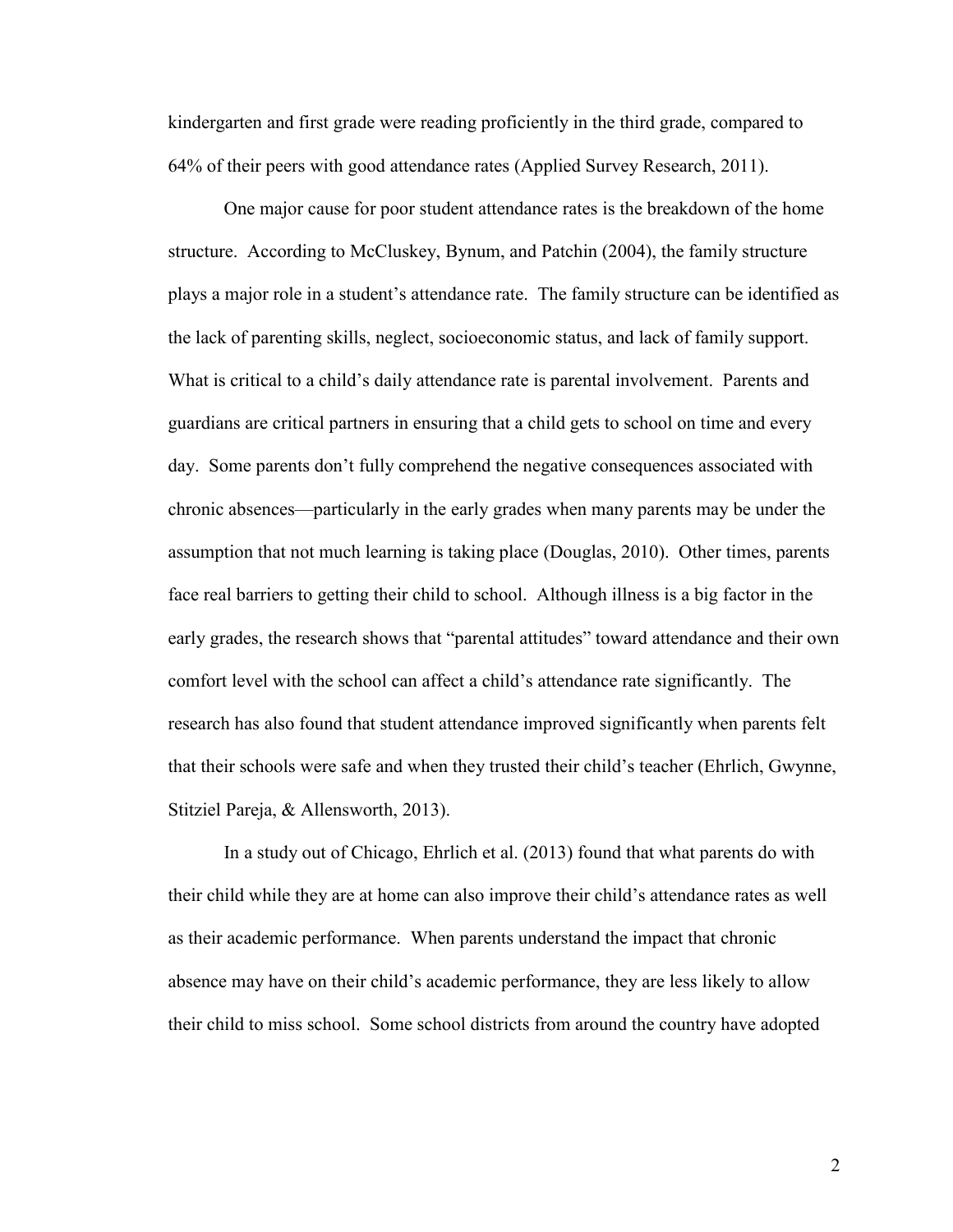slogans such as, "every minute matters," to emphasize the importance of coming to school every day. These types of messages are targeted at students and their parents.

A study out of Los Angeles Unified School District's Attendance Improvement Program 2013 for kindergartners identified common characteristics among the most successful programs: (a) greater levels of parent engagement, (b) a strength-based approach with more positive perceptions of parents and higher expectations of their students and parents, (c) a shared belief that everyone has a role in improving attendance and should work together, and (d) a deeper level of commitment to program implementation and digging into the causes of absenteeism (Duardo, 2013).

A study conducted by Carey, Lewis, and Farris (1998) predicted poor children in kindergarten have lower academic achievement levels by the fifth grade. In another study conducted by the Baltimore Education Research Consortium (2011) found that sixth-grade students with severely chronic attendance rates had a 60% chance of dropping out of school (Connolly  $&$  Olson, 2012). Further, another study conducted by the University of Chicago in 2005 found that ninth-grade attendance rates were a better graduation predictor than eighth-grade test scores (Allensworth & Easton, 2005). In a similar study conducted by the Baltimore Education Research Consortium (2011), the researchers found that students who missed two or more days in September were significantly more likely to be chronically absent for the remainder of the school year. The researchers also found that students who missed two to four days in September were five times more likely to be chronically absent than students who were absent fewer than two days. In addition, students who missed more than four days in September were over 16 times more likely to be chronically absent than students who were absent fewer than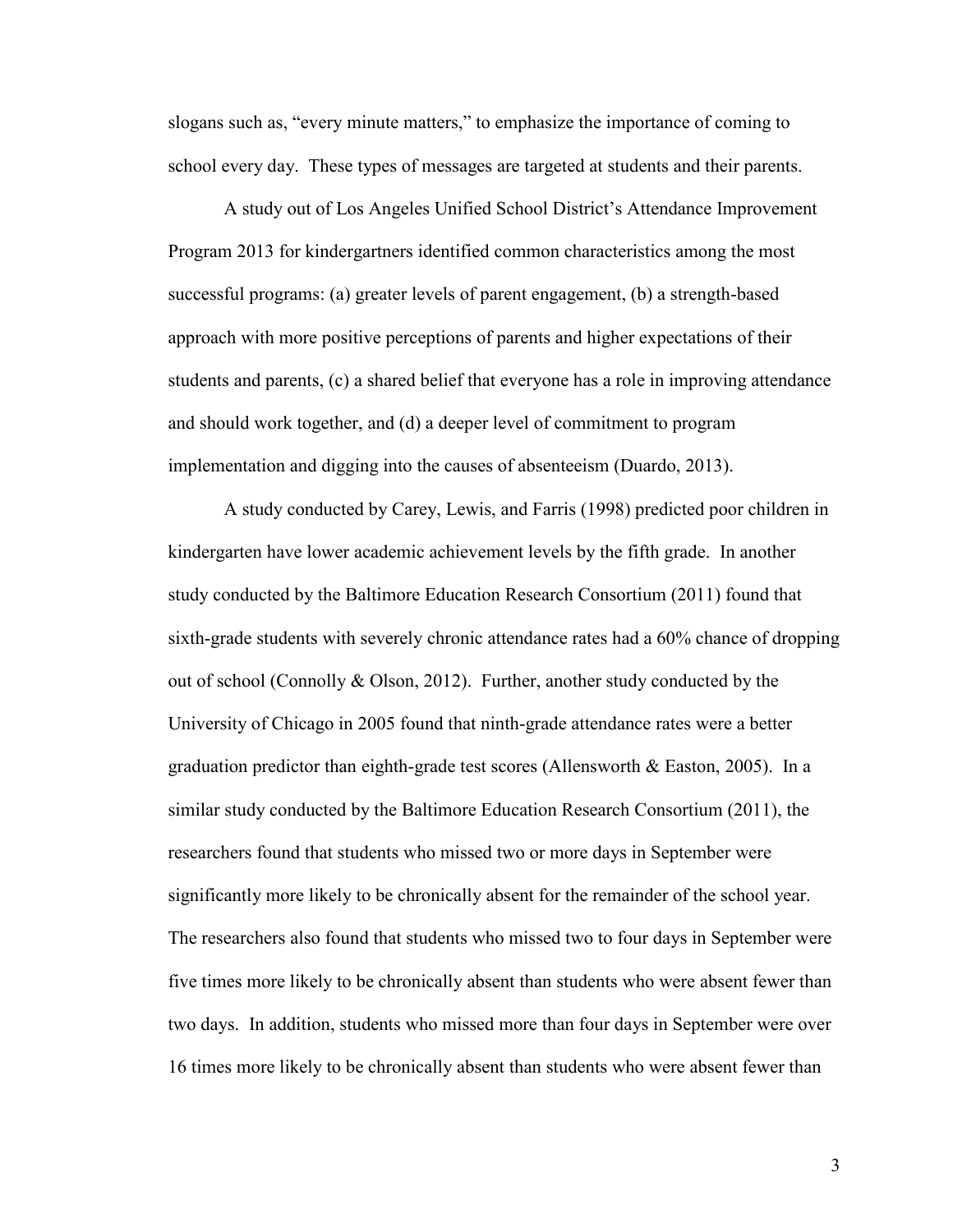two days in September (Connolly & Olson, 2012). Results suggest that schools need to pay attention to student attendance from the earliest days in September, and they should intervene to get students back on track as quickly as possible. All of these studies conclude how vital it is for a student to have good attendance rates especially in the early elementary years. It is also critical that students/parents monitor their child's daily attendance rates starting from the very first day of school to the very last day of school.

## <span id="page-16-0"></span>**Problem Statement**

The purpose of this research is to identify the root causes that impact student attendance in an urban elementary school district from a parent's perspective. Qualitative methods used to extend existing research in ways to improve the daily student attendance rates. There has been extensive research on strategies from experts that school districts can apply to enhance the daily student attendance rates within the field (Sheldon and Epstein, 2002), but there is very little research seeking the advice from parents as to what some of the barriers are that hinder students from having consistent attendance. Additionally, Sheldon and Epstein (2002) found that parental support/involvement is critical for a student's academic success. Most students whose parents were unable or unwilling to provide supervision, guidance, or discipline were less likely to have good attendance rates and less likely to be academically successful. In a later study, Sheldon and Epstein (2004) indicated that parental actions, such as monitoring their child's state of affairs and/or getting involved in their child's school, such as joining the school's Parent Teacher Association/Parent Teacher Organization (PTA/PTO), lowered students' levels of absenteeism. Astone and McLanahan (1991), Duckworth and DeJong (1989), Lee (1994), and McNeal (1999) all stated that when schools develop programs that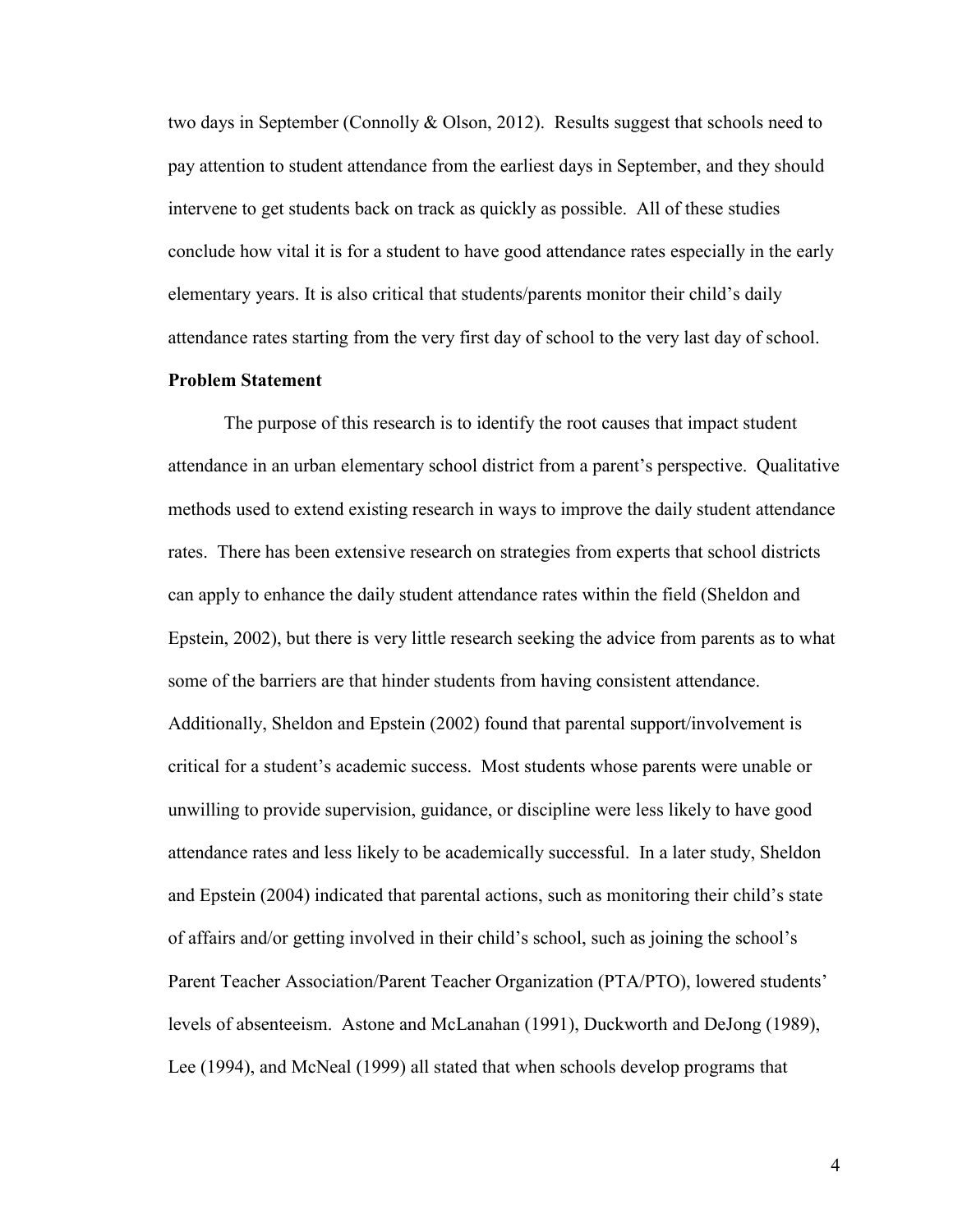focused on family and community partnerships, student absenteeism went down as well. To this end, the researcher explored the parents' perspectives and feedback to help address the issue of chronic student attendance.

## **Description of being chronically absent and its impact on students.**

Chronically absent students are defined as missing 10% or more of school attendance over the course of one academic school year for any reason (excused or unexcused). This may represents two days missed each month for 10 months. Balfanz and Byrnes (2012) found that chronic absenteeism is most prevalent amongst low-income students. They also found that gender and ethnic background does not have a significant impact on absenteeism. But they did uncover that the youngest students, meaning kindergarteners, and the oldest students, being seniors in high school, tend to have the highest rates of chronic absenteeism.

Outside of the fact that poor student attendance predicts dropping out of school, chronic absenteeism can also result in other damaging consequences. Leaving school is merely the concluding act of a long withdrawal process from school (Carey et al., 1998). Epstein and Sheldon (2002) also concurred that dropping out of school echoes a long process of disengagement and withdrawal from school. Lamdin (1996) found that students who did not attend class regularly had a much lower opportunity to master the material being taught, and it hurt their ability to be academically successful. Chronically absent students have a long history of facing major academic challenges throughout their educational experience. They often struggle academically from elementary school, onward, if their chronic attendance is not addressed.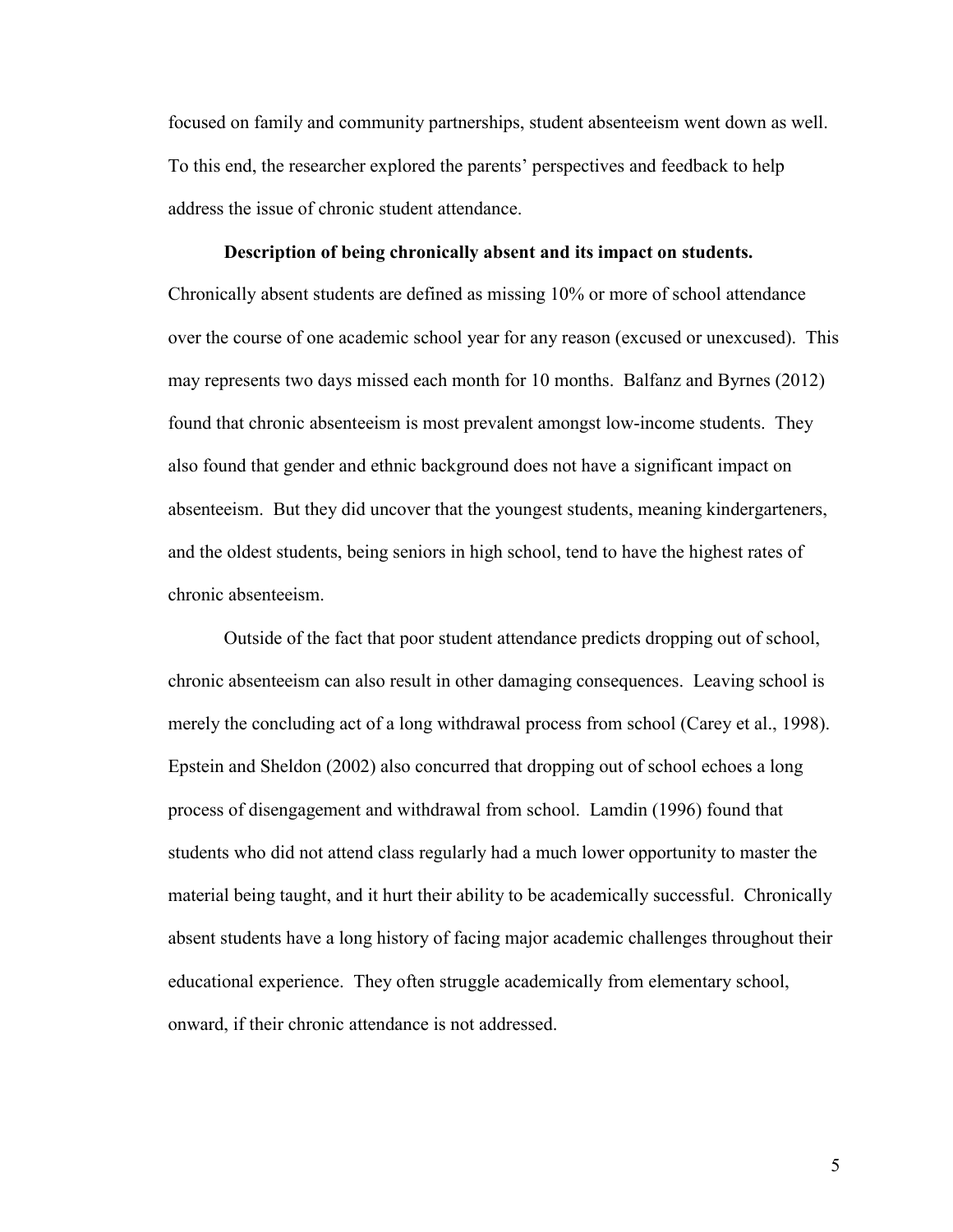While this research focusses on students with chronically high absenteeism rates at the elementary level, the researcher acknowledges that for all students with chronically high absenteeism rates, academics can be negatively impacted if not addressed. According to Alexander, Entwisle, and Horsey (1997), attendance patterns as early as elementary school have separated dropouts from graduates. Keeping students in class can help to keep them from engaging in negligent behaviors and facilitate learning through increased exposure to instruction (Sheldon, 2007). Other studies showed that absenteeism is a strong predictor of alcohol, tobacco, and substance use in adolescents (Hallfors, Vevea, Iritani, Cho, Khatapoush, & Saxe, 2002).

**Comparing students with good daily attendance rates to students with chronic attendance rates.** There is a correlation between students who have chronically high absenteeism rates and academic performance. Lamdin (1996) stated that when students have better attendance rates, they often have higher passing rates on standardized achievement tests (Ehrenberg, Ehrenberg, Rees, & Ehrenberg, 1991). Again, Lamdin (1998), in a later study supported what he revealed in his 1996 study that students with better attendance scored higher on achievement tests than students who were frequently absent. Consequently, these correlations impact a student's ability to graduate in later years. In a 2011 study with Applied Survey Research, it was found that 64% of the students with good attendance in kindergarten and first grade scored "proficient" on the state's third-grade English Language Arts (ELA) test, compared to 41% of students who were chronically absent during one of those primary years and scored proficiently on the third-grade ELA test. For students who were chronically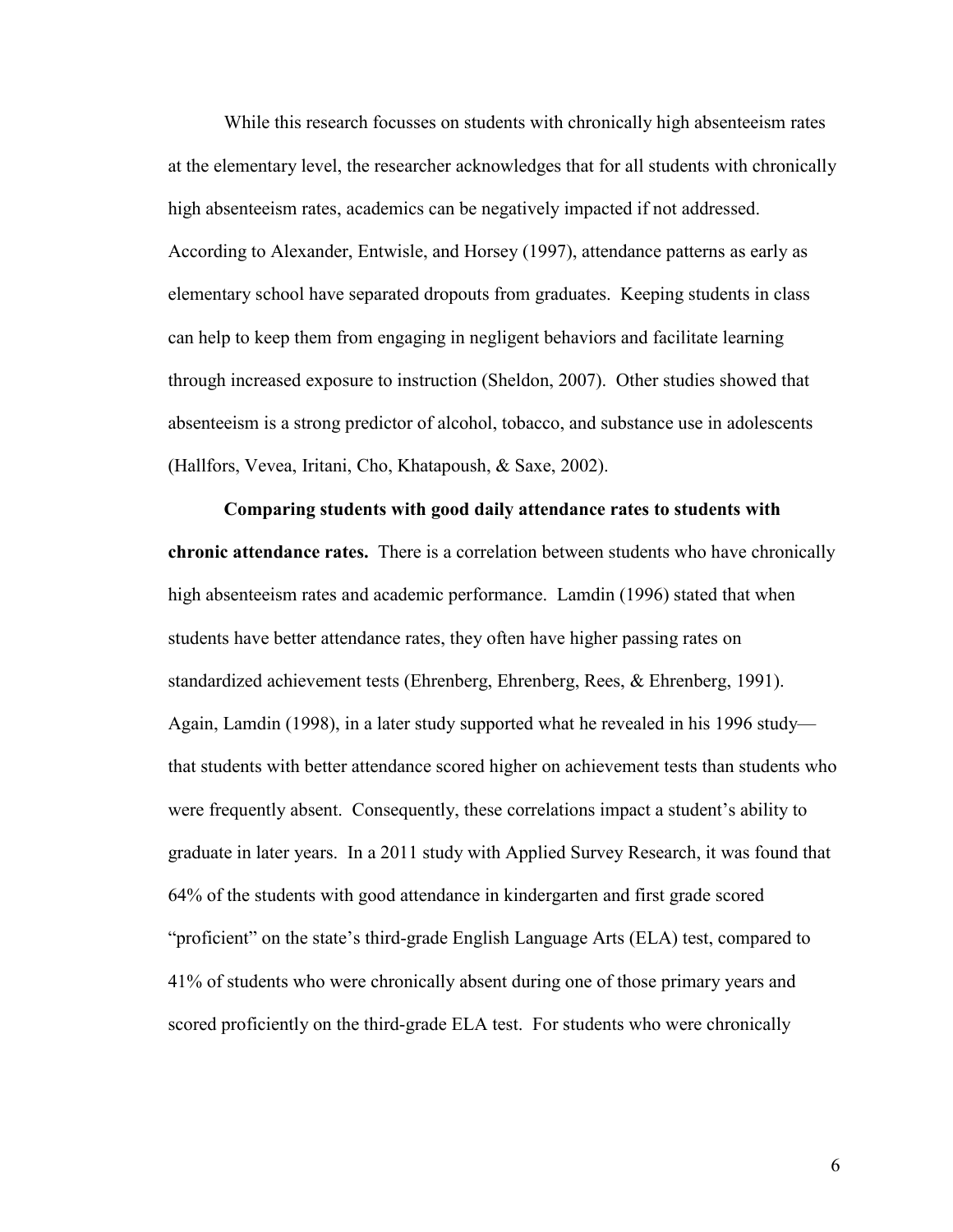absent in both kindergarten and first grade, only 17% scored proficient on the state's third-grade ELA test.

**Importance of having good attendance rates.** In a nationally representative data set, chronic absence in kindergarten was associated with lower academic performance in first grade. The impact is twice as great for students from low-income families (Romero & Lee, 2007). The Baltimore Education Research Consortium (2011) found a strong correlation between sixth-grade attendance and the percentage of students graduating on time or within one year of their expected high school graduation. Students who are raised in a poverty-stricken environment benefit most from being in school. One of the most effective approaches for helping students out of poverty is to focus all efforts on getting students to school every day. This approach, alone, has been proven to drive up achievement for high school graduation rates and college admissions (Balfanz, Herzog, & MacIver, 2007).

Other significant reasons for having good student attendance rates are the higher social costs that are incurred if students who have dropped out become involved in criminal activities. According to one calculation, the social cost associated with one 30 year-old person's life of crime amounts to over \$2 million (Cohen, 1998). A one-year cohort of dropouts costs the nation, in terms of lost income and tax revenue and the replacement costs and damage associated with the crimes themselves, more than \$240 billion over their lifetimes (Dembo & Gulledge, 2009; Schoeneberger, 2011).

### <span id="page-19-0"></span>**Theoretical Rationale**

The study rests on understanding the foundation of grounded theory, which leads to an understanding that there is a need for primary schools to achieve high daily student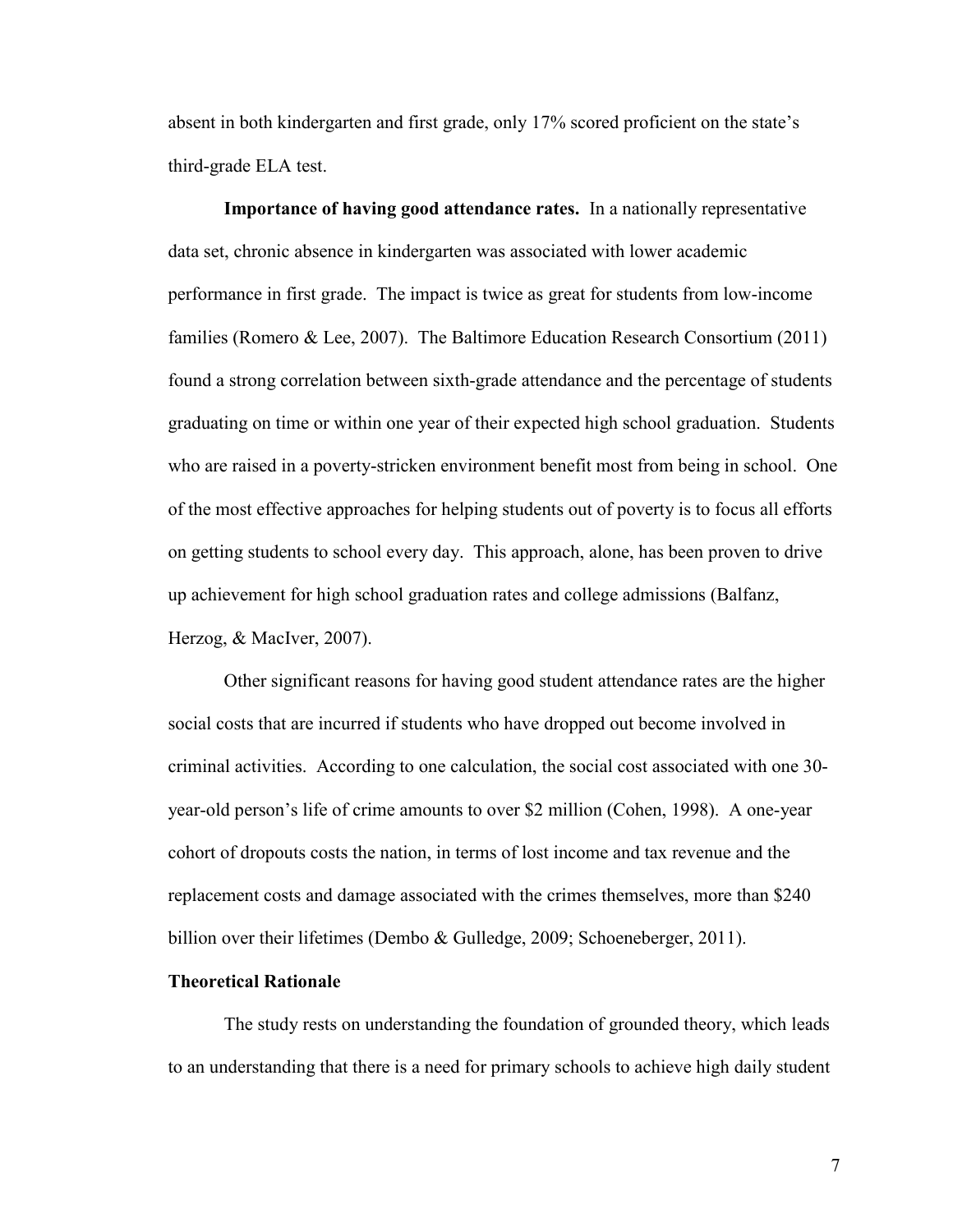attendance rates. The researcher investigated the literature that emphasizes the connection between student attendance, academic achievement, and parental connections that impact student attendance rates.

**Grounded theory.** Grounded theory methods consist of systematic, flexible guidelines for collecting and analyzing qualitative data to construct theories from the data (Charmaz, 2014). Grounded theory also offers a set of principles, guidelines, strategies, and exploratory devices rather than given instructions (Atkinson, Coffey, & Delamont, 2003). Grounded theory leads the researcher to attend to what is heard, seen, and sensed while gathering data. Additionally, grounded theory data can be collected from a variety of sources, ranging from observations to interactions to and materials that can be gathered from a setting or a topic. Charmaz (2014) stated, "We bring an open mind to what is happening, so that we can learn about the worlds and people we study" (p. 3).

In addition to grounded theory, the researcher also examined the theory of mindsets through the research of Dweck (2006). In the book, *Mindset, The New Psychology of Success*, Dweck identified two types of mindsets. The first mindset is called the "fixed" mindset. People that experience a fixed mindset often have a limited thought process and do not believe in effort. Often times these individuals take on the mindset that if a person does not succeed, then they probably don't have the ability to succeed. Whereas, as a person that has the opposite mindset, which Dweck referred to as the "growth" mindset, a person with a growth mindset tends to focus on developing ideas about challenges, and effort quickly follows. Other characteristics of people who possess a growth mindset are that they believe that their qualities can be cultivated, which can lead to a host of thoughts and actions that can take a person down a totally different path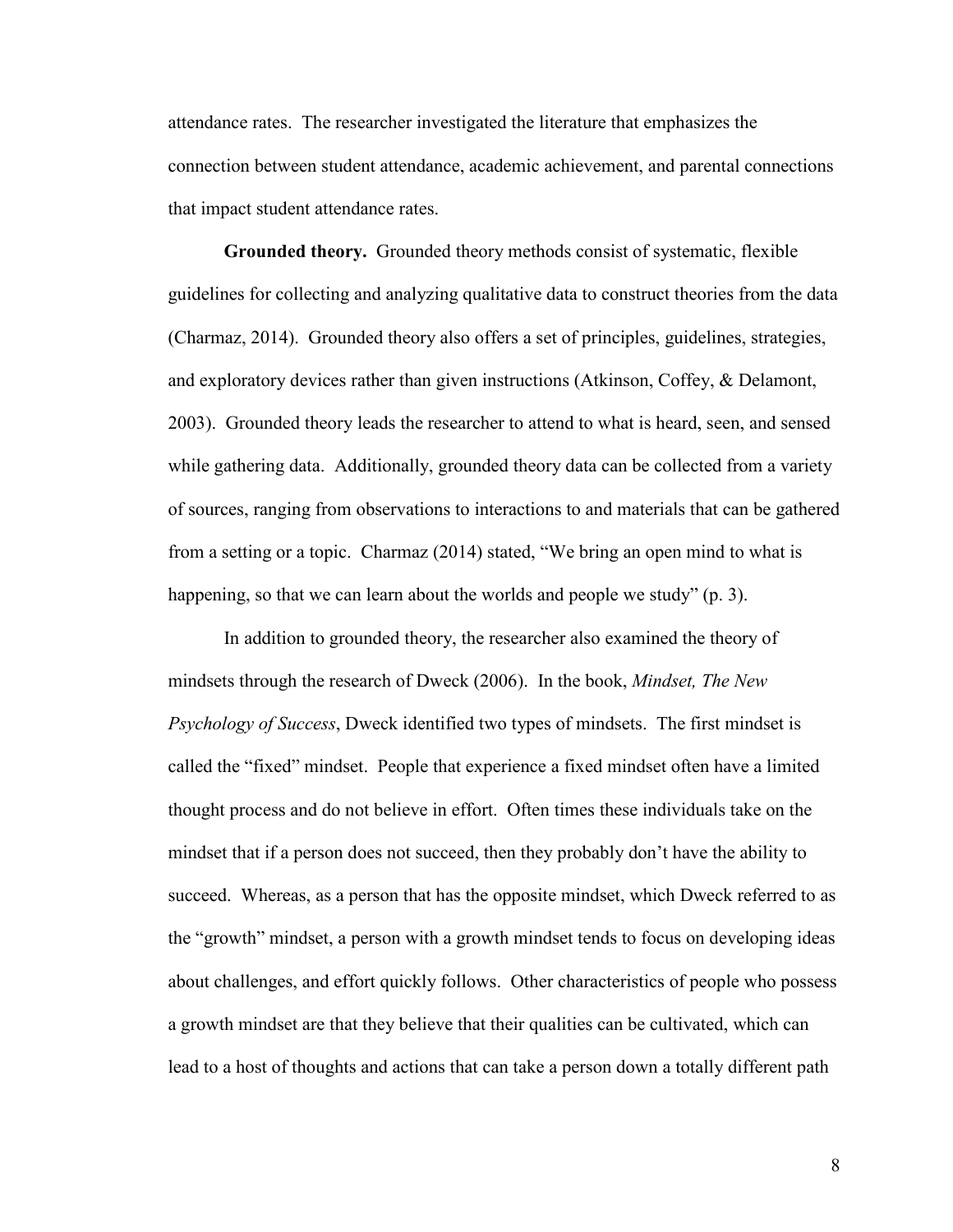to success. The growth mindset is often referred to as the "ah-ha experience" by psychologists.

The researcher examined the mindset that commonly emerges with the parents being interviewed. This can be critical insight as to how parents' mindsets can play a major role in their children's daily attendance rates. This insight from parents who have children within the city school district was collected and analyzed to inform future attendance practices and policies district wide.

#### <span id="page-21-0"></span>**Statement of Purpose**

The purpose of this study is to develop an understanding of the barriers that may hinder parents from getting their child to school on a consistent and timely basis. In addition, this study seeks to capture the voice of parents who have children who attend city schools. This study examines the experiences of parents of school-aged children with and without good attendance rates for the purpose of understanding what the barriers and potential solutions are that can improve student absenteeism. Ultimately, this study focuses on the important role parents play in student attendance, subsequently affecting achievement.

### <span id="page-21-1"></span>**Research Questions**

This dissertation examines, through the words of parents, the barriers that contribute to students having poor attendance rates. This body of work explores the degree to which parents' input can be valuable information that can lead to improved student attendance rates. The research questions include:

1. What are the obstacles that urban parents of children with low attendance rates encounter that affect their child's attendance at school?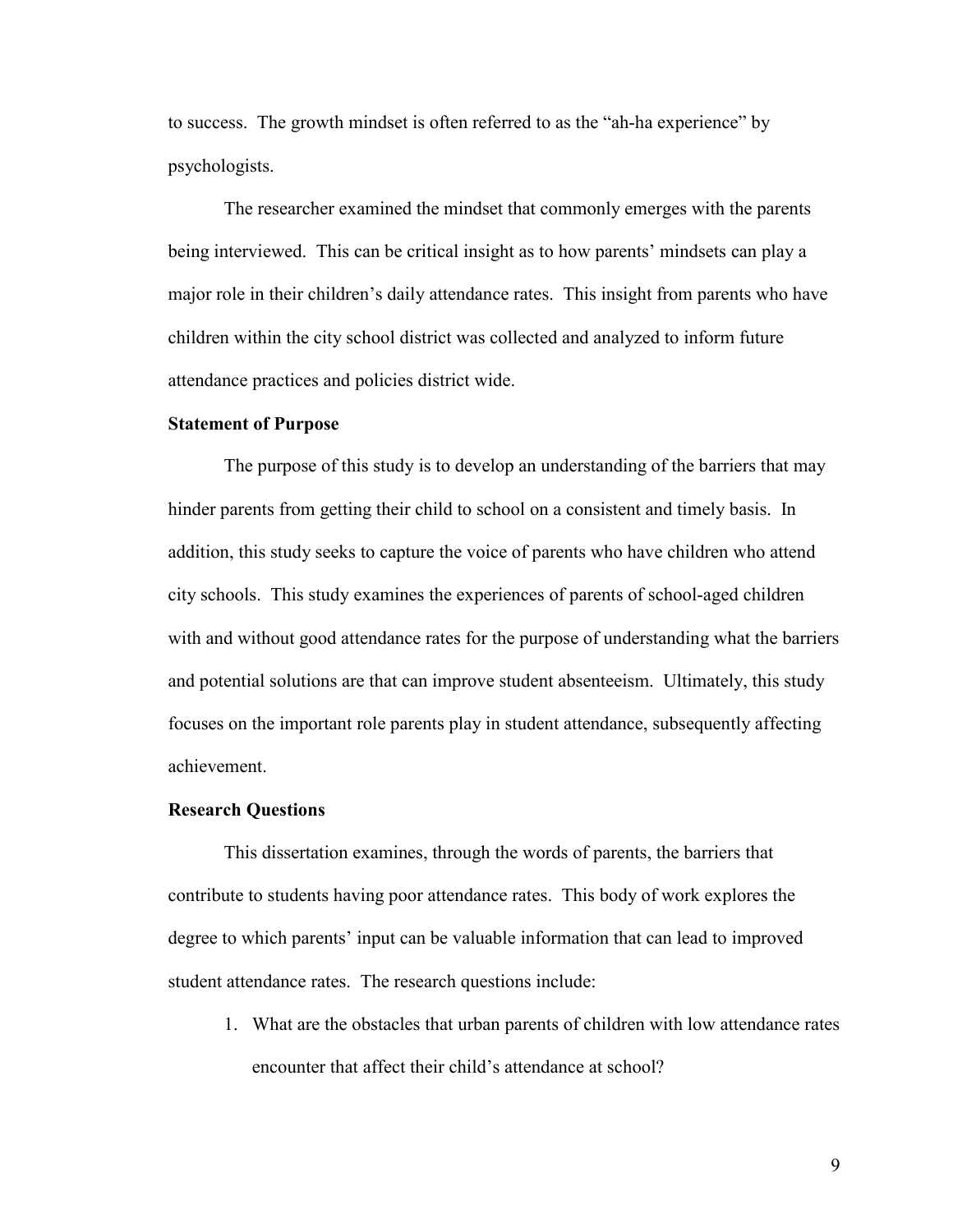2. What are some possible actions that school districts can implement to help support stronger student attendance rates?

### <span id="page-22-0"></span>**Significance of the Study**

Chronic absenteeism is one of the most serious educational issues that this country is facing today. Chronic absenteeism is directly connected to a student dropping out of school. This is not solely a Department of Education problem but a problem for our society, as a whole, as well as for the individual. The No Child Left Behind Act of 2001 placed a strong emphasis on student attendance by making it an "additional indicator" for the Adequate Yearly Progress Requirements (AYPR) for schools (Railsback, 2004).

When students decide to drop out of school, they face several consequences for their decision, such as higher levels of poverty, unemployment, public assistance, incarceration, and poor health. The causes of chronic absenteeism are very complex and widespread. Dropping out of school is a gradual process that sometimes begins in elementary school. In a study conducted by Hickman, Bartholomew, and Mathwig (2007), they found that students who eventually dropped out of high school had a pattern of poor attendance rates beginning at the kindergarten level, and absenteeism was consistent throughout their high school careers. In comparison, students who had good attendance rates as early as the first grade had higher graduation rates from high school. This study pointed out that not only is good attendance in the early childhood years important, but it is critical to a student's academic success. Any absence, whether it is excused or unexcused, denies a student the opportunity to learn and become academically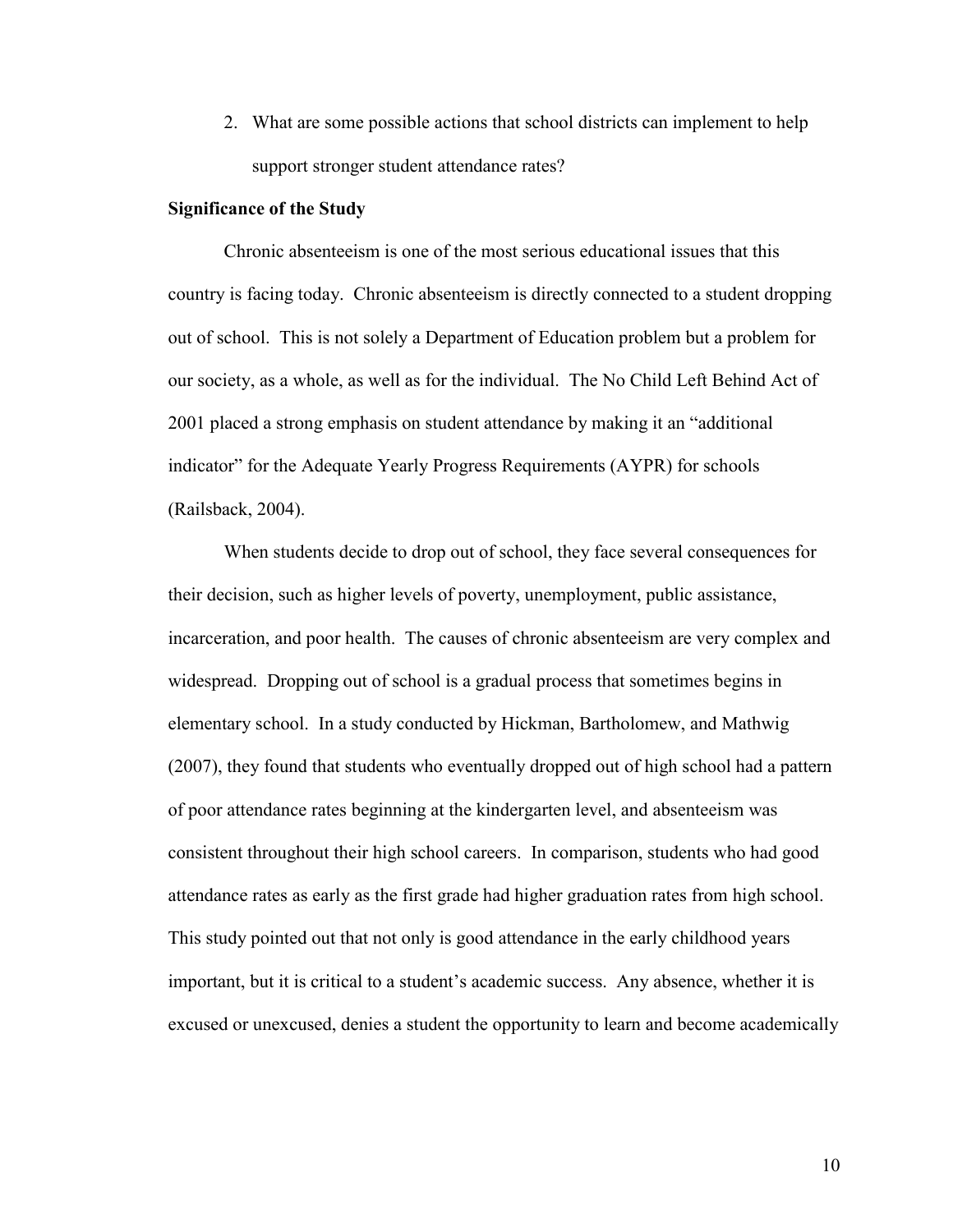successful. The effects of lost school days may cause a student to fall behind academically, and in some cases, it may be very difficult for that student to catch up.

## <span id="page-23-0"></span>**Definition of Terms**

*Average Daily Attendance –* the percentage of enrolled students who arrive at school each day to learn.

*Chronic Absence –* missing 10% or more days of attendance at school over the course of an academic year for any reason (excused or unexcused), which equals two days of classes missed each month for 10 months.

*Grounded Theory Research –* a study approach designed to discover what problems exist in a given social environment and how the persons involved handle them; it involves formulation, testing, and reformulation of propositions until a supposition or a system of ideas to explain a phenomenon is developed.

*Severe Chronic Absence –* missing 20% or more of school days of classes per year; approximately a total of two months of days with no attendance in classes.

*Satisfactory Attendance –* missing 5% or less days of school classes over the course of an academic year.

*Truancy* – unexcused absences, which is defined by each state in the U.S.

*Dropout Rate* – a measure reflecting the amount of students who disengage from their educational institutions.

#### <span id="page-23-1"></span>**Chapter Summary**

This chapter provided a persuasive rationale for the need to pursue research to gather parents' input as valuable information that can lead to improved student attendance rates at the elementary level. As urban elementary students continue to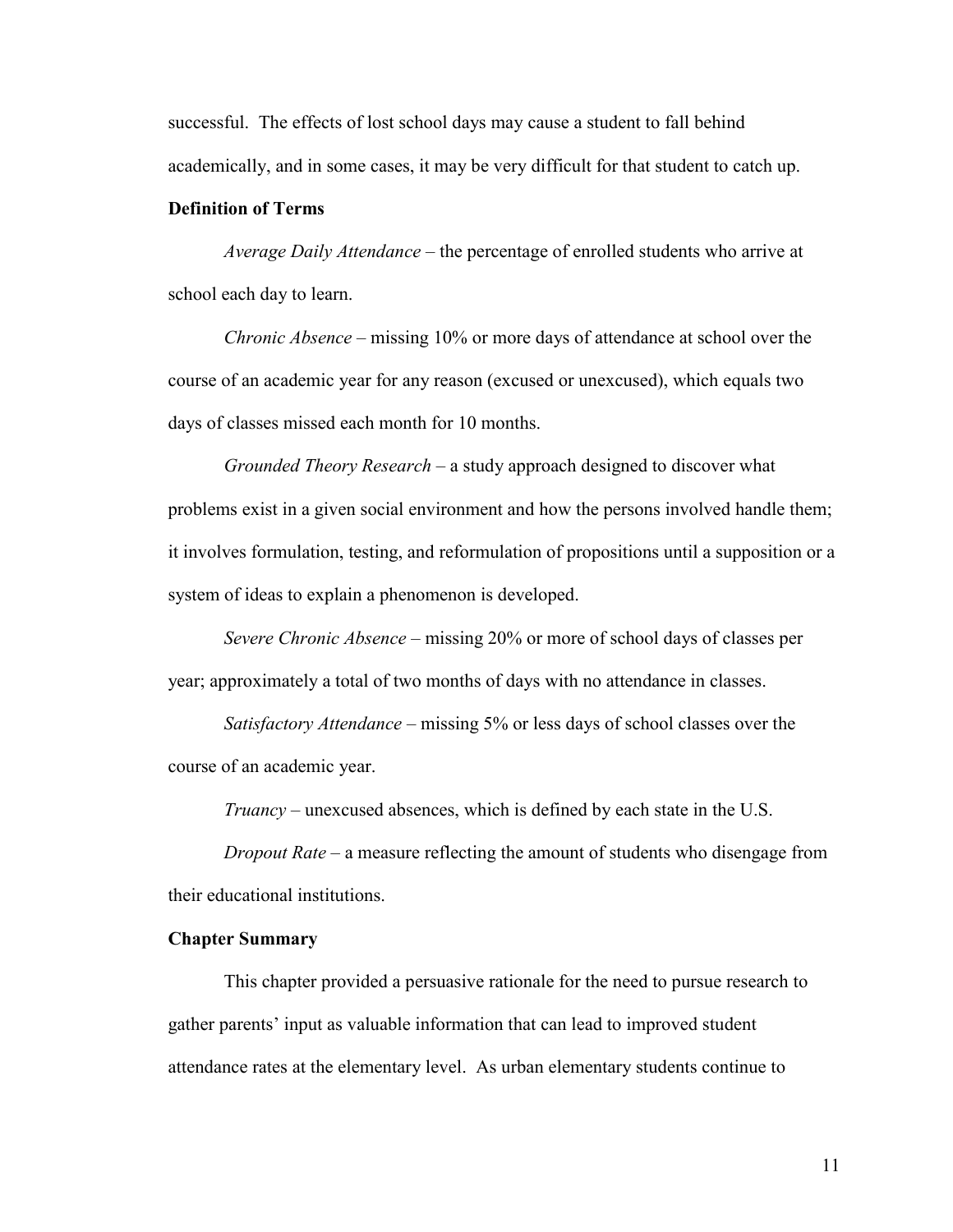experience higher absenteeism rates and lower achievement levels, parental insight may be a way to help improve student attendance rates and, ultimately, improve student achievement. The exploration of gathering input from parents as a means to better understand ways to improve student attendance has not yet been explored. There is a wide body of literature that examines causes, factors, and solutions for improving student attendance rates. These studies are examined with substantial explanation in Chapter 2. The literature review is relevant to the research problem and provides a perspective that speaks to the importance of good student attendance rates especially during the elementary years. Additionally, the research connects how student attendance directly impacts student achievement. Chapter 3 provides a comprehensive synopsis of this qualitative study. In addition, it outlines the methodology of the study. The results of this study are presented in Chapter 4, and the author's conclusions are offered in Chapter 5.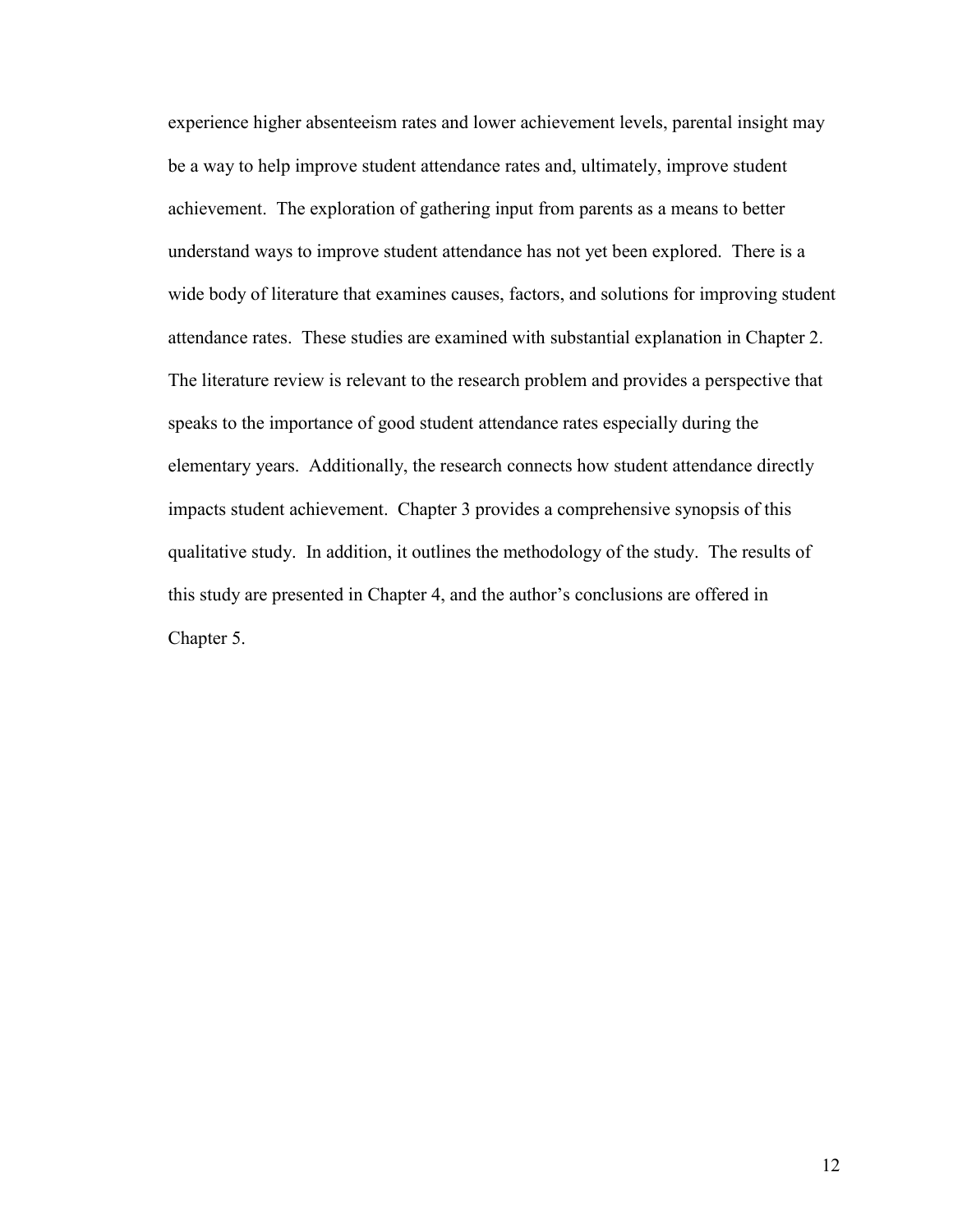#### **Chapter 2: Review of the Literature**

#### <span id="page-25-1"></span><span id="page-25-0"></span>**Introduction and Purpose**

This review of the literature shows how student attendance can directly impact student achievement as well as graduation rates from high school. In this study of the literature, the importance of family, parental involvement, and community partnerships are examined as key elements to improving student attendance across all grade levels. The literature also pinpoints established strategies that have been successful in improving student attendance.

### <span id="page-25-2"></span>**Review of the Literature**

**Importance of early childhood school attendance.** In the last two decades, researchers have been closely examining the correlation between student attendance and student achievement. Studies show that student achievement is correlated to student attendance in as early as the fourth grade. There is a large body of research that concluded that when students attend school on a consistent basis, the likelihood of them going on to graduate is significantly higher than students who demonstrate chronic attendance issues. The literature reviews in this section support the notion that student attendance is a major factor when looking at student graduation rates from high school.

**Correlation to dropout potential.** In 1997, Alexander et al. conducted a study in the city of Baltimore, MD, following students from the fall of 1982 through the spring of 1996, to determine predictors of student dropout rates. Alexander et al. (1997) examined a wide range of predictors, such as school experiences, family context measures,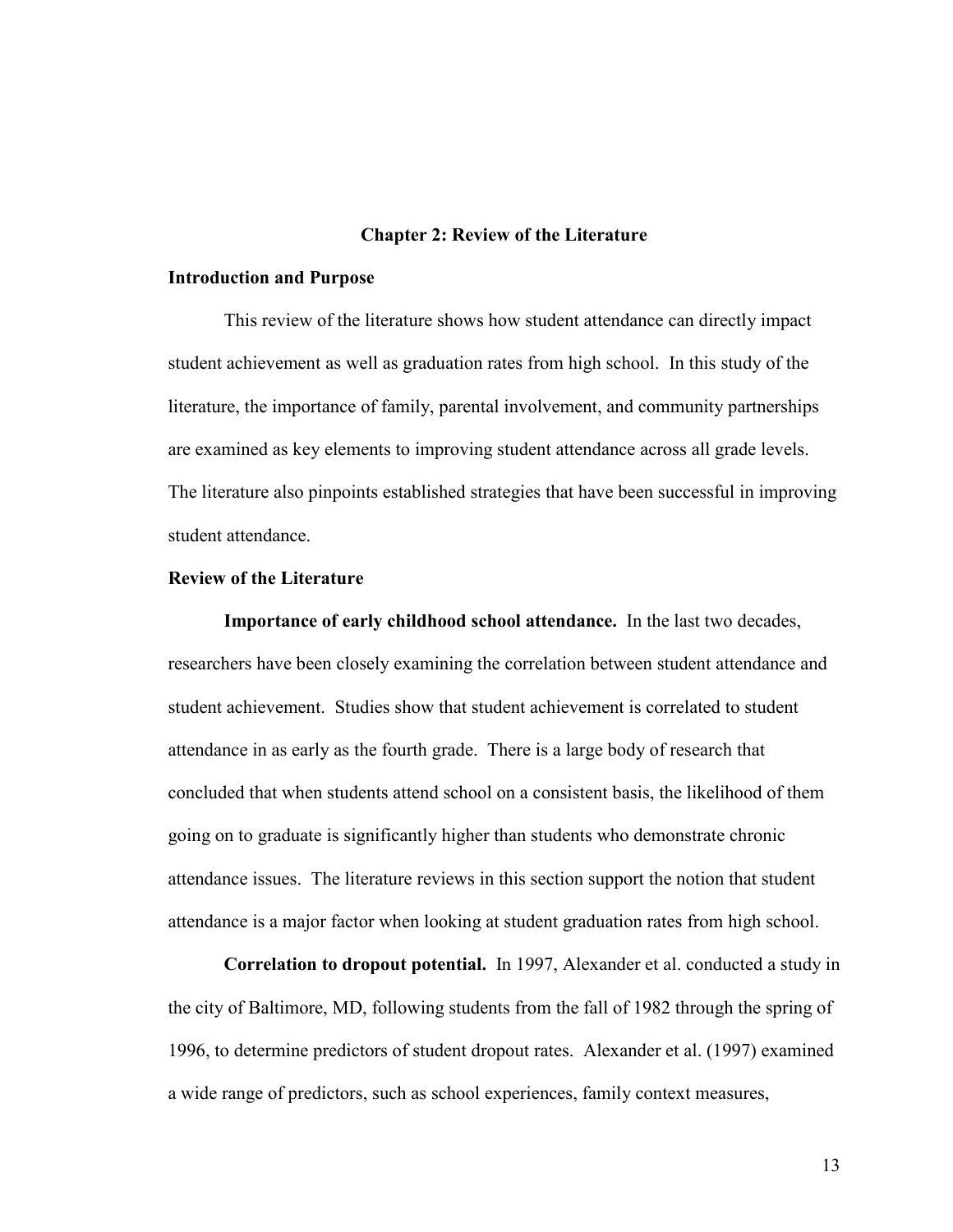children's personal resources, and background characteristics. Their study concluded that a wide variety of measures influenced dropout rate, which included student attendance in the earlier years.

The Alexander et al. (1997) study was conducted within the Baltimore City Public Schools (BCPS). Twenty elementary schools were sampled. Of the sampled students, 97% were positively recruited. After parental consent was obtained, interviews were conducted with students prior to the start of the first grade. The first samples were done in 1981-1982 with kindergarten rosters, but a supplemental sampling from 1982-1983 grade rosters added children who had attended kindergarten in another location. Fiftyfive percent (55%) of the sampled students were African American; 45% were White. Forty-seven percent (47%) of those students came from single-parent homes, 67% received free or reduced-fee meals, and 38% had mothers who did not complete high school. The data was collected and analyzed for the students who dropped out through self-reports, which were administered in the spring of the ninth project year.

The results indicated that tardiness, absences, and classroom behavior all had a significant influence on whether a student would drop out. Students who dropped out of school before graduation were absent, on average, 16 days in the first grade, and students who graduated averaged only 10 days of absence in the first grade. Each day absent from class was estimated to increase the possibility of dropping out by about 5%. The six-day difference in absenteeism implicated that the odds of a student dropping out increased by 30%. The highest predictor of a student dropping out was when that student was held back a grade level, which had strong correlations to a student's reading ability. The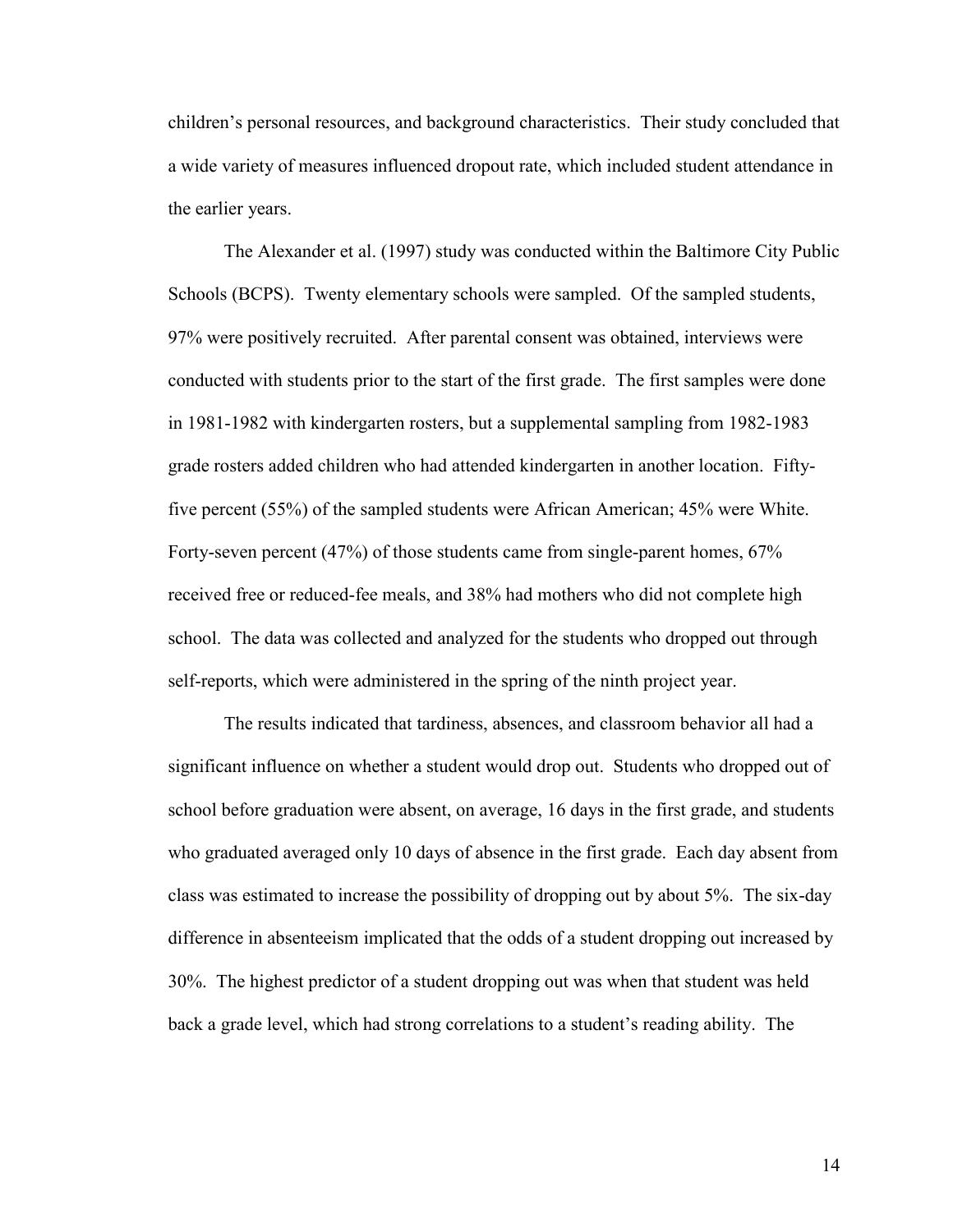reading data could not be closely analyzed because 20% of the samples of the readinggroup level data went missing.

Alexander et al. (1997) concluded that, to some degree, individuals could direct their own development with the understanding that individual experiences could also be shaped by major institutional settings. Individuals can, and do, have the ability to change his or her life's trajectory by shedding old identities and acquiring new ones. The researchers also stated that further research in this area needs to be examined.

**Correlation to student achievement.** Lamdin (1996) studied 97 public elementary schools located in the city of Baltimore, but he correlated attendance to academic achievement rather than to dropout potential. The goal of Lamdin's research was to highlight the attendance/performance relationship based on data collected from Baltimore's public elementary schools, the 14th largest public school district in the United States. Lamdin's research provided evidence that good student attendance had a significant correlation to student performance on standardized achievement tests.

The 97 public schools from which Lamdin (1996) gathered his data measured student performance on standardized tests in the areas of reading and mathematics. Lamdin was able to measure how student attendance impacted how well a student was able to perform on standardized reading and mathematics examinations.

Lamdin (1996) gathered data at the school level, and he concluded that results gathered at that level should be interpreted at that level. He expressed that one cannot presume that student-level analyses would reveal such strong results. In addition, aggregated data have less unpredictability than the underlying data measured at the student or classroom level. He further explained that data collected and examined with a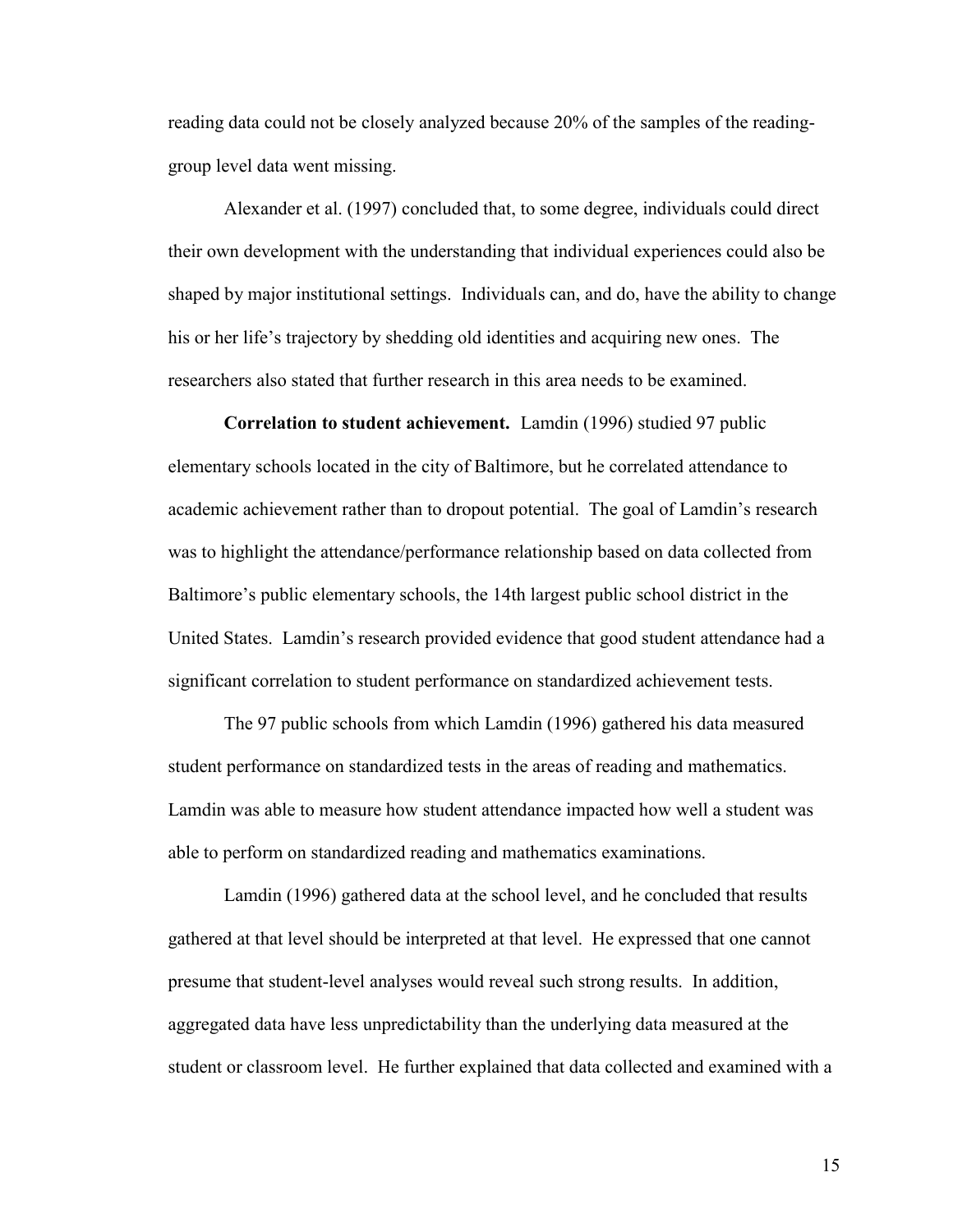multi-level modeling approach would provide more of a solid foundation for future research.

Lamdin (1996) concluded and supported previous literature that indicates that the higher the daily student attendance rate, the higher the students performed on standardized tests. He also identified that dedicating resources is an essential component to increasing student attendance rates. Finally, Lamdin recommended that future studies should examine the cost for programs that seek to influence student attendance rates.

Gottfried (2009) conducted a quantitative study of educational achievement on a longitudinal multi-level data set of all second- through fourth-grade students in the School District of Philadelphia. The study was conducted over a six-year period. From 1994 to 2000, Gottfried examined how unexcused absences directly impacted low academic performance in the area of reading and mathematics. In his research, Gottfried found that the higher the percentage of unexcused absences an elementary school students had, the more ineffective the students became academically, particularly in the areas of reading and mathematics.

Gottfried's (2009) sample consisted of 97,007 student observations, within 201 elementary schools within the School District of Philadelphia, ranging from 1994 to 2000. Gottfried analyzed absences and student achievement with data sets of classroom, teacher, student, and neighborhood observations. Gottfried placed students into five cohorts, and every student was tracked by grade, classroom, and their tenure year. If a student left the Philadelphia School District during the time of the study, they were no longer tracked.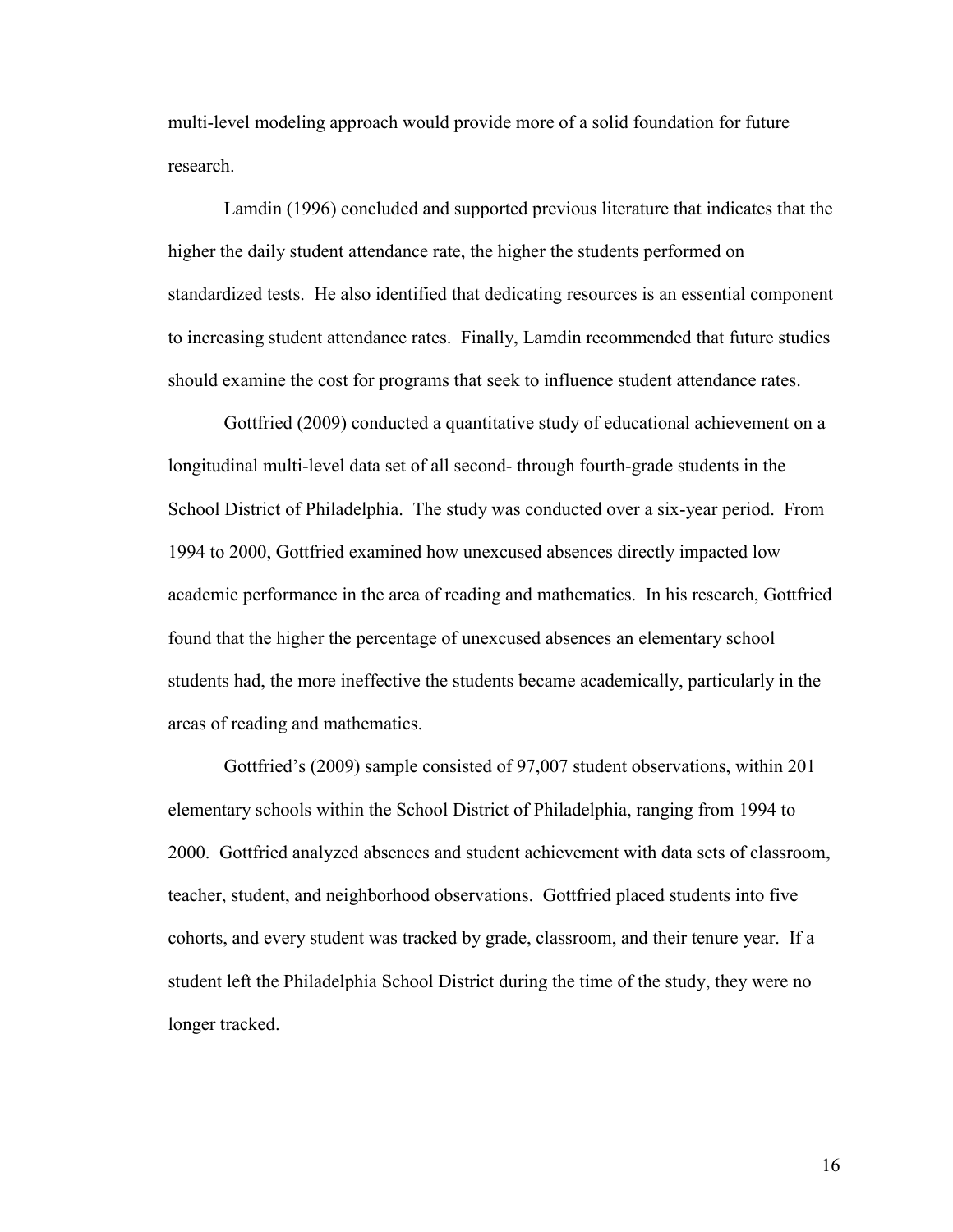The results indicate that students who had more excused absences, as opposed to unexcused absences, showed better results on standardized tests. The study also concluded that regardless of the absences, excused or unexcused, those absences still had the potential of placing students into a category of having at-risk behavior that would negatively impact student achievement. In other words, excused or unexcused absences, the more school days students missed, the greater their chances of having a negative impact on their academic performance with the result of lower reading ability and lower mathematics achievement.

One limitation to his study was that the data did not reflect the year a student was absent nor was a detailed reason given why a student was absent beyond the absence being labeled excused or unexcused. Gottfried (2009) recommended that future research examine, in further detail, why students were absent. He felt that this information could add greater depth to the research.

In another study conducted by Gottfried, published in 2010, was a longitudinal study that evaluated the relationship between individual student attendance and student achievement for elementary and middle school students in the School District of Philadelphia from academic years 1994-1995 through 2000-2001. Gottfried's research concluded that the number of days students were present indicated positive, significant relationships between individual attendance and student-level achievement. In other words, students who attended school more frequently had higher grade point averages (GPAs) in comparison to students who did not attend school on a regular basis.

Gottfried's 2010 research also utilized an inclusive data set of student and neighborhood observations in the School District of Philadelphia, which was also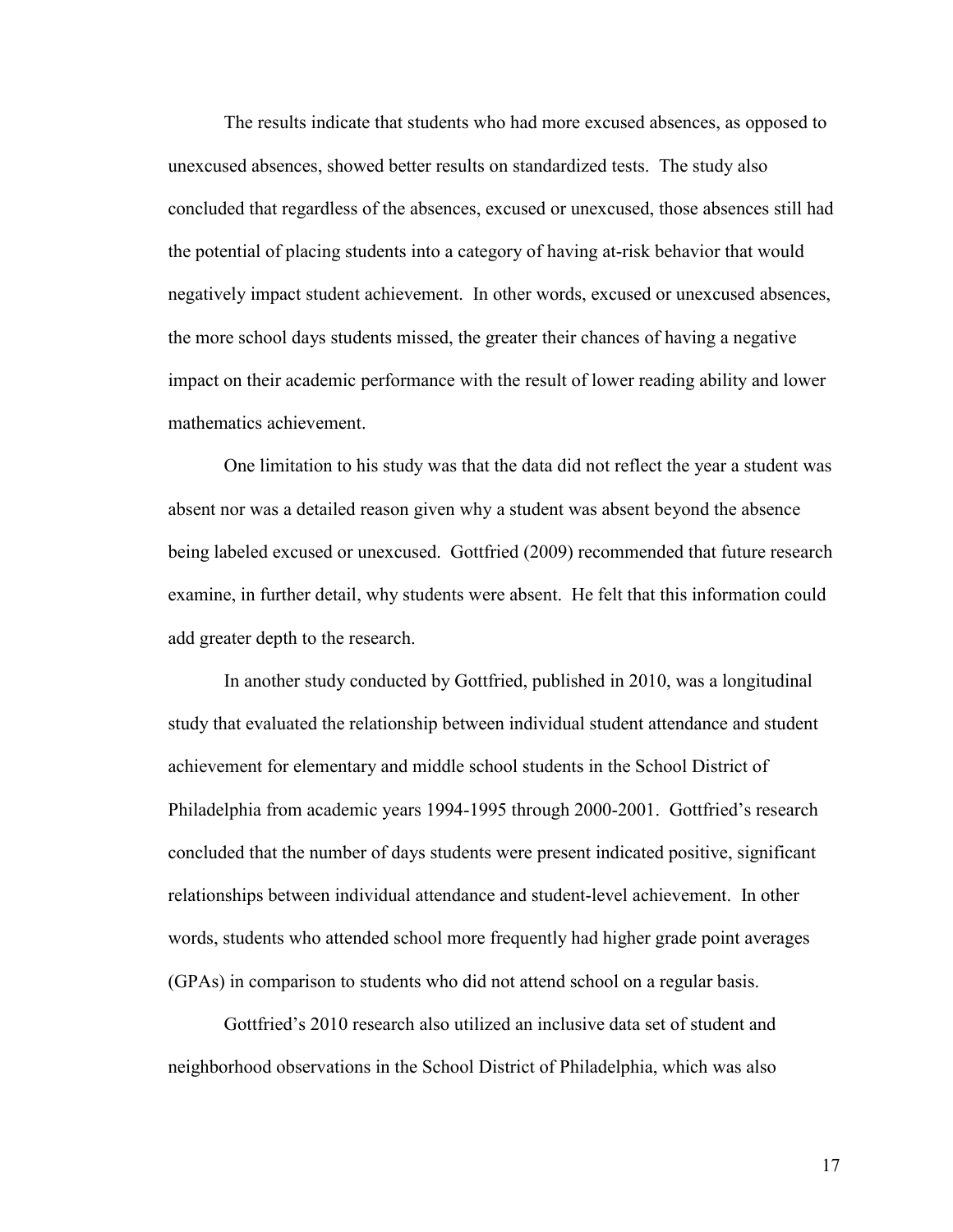compiled from all elementary and middle schools during the 1994-1995 through 2000- 2001 school years. Records were obtained for this study from the District's Personnel Office. Neighborhood data were obtained from the 2000 Census. Two hundred twentythree (223) elementary and middle schools were examined for this study. Eighty-six thousand (86,000) students in kindergarten through eighth grade were also examined, which totaled 332,000 student-year observations. Gottfried (2010) organized the student data into five cohorts of students. The primary variable that he used in his study was students' GPAs. The independent variables that he used ranged from examining students' daily attendance rate, neighborhood characteristics, and student demographics.

Results from Gottfried's 2010 research concluded that there existed a statistically significant correlation between student attendance and student achievement. A limitation that Gottfried identified in his research was that he only focused on one single urban school district, and he stated that different results could be found in other school districts of fluctuating urbanity. In addition, Gottfried (2010) concluded that future research should include a longitudinal study that encompassed elementary, middle, and high school observations, which could provide valuable insight on the association between early attendance and both current and future academic performance.

Roby published a powerful study in 2004 and established a correlation between student attendance and student achievement at four different grade levels in the State of Ohio. Roby (2004) examined 3,171 schools in Ohio that housed grades four, six, nine, and 12 to determine if student achievement was affected by student attendance. His results concluded that there was a statistically significant relationship between student attendance and student achievement. His study also concluded that in large, elementary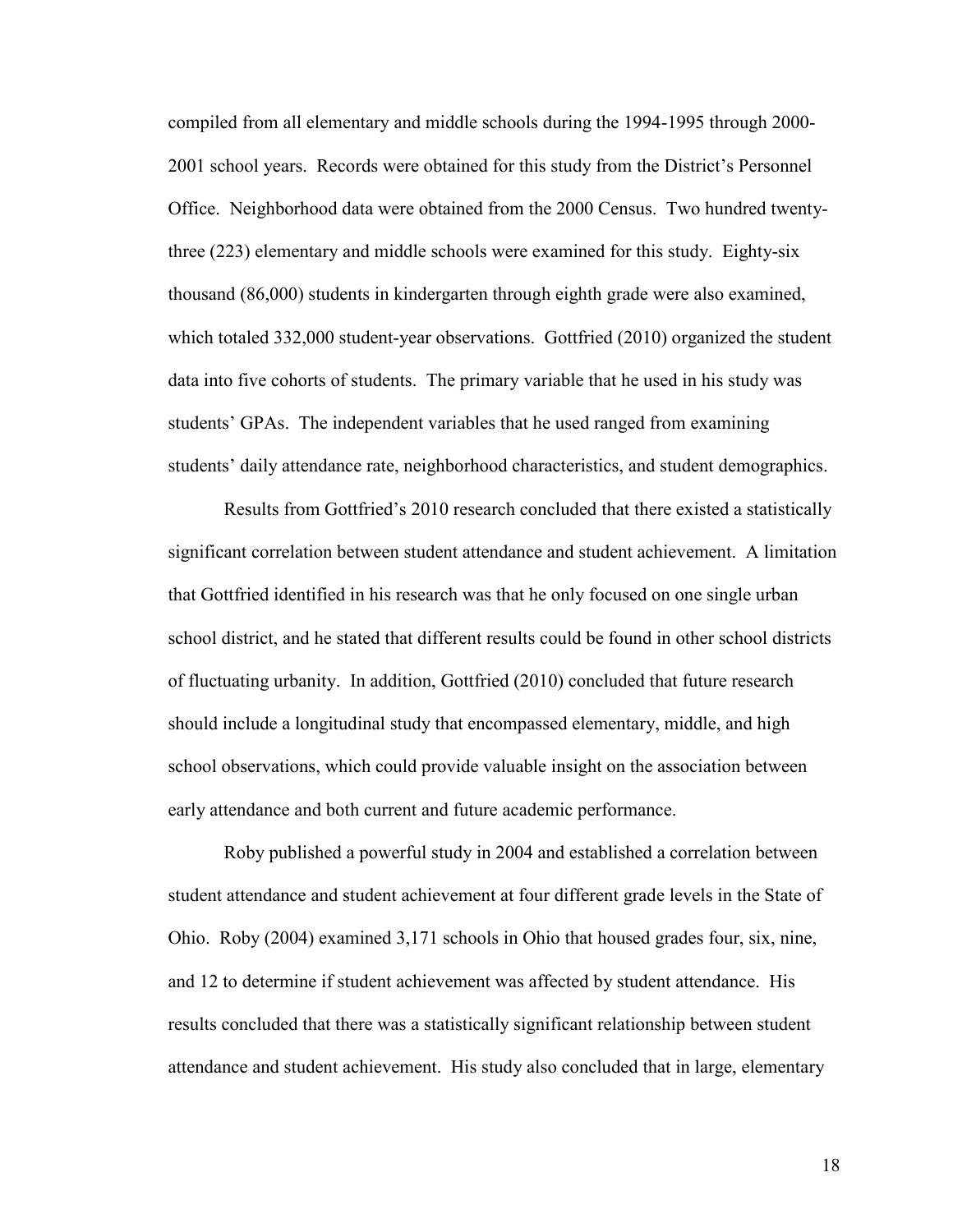urban school districts, student attendance averages and student achievement showed significant difference when comparing the two.

In Roby's 2004 study, he closely examined all schools that reported grade averages for the fourth-, fifth-, ninth-, and 12th-grade Ohio Proficiency Test—Roby analyzed the relationship between student achievement and the attendance variable. Roby's sample size consisted of 1,946 fourth graders, 1,292 sixth graders, 711 ninth graders, and 691 12th graders.

Roby's (2004) initial findings revealed that the ninth-grade students had the most significantly positive relationship of all the comparisons to attendance than other grade levels. In other words, ninth graders showed the largest impact of how well a student performed on the Ohio Proficiency Test when comparing their success with their daily attendance rate. The results indicated that the better the students' daily attendance rates, the better chances they were able to perform on the proficiency tests across all four of the grade levels examined. Roby (2004) suggested that school districts should focus on offering incentives for improving daily student attendance rates. He also suggested that schools with lower daily attendance rates should contact schools with high daily student attendance rates to learn about how they could incorporate specific programs and incentives to improve their school's daily student attendance rates.

Roby (2004) concluded that future studies should consider surveying school personnel to obtain their opinions as to the causes of student absenteeism. He also recommended a study of parental attitudes toward student attendance that would offer some good insight into the research of student attendance and academic achievement.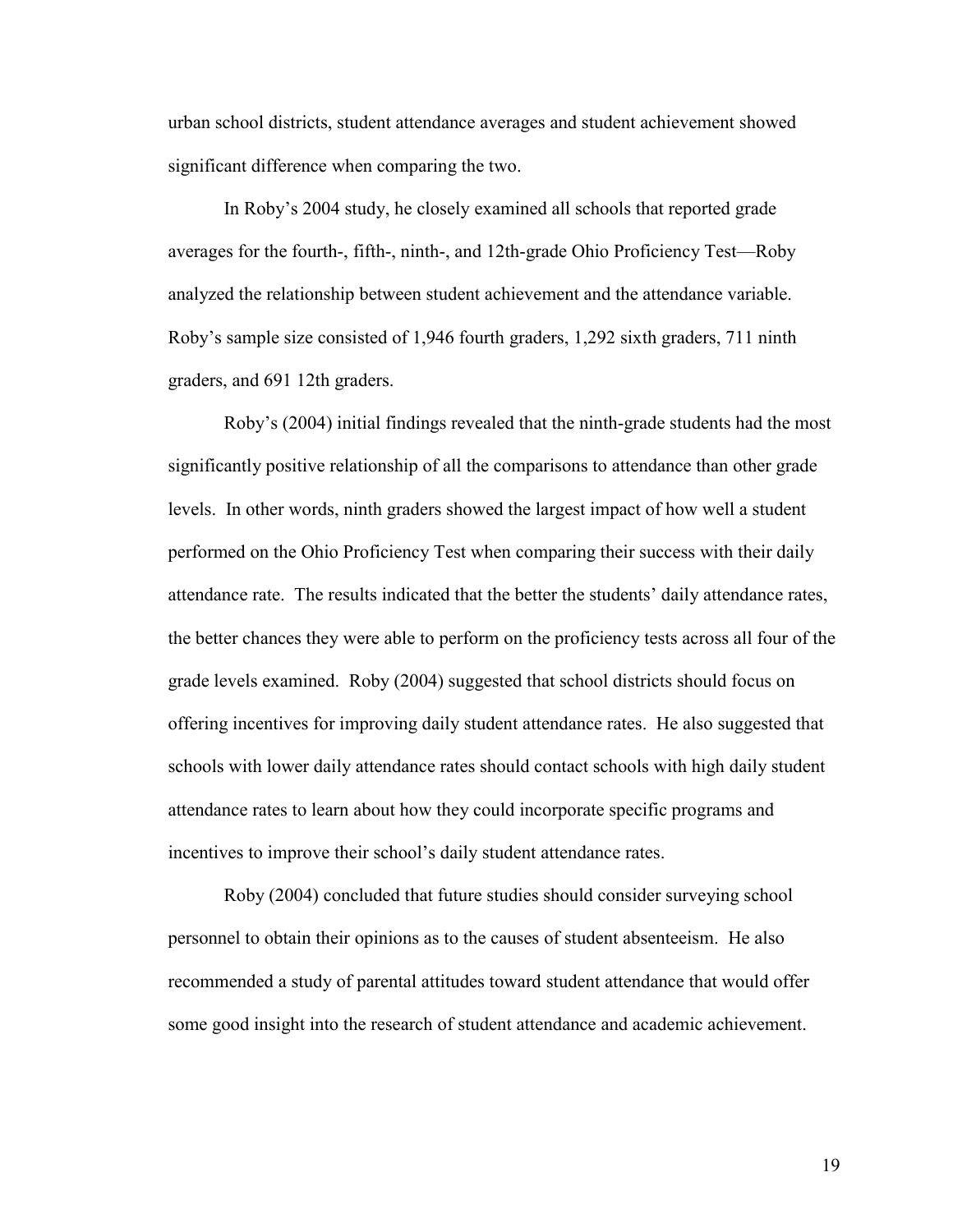Another study was conducted by Devadoss and Foltz (1996) that examined the effects of student behavior, teacher attributes, and course characteristics on class attendance and performance. The results indicate that there was strong empirical evidence of the positive influence of class attendance on student performance. Data for this study were collected from four universities during the 1994 spring semester from 12 classes of instructors with a total of approximately 400 college students. The students were surveyed and their performance was measured by assignments, projects, and exams as well as quizzes.

Results from the study indicate that one of the major factors that improved student attendance was motivation. When students were motivated, they attended class more frequently. Motivation surfaced in many different ways, such as required attendance policies that would impacted students' overall grade in the course. Devadoss and Foltz's (1996) study revealed that required class attendance led to a 12.7% higher overall attendance rate.

One limitation that Devadoss and Foltz (1996) identified in their study was that they were unable to collect data from freshman. The course they were examining was not offered to freshman, because the freshman had to first take an introductory course, and the introductory course was not offered during the semester of their study.

Devadoss and Foltz (1996) concluded that there was a significant relationship between absenteeism and class performance. They suggested that at the beginning of each semester, the instructors should stress to students the importance of attendance and how it impacts their overall performance. Additionally, students should be made aware of the way poor attendance can impact the type of job they are able to obtain after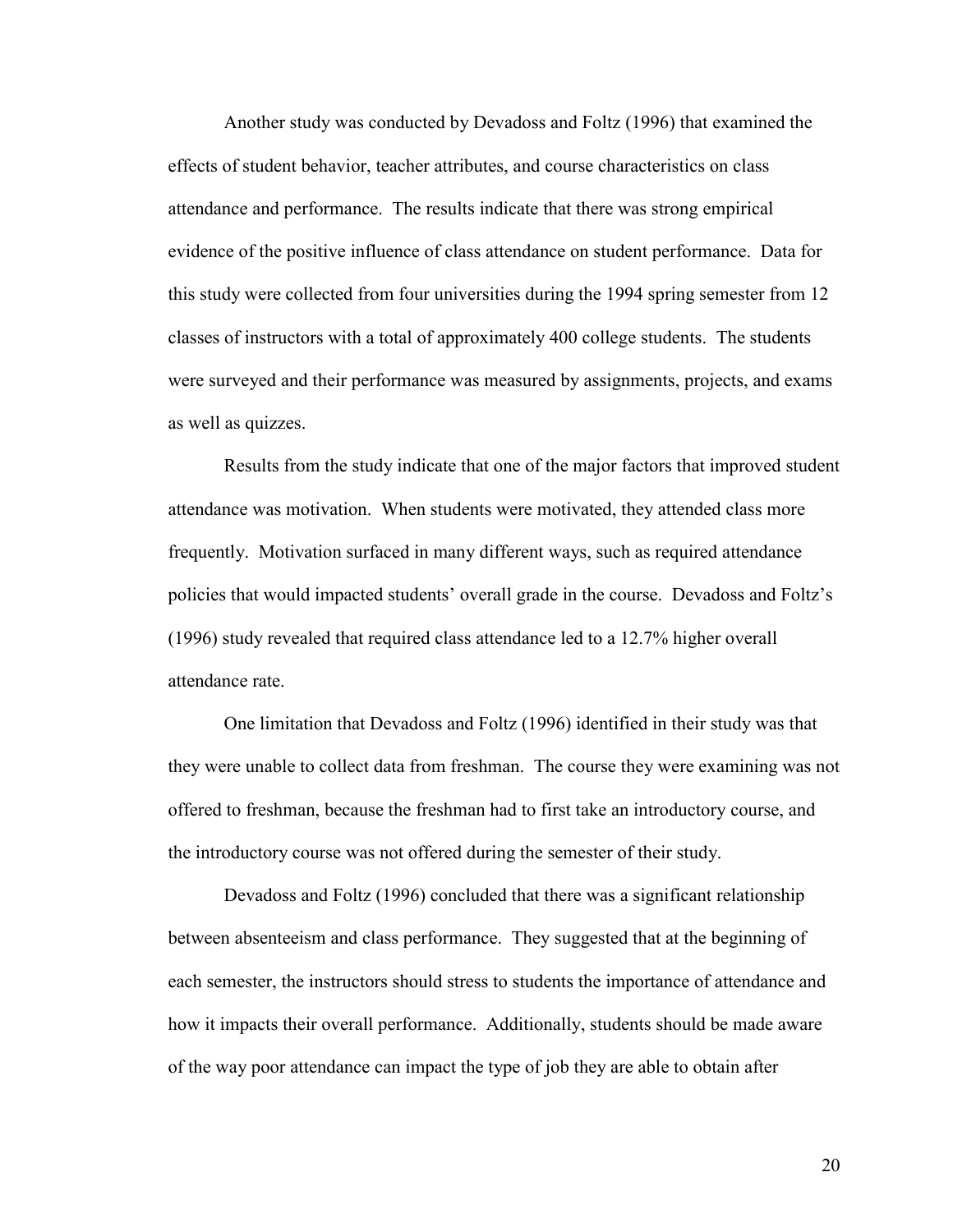college. Furthermore, Devadoss and Foltz suggested that universities refrain from prescribing a mandatory attendance requirement in which a student may be forced out of a course if they miss beyond a minimum number of class periods. They explained that while attendance, alone, does not ensure that students are learning, it helps for student to be present in their classes. They also noted that students had to be actively engaged in the material being presented in order for them to gain the benefits from their presence. This work reiterated that students of all ages need to be in the classroom and engaged in order to learn.

**Strategies to improve student attendance.** Many studies offered tested solutions to low student attendance. These included increasing parental involvement, establishing community partnerships, and providing incentive programs.

In a study conducted by Lehr, Sinclair, and Christenson (2004), they explored the effectiveness of the Check and Connect program as a strategy to reduce student absenteeism beginning at the elementary level and continuing through high school. Check and Connect is a dropout-prevention program for high school students with learning, emotional, and/or behavioral disabilities. Students typically enter the program in ninth grade, and they are assigned a "monitor" (e.g., a graduate student, special education teacher, or community member with experience in human services), who works with them year-round as a mentor, advisor, and service coordinator. Lehr et al. (2004) found that students who participated in the Check and Connect program for a period of two years showed a decrease in absenteeism.

In September 1997, Lehr et al. (2004) examined 11 elementary schools within five suburban school districts, which were located near a large urban area in the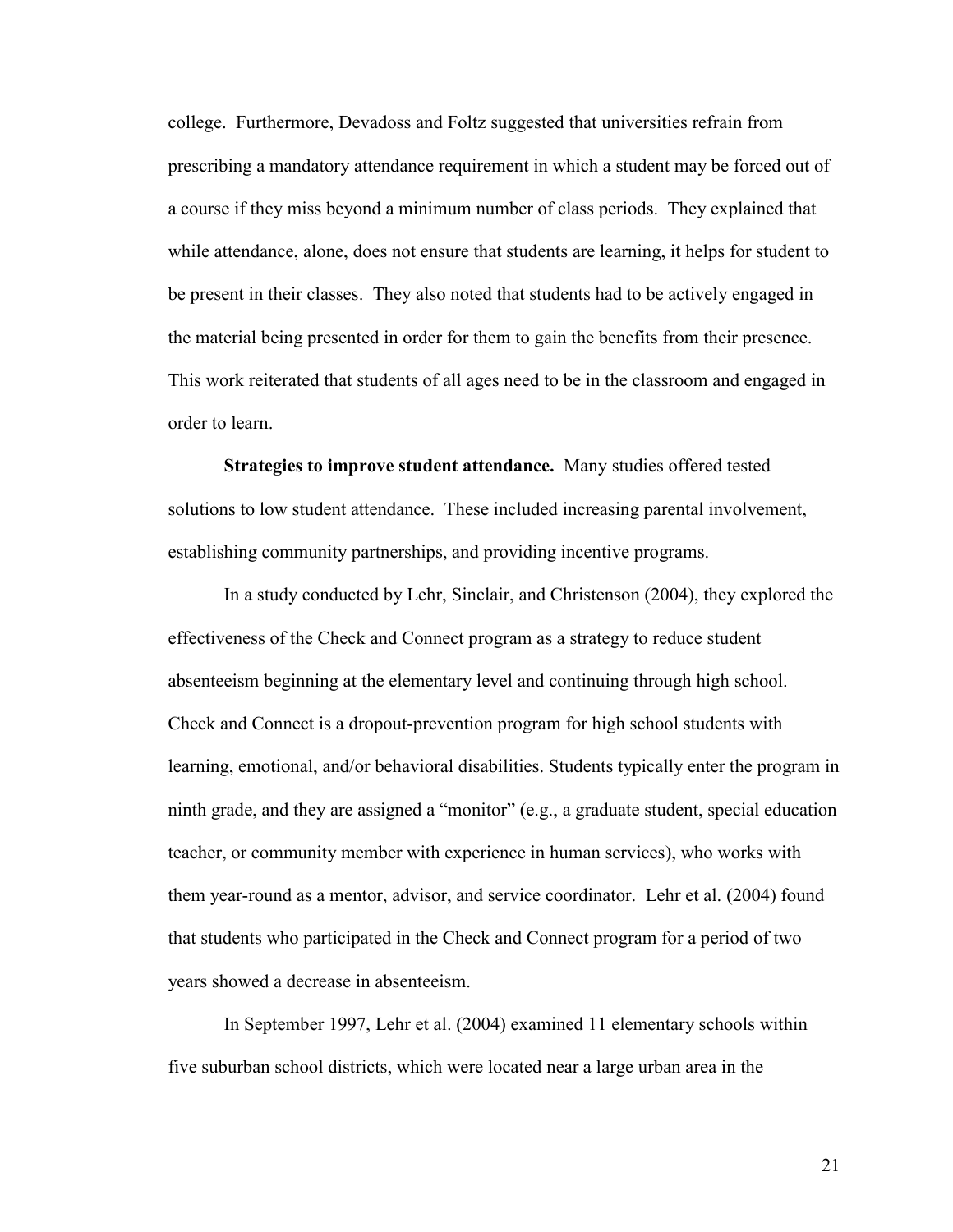Midwestern United States. The study was a collaboration effort between a county, its school districts, and the University of Minnesota. The focus of the study examined students that exhibited a history of poor attendance. Participants were absent or tardy 12% or more during the previous school year or months prior to the referral. Seventyfive percent (75%) of the student participants had European-American origins with comparatively even male and female student distribution. They designed the Check and Connect program to promote student engagement in school, and it focused on students that were at risk for dropping out of school. The goal of the program was intended to assist students to attend school on a regular basis, actively participate in school, and head down the path toward graduation.

Findings from this study indicated that the students that participated in Check and Connect had increased levels of engagement in school as well substantial improvement in their attendance. Evidence showed that student absences dropped to or below 5%. This research provided evidence that the Check and Connect program was one model that could be effectively applied at the elementary level, and it supports student engagement, which can reduce the dropout rate.

Lehr et al. (2004) recommended examining the influences of a school's environment and its multi-faceted interaction with student-level variables and the success of interventions. In other words, school environments play a critical role in enhancing opportunities for student engagement; therefore, Lehr et al. recommended that future studies should focus more on what those influences are and what they look like up close. Lehr et al. (2004) concluded that efforts to decrease the dropout rate need to begin with a proactive approach in the early developmental years. They also suggested that schools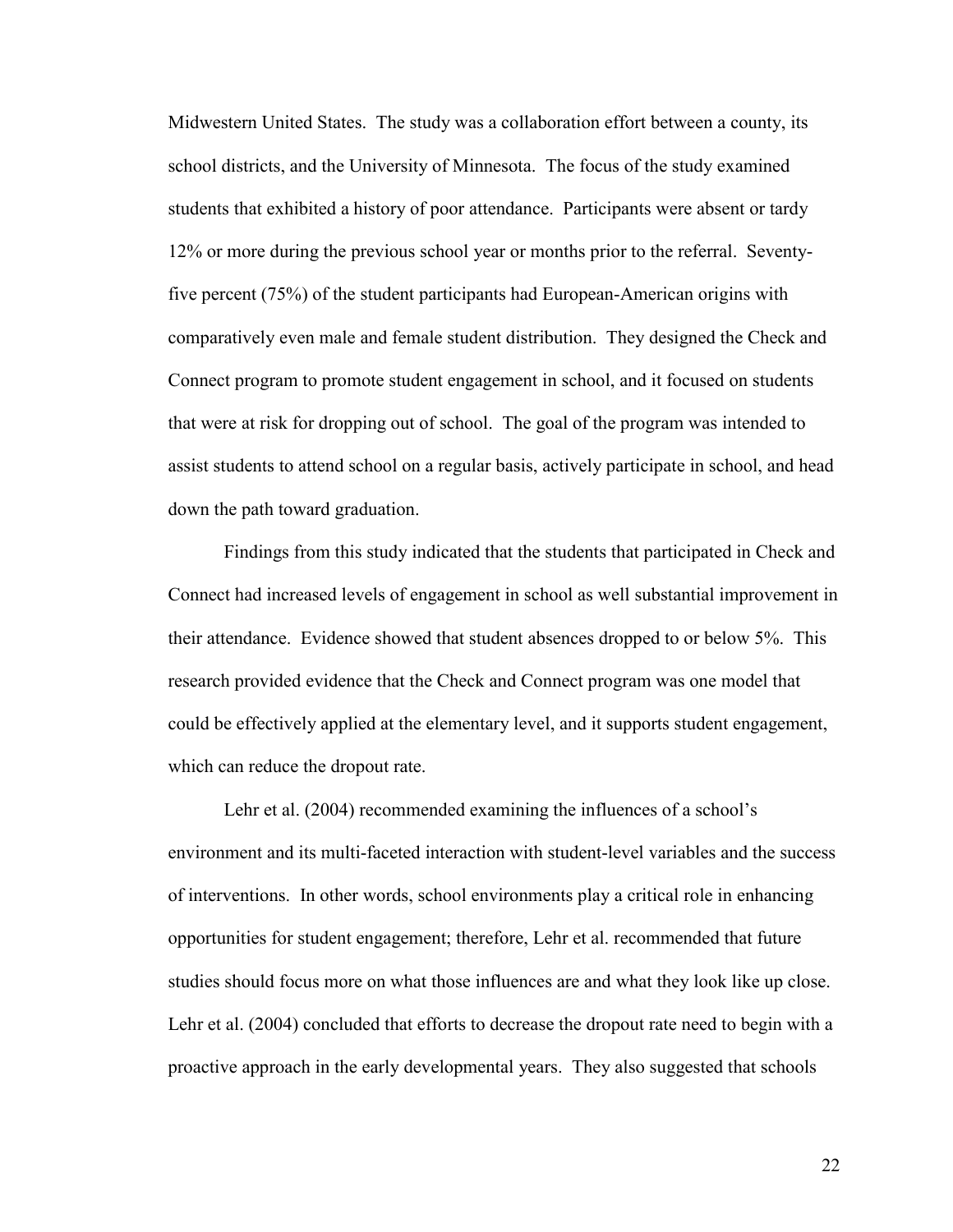adopt and implement more programs like Check and Connect at the elementary level, because the results could mean higher graduation rates and lower dropout rates.

The study presented by Corville-Smith, Ryan, Adams, and Dalicandro (1998), during the 1993-1994 school year, examined the relationship between student attendance and the personal characteristics of the student, the student's family relations, and the school. The results indicated that school absence was a complex problem and understanding such behavior warranted investigating and treatment for effectiveness.

The Corville-Smith et al. (1998) study consisted of 54 students from two high schools in a small city in southern Ontario, Canada. Two hundred ninety-five (295) students met the criteria for inclusion in their study. The study consisted of two groups of students who attended school regularly and had good attendance compared to students who displayed chronic attendance issues. Students who were identified as having chronic attendance issues missed 15 or more classes during the fall semester and 10 or more classes during the spring semester in any one course. The students were grouped by grade level, school, and sex. Each student was given a questionnaire to complete in the areas of personal characteristics, family relations, and school variables. Also, one teacher for each student completed a questionnaire to assess the student's characteristics in the classroom.

The results indicated that students who had chronic attendance issues scored lower in all three areas of personal characteristics, family relations, and school variables than the regular attenders. In other words, students who viewed themselves as having negative issues in all three areas of their lives had poorer attendance rates. The researchers concluded that in order to improve the attendance for the students with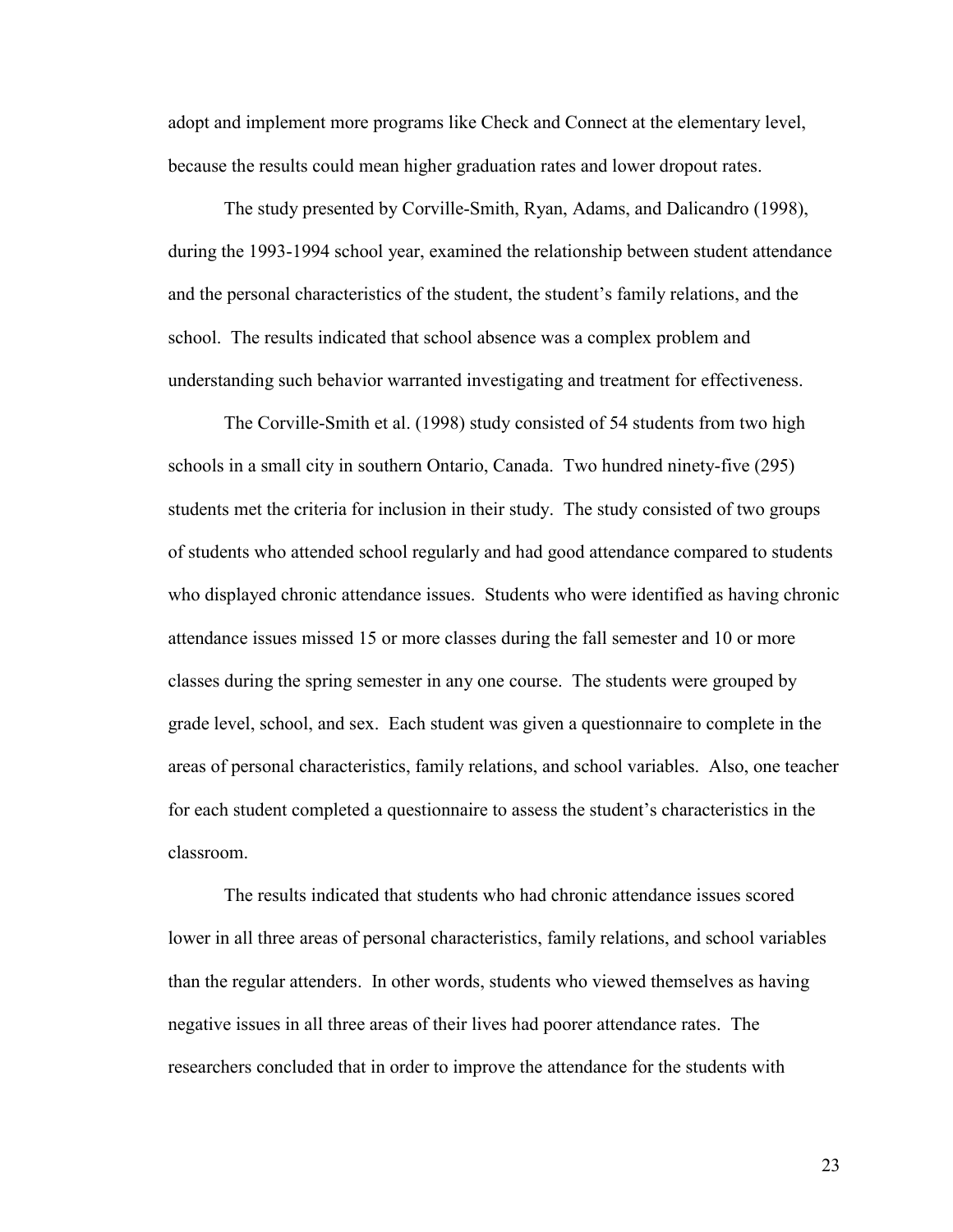chronic attendance concerns, the school needed to work collaboratively with the students and their families to improve attendance. Corville-Smith et al. (1998) stated that in order for schools and families to be effective at working together, they must first understand the child's perception of the problem. Corville-Smith et al. (1998) recommended that future researchers develop measures that permit the interface of assessment and treatment, thus, improving the mental health of the individuals being examined.

*Increasing parental involvement.* Jeyenes (2003) conducted a meta-analysis that examined 21 studies ranging from 1992-1999 that determined the impact of parental involvement on the academic achievement of minority children. What Jeyenes was able to conclude from his meta-analysis was that parental involvement, overall, had a significant impact on academic achievement for all minority students. Jeyenes (2003) also determined that parental involvement did not only positively impact minority students' academic achievement, but all students, no matter their racial heritage, benefited from parental involvement.

Jeyenes (2003) researched every major database that had studies examining the effects of parental involvement on academic achievement for children in grades K-12. He also searched journal articles on parental involvement, especially articles that concentrated on minority children. Jeyenes conducted a statistical analysis to determine the overall effects of parental involvement as well as a wide variety of detailed components of parental involvement. The detailed components included parental expectations for academic attainment, parental communication with their child regarding school, whether parents were checking their child's homework, parents' attendance at school functions, whether parents were encouraging their children to do outside reading,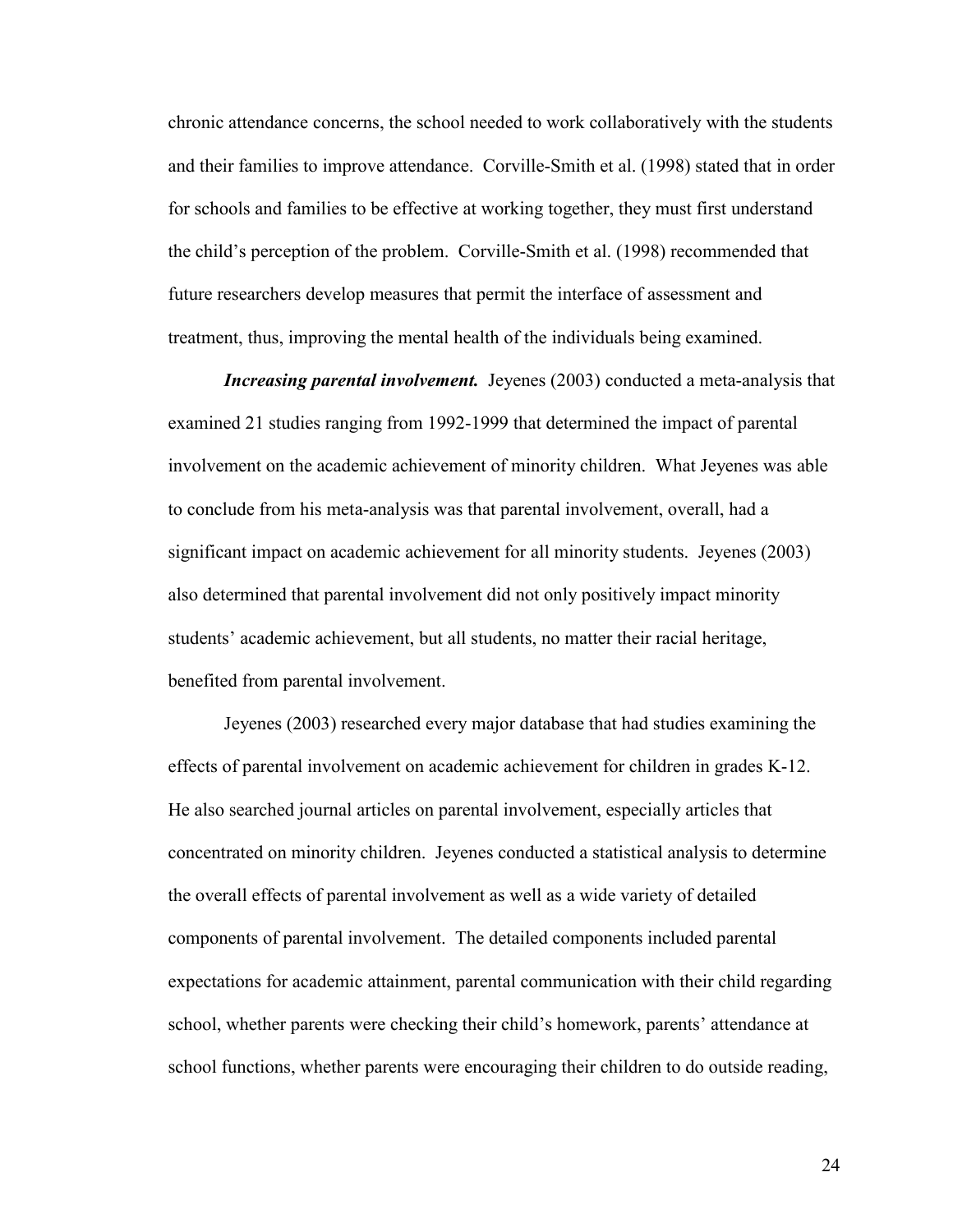and it examined parental style and temperament. In addition, other detailed parental involvement measures were examined. Jeyenes (2003) focused on three groups of minority students in this particular study: African Americans, Latino Americans, and Asian Americans.

Four different types of academic achievement measures were used in Jeyenes's (2003) study to assess the effects of parental involvement. The academic achievement measures included standardized tests, teacher rating scales, grades, and academic behaviors and attitudes. The results indicate that parental involvement, overall, had a significant impact on academic achievement for all minority students. Other findings indicate that when parents read to their child, it positively impacts their child's academic achievement. Jeyenes (2003) discovered that African American and Latino American students benefited more from parental involvement than Asian American students. However, African American students benefited from all types of parental involvement.

In closing, Jeyenes (2003) concluded that further studies needed to examine why certain types of parental involvement strategies were more effective for certain racial groups than others. Jeyenes suggested that future researchers examine a broader range of parental involvement measures, as well as gain more understanding as to why intact families and communication play such a vital role in parental involvement.

*Community partnerships to increase parental involvement.* Epstein and Sheldon (2002), during the 1996-1997 school year, collected data on 12 elementary schools: five from a rural district and seven from an urban district. They performed a longitudinal study that examined the schools' daily attendance rates for students who had chronic absenteeism. Their study included particular partnerships that had a positive impact on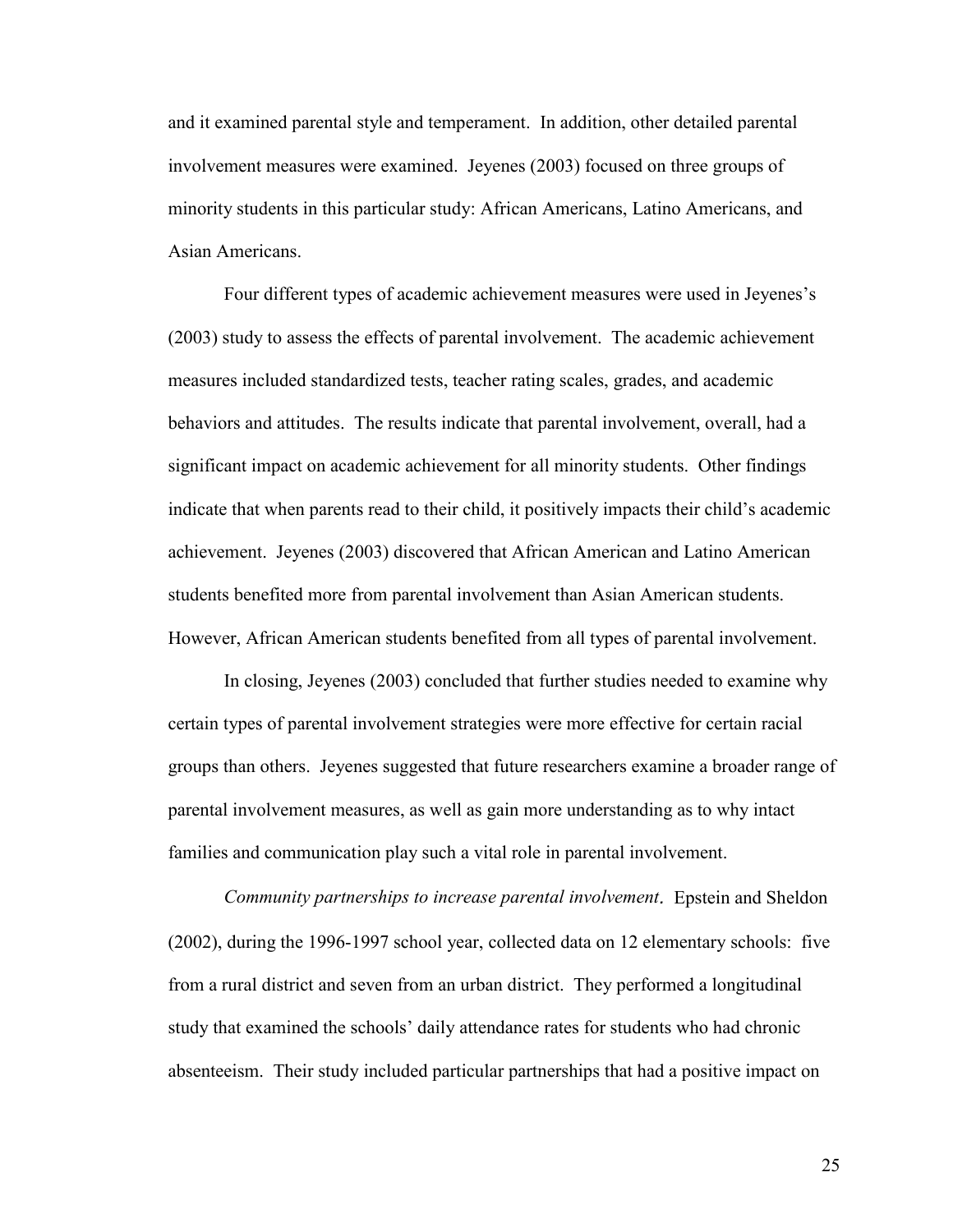their daily student attendance rate. Their study concluded that when school, family, and community partnerships worked collaboratively, they can positively impact the daily student attendance rate. Sheldon and Epstein (2002) identified a wide variety of strategies that proved to be effective when looking at the school and family connections. These strategies involved a school personnel representative who performed home visits. Another effective strategy identified in their research was rewarding students for improved attendance through a wide variety of rewards. Other effective strategies included establishing a contact person at the school for parents to call. And, finally, follow-up phone calls to students' homes were helpful, when the students were absent. All of these strategies supported the increase of the daily student attendance rate.

Other significant findings identified by Sheldon and Epstein's (2002) research were: (a) schools taking a comprehensive approach, when looking to increase student attendance, made substantial improvement; and (b) schools taking a proactive approach to attendance, as opposed to a reactive approach to absenteeism, can help sustain good attendance over time.

One limitation that Sheldon and Epstein (2002) identified in their research was the exclusion of suburban school districts. They also felt that their study pool, because it was limited to a small number of elementary schools, the results were to be interpreted cautiously.

In 2001, Sheldon and Epstein (2004) performed a follow-up study, where they researched 39 schools with chronic absenteeism. In this study, Sheldon and Epstein examined schools that utilized a wide variety of strategies to improve student attendance. Some of the strategies examined were parental involvement and building/connecting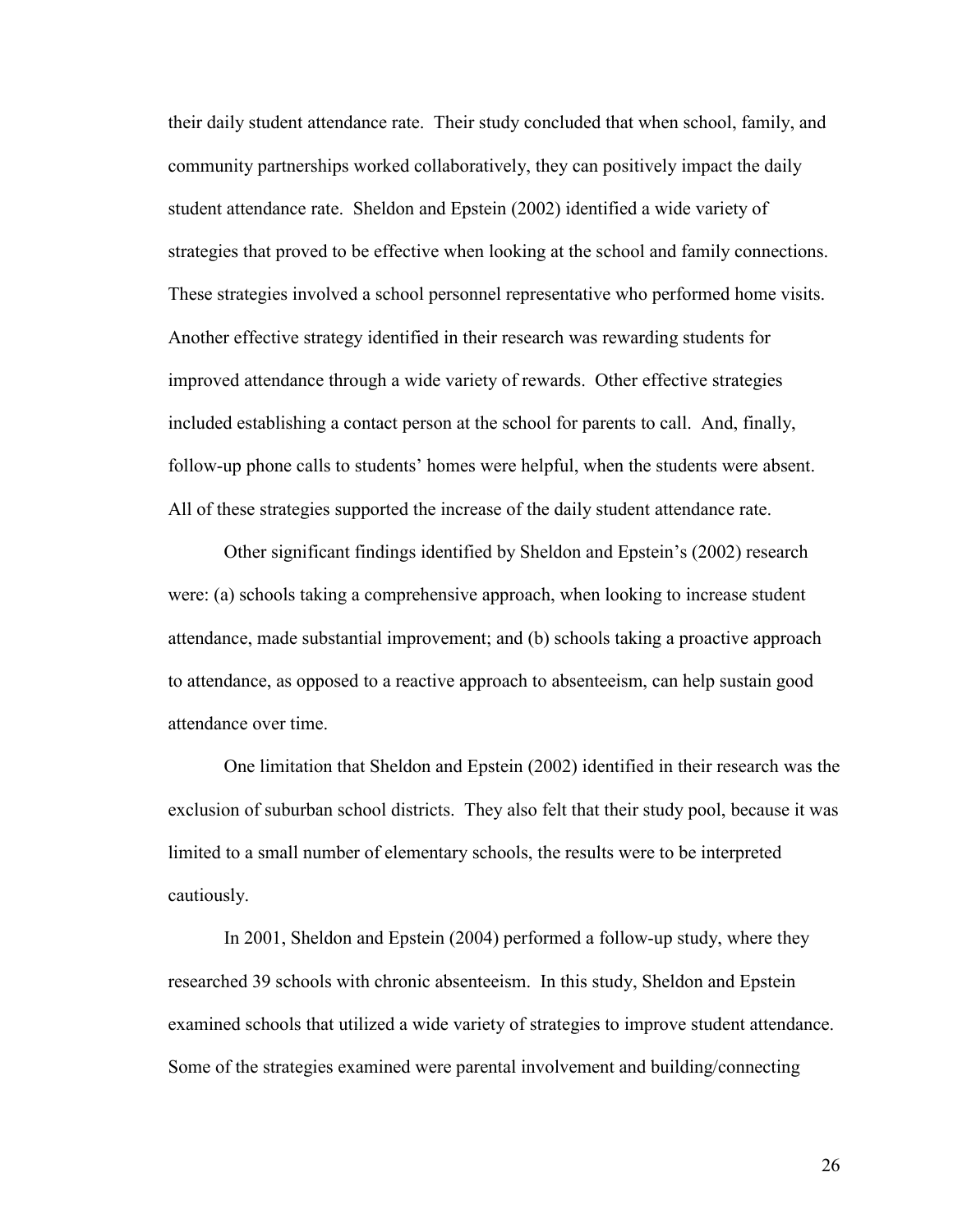community partnerships to families. They conducted an extensive longitudinal study that was conducted over a two-year period from 1999-2000 and 2000-2001. The samples included 29 elementary schools and 10 high schools.

Baseline surveys were sent to schools seeking participation if those schools utilized partnership activities to improve student attendance; follow-up surveys were sent out a year later to the participating schools. In return for the schools' participation, the schools received materials to support their schools, families, and community partnerships.

Sheldon and Epstein (2004) concluded that in order for schools to improve student attendance, schools, students, families, and the community needed to work collaboratively. Two major findings identified from their study were: (a) schools need to take a comprehensive approach to involving families and the community, and (b) frequent and positive communication with parents about attendance is essential.

One limitation that Sheldon and Epstein (2004) identified from their 2001 study was the fact that the number of secondary schools in their sample was too small to test whether particular involvement activities had different effects in elementary, middle, and high schools. For future studies, they recommended using 20 schools at each level to identify effective practices when increasing student attendance.

The National Network of Partnership Schools (NNPS) was established in 1996 at Johns Hopkins University to improve strategies to develop and sustain goal-oriented school programs, family, and community partnerships to increase student achievement and student attendance at the K-12 school level. In the spring of 2002, 888 schools, which were a part of the NNPS received an annual UPDATE survey to complete. Seven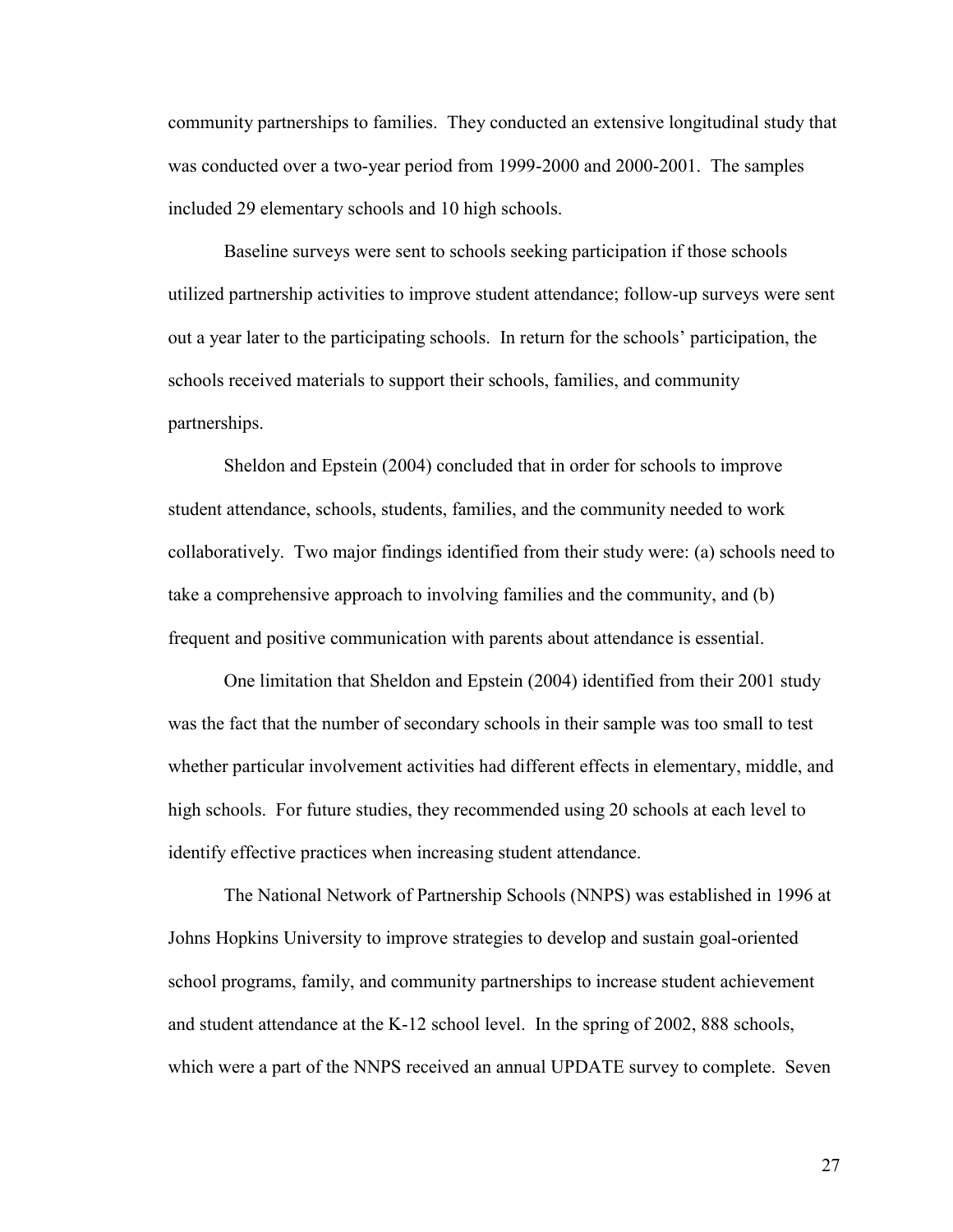hundred thirty-nine (739) schools responded, but only 565 elementary schools were examined for this study. More than half of the surveys completed were returned with input from the building principals. Almost half of the schools were located in large urban school districts. Over 80% of the schools received Title I funding. A four-point Likert scale was given to all participants. The primary dependent variable in the study was measured by parental involvement at all the school levels. Independent variables examined partnership program quality, external district support, internal collegial support, and program implementation.

The results indicate that schools in large urban districts, serving low-income families, were more likely to receive support from their partnership programs instead of from the district leadership. District leaders were found to have implemented basic aspects of the NNPS program. Results also indicate that schools that were organized into committees were more likely to help all families become involved in their children's education. Lastly, districts that served low-income families that did not implement structures or partnership programs were more likely not to have good parental involvement.

Sheldon (2005) compared NNPS schools to non-NNPS schools that did not develop programs around student attendance. During the 2000-2001 school year, Sheldon surveyed NNPS schools to identify characteristics of their partnership programs and the implementation of their involvement activities. Sheldon discovered that the NNPS schools received resources, as well as guidance for launching, preserving, and cultivating school-wide partnership programs, which reached out to all students' families.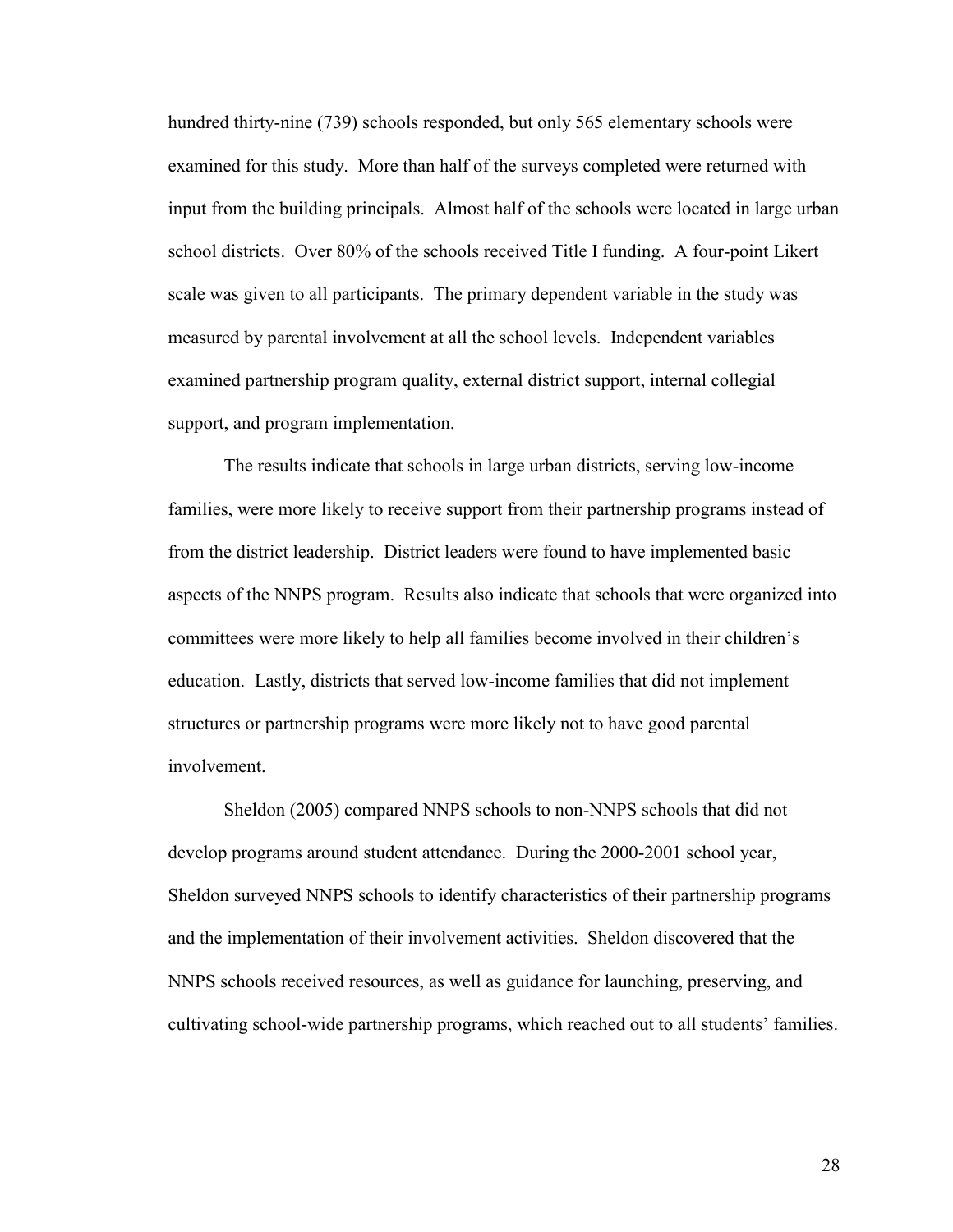In 2005, Sheldon (2007) conducted another study that examined 565 schools from the NNPS and its relationship with the implementation of school programs, family, and community partnerships in elementary schools. Sheldon's research concluded that when school programs, family, and community partnerships in elementary schools work collaboratively, parental involvement at the school level increases.

Sheldon (2005) concluded that it was important for schools to work collaboratively with partnerships to improve parental involvement. He posited that school districts that valued and embraced community partnerships had a higher percentage of parents becoming involved at all school level.

Sheldon (2007) examined 69 elementary schools in the State of Ohio during the 2000-2001 school year that had developed school-wide programs (NNPS) that focused on school, family, and community partnerships to improve daily student attendance. Sheldon's studies concluded that the NNPS, along with schools working to implement school, family, and community partnerships, had improved student attendance an average of .5% over the non-NNPS schools from one year to the next. In addition, Sheldon also discovered that schools that had strong implementation of programs, school, family, and community partnerships, overall, were more likely to have better attendance than schools with weaker implementation of programs. Other significant factors that Sheldon's 2007 research concluded was that schools that reached out to families and engaged parents to become active in their child's education also experienced an increase in student attendance.

Sheldon's 2007 research provided evidence that the concrete application of school, family, and community partnerships can support the increase in student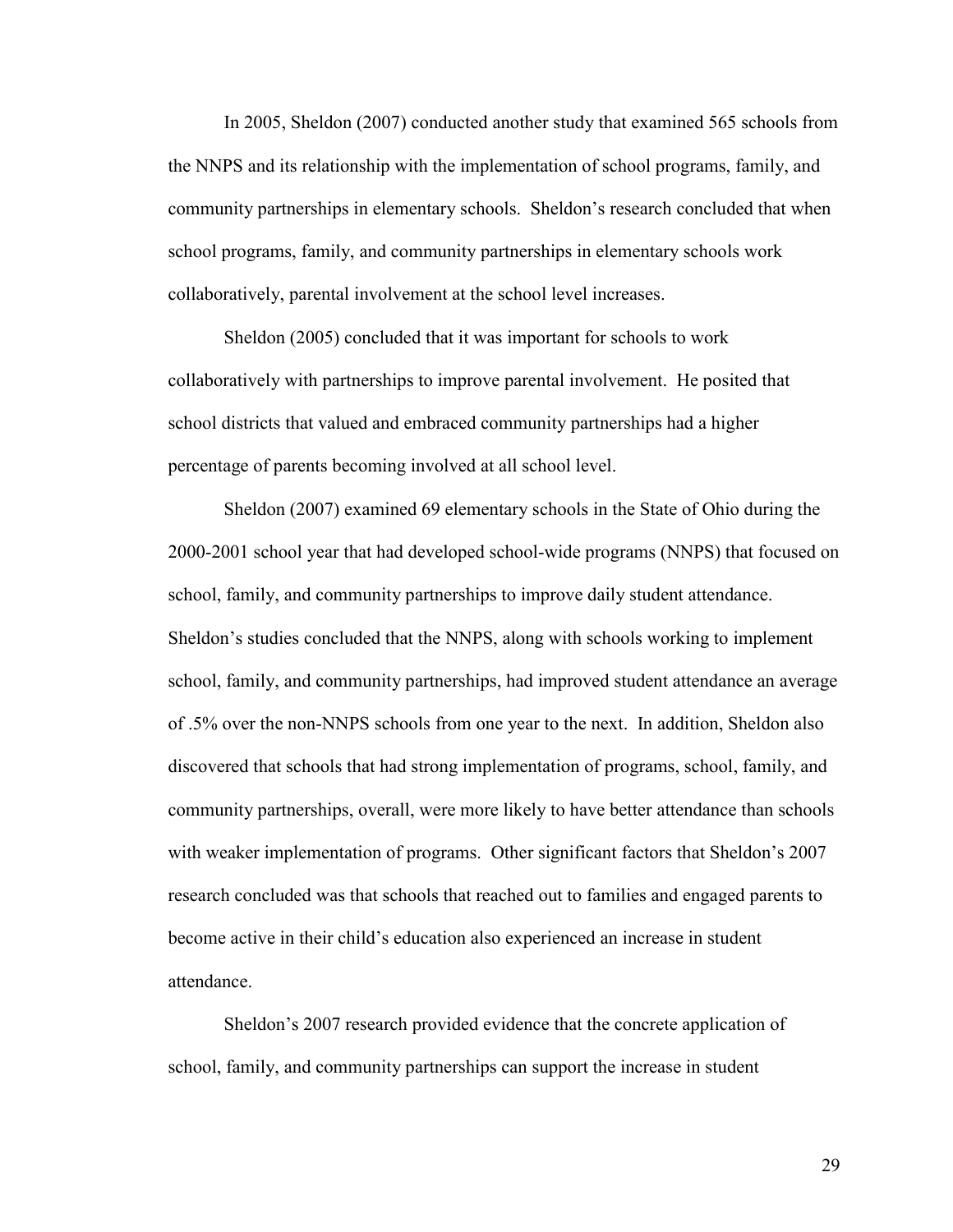attendance. In addition, these partnership increased the probabilities for students to perform better on standardized achievement tests, decreased the likelihood of students dropping out of school, and reduced the likelihood of students using illegal drugs, alcohol, or tobacco.

Sheldon (2007) recommended that future researchers could benefit from having more information about detailed activities that schools could utilize to include families and community members. He felt that such information would be significant for explaining why NNPS schools were able to have a positive effect on student attendance.

In their 2006 research article, by Epstein and Sanders explored the preparation of future teachers and administrators to conduct school, family, and community partnerships. The sample consisted of 161 schools, colleges, departments of education (SCDE) throughout the United States. The surveys were distributed to prospective educators, and the results revealed that collegial institutions need to do a better job at equipping future educators with the tools to effectively conduct family and community involvement programs and practices.

Five hundred (500) random samples were sent to deans of colleges and universities across the United States that granted degrees in education. The samples were made up of both private and public institutions. One hundred and sixty-one (161) surveys of deans in education within the SCDE were utilized for the study.

The results indicated that 70% of the surveyed respondents strongly agreed that all teachers should know how to conduct practices of school, family, and community partnerships. The results of the study supported previous studies that concluded that school, family, and community partnerships are key components to enhancing student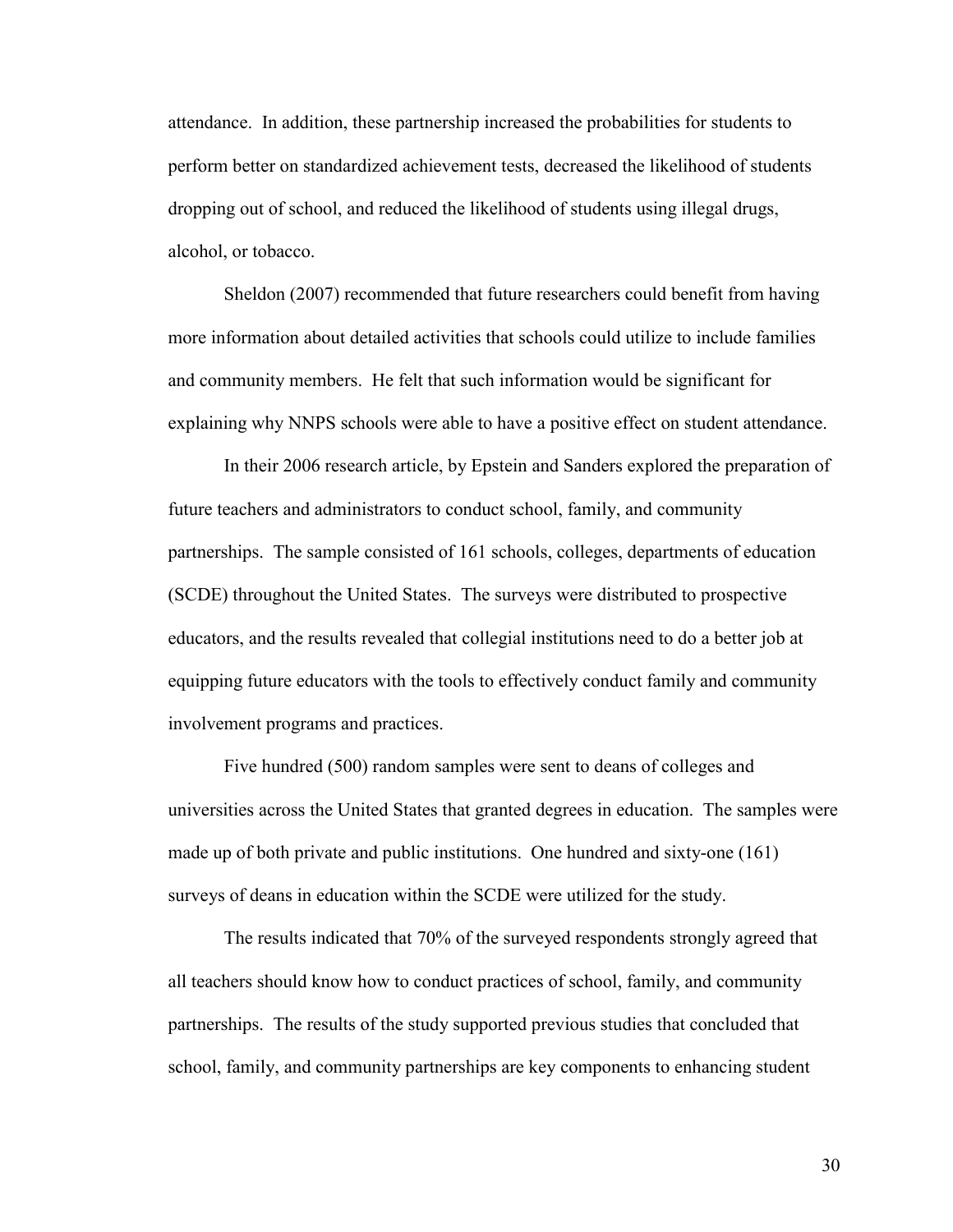achievement across all grade levels. While most SCDE offer at least one course, and some cover topics on partnerships, there is not nearly enough done to adequately prepare future educators to conduct meaningful programs and practices of school, family, and community partnerships. However, the study supported that some SCDE are touching on the topic of family and community partnerships at both the undergraduate and graduate level.

One limitation to Epstein and Sanders's (2006) study is that the SCDE leaders may have been more acquainted with, and attracted to, the topic of partnership than were those missing from the sample. Therefore, the results should be interpreted to generalize to other SCDE where leaders are aware of the significance of partnerships. Epstein and Sanders recommended that future studies examine how graduates are best prepared to effectively involve families and communities in student education by taking a full course on partnership or by embedding partnership information in a variety of courses throughout their educational studies.

In a research article by Van Voorhis and Sheldon (2004), they described a longitudinal study of 320 U.S. schools by exploring the significance of the principal to the development of programs of school, family, and community partnerships. The results indicate that it is essential to engage school principals in establishing partnership efforts and developing strong support for partnerships between teachers, parents, and community members that promote student success and development.

The focus of Van Voorhis and Sheldon's 2004 study was based on longitudinal data from schools within the United States during the 2000-2001 and 2001-2002 school years. Data were collected from the NNPS surveys from 327 schools in 27 states.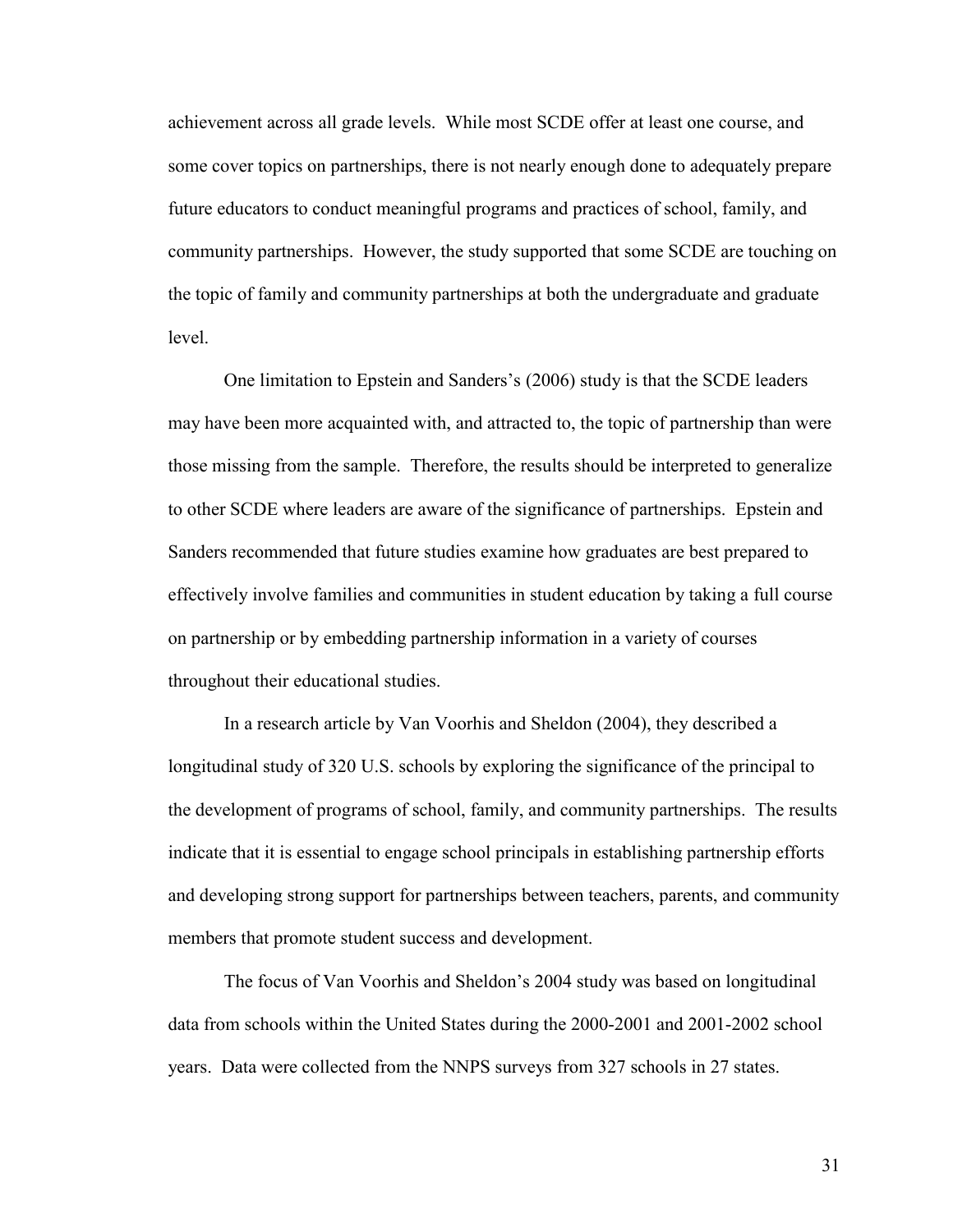Thirty-seven percent (37%) represented large urban districts, 17% represented small urban districts, 28% represented suburban districts, and 18% represented rural districts. Eighty percent (80%) of the schools in the study were elementary schools. The objective of Van Voorhis and Sheldon's (2004) research was to examine the role of the school principal in developing partnership programs with the crucial elements that promote and increase program quality in addition to monitoring principal turnover. It was hypothesized that principals could impact the quality of particular partnership programs.

The results from the study supported the hypothesis that school principals can have a significant positive effect on the quality partnership programs. The results also indicate that principals are vital to the process of starting programs. Schools need to actively involve their principals in the creation of partnership programs. Results also reflected that schools that had frequent principal turnover were significantly less likely to report support coming from the sitting principal. Van Voorhis and Sheldon (2004) recommended that districts that have frequent principal turnover must be proactive in engaging the new principal in the support of establishing partnerships with the school, families, and the community. They also recommended that future studies would benefit from the use of observation or interview data from multiple sources including principals, teachers, community members, parents, and students. This approach would allow for a closer look at enhancing future partnerships that could ultimately enrich student achievement and student growth.

*Incentive programs.* Ford and Sutphen (1996) described the development and evaluation of a two-pronged attendance-incentive program. Three social worker, bachelor's degree candidates implemented the two-part program that included a positive-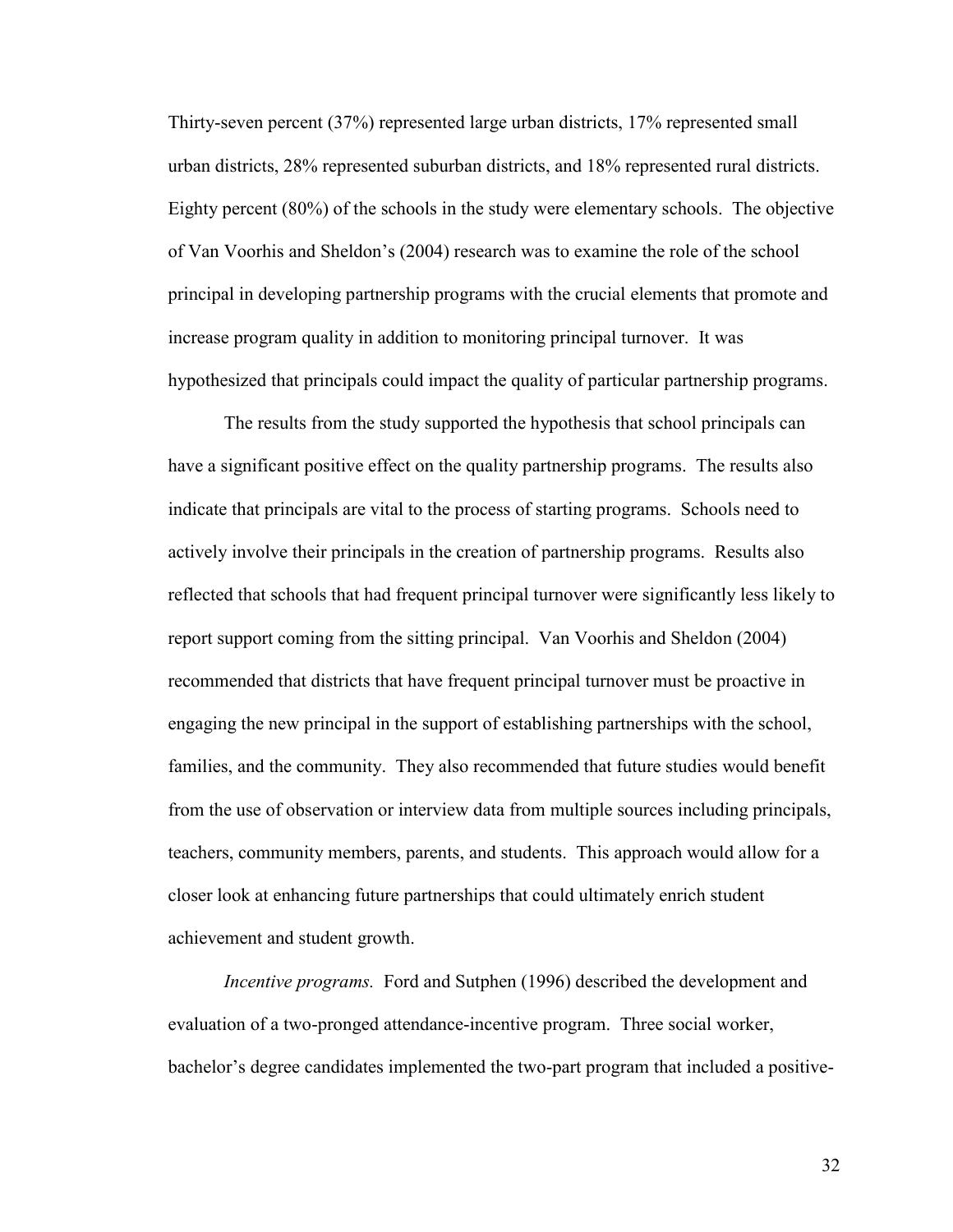reinforcement component for regular attenders and an individual intervention component for low attenders. The individualized intervention included one-on-one time for children with the student social worker and the introduction of family supports based on the reasons the children gave for their non-attendance. School-wide attendance did not subjectively increase. However, teachers viewed the program positively. Individual students often back-slid to previous behaviors when the daily intensive attention was removed. The project was most effective in helping the helpers—the social workers and the teachers—develop a more realistic understanding of why children did not attend school.

This was a small pilot program addressing the needs of nine children. The study suggested that a multi-faceted approach to absentee issues is most effective, because there is no one reason for all children to be absent from school. The study did not specify whether the school was urban, suburban, or rural, nor did the authors did mention high school mobility.

# **Conclusion**

This literature review presented why student attendance is important to student performance and how it is directly correlates to student dropout rates. This literature review presented research that identified how parental involvement, community partnerships, and school programs all have a positive impact on student attendance. The various research articles supported the body of research that stated that student attendance is a major issue that needs to be addressed when examining student academic success and graduation rates. In order for schools to improve student attendance, they need to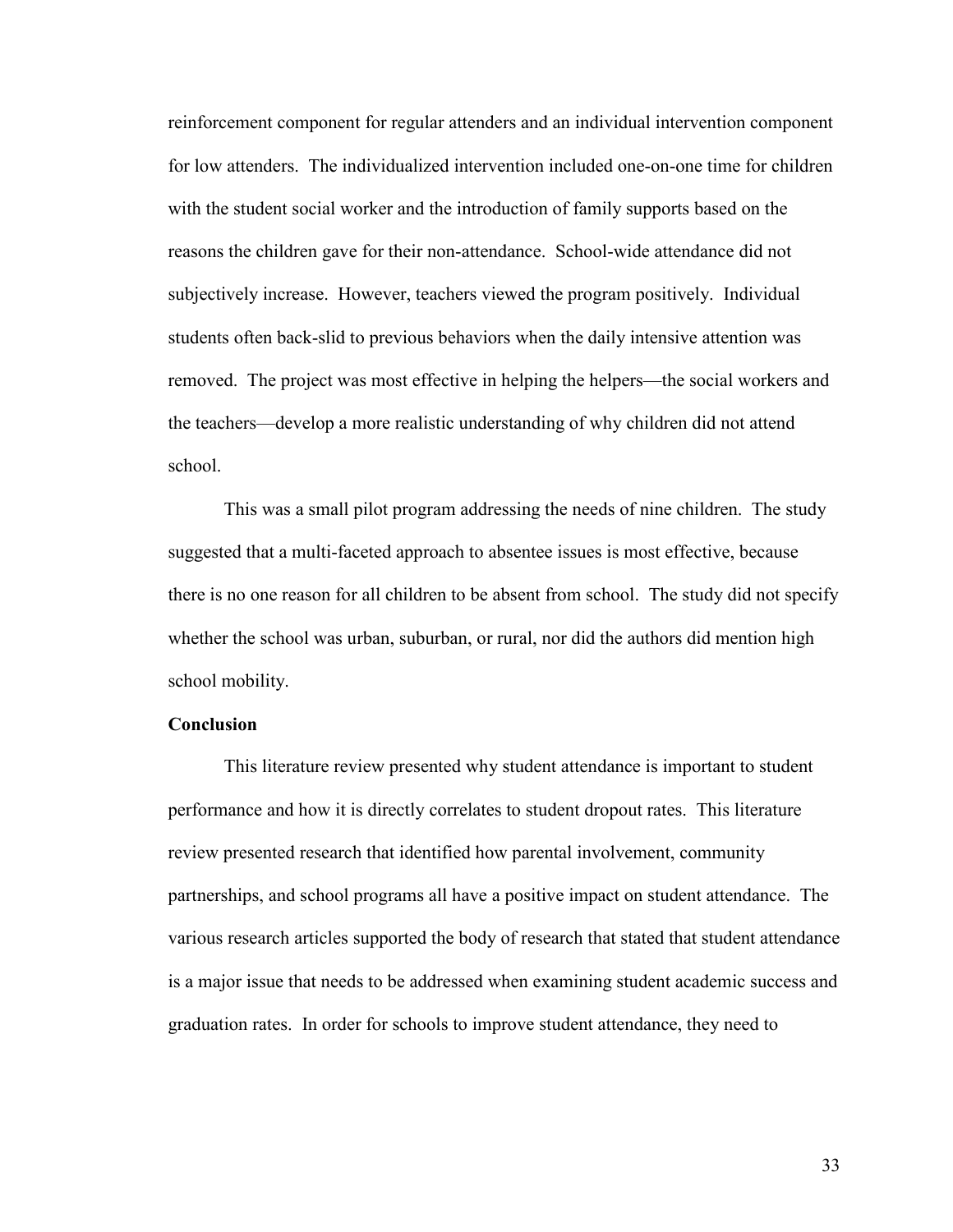consider a multi-faceted approach that involves a wide variety of stakeholders who are invested in supporting student achievement and student success.

Chapter 3 provides a comprehensive synopsis of this qualitative study. In addition, it outlines the methodology of the study.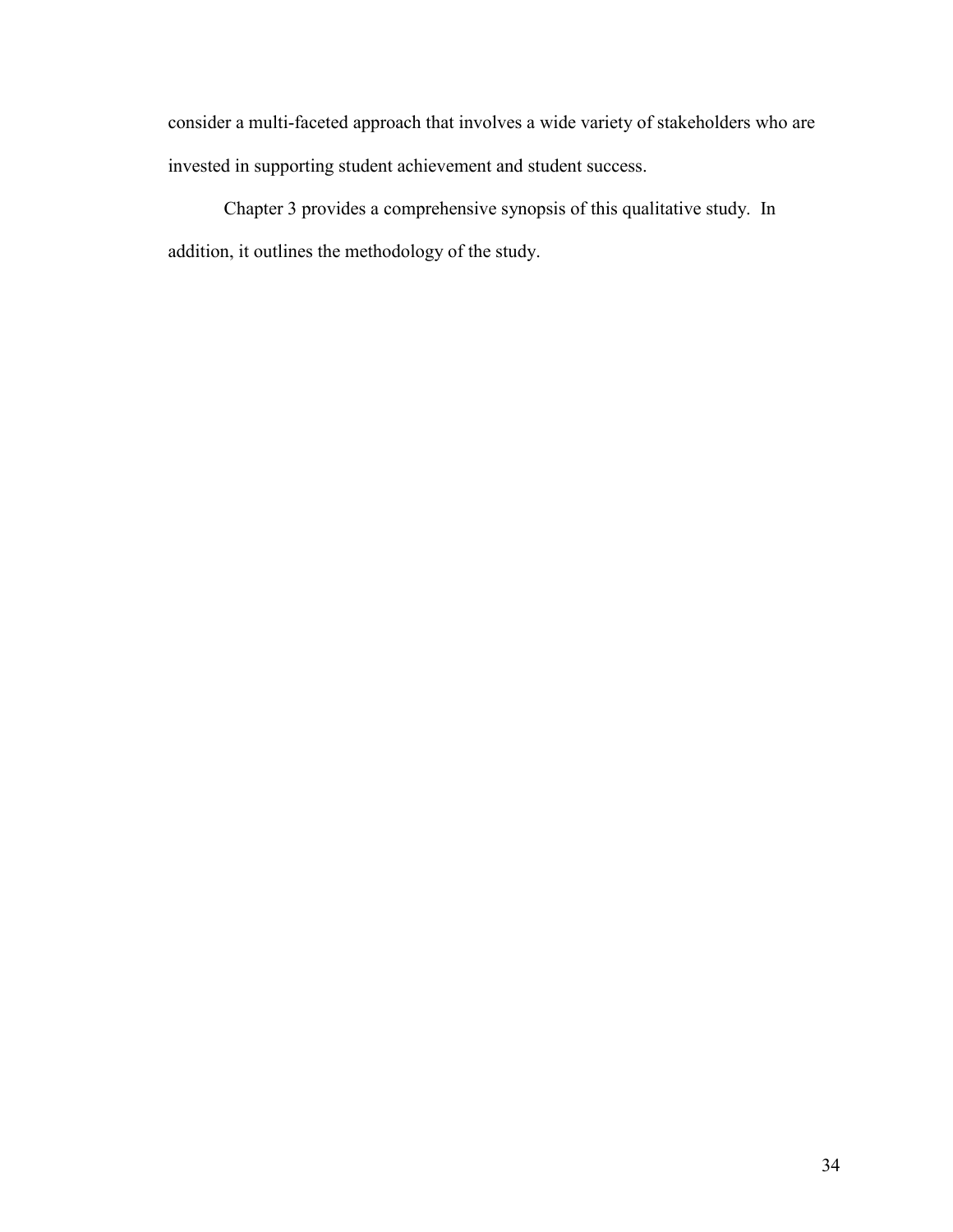### **Chapter 3: Research Design Methodology**

# **Introduction**

Chapter 3 is a summation of the qualitative methodology that was active in this research. The research design and methodology are described for a qualitative study that examined the causes and solutions that impact student attendance from parents' perspectives. The connection between the problem statement, research question, and study design is explained.

When little research has been conducted on a particular phenomenon, such as the parental perspective of student school attendance, the exploratory nature of a qualitative inquiry is useful (Creswell, 2009). The purpose of this exploratory study was to gain more precise knowledge about the root causes and solutions that impact student attendance in an urban elementary school from parents' perspectives. The qualitative study was intended to help increase daily student attendance rates within an urban elementary school—despite the barriers that may exist. According to Maxwell (2005), qualitative research stems mainly from the inductive approach; it focuses on particular situations or people, and its emphasis is on words rather than numbers. The research plan was to interview parents, who were within the researcher's local city school district in Western New York, to gather strategies that could be explored as a variety of methods to improve the school's daily student attendance rate. Interviews focused on understanding the challenges that parents regularly face that may hinder their child from attending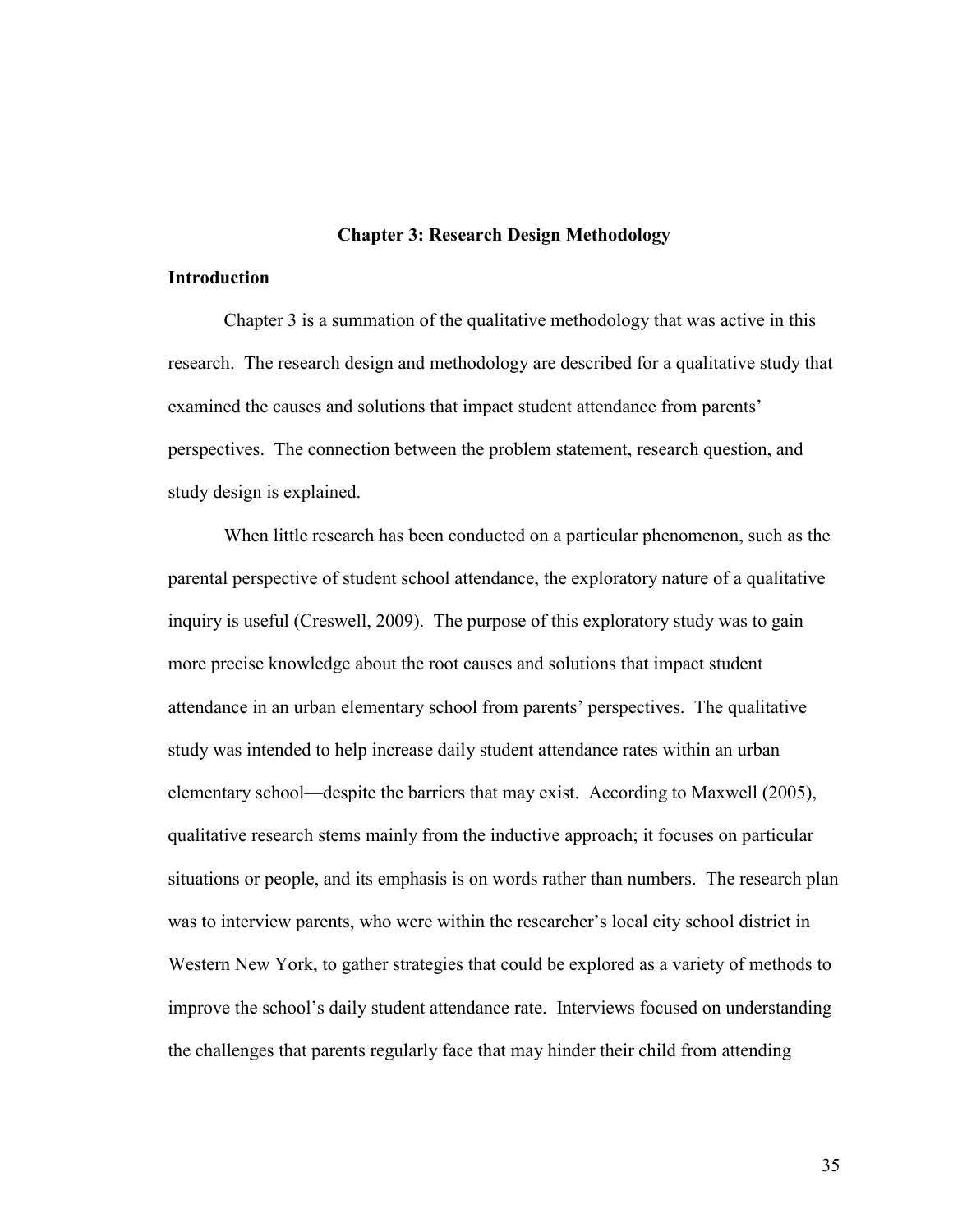school on a daily basis. Hence, this study defined and evaluated parental interviews as a means to improve the daily student attendance rate within the city school district.

This study sought to enhance the understanding of how school districts can improve daily student attendance rates from the perspective of the parent. The opinions of the parents were used to assist in the identification of problems that prevent students from having proficient attendance rates at the elementary level. By interviewing parents who are concerned about increasing the city school district's daily student attendance rate, this study provides insights that may be applied as solutions within the city school district and provide direction for further studies. The goal of the interviews were to provide the data necessary to determine whether the parents' recommendations and insight could improve the daily student attendance rate.

Qualitative research is a collection of data, and theories are developed based on that data. This dissertation examined, through the words of parents in an urban district, how schools can support the improvement of student attendance, which may also improve student achievement. According to Lamdin (1996), the higher the daily student attendance rate, the higher the students performed on standardized tests. The problem statement asks, "What are the root causes and solutions that impact student attendance in an urban elementary school from a parent's perspective?"

Maxwell (2005) described reflexivity as the fact that the investigator is a part of the entity that is being studied. Subsequently, Maxwell noted that there is an undeniable disadvantage for influence or bias in the research. In this study, the researcher is an urban school principal as well as the parent of young, school-aged children. The researcher also has 15 years of extensive experience working with urban families from all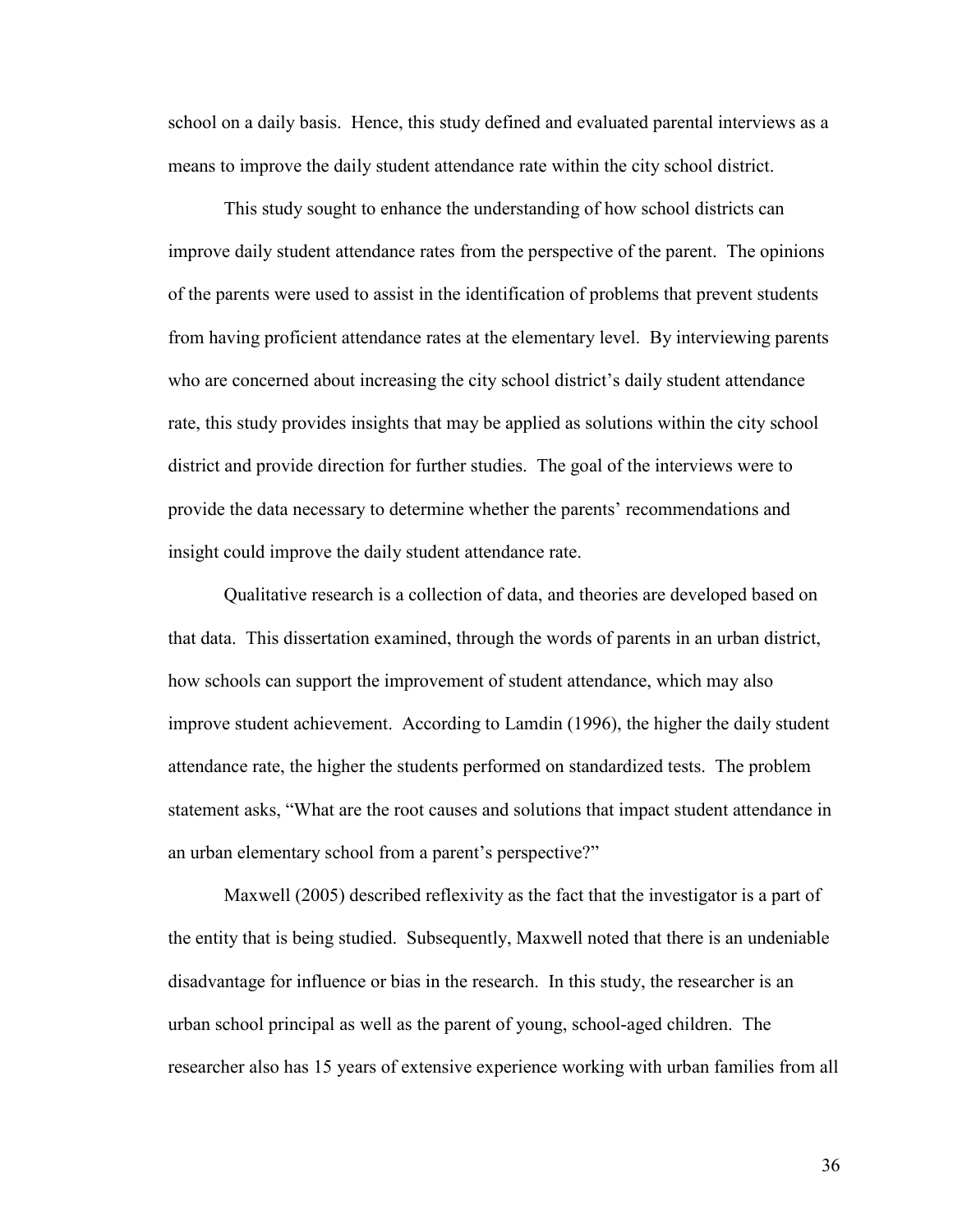across the city. Moreover, the researcher has been the principal of a school that has had chronically low attendance rates for a four-year period, and the school is in desperate need of improvement. Thereby, the researcher was both an insider and outsider, as described by Herr and Anderson (2005), regarding positionality. The researcher was an insider because he is a principal within the city school district, but he was an outsider because he is not the principal at the school in which the study took place. According to Herr and Anderson (2005), insiders are known to have a hidden agenda for solving problems. During the investigation, the researcher safeguarded against personal bias by developing open-ended interview questions that were outlined within a questionnaire, as well as each interview was recorded and each participant was allowed to maintain his or her own voice. The researcher was aware that a relationship could develop among the investigator and interviewees, as described by Maxwell (2005).

Maxwell (2005) pointed out that there are five key research purposes for qualitative studies: (a) understanding the meaning for the participants in the study of the events, situations, and actions they are involved in, and of the accounts that they give of their lives and experiences; (b) understanding the particular context within which the participants act and the influence that this context has on their actions; (c) identifying unanticipated phenomena and influences and creating new grounded theories about the latter; (d) understanding the process by which events and actions take place; and (e) developing casual explanations. For research purposes, open-ended strategies give qualitative research an advantage in addressing results and theories that are comprehensible and reliable. Qualitative research also allows the researcher to conduct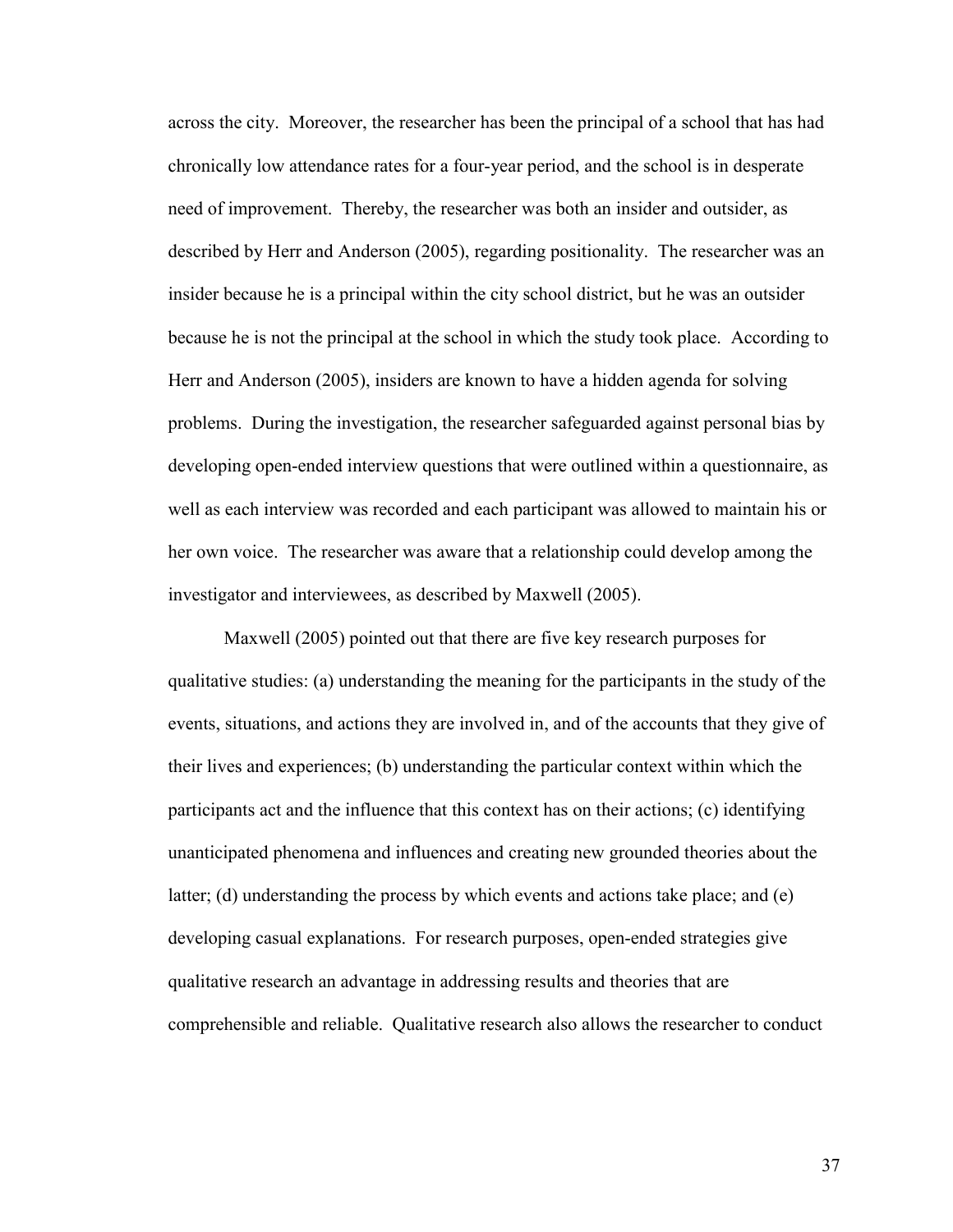formative evaluations and engage in collaborative-action research with the research participants.

# **Research Context**

Each participant was the parent of a child or children within the city school district. Interviewees (or parent participants) were from a wide variety of circumstances; however, the majority of the parents were from African American or Hispanic/Latino backgrounds.

The researcher set the tone for establishing direct and candid discussions with each participant. The interview questions focused on two major categories of analysis:

- 1. What are some of the obstacles that urban parents might face that cause their child(ren) to have low attendance rates?
- 2. If parents had the opportunity to design an attendance program to assist in improving the daily student attendance rate, what would they do?

Access to the parental population was coordinated with the building principal, and the researcher presented the purpose of the study to the families during a school-wide event, a parent workshop. The researcher gave a presentation to the parents, for approximately 10 to 15 minutes to explain the nature of the study. Parents who were interested in participating in the study signed their names on a list, and they included their contact information. The sign-up sheet was made available at a side table after the presentation ended. With the sign-up sheet completed, the researcher reached out to the parents by phone or by e-mail in order to further elaborate the details of the study and to set up interview times. A conference room at the local library was provided for the researcher to conduct interviews during the designated interview dates.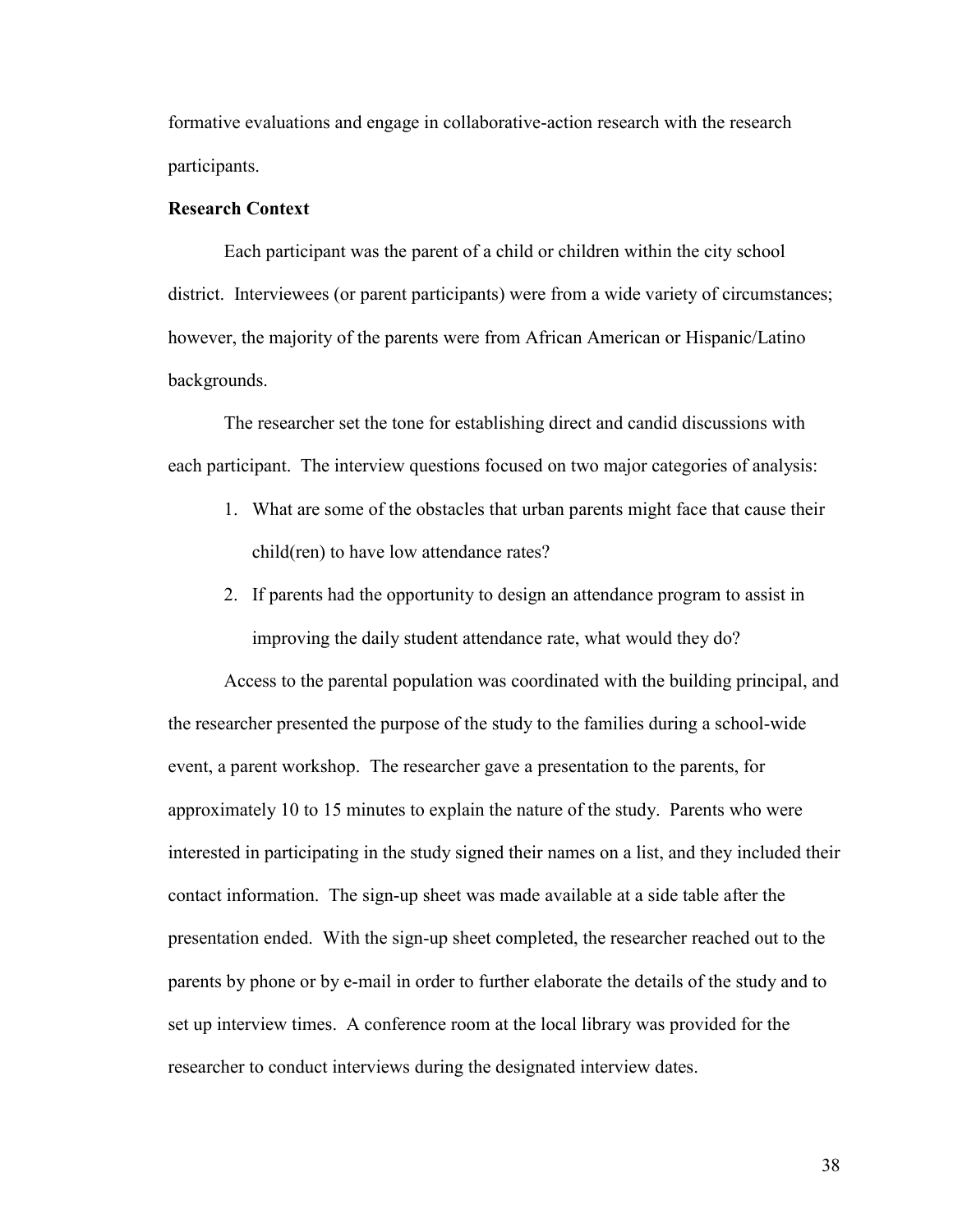## **Research Participants**

The sample population was selected based on a determined-selection instrument from parents who had a child or children who attended the research site school. The data for this study was generated from interviews from 13 separate families. The researcher presented the study to a group of parents at the school's kindergarten graduation ceremony. Present at this event were parents, relatives, and friends of the families. The presentation indicated that participants were required, at that time, to have a child attending a school within the city school district or to previously have a child or children who had attended schools within the city school district. During this event, the researcher also presented the purpose of the study and recruited families who were interested in participating in the study. In addition, the researcher shared with the families who volunteered to participate in the study that they would receive a free gift card to a local department store for their participation. The researcher gave an informed consent form (Appendix A) to all participants.

The purposeful selection criterion was a strategy that researchers use when they are consciously choosing individuals to participate in a study—to collect information for the research. This approach is the best way to acquire the necessary data that would be challenging to obtain through and other methodologies (Maxwell, 2005). The purposeful selection criterion was obtained to gather a cross section of individuals of gender, race, and socioeconomic status to capture a broad range of perspectives.

# **Instruments Used in Data Collection**

The instrument that was used for the purpose of this research was an in-depth interview questionnaire (Appendix B). This instrument was appropriate for the parent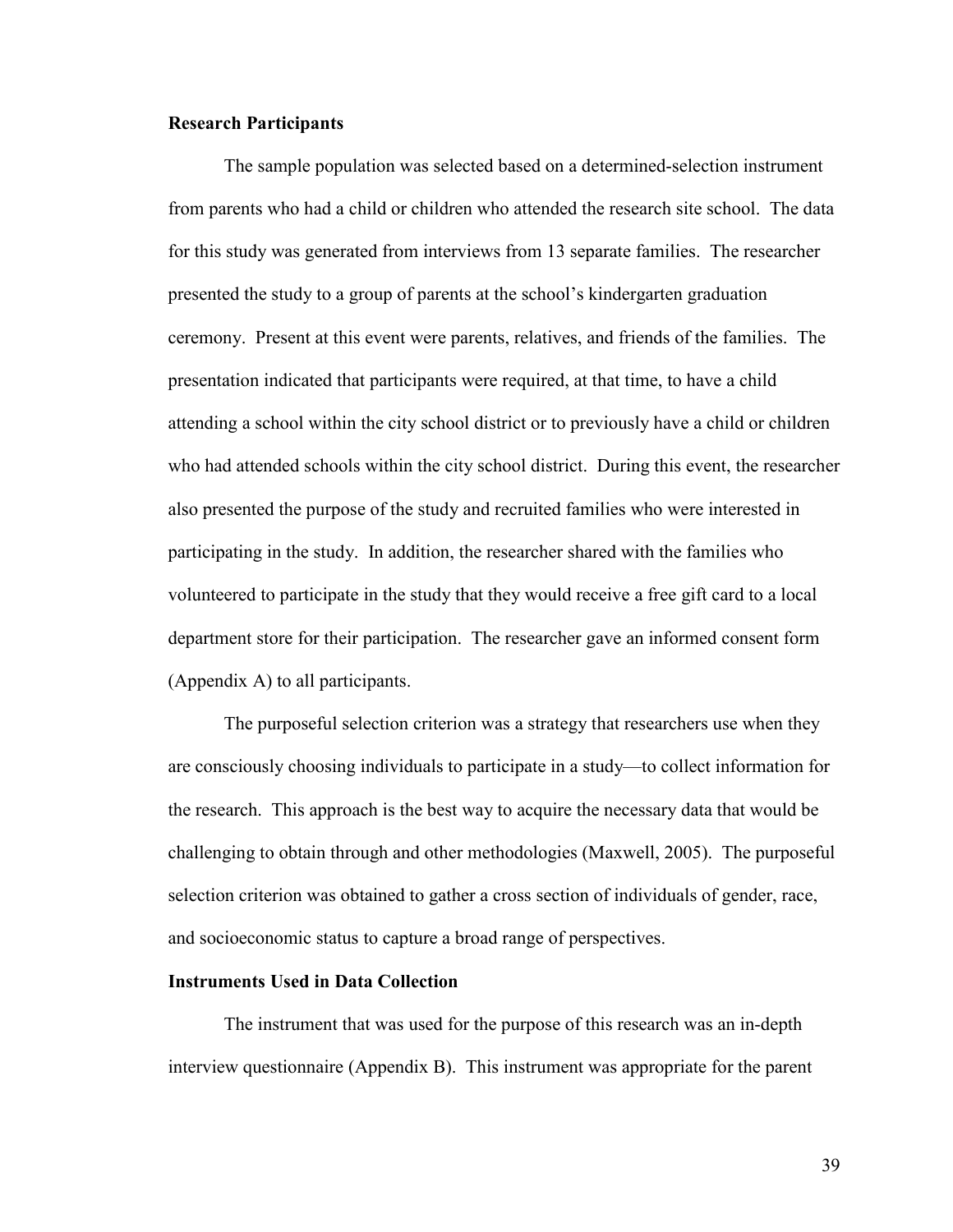population and the school setting. The purpose of conducting face-to-face interviews was to gather parents' opinions and perspectives in their own words. Through a purposeful selection process, the interviewees were asked a wide variety of questions from a collection of 21 questions, which included follow-up questions regarding their knowledge about attendance issues at the school and strategies to solve the low student daily attendance rate. Goodman (2001) noted that interview questions should be asked in a homogeneous, open-ended format. In addition, there was flexibility incorporated into the interviewing process to allow for electronic recording of the interviews and written documentation of unexpected disclosures that emerged during the interviews. The researcher developed the interview questionnaire by utilizing a wide variety of sources, such as feedback from the parent focus session, as well as researching other dissertations within the same topic area and creating questions from the ideas in the various studies. The researcher ensured that the questionnaire provided clear wording so that it was sufficient for participant responses, was of appropriate length and time, and contained questions that were pertinent to the subject of the research.

A pre-test questionnaire was tested with one parent from the researcher's district location. The parent and the interview served as a pilot participant activity. The parent in the pilot session was not one of the 13 individuals who were engaged in the actual study. The pilot session approach ensured that the quality and consistency that was necessary regarding the interview questions was based on the focus/pilot participant's responses. In addition, this approach enhanced the quality of the interview. The feedback that was provided to the researcher was critical for establishing questions that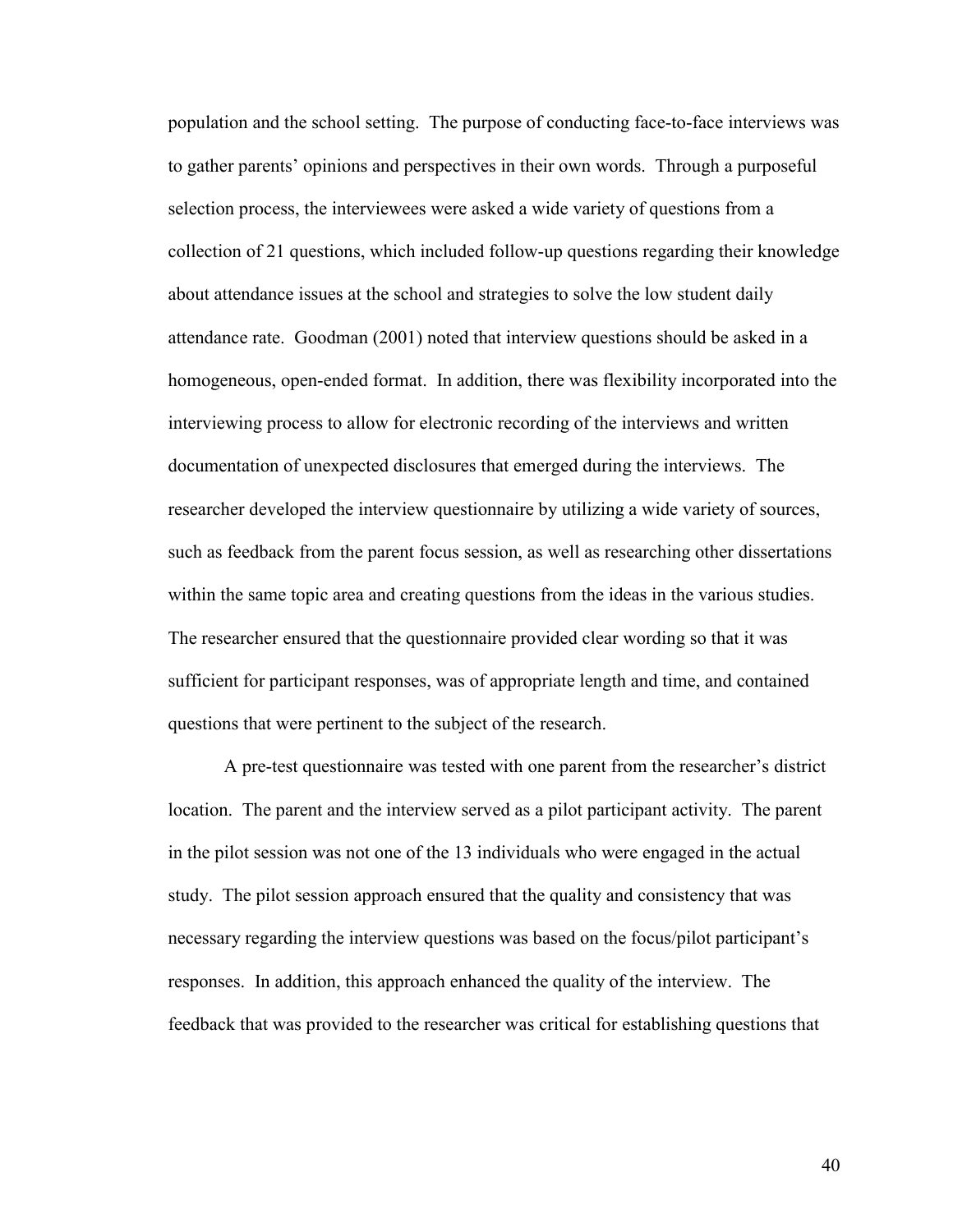highlighted certain aspects of this study, such as home culture, parents comfort level with the school district, and the importance of student attendance.

In this qualitative study, 13 parents/families were interviewed. This research design utilized quality interview questions that fostered descriptive responses, which lead to quality responses. The rationale for the selection of the interview method centered on efficiency in gathering data in a qualitative research, as stated by Patton (1990), and to effectively obtain the views of the research participants. Additionally, the researcher sought to gather the opinions and insights of the participants regarding their parental experiences and knowledge.

The one parent's participation in the focus-group setting provided data that enabled the researcher to establish triangulation. Patton (2009) indicated that triangulation is a method that establishes dependability and reliability by collecting data through multiple methods. Therefore, the data from face-to-face, individual, in-depth interviews and from the participant focus session interview were used to validate the questionnaire, which was administered by the researcher. The responses were placed into categories for coding purposes. Patton (2009) described coding as subcategories that are grouped by themes.

Grounded theory was found to be the best approach for this research because the methodology yields reliable and permissible results. The analysis of the data was direct from the parents who had children who attend the city school district.

The pre-test focus session with the parent from the researcher's current district provided valuable insight as to how the interview questions should be formulated. The interview with the focus session participant was confidential, and the participant's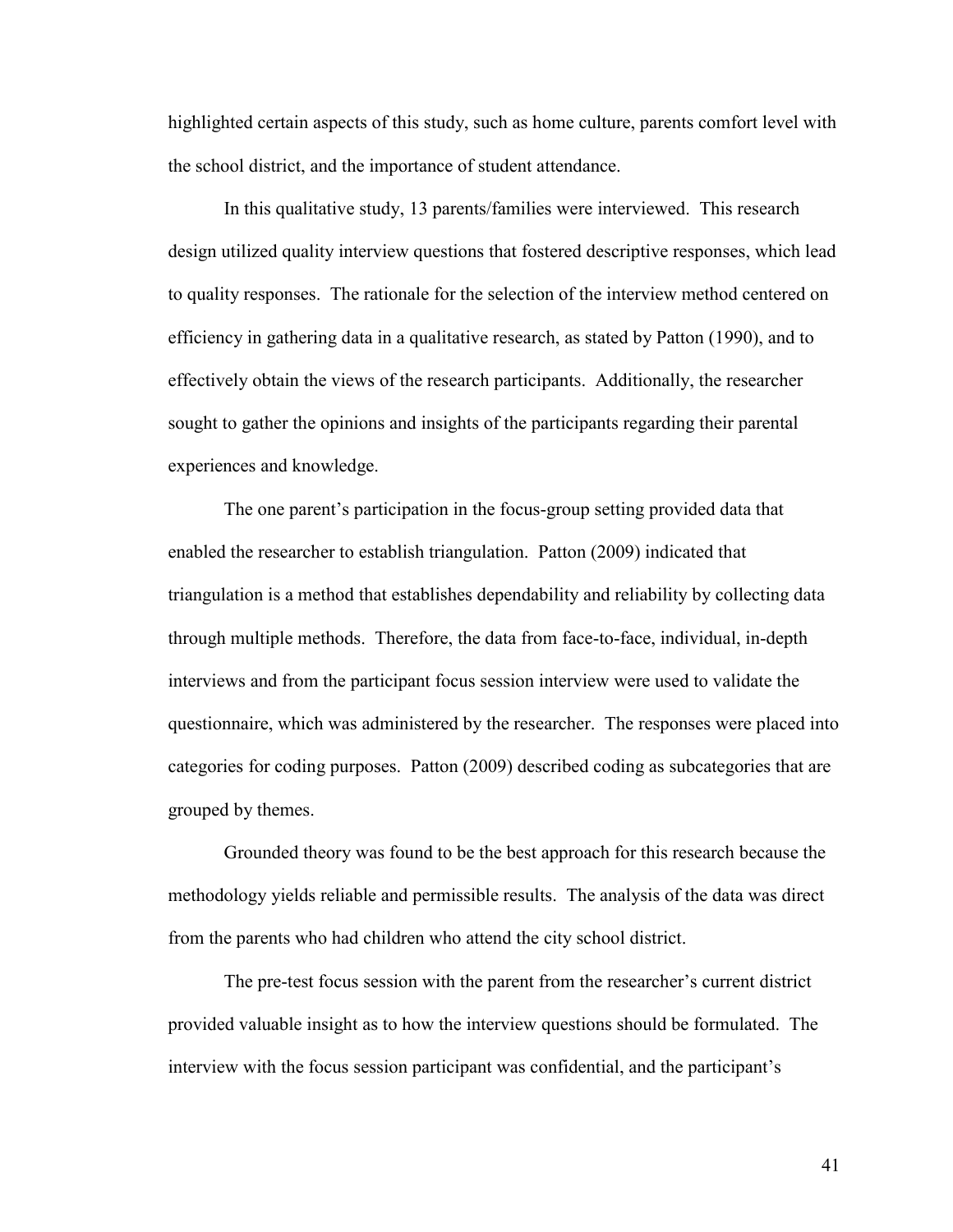identity is not included in the dissertation. The data collected was taken from the responses of a comprehensive questionnaire consisting of a wide variety of questions with follow-up questions. The pre-test focus session consisted of one parent who has children within the local school district. The one parent was interviewed by the researcher in a one-on-one meeting. During the interview, the researcher took ample notes. The researcher followed the suggestion of Roberts (2004) regarding the recording of the data through keeping careful records of informed consents, questionnaires, interview schedules, and data charts.

This study used the collected data from the participants to pull out themes that provided the researcher with a deeper understanding of the participants' attitudes, preferences, and opinions so that their perceptions of what was valuable to them could be appropriately interpreted. Themes were generated from the quotes that were generated from the transcripts and that appeared frequently during the course of the interviews.

### **Procedures for Data Collection and Analysis**

The researcher utilized the grounded theory with the participants of the study, along with the use of the cut-and-sort method for coding during the examination of the transcripts for distinct and separate segments, including ideas or experiences of each participant (Patton, 2009). The creation of the data from the qualitative interviews relied upon the expertise of the interviewer and the interviewer's ability to pose questions. Kvale and Brinkmann (1996) noted that by using the interviewing method, valuable information can be generated that is ascertained through a connection that is formed between the researcher and participant. Grounded theory, designed and developed by Barney Glaser and Anselm Strauss in 1967, was explored by the researcher.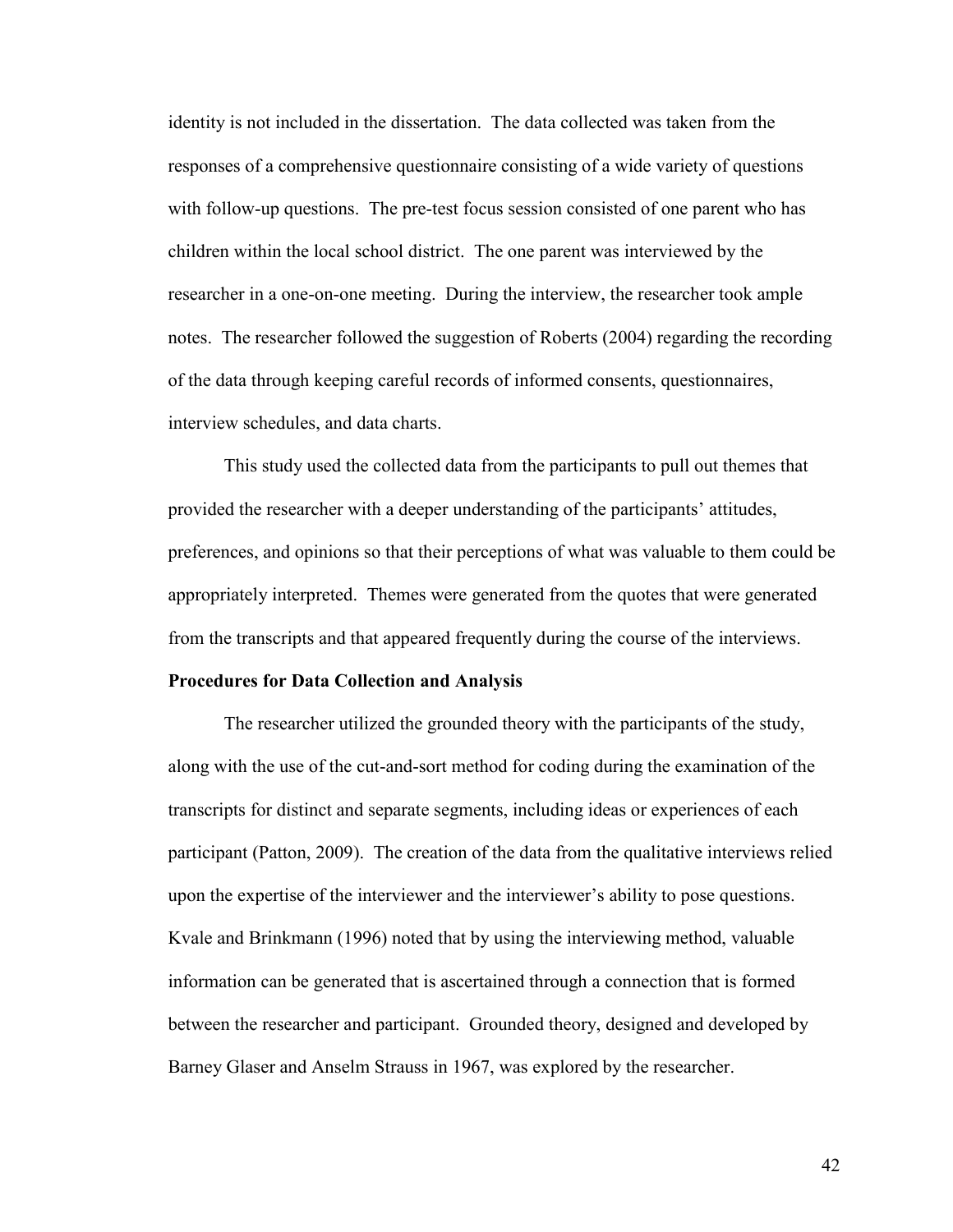Theoretical sampling, theoretical saturation, open coding, selective coding, axial coding, basic social processes, conditions, and consequences are original to grounded theory. "Theoretical sampling involves selecting informants and/or settings so that the developing concepts and theories are elaborated to as full an extent possible" (Gilgun, 2001, p. 348). According to Gilgun (2001), grounded theory can provide researchers with significant knowledgeable descriptions of a client's personal point of view. Gilgun also stated that, "grounded theory lends itself to research that begins where the clients are" (Gilgun, 2001, p. 345).

The coding method was most effective because it preserved the words of the interviewees. Coding in a qualitative study seeks to rearrange the data into categories that assist in the comparison of data within and between categories, and coding supports in the development of theoretical concepts (Maxwell, 2006). Transcripts provided data for identifying relationships between categories and running themes. According to Patton (2009), grounded theory research notes can be referred to as an inductive method of analysis, which can lead to theories of behavior through consideration and analysis of the data and by systematically developing categories based on their properties and dimensions. The researcher collected, organized, and analyzed the data to report the results of this study.

### **Summary of the Methodology**

The research design that the researcher utilized was the interview instrument. The questions that were developed served as verbal probes (Willis, 1999) to elicit deeper and more detailed information. The rationale for the selection of this instrument was because it is a valuable tool in a qualitative research project. Face-to-face interviewing is an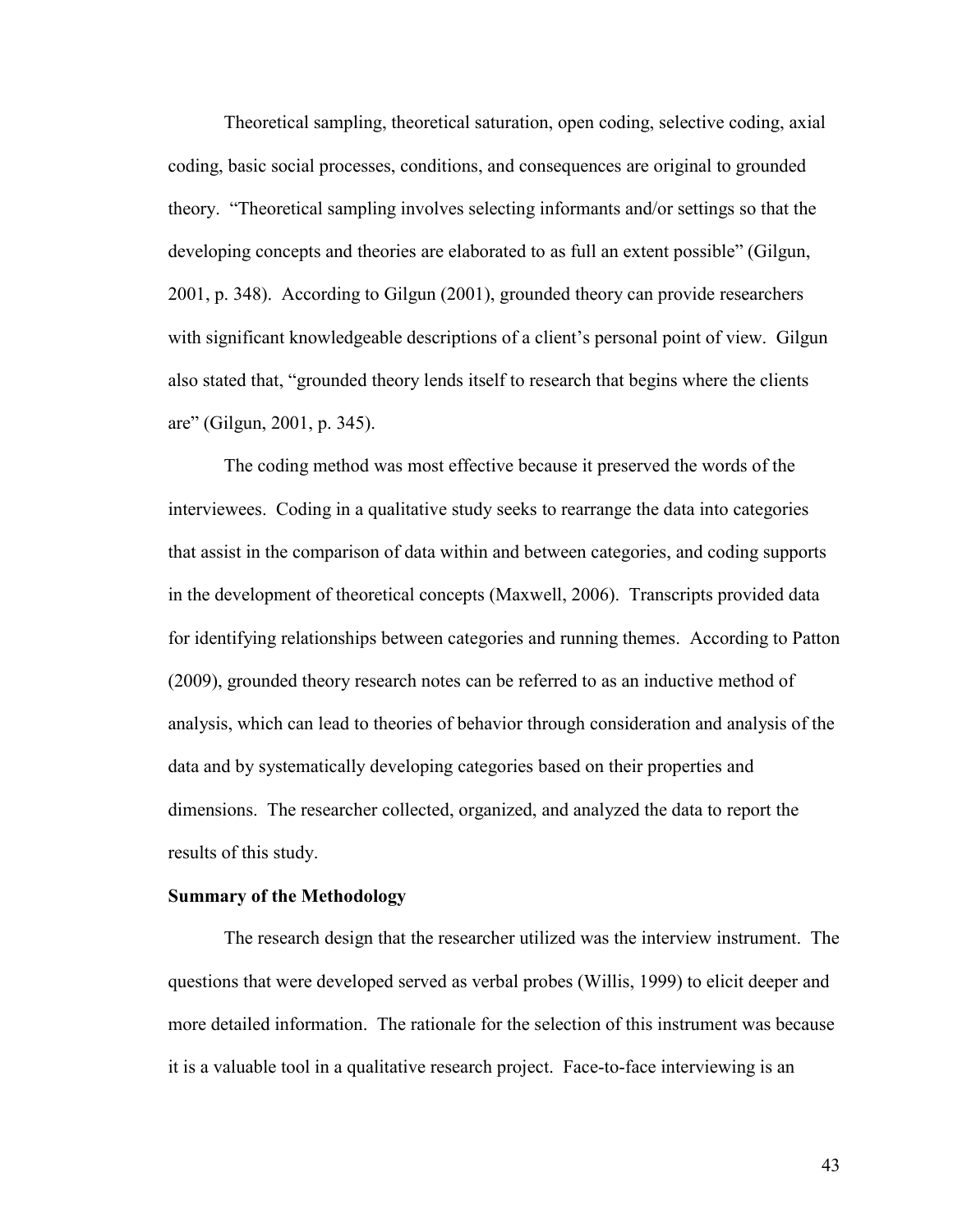effective method for gathering data, and the sessions were electronically recorded, as well as the interviewer could read the participants' body language to get a more detailed and comprehensive response during the interviews.

The population and sample participants included parents from the city school district. The sample size consisted of 13 participants who were interviewed at a local library site. The study utilized a purposeful selection measure. The interview instrument was field tested with a focus session of one parent from the researcher's school. The researcher is a school principal, which made him an insider and an outsider (positionality), and he is a part of the world that was studied (reflexivity) (Herr and Anderson, 2005). Thereby, there could have been concerns for bias, which were addressed by allowing the parents to have their own voice in responding to open-ended questions. The researcher believes that his background provided an advantage while interviewing the parents. Following all of the procedures for ethical studies and permissions (Creswell, 2007), the study took place with one participant at a time, in faceto-face interviews. The data was collected at a school location through electronic recording and note taking. In order to protect the confidentiality of the participants, the researcher chose identify participants by numbers. Each participant signed a consent form that encompassed a statement of confidentiality, permission for recording the interviews, and permission for the researcher to use the data collected during the interviews. Grounded theory was the method that the researcher utilized for the data collection. Creswell (2007) stated that this approach is referred to in research as being grounded in the data. The researcher collected, coded, organized, and analyzed the data to report the results of this study.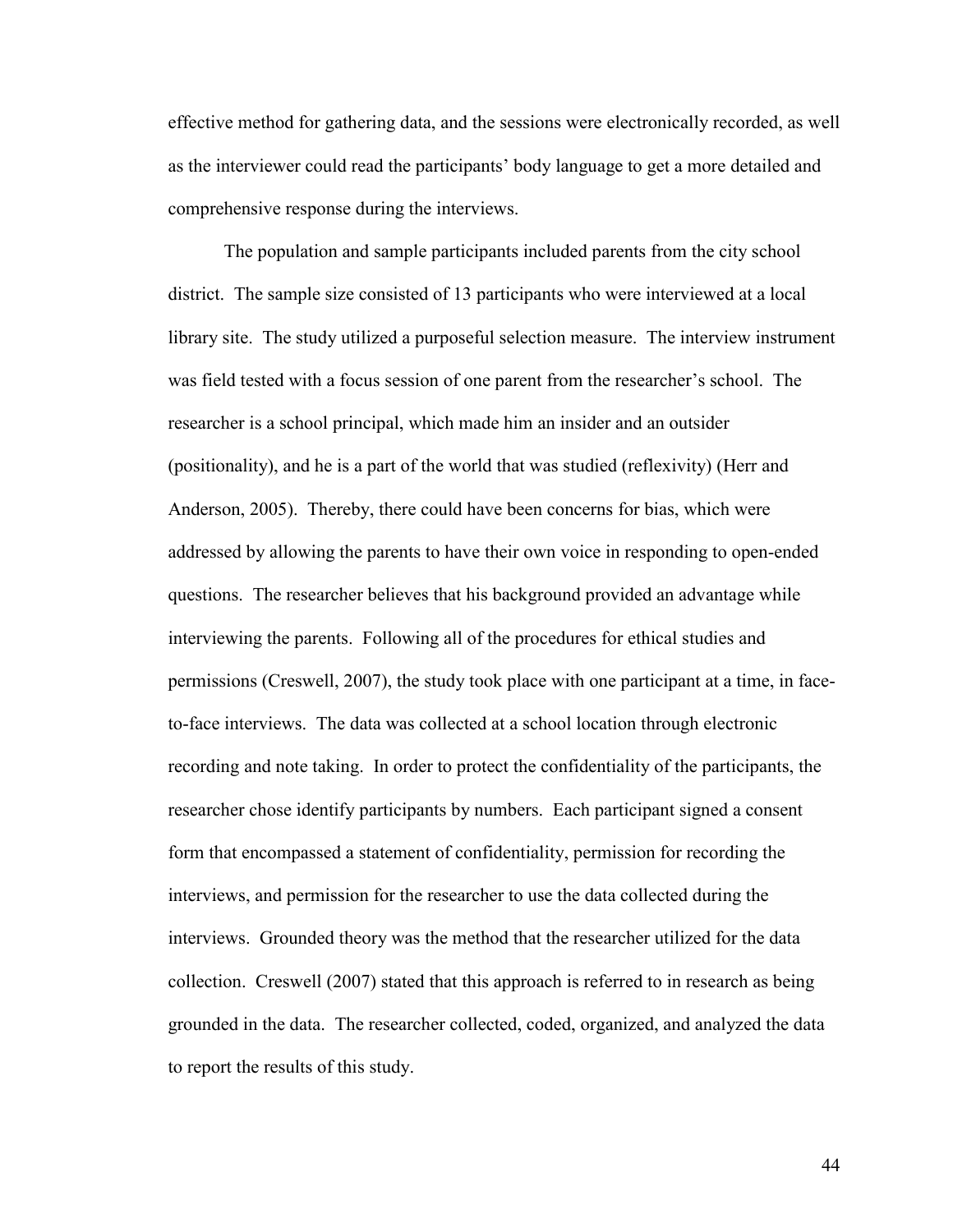In summary, this chapter provided a recipe for the replication of the actions of other investigators. It visibly outlined and supported the qualitative methodology. Each step in the research design was clear and explained in full detail (Roberts, 2004). The methodology was the blueprint for the research study, which was direct and methodical.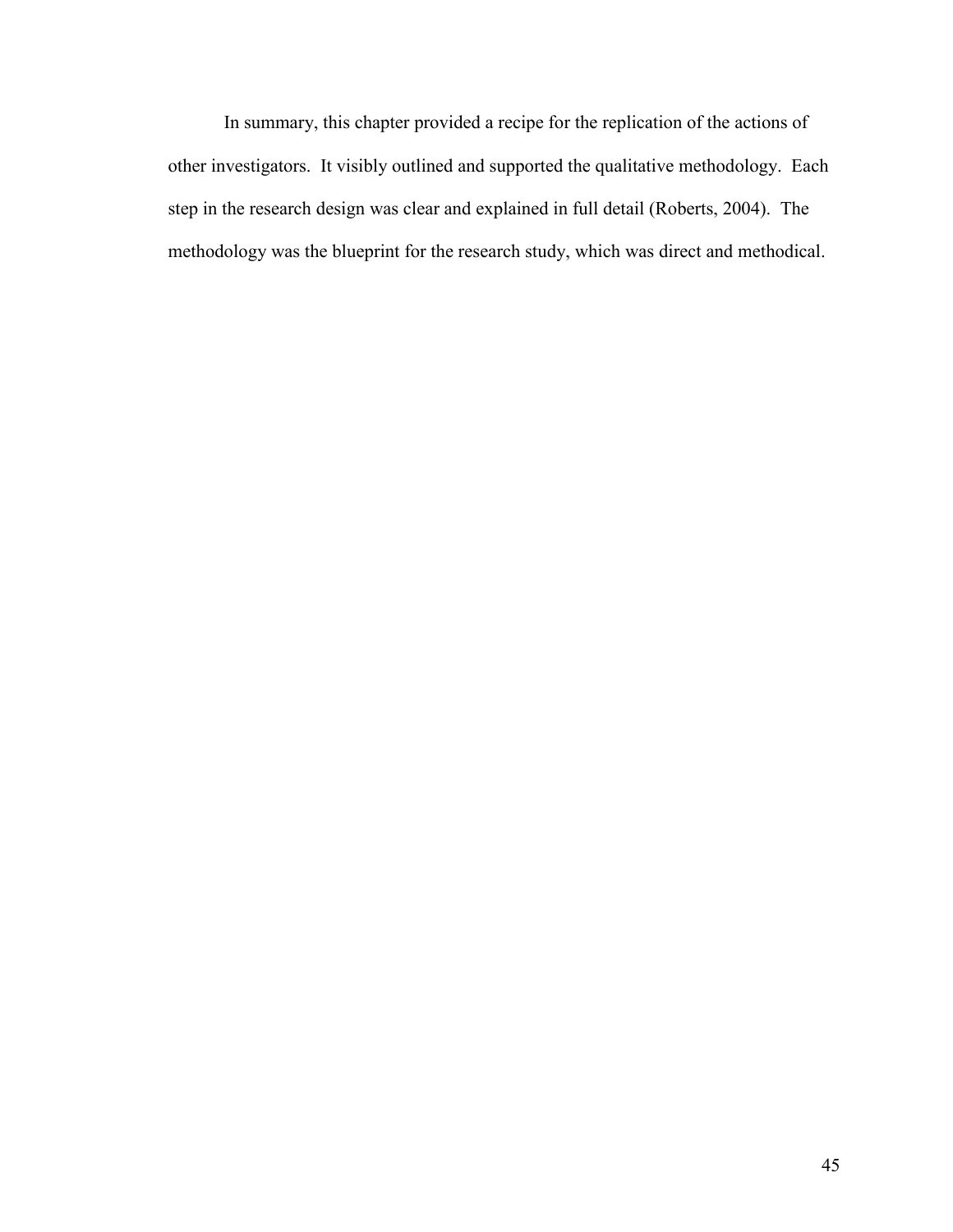# **Chapter 4: Results**

This chapter discloses the findings of a qualitative research method. This qualitative study examined the perspectives of 13 parents of students who either, at the time of the study or previously, attended schools within the city school district. One participant reported that all four of her children graduated from the city school district, which is reflected in Table 4.1. She did not have a child that was enrolled in the city school district at the time of the interview, but she was present during the researcher's presentation and indicated that she wanted to participate in the study. One hundred percent (100%) of the participants reported having one or more children who attended the city school district.

Table 4.1

| Participant Number | Number of Children |
|--------------------|--------------------|
| $\mathbf{1}$       | 1                  |
| $\overline{2}$     | 2                  |
| $\overline{3}$     |                    |
|                    | 3 graduated        |
| $\overline{4}$     | 2                  |
| 5                  |                    |
|                    | 1 graduated        |
| 6                  |                    |
| 7                  | 3                  |
| 8                  | 5                  |
| 9                  |                    |
|                    | 1 graduated        |
| 10                 | 0                  |
|                    | 4 graduated        |
| 11                 | 6                  |
| 12                 |                    |
| 13                 | 2                  |
|                    |                    |

*Number of Participant Children in the City School District*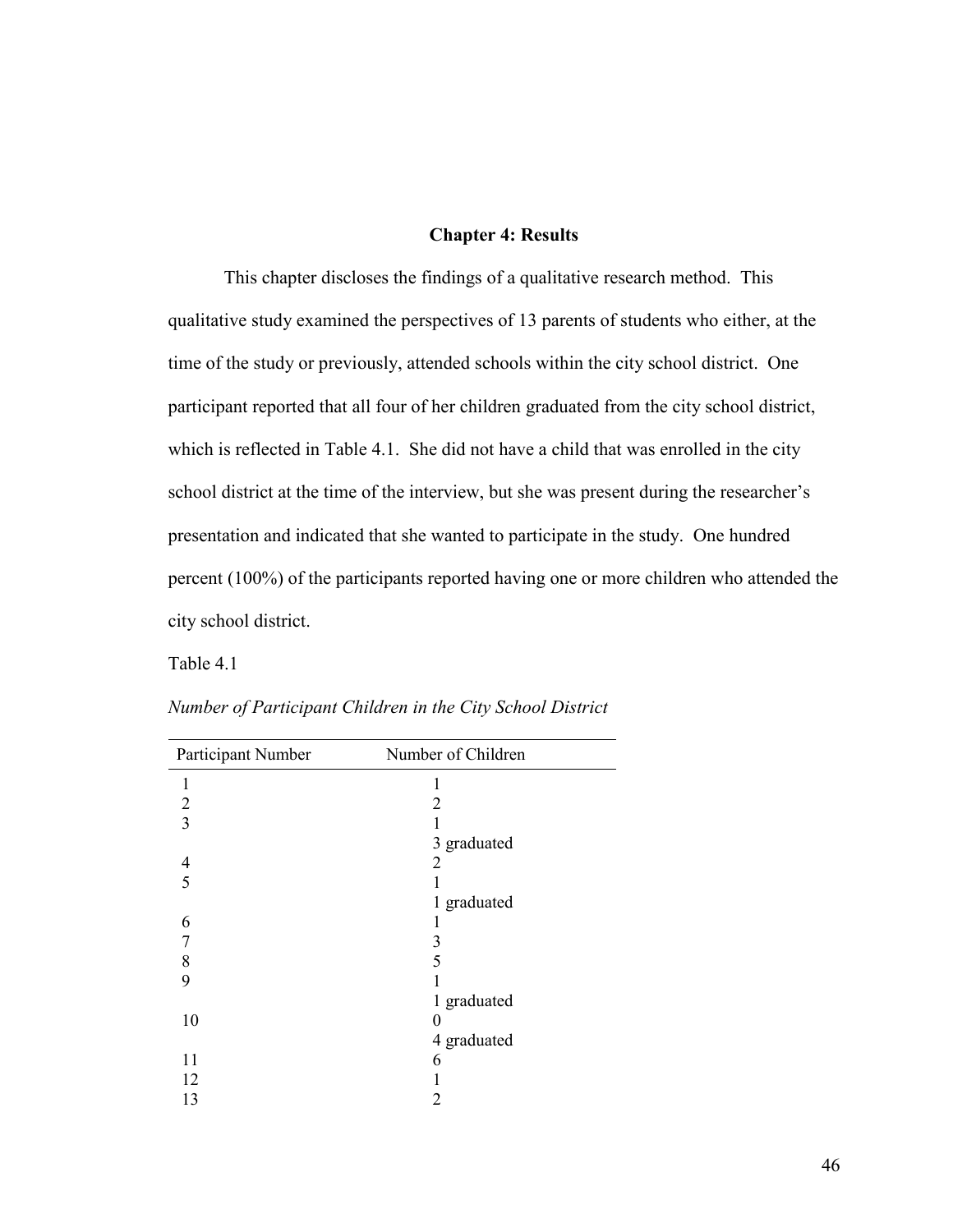The city school district provides educational services to over 30,000 students who range from Pre-kindergarten through the 12th grade. There are over 6,000 employees in the city school district, and it has an operating budget of over \$700 million. The average class size ranges from 18 to 24 students. The city school district posts below-average results in the area of academics when compared to other New York State school districts. Currently, the city school district is faced with numerous challenges that threaten school closures due to declining enrollment, low graduation rates, and low daily attendance rates. However, the city school district is actively pursuing the means to closing the achievement gap with a goal to increasing the graduation rate through aggressive efforts. Increasing the daily attendance rate across the district has become a top priority. The attendance rate across the city school district is around 90%, in comparison to another neighboring school district whose attendance rate is approximately 96%. The district reported that more than 10,000 students missed more than 20% of the school year. As a result, the city school district has dedicated an entire department to improving the daily student attendance rate. As the principal of one of the schools that has had one of the lowest attendance rates in the entire district, I wanted to actively become a part of the solution to improve the daily student attendance rates.

The purpose of this study was to develop an understanding of the barriers that hinder parents from getting their child to school on a consistent and timely basis. Qualitative methods were used to extend the existing research on the correlation of student attendance and student achievement. This study sought to (a) capture the voice of the parents who had, at the time of the research, children who either were attending or had attended the city school district, with and without good attendance rates, for the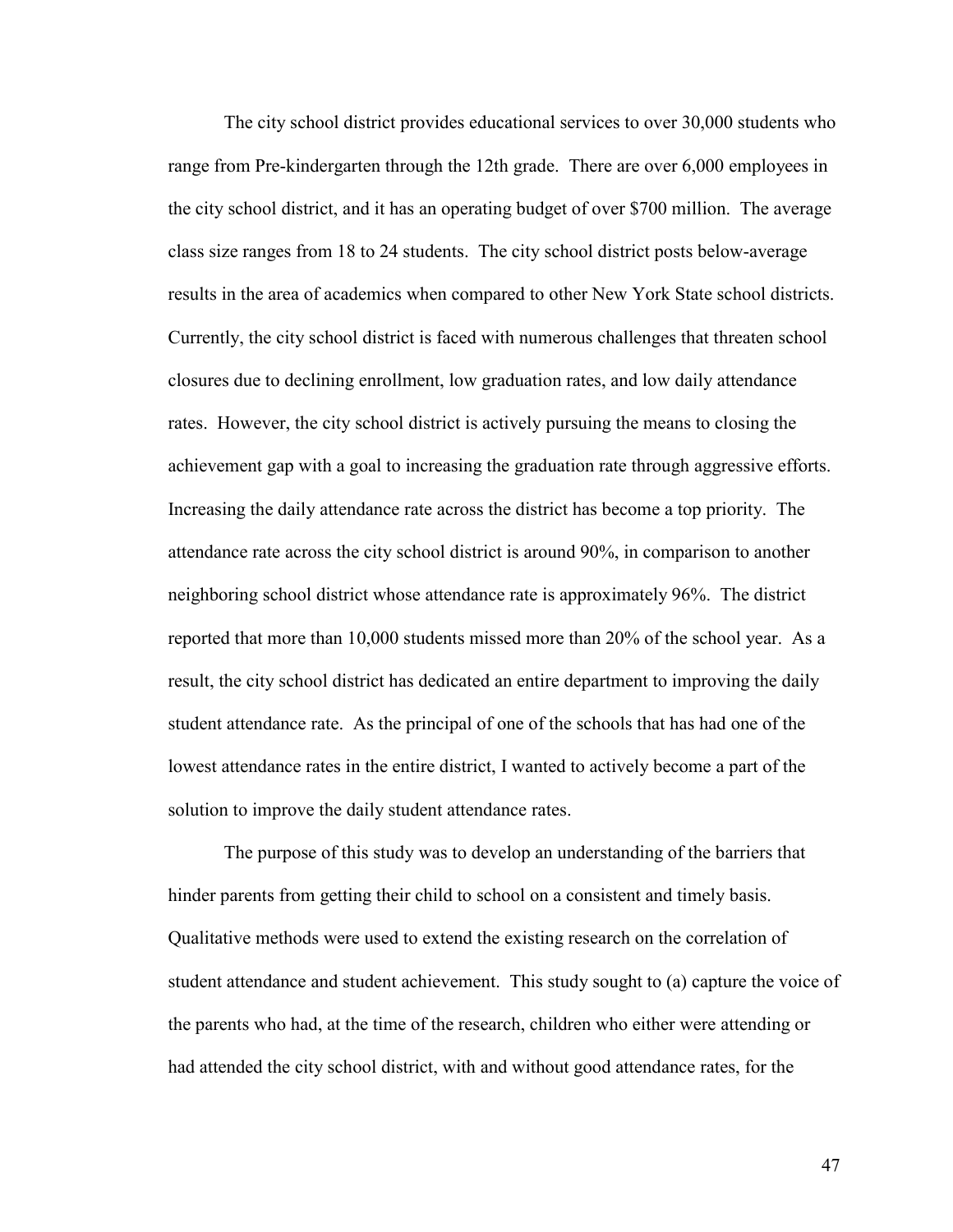purpose of understanding the barriers that exist; and to (b) help the city school district to formulate potential solutions that could help improve student absenteeism. Ultimately, this study focused on the important role parents play in student attendance, which subsequently affects achievement.

The 13 participants who were interviewed individually in this study consisted of three males and 10 females. The participants had children ranging from five to 39 years of age. The participant that had a 39-year-old child was also the participant that did not have any children enrolled in the city school district at the time of the study. As previously stated, all of her children graduated from the city school district. The participants' education level ranged from the 10th grade up to a master's degree, as shown in Table 4.2. Fifty-four percent (54%) of the participants reported having some college education. Eighty-five percent (85%) of the participants had at least a high school education. Only two participants, 15%, reported that they dropped out of high school and never continued their education. Those two participants disclosed that they did not have a good home life; both had strained relationships with their parents and felt that it played a major role in their decision to drop out of school. Both parents indicated that they regretted dropping out of school. One of the parents shared that "if I could have done it all over again, I would have pushed through and graduated from high school." Both of the parents revealed that they had several children out of wedlock; one reported having five children, and the other parent reported having three children. Both participants indicated that they felt that the city school district was not sensitive to their home culture. One participant felt this way because his children attend different schools that are located in different parts of the city. He also stated that some of his children's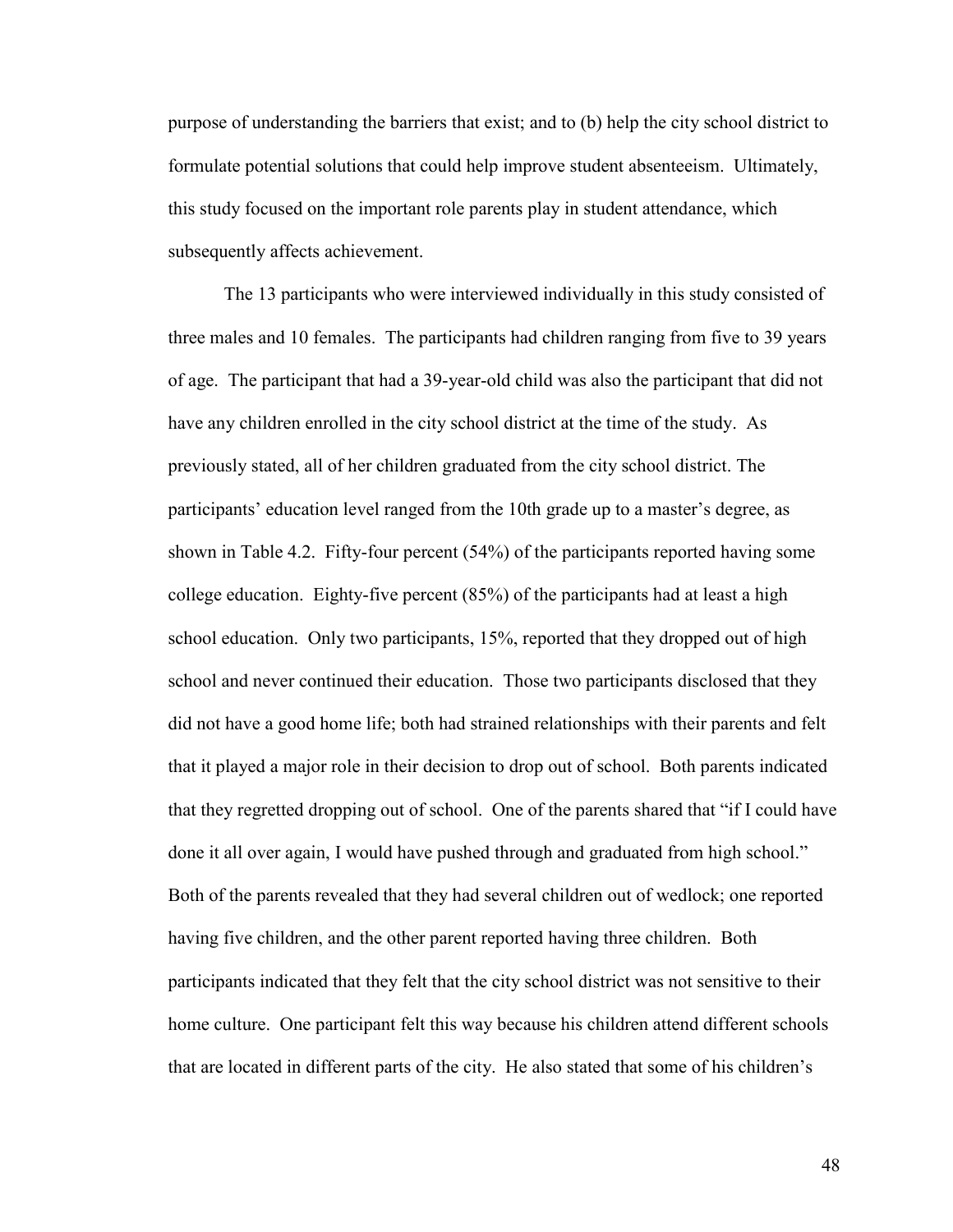schools have different starting times. This makes it difficult for him when he is trying to attend school events or getting the children off to school every day. He also stated that there are different bus pickup times that add to the daily confusion. He indicated that it would be easier if all of his children could attend the same school.

Table 4.2

| Participant Number | <b>Education Level</b>     |
|--------------------|----------------------------|
|                    | GED, dropped out of school |
| 2                  | Some college               |
| 3                  | Some college               |
| 4                  | High school diploma        |
| 5                  | Master's degree            |
| 6                  | High school diploma        |
|                    | $11th$ grade               |
| 8                  | $10^{th}$ grade            |
| 9                  | Associate degree           |
| 10                 | Some college               |
| 11                 | High school diploma        |
| 12                 | Associate degree           |
| 13                 | Some college               |
|                    |                            |

*Participants' Highest Level of Education*

All 13 of the participants in the study felt that attendance was an important correlation to their child's academic success. When reflecting back on their own school attendance, 92% of the participants reported it was "really good." Seventy-five percent (75%) of the participants indicated that they came from a structured home life where attending school was a top priority, as shown in Table 4.3. Some of them shared that attending school or not was not an option that was available to them. The majority of the participants' parents forced them to go to school every day—even if they said they were sick. All of the participants who indicated that they had strong parental influence in their attendance went on to at least graduate from high school. Many of the participants felt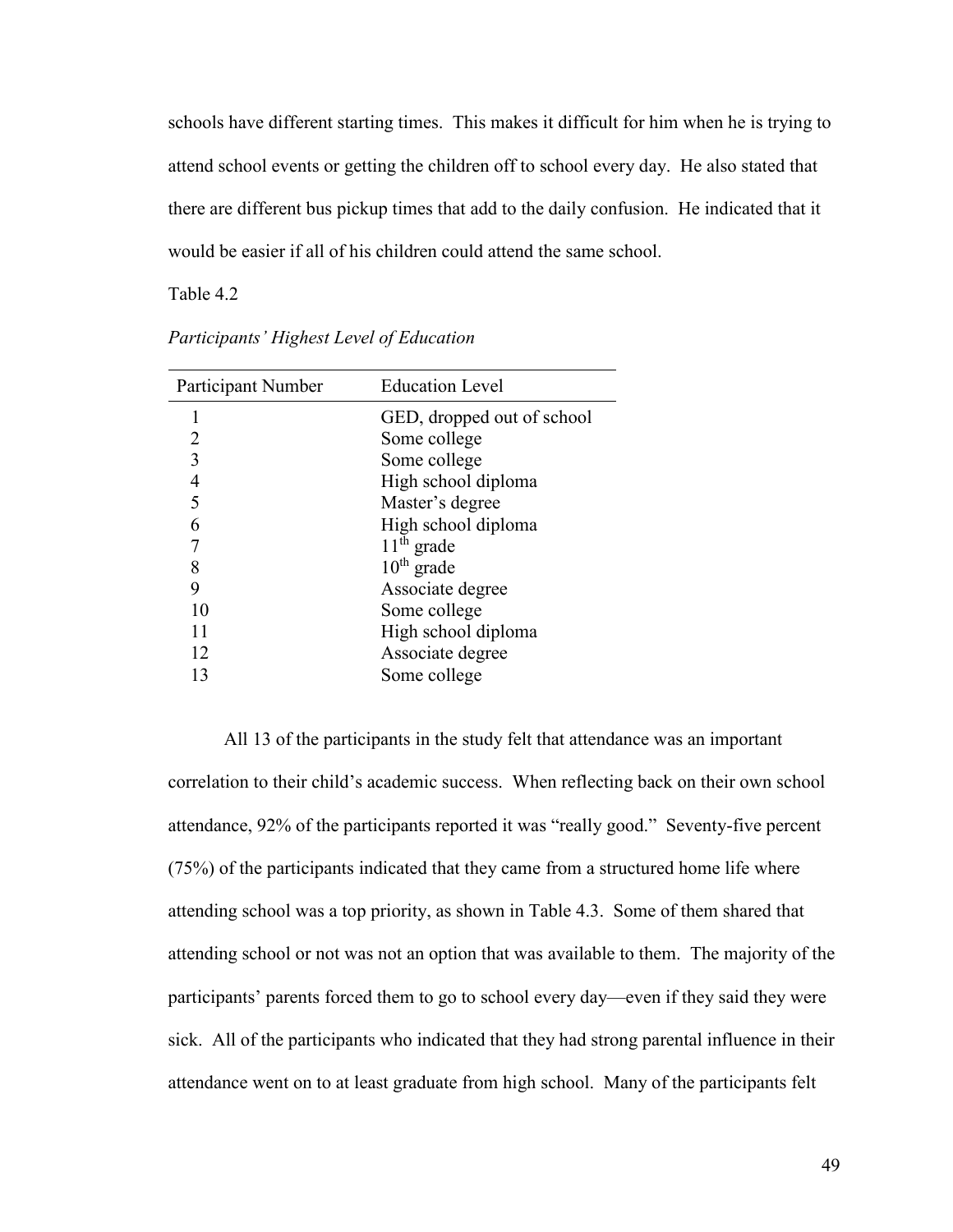that they have or had a plan to continue to carry on the same legacy of their parents of

keeping their children attending school and ultimately graduating from high school.

Table 4.3

| Participant Number | Good Participant Attendance                                              |
|--------------------|--------------------------------------------------------------------------|
| 1                  | Yes, perfect until dropped out                                           |
| 2                  | Yes, really good and had parental influence                              |
| 3                  | Yes, great and had parental influence                                    |
| $\overline{4}$     | Yes, perfect attendance                                                  |
| 5                  | Yes, didn't miss school and had parental influence                       |
| 6                  | Yes, but missed classes in high school                                   |
| 7                  | Yes, but didn't finish school and had a bad relationship<br>with parents |
| 8                  | No, had poor attendance and issues with mother                           |
| 9                  | Yes, had parental influence                                              |
| 10                 | Yes, very good and parental influence                                    |
| 11                 | Yes, went every day and had parental influence                           |
| 12                 | Yes, 100% attendance rate and had parental influence                     |
| 13                 | Yes, went every day and had parental influence                           |

*Participants' Own School Attendance as a Youth in School*

# **The Study**

The instrument utilized in this qualitative research was an in-depth questionnaire. The interview questionnaire was shared with one individual who participated in the focus session. Some of the questions were altered and/or enhanced to make for more meaningful interview questions and a rich dialog. The percentages in the tables are the total number of responses for all of the study participants. With this questionnaire, the researcher sought to answer the following two questions:

- 1. What are some of the obstacles that urban parents might face that cause their child(ren) to have low attendance rates?
- 2. If parents had the opportunity to design an attendance program to assist in improving the daily student attendance rate, what would they do?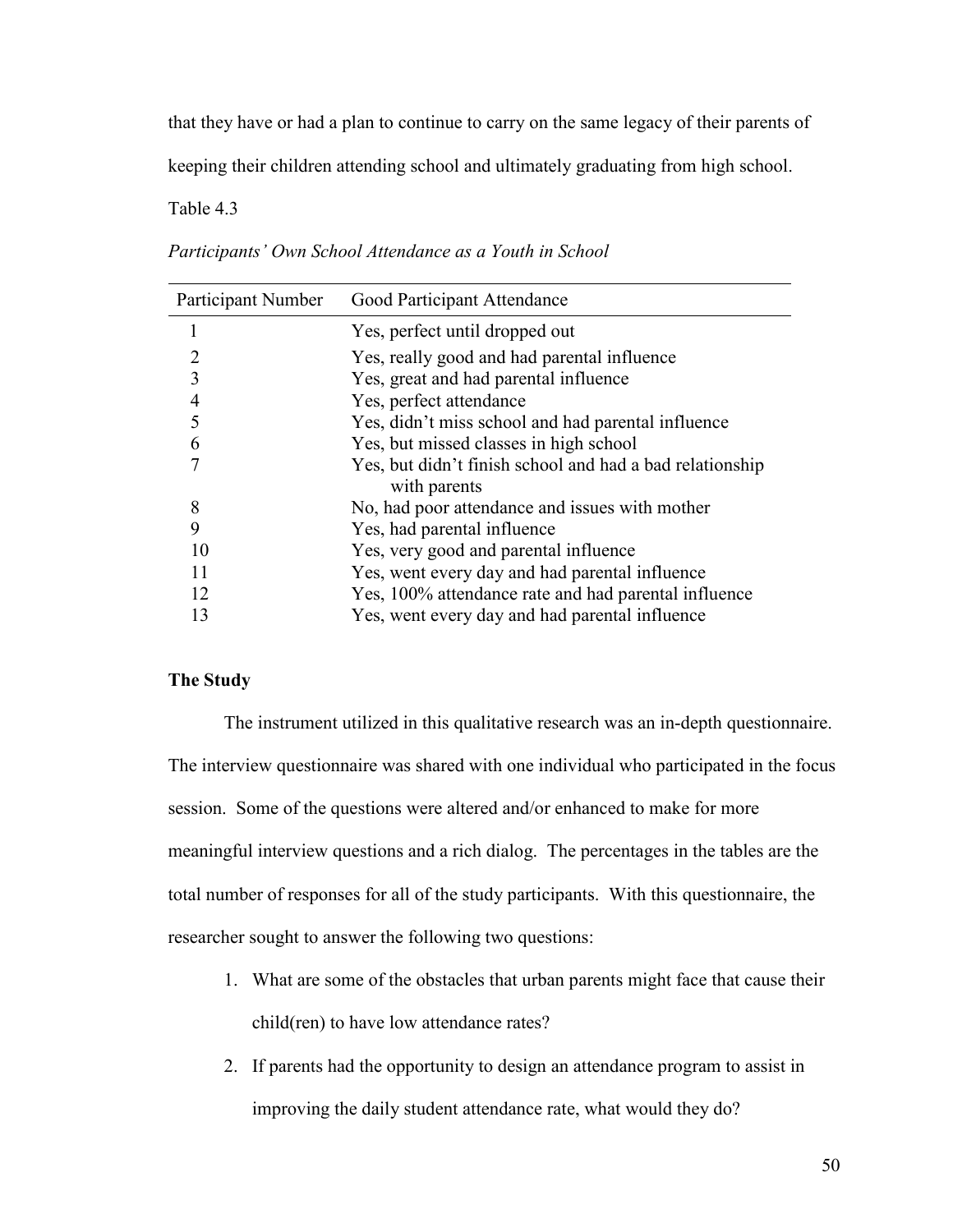The investigator conducted 13 individual interviews and one focus session interview. The individual interviews proved to provide positive insight to the study. The individual interviews were straightforward and contained insightful dialogues. The participants were asked to reflect on their past experience when they were students attending primary and secondary school. They were also asked to share their experience with the city school district. Several of the participants were pleased with their experience within the city school district. Ninety-two percent (92%) of the parents interviewed felt that they were treated with respect by the city school district administration, as shown in Table 4.4.

Table 4.4

| Participant Number | Feel Respected |
|--------------------|----------------|
| 1                  | Yes            |
| $\overline{2}$     | Yes            |
| 3                  | Yes            |
| $\overline{4}$     | Yes            |
| 5                  | N/A            |
| 6                  | Yes            |
| 7                  | Yes            |
| 8                  | Yes            |
| 9                  | Yes            |
| 10                 | Yes            |
| 11                 | Yes            |
| 12                 | Yes            |
| 13                 | Yes            |

*Participants Feel Respected by the School Administration*

The parents also expressed that teachers were polite (Table 4.5) and respectful to the children and parents as well. The majority of the parents (85%) reported that their child or children enjoyed going to school, as shown in Table 4.6. However, some parents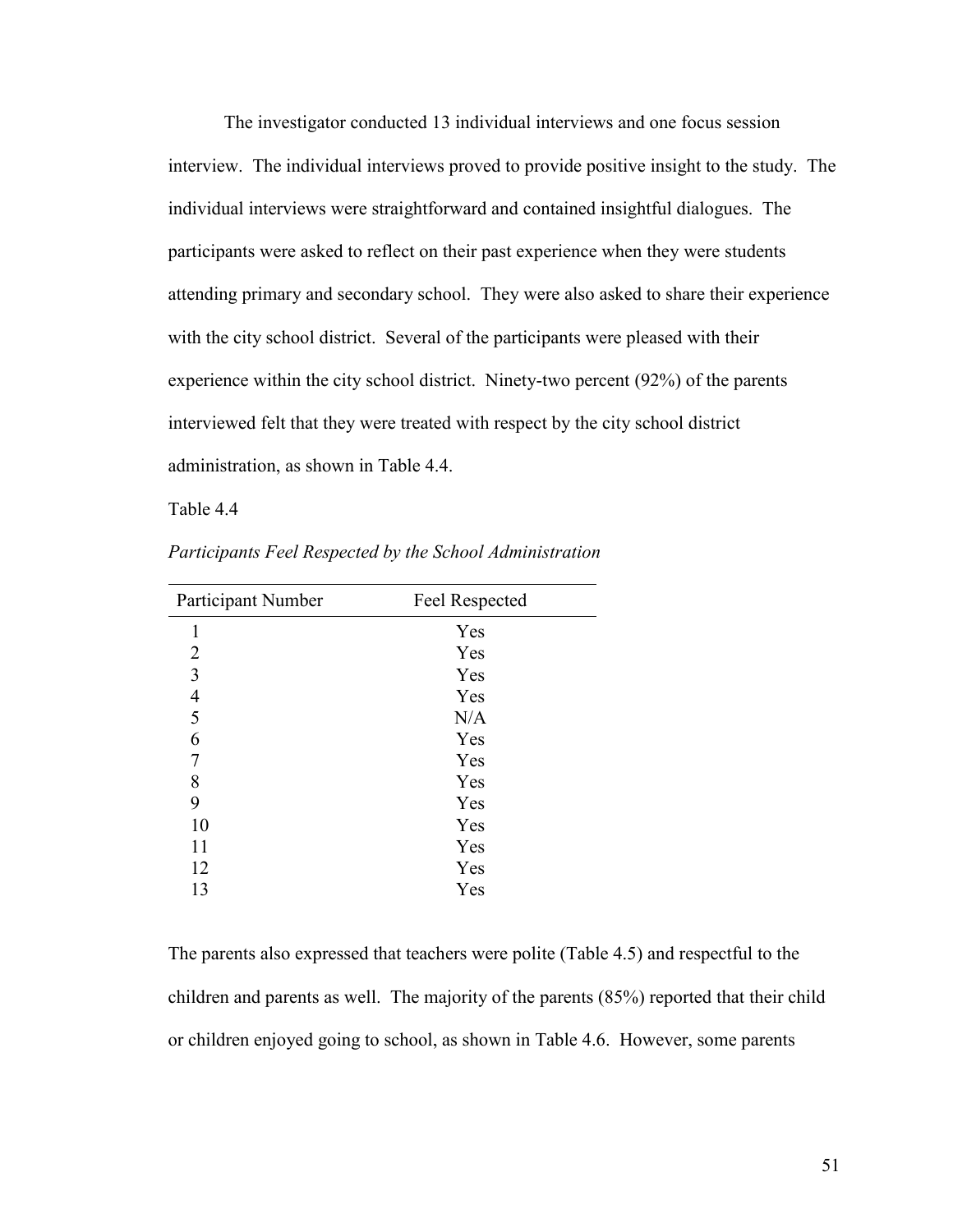reported that they found that the older a child grows, the less excited he or she was about

going to school.

Table 4.5

| Participant Number | <b>Teachers Polite to Students</b>  |
|--------------------|-------------------------------------|
| 1                  | Yes                                 |
| 2                  | Yes                                 |
| 3                  | Yes                                 |
| 4                  | Yes                                 |
| 5                  | Yes                                 |
| 6                  | Yes                                 |
|                    | Yes                                 |
| 8                  | It varies; some do and some don't   |
| 9                  | Yes                                 |
| 10                 | Yes                                 |
| 11                 | Yes, but it varies according to the |
|                    | teacher                             |
| 12                 | Yes, 90% of the time                |
| 13                 | Yes                                 |

*Participants Feel Teachers are Polite to the Students and the Parents*

Table 4.6

*Participants Report Their Children Like School*

| Participant Number | Children Like School                     |
|--------------------|------------------------------------------|
| 1                  | Yes                                      |
| 2                  | Yes                                      |
| $\overline{3}$     | Yes                                      |
| $\overline{4}$     | Yes                                      |
| 5                  | Yes, usually until 3 <sup>rd</sup> grade |
| 6                  | Yes                                      |
| 7                  | Yes                                      |
| 8                  | Yes, for young children                  |
| 9                  | Yes                                      |
| 10                 | Yes                                      |
| 11                 | Yes                                      |
| 12                 | Yes                                      |
| 13                 | Yes                                      |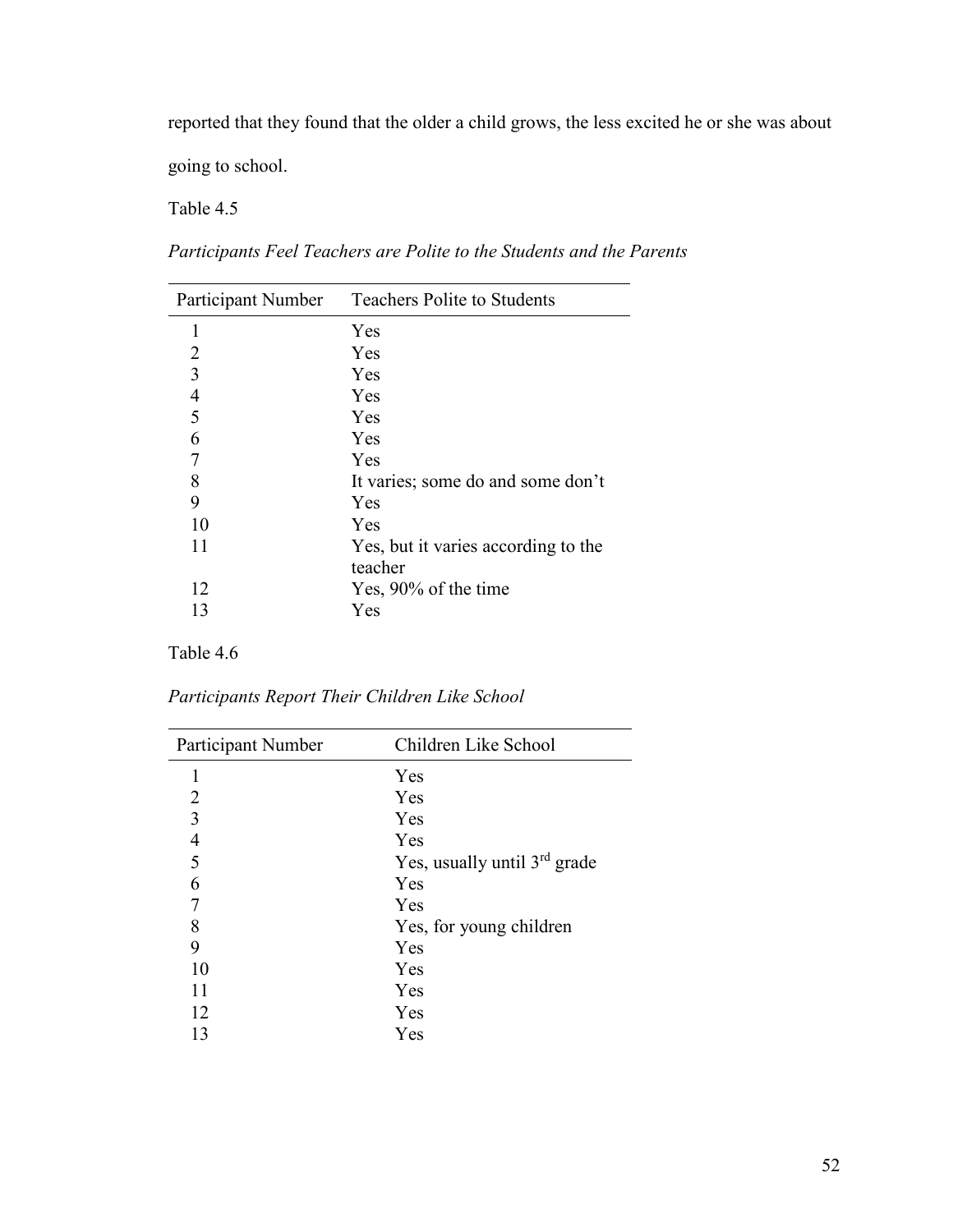While some of the themes from the interviews overlapped, the researcher also discovered several differences in the responses; some of the responses were conflicting from the answer of previous questions asked. For example, when asked by the interviewer if they were notified by the school when their child misses school, all of the participants responded with "yes," which would mean that had received a "robo" call or a letter regarding their child's attendance (Table 4.7). Where the difference in their responses did not correlate with previous responses was in the interview process where the participants were asked, on a scale of 1–10, 10 meaning that their child had perfect attendance, seven out of the 13 participants indicated that their child's attendance rate was at a 10, perfect, which would mean that they had NOT received a robo call or a letter regarding their child's attendance. Only one participant indicated, because her child was always present for school, she did not require and had not received any such notification. Table 4.7

| Participant Number | Notified by School         |
|--------------------|----------------------------|
|                    | Child never missed school  |
| 2                  | Yes, Robo call             |
| 3                  | Yes, Office                |
| 4                  | Yes, Robo call             |
| 5                  | Yes, Robo call             |
| 6                  | Yes, Robo call             |
|                    | Yes, Letter mailed to home |
| 8                  | Yes, Letter mailed to home |
| 9                  | Yes, Robo call             |
| 10                 | Yes                        |
| 11                 | Yes, Robo call             |
| 12                 | Yes, Letter mailed to home |
| 13                 | Yes, Robo call             |

*Participants Notified by School When Their Child Was Not in Attendance*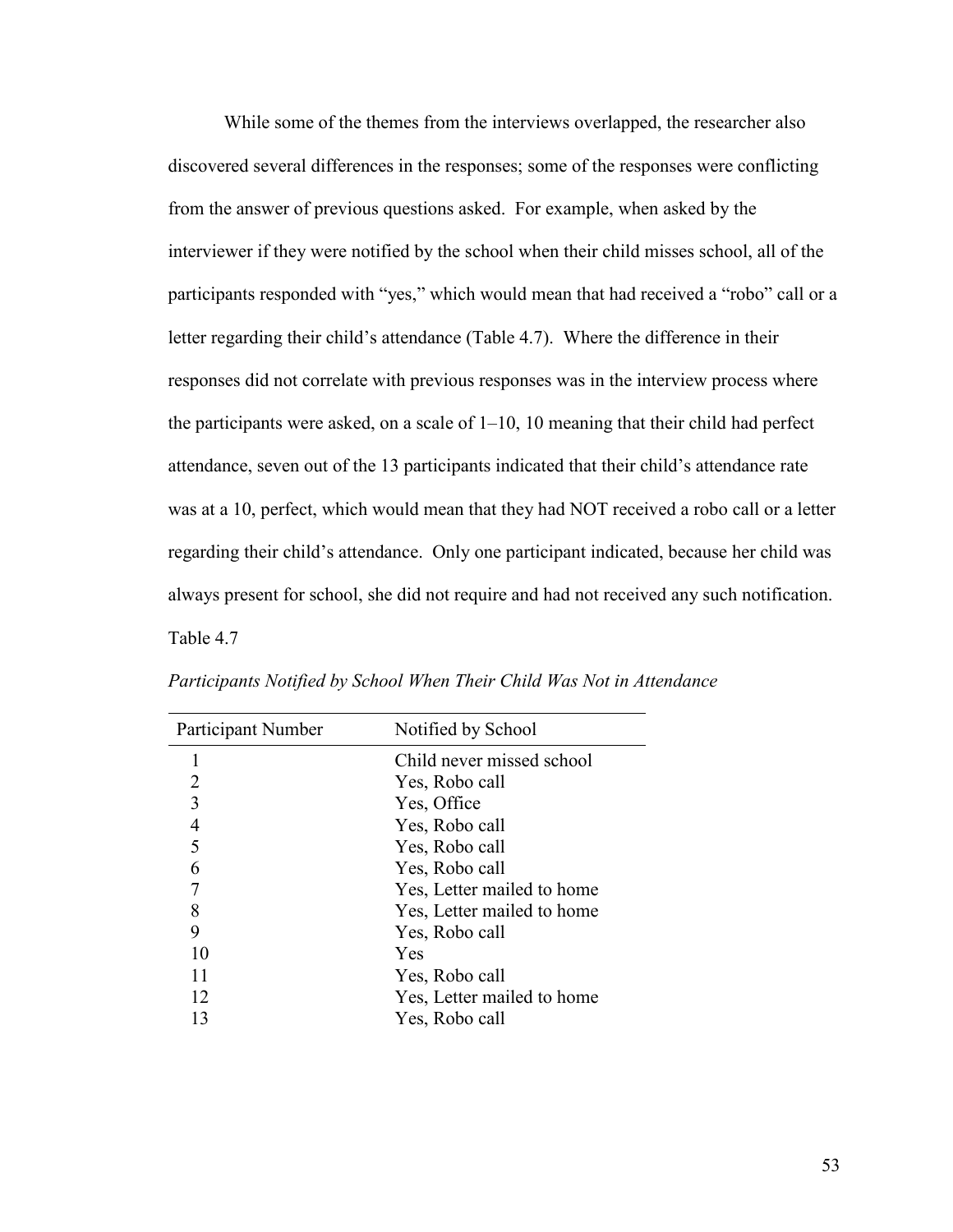**Individual in-depth interviews.** The researcher interviewed 13 parents in indepth individual interviews. To keep the participants identity anonymous, they were identified by one- and two-digit numbers consisting of one through 13. Of the 13 participants interviewed, 12 were African American, and one identified herself as Hispanic. There were three males and 10 female participants. Fifty-four percent (54%) rated their child as having perfect attendance at a rating of 10. Fifteen percent (15%) indicated that their child had pretty good attendance at a rating of 9. Twenty-three percent (23%) indicated that their child had good attendance at a rating of 8. Lastly, 8% indicated that their child's attendance was above average at a rating of 7. No one indicated anything lower than an attendance rating of 7, as shown in Table 4.8. The following are the responses to the research questions, which were gathered through individual interview discussions.

Table 4.8

| Participant Number Attendance Rating |    |
|--------------------------------------|----|
| 1                                    | 10 |
| 2                                    | 8  |
| 3                                    | 10 |
| $\overline{\mathcal{A}}$             | 10 |
| 5                                    | 9  |
| 6                                    | 10 |
| 7                                    | 8  |
| 8                                    | 10 |
| 9                                    | 10 |
| 10                                   | 9  |
| 11                                   | 8  |
| 12                                   |    |
| 13                                   | 10 |

*Parental Rating of Child's Daily Attendance*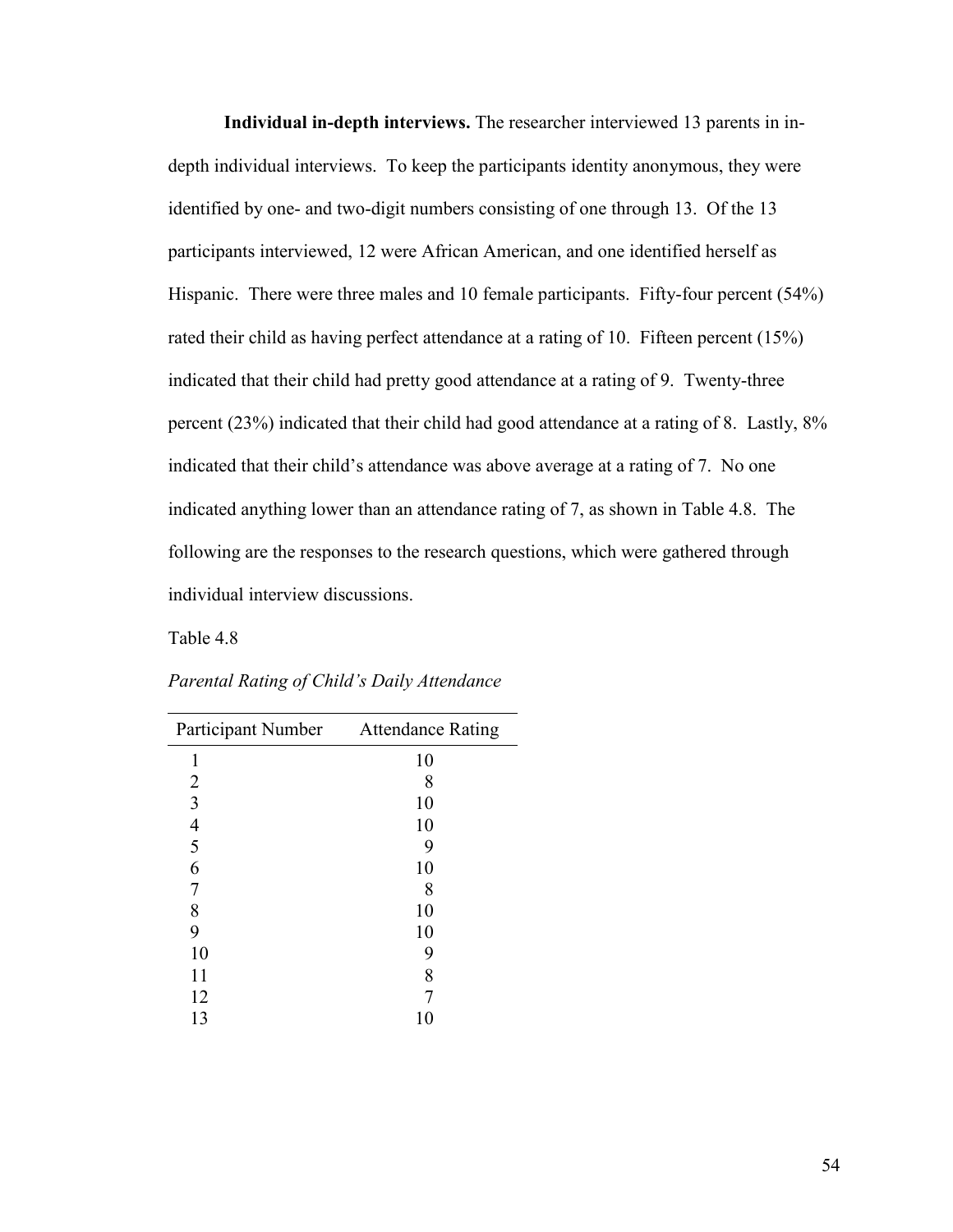*Question 1.* What are some of the barriers that parents today face in regards to their child's daily attendance rate? Participant 3 stated:

I believe that transportation is an issue, even though you have the buses, my daughter lives less than the  $1\frac{1}{2}$  miles from school and she'll be gone, she'll be walking and I don't have a car, so it's she's like on the cusp of missing, being able to catch the bus. We're like a house away. So me, personally, she's still going to be there, she's going to be on time if I have to get up and walk her myself on my way to work. That's a sure way she'll be on time 'cause she'll go to school across the street from where I work. So we'll walk it together, 'cause I'm not going to be late.

Participant 4 stated:

I think some parents may have issues with transportation and maybe, I don't have that issue at all. Some parents may have issues with transportation, may not have money to get to where they have to go or whatever.

Participant 5 stated:

Some parents, they don't view education as important, but we have working parents that have a goal in mind, they want to see their children attend, even some parents they want their children to do good, but I think a lot of it is the parents sit at home. Well, it's like I said, a lot of parents might need the transportation or they don't know how to get the resources, well I don't know if they don't know how or they don't care to get the resources, not quite sure.

Participant 8 stated, "Oh, lack of childcare can be one that that's something, and maybe support, someone helping." Participant 9 stated: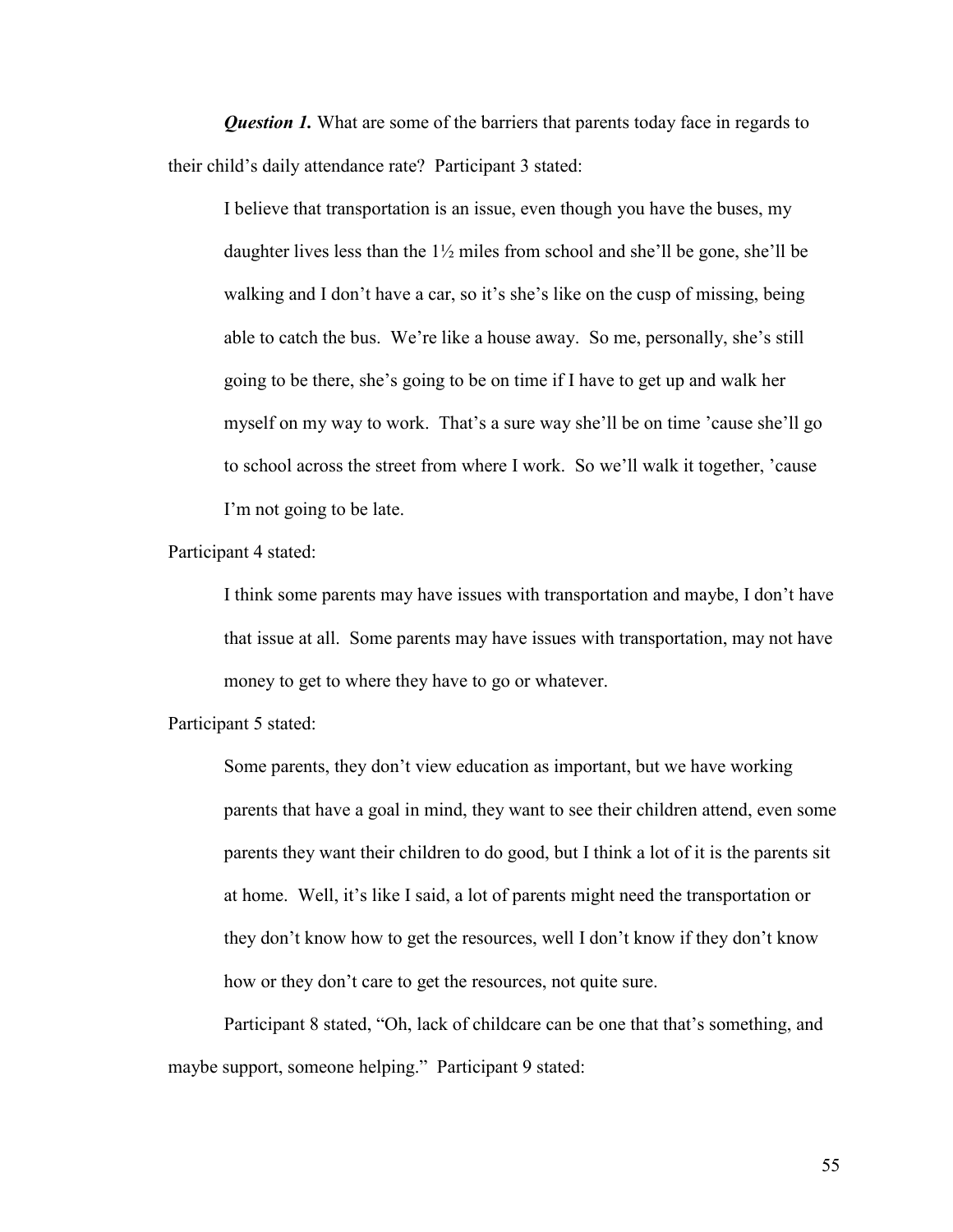Well, I know me being a nurse and being a divorced mother of two, my work schedule fluctuates and then with the busing issue, before care and after care, it makes it kind of hard to know where your kids are once they reach a certain age. Because my older son had to catch the RTS bus and my younger son, the bus would pull up in front of the house to pick him up, but it's not going to be like that this year, so I'm actually trying to figure out what I'm going to do as far as this school year with him, getting him back and forth to school.

Participant 10 stated:

I think that some parents that don't have enough support at home because there's so many single moms now. I think that has a great impact on a lot of the kids attending or not attending school. Not for all kids, because some kids try to have the attitude of I don't want to be the way so and so is, or such and such, but overall, I think that's the main problem is having parental support for a lot of the young parents especially with our young men.

*Question 2*. What are some possible solutions as a way to improve attendance issues within the city school district?

Participant 4 stated:

Maybe I know they have, I think they have a program where kids get bus passes, or something, maybe try a program where you can give the kids bus passes and the parents' bus passes to make sure the kids get to school. If they're older or whatever, and probably, I don't know, help people get a car or, I don't know, something like that.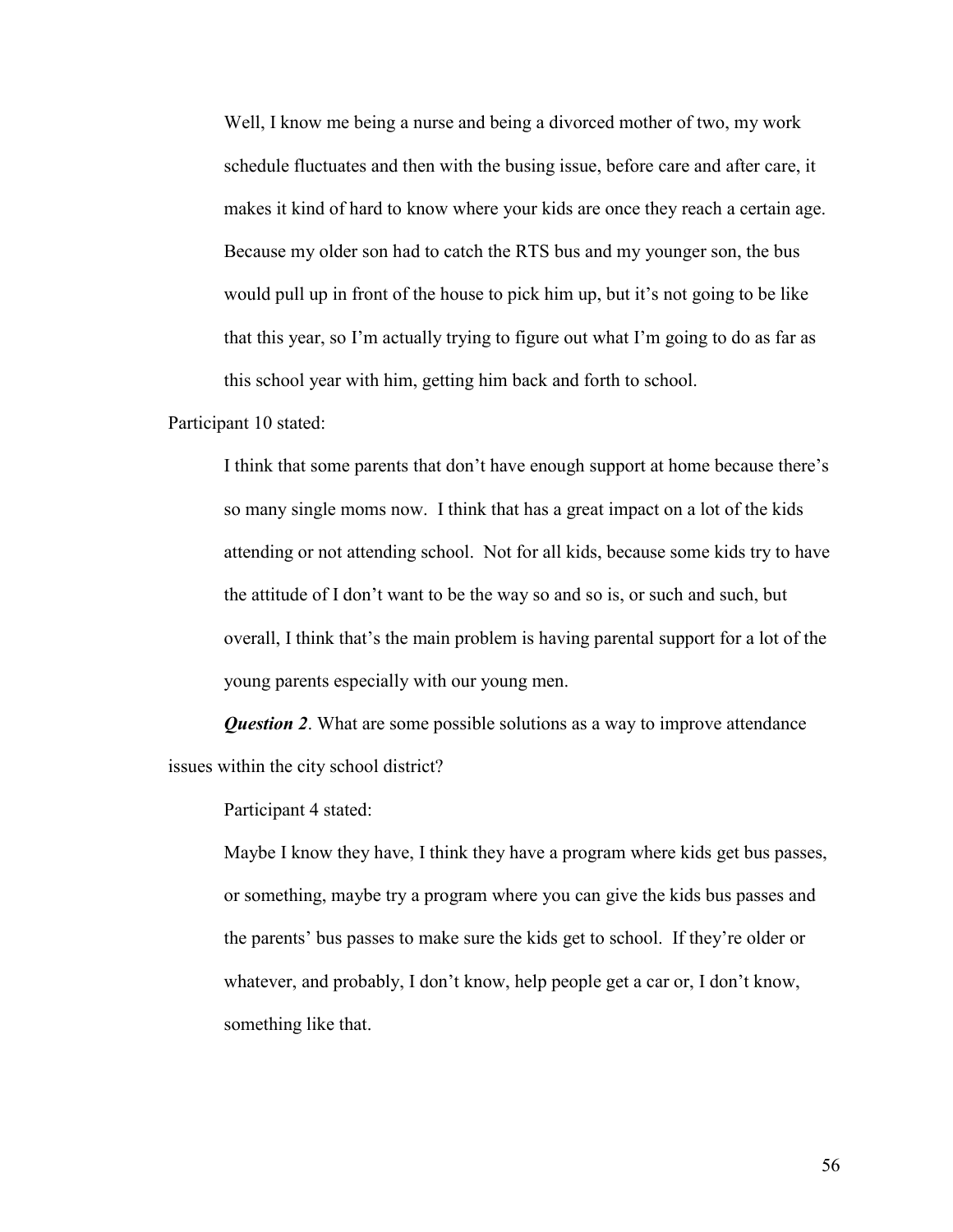Table 4.9 reflects the frequency of themes that parents indicated as barriers that hinder children from having good daily attendance rates.

Table 4.9

| Ranking of Reoccurring Themes as Barriers to Getting Children to School on Time |  |  |  |  |  |  |
|---------------------------------------------------------------------------------|--|--|--|--|--|--|
|---------------------------------------------------------------------------------|--|--|--|--|--|--|

| Theme                        | Sub Themes                                                                                                                                                                                          | <b>Response Percent</b> |
|------------------------------|-----------------------------------------------------------------------------------------------------------------------------------------------------------------------------------------------------|-------------------------|
| Lack of support              | Transportation<br>How to access resources<br>Childcare before/after school                                                                                                                          | 54                      |
| Lack of parental skills      | Young immature parents<br>Lack of boundaries with children<br>$\bullet$<br>Coping with conflict<br>Limited education<br>$\bullet$<br>Not understanding the importance of<br>education               | 23                      |
| Single-parent households     | Difficult for 1 parent to manage a<br>household alone with all the various<br>issues that may arise<br>Lack of financial resources<br>$\bullet$<br>Single mothers struggling raising<br>young males | 15                      |
| Lack of parental involvement | At the school level<br>$\bullet$<br>With their child's educational<br>$\bullet$<br>experience<br>With their child personally                                                                        | 8                       |

Participant 5 stated:

I think they need to go back to making sure they have buses for late students. This is not going to violate late buses, they need to find some in house where they can get the kids to school. And certainly when a child needs the aid they can certainly pop them in a car and take them home, there should be something to get them to school if the parents have the transportation.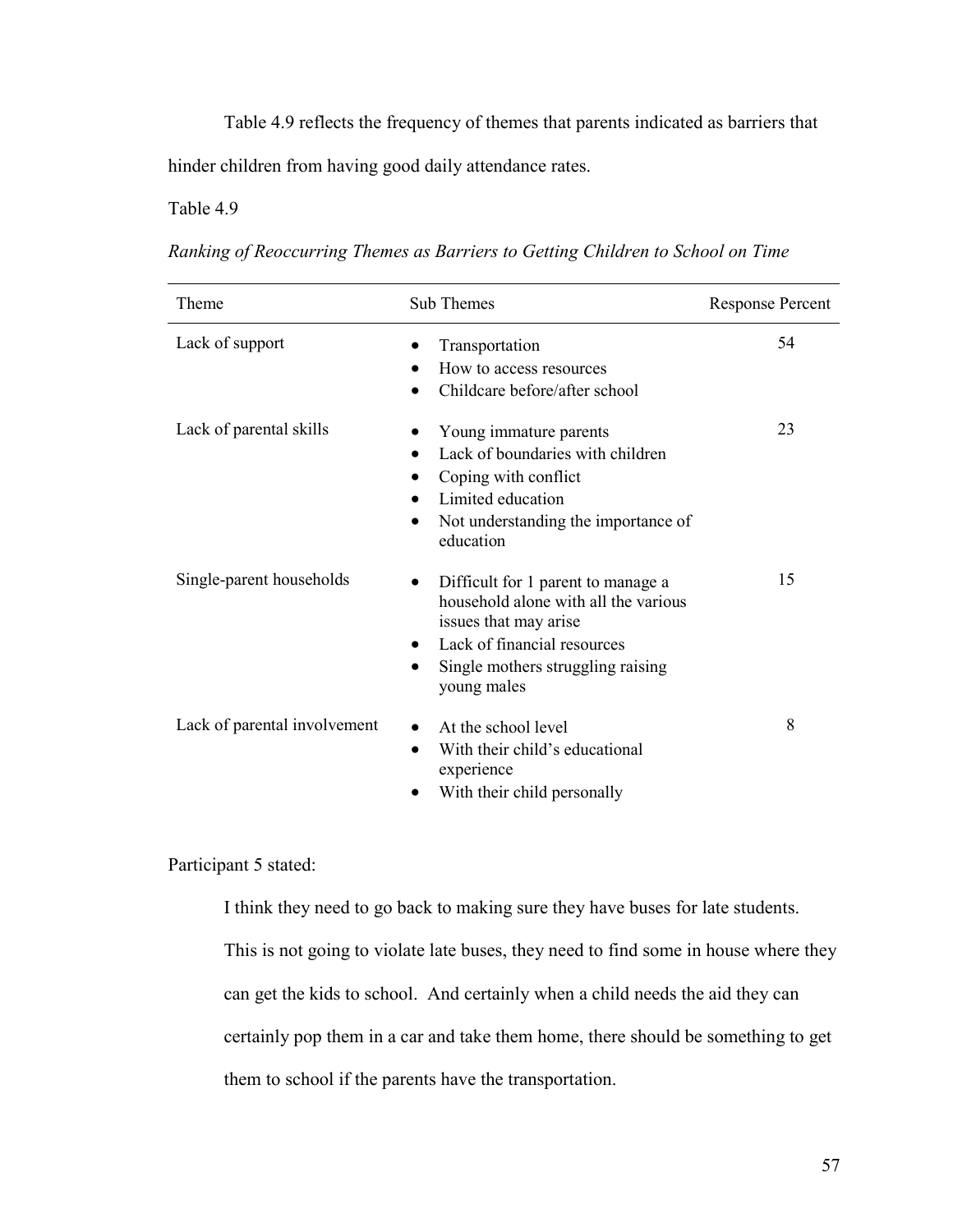Table 4.10 reflects the frequency of themes that parents indicated as to solutions

to improve children's daily attendance rates.

Table 4.10

*Ranking of Reoccurring Themes as Solutions Identified for Getting Children to School on* 

*Time*

| Theme                                | Sub Themes                                                                                                                                                                                                                                                                                                                                                           | <b>Response Percent</b> |
|--------------------------------------|----------------------------------------------------------------------------------------------------------------------------------------------------------------------------------------------------------------------------------------------------------------------------------------------------------------------------------------------------------------------|-------------------------|
| More Transportation Support          | Late buses<br>$\bullet$<br>Send a staff member to pick up<br>$\bullet$<br>late students<br>Assist parents with the purchase of<br>$\bullet$<br>a vehicle<br>Make the buses 7r for students to<br>ride                                                                                                                                                                | 38                      |
| <b>Increase Parental Involvement</b> | Have more parents events at the<br>$\bullet$<br>school to engage parents such as<br>Cookouts/Movie Nights<br>Help parents get more involved<br>$\bullet$<br>with their child's education<br>Parent workshops that focus on<br>$\bullet$<br>parenting skills development                                                                                              | 31                      |
| <b>Enhance Communication</b>         | Making sure home and school are<br>$\bullet$<br>on the same page:<br>Send home letters regarding<br>their child's attendance<br>Have staff connect more with<br>parents through means of<br>intermittent phone calls home<br>regarding their child's<br>attendance<br>Share with the community issues<br>$\bullet$<br>around attendance and solicit their<br>support | 23                      |
| Other Random Ideas                   | Make school more fun for students<br>$\bullet$<br>by increasing sports programs<br>Utilize character education lessons<br>$\bullet$<br>Require uniforms at all schools<br>Enhance stronger collaboration<br>amongst school staff                                                                                                                                     | 8                       |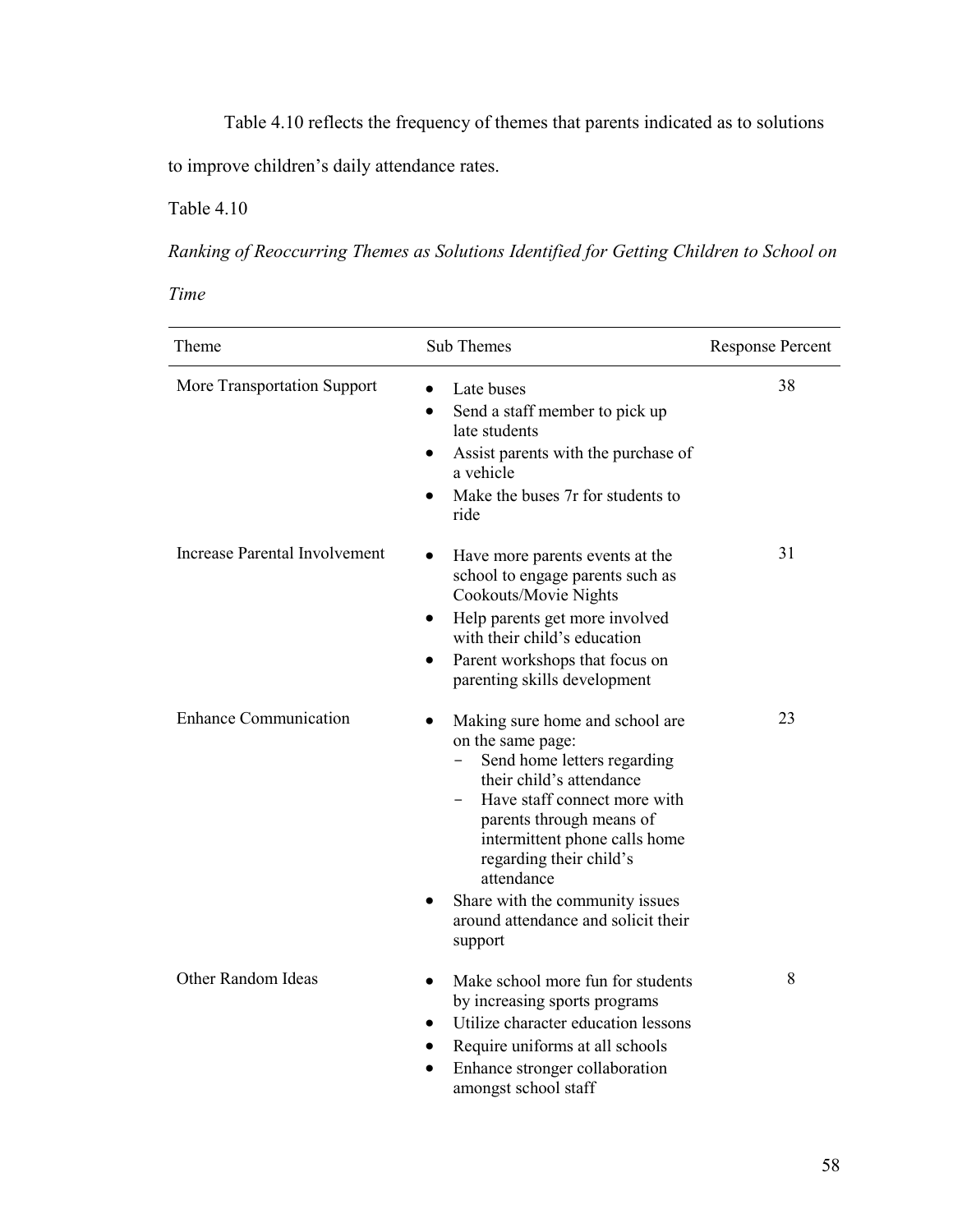Participant 8 stated:

They need to have like, you know, how they have like truancy that pick up, like, the bad kids and stuff, they need to have more of those or as far as the parent liaison, just somebody in the school that can pick up the kids that aren't able to get the bus or running late, or parents are not able to get them to school. So I think a little extra transportation will help.

Participant 9 stated:

Transportation is a big one and now all the issues with the transit center, I'm not sure what I'm kind of sort of think I'm going to lean towards is dropping my son off in the morning, but I don't know what I'm going to do as far as getting him home in the afternoon because my younger son is not familiar with catching the bus at all, period.

#### **Data Analysis and Findings**

The researcher asked 21 interview questions that supported the findings in this study, and they were the areas that received the largest responses to the interview questions. The findings were reinforced through coded theme tables. There are two major categories that determine if a student would have a high daily attendance rate. These two indicators are: (a) parents who are highly involved with their child's education, and (b) the parent's ability to effectively communicate with key stakeholders, inside and outside of the school setting, to obtain the necessary resources for support.

The study revealed that parents who had access to resources, such as a vehicle, could be very beneficial to a child's ability to have a high daily attendance rate. For instance, for a child who may have gotten up late and missed his or her bus, the parent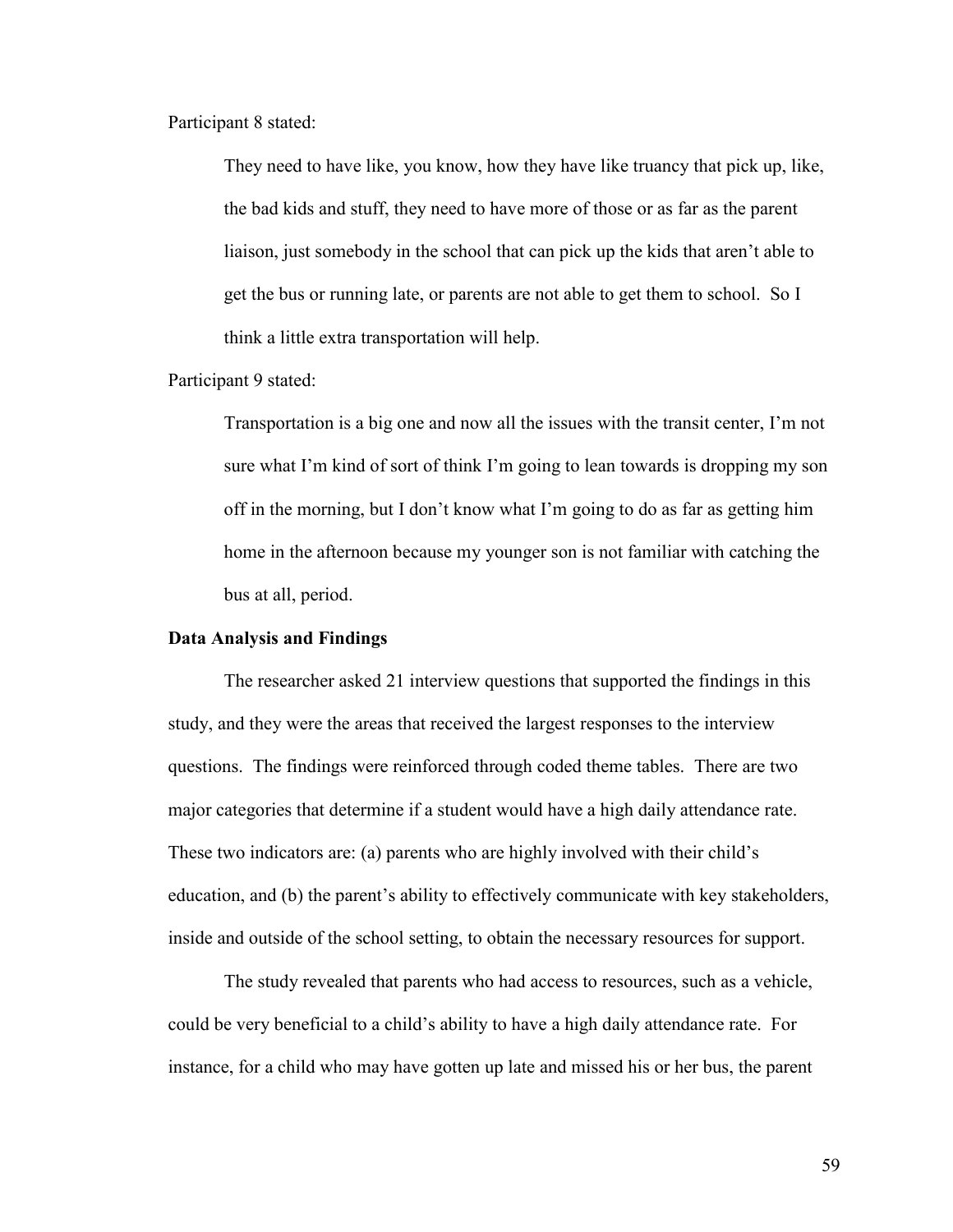with access to a vehicle had the ability to drive the child to school so he or she did not miss school that day. Also, when parents have the ability to effectively communicate their needs, often times their requests are met. As shown in Table 4.11, 100% of the parents shared that they felt that they had someone at the school they speak to someone at their child's school about his or her difficulties.

Table 4.11

| <b>Participant Number</b> | Able to Speak to Someone |  |
|---------------------------|--------------------------|--|
| ı                         | Yes, Teacher             |  |
| 2                         | Yes, Teacher             |  |
| 3                         | Yes, Teacher & Principal |  |
| $\overline{4}$            | Yes                      |  |
| 5                         | Yes                      |  |
| 6                         | Yes                      |  |
| 7                         | Yes                      |  |
| 8                         | Yes                      |  |
| 9                         | Yes, Teacher             |  |
| 10                        | Yes, Teacher             |  |
| 11                        | Yes, Teacher             |  |
| 12                        | Yes                      |  |
| 13                        | Yes, Teacher             |  |

*Participants' Ability to Speak to Someone at School About Children's Difficulties* 

For example, one of the participants shared that even though she was a single parent, she was enrolled full time in nursing school while working a full-time job. She desperately needed before and after school childcare that allowed her to be able to balance work and school. She was able to work something out with her child's school administrator, and she was able to drop her child off at school early. She was also pointed by someone within the school to enroll her child into an afterschool program. Ninety-two percent (92%) of the parents indicated that they were treated with respect by the school's administration (Table 4.4). The respect that parents indicated they received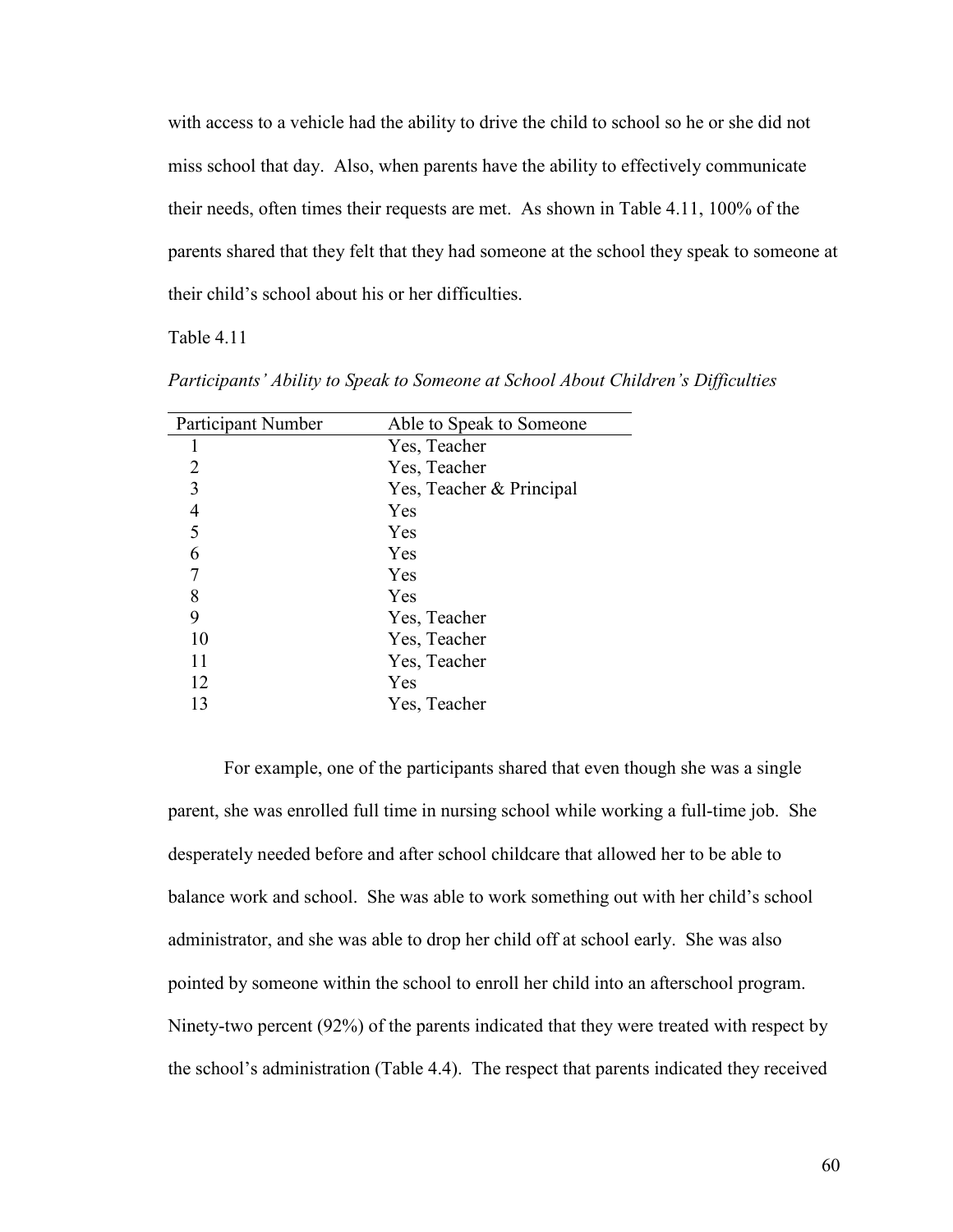is revealing in the single mother's need to work out something with the school and her needs as a parent were met. This fact also correlates with Tables 4.12 and 4.13 that show that the majority of the parents (62%) indicated that they felt that communication was available with their children's school, and the school district was sensitive to their home culture, respectively.

Table 4.12

| Participant Number | <b>Communication Available</b>         |
|--------------------|----------------------------------------|
|                    | Yes                                    |
| 2                  | Yes                                    |
| 3                  | Yes                                    |
| 4                  | Yes                                    |
| 5                  | No                                     |
| 6                  | Yes                                    |
|                    | Yes, but it is confusing at times      |
| 8                  | Yes                                    |
| 9                  | Yes, for elementary schools but not so |
|                    | much for the high schools              |
| 10                 | Yes                                    |
| 11                 | Yes                                    |
| 12                 | No.                                    |
| 13                 | Yes                                    |

*Participants Feel Communication is Available with Their Children's School*

These two examples demonstrate the difference between average, good, and excellent daily attendance rates for a student. This may not always be the case; however, the researcher found that the parents that valued their child's education and understood the importance of attendance were willing to go to any lengths to get their child to school every day. Those parents also indicated that some of their older children successfully graduated from the city school district and went on to lead successful lives. One parent went on to share that one of her children was selected to go to Washington, D.C. to meet the President of the United States while attending a city school.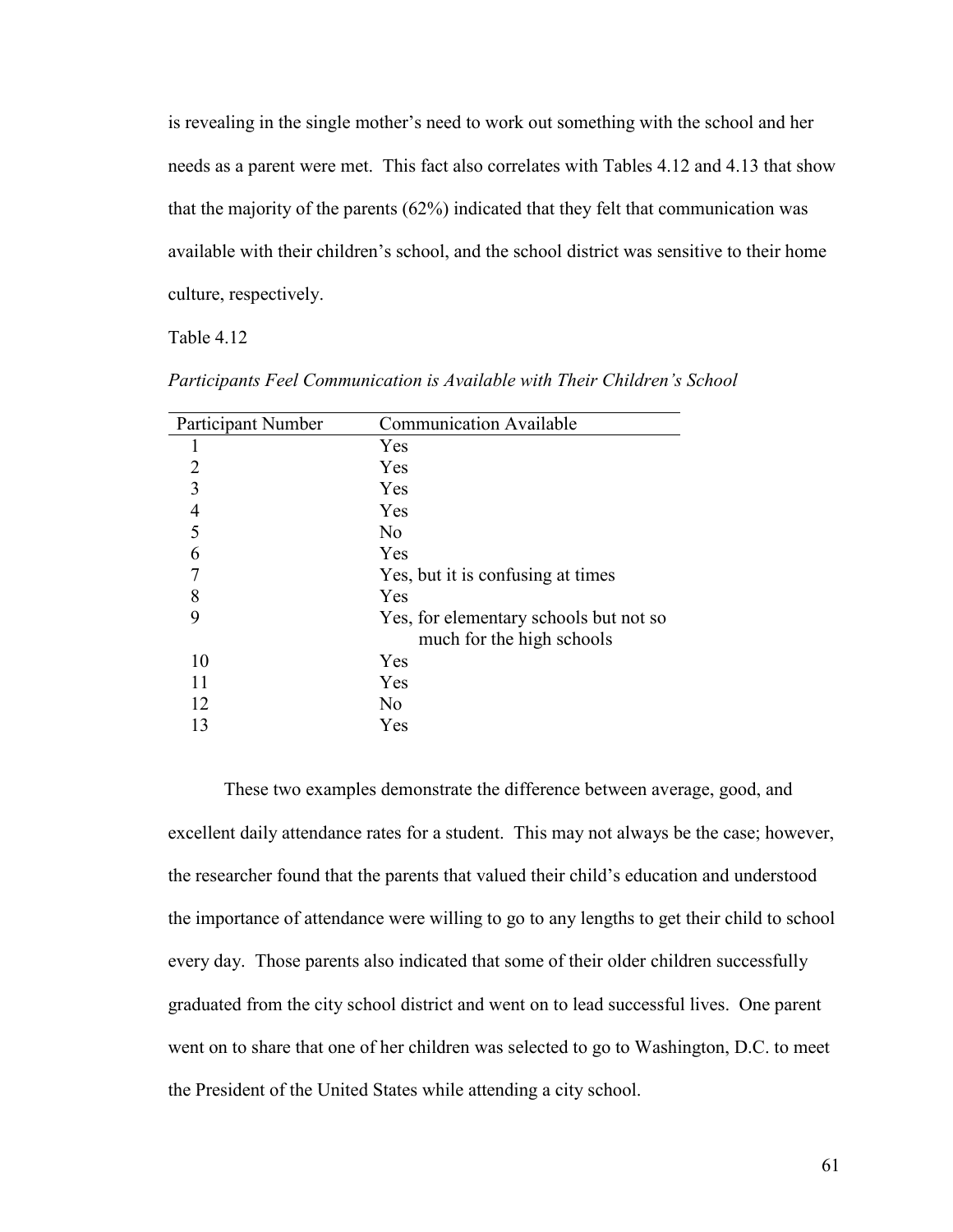#### Table 4.13

| Participant Number | Sensitive to Home Culture             |  |
|--------------------|---------------------------------------|--|
|                    | Yes                                   |  |
| 2                  | Yes/No                                |  |
|                    | Yes                                   |  |
|                    | Yes                                   |  |
| 5                  | No, lack of knowledge                 |  |
| 6                  | Yes                                   |  |
|                    | No, not sensitive to large families   |  |
| 8                  | Yes/No, could do better at connecting |  |
| 9                  | Yes, depends on the school            |  |
| 10                 | Yes                                   |  |
| 11                 | Yes                                   |  |
| 12                 | No                                    |  |
| 13                 | Yes                                   |  |

*Participants Feel the School District is Sensitive to Their Home Culture*

The research questions that drove this study centered on the *barriers* and *solutions* that impacted student attendance. In their words, participants felt that transportation issues played a vital role in a child's daily attendance rate success. The participants were also able to articulate a few potential solutions that could support families with transportation issues, such as the distribution of public bus passes provided to students and parents, also providing a late bus that would pick up late students and bring them to school was suggested as a solution to support families in their good-attendance effort.

#### **Summary of Results**

The participants revealed how vital parental involvement is when determining a child's daily attendance rate—especially at the elementary level. All of the participants felt that student attendance has a direct impact on a student's academic achievement, which is shown in Table 4.14. This qualitative study sought to determine, from a parent's perspective, the root causes that impact student attendance in an urban elementary school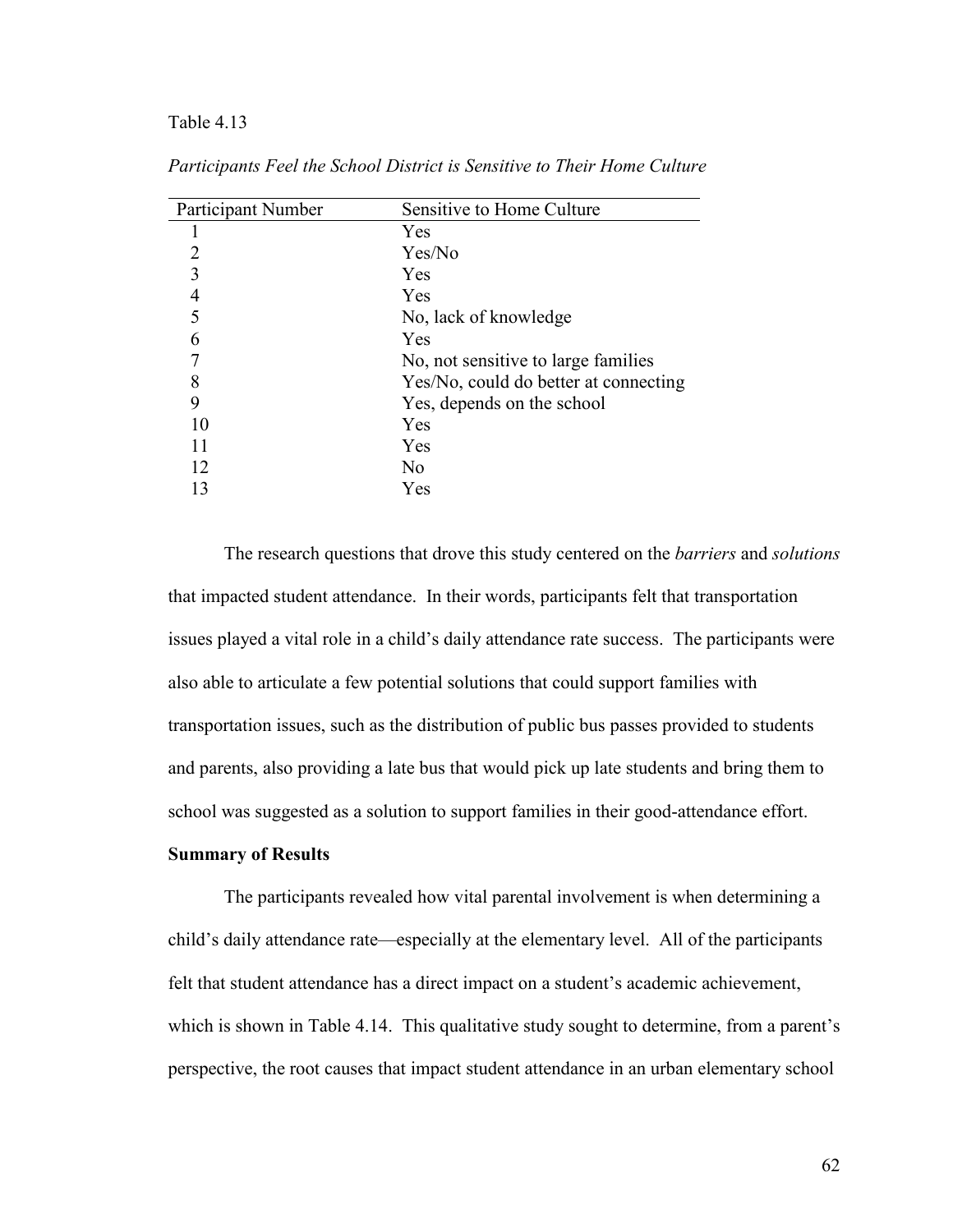district. Not only were the root causes identified but solid solutions were provided by the parents who participated in this study. Based on the interviews conducted, there were valid recommendations and solutions provided by the participants that can impact student attendance rates in most urban elementary school districts around the country. Moreover, parental feedback and input has been shown to be critical to school districts when determining future policies that directly or indirectly impact student achievement. It was the researcher's intentions to gain a deeper understanding of what factors aided or hindered daily student attendance rates. In addition, the researcher's objective was to provide urban school districts with a comprehensive understanding of those factors that will help increase the daily student attendance rates.

Table 4.14

| Participant Number       | Attendance Important for<br><b>Academic Success</b> |
|--------------------------|-----------------------------------------------------|
| 1                        | Yes                                                 |
| 2                        | Yes                                                 |
| 3                        | Yes                                                 |
| $\overline{\mathcal{L}}$ | Yes                                                 |
| 5                        | Yes                                                 |
| 6                        | Yes                                                 |
| 7                        | Yes                                                 |
| 8                        | Yes                                                 |
| 9                        | Yes                                                 |
| 10                       | Yes                                                 |
| 11                       | Yes                                                 |
| 12                       | Yes                                                 |
| 13                       | Yes                                                 |

*Participants' View that Attendance is an Important Aspect of Academic Success* 

Through an in-depth investigation of 13 individual interviews, the researcher received rich textural data in which two major themes emerged, including the fundamental and extrinsic responses, to what aided and/or hindered students from having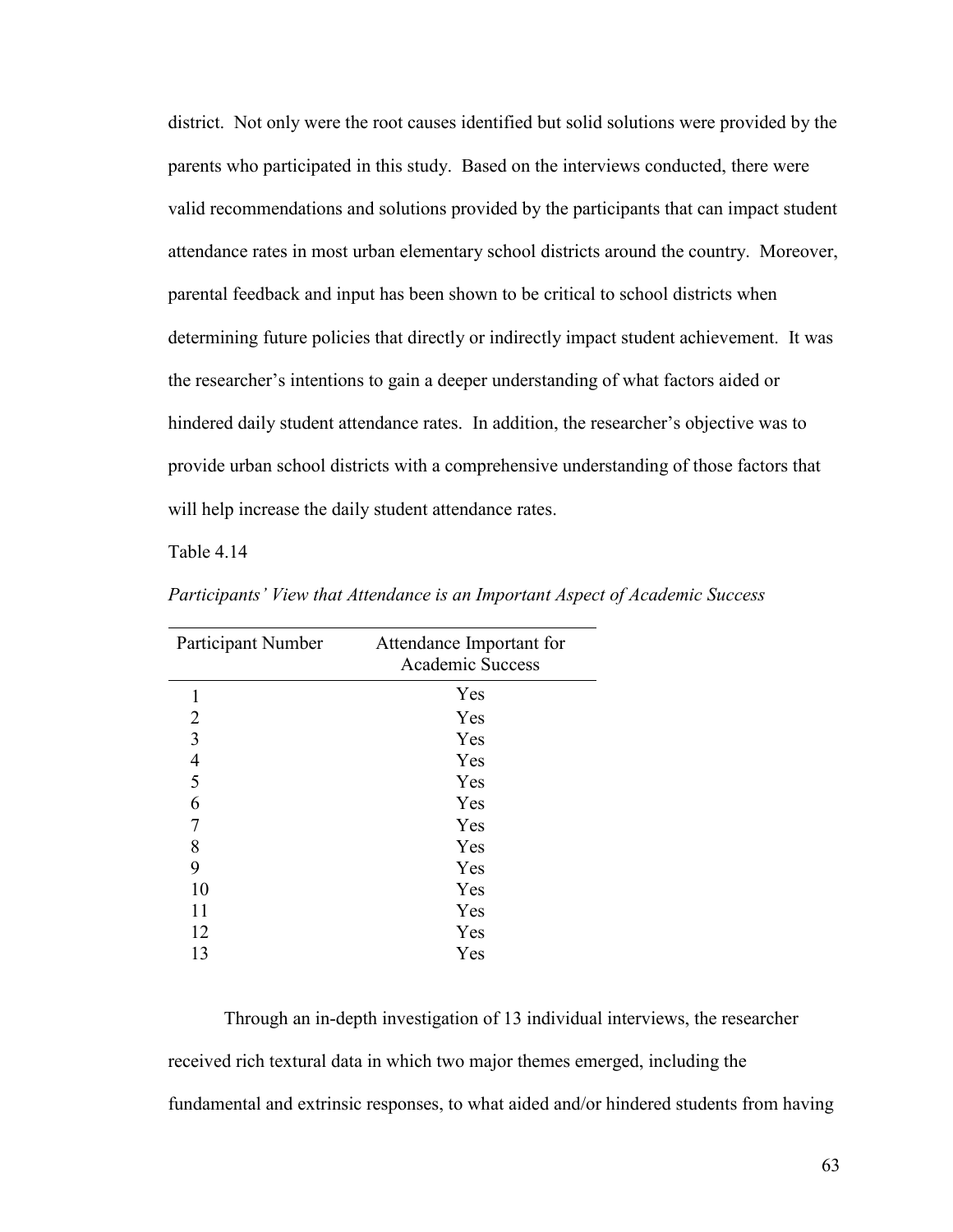high daily attendance rates. While no two interviews were the same, reoccurring themes continued to emerge through the 13 interviews. The majority (75%) of the participants indicated that when growing up and attending school, they lived in structured home environments where their parents' influence was substantial to their daily attendance rates and academic success. It can be said that the participants adopted a similar philosophy in the way they approached their own children's attendance and education.

While the majority (85%) of the participants articulated that their child enjoyed going to school (Table 4.5), they also shared that liking school changes as the child gets older. One parent indicated that, "the joy that my child once experienced going to school began to decline as early as the third grade" (Participant 5). A recommendation that was shared by another parent was to, "make school a more fun place for kids by incorporating more sporting activities/events for students to partake in" (Participant 12).

As indicated earlier in Table 4.7, all of the parents who experienced their child missing school, for whatever reason, reported that the school communicated with them either through an automatic calling system and leaving a message at their home or by a letter being mailed to the home. Letters that were mailed home were sent home that their child missed school. Effective communication between the home and the school revealed a critical role in the area of student attendance. As school district administrators are searching for methods to improve their daily attendance rates, they must consider keeping their students engaged and their families well informed along the way. Interviews with the participants indicated that the more communication between the school and the home only benefited in improving students' daily attendance rate.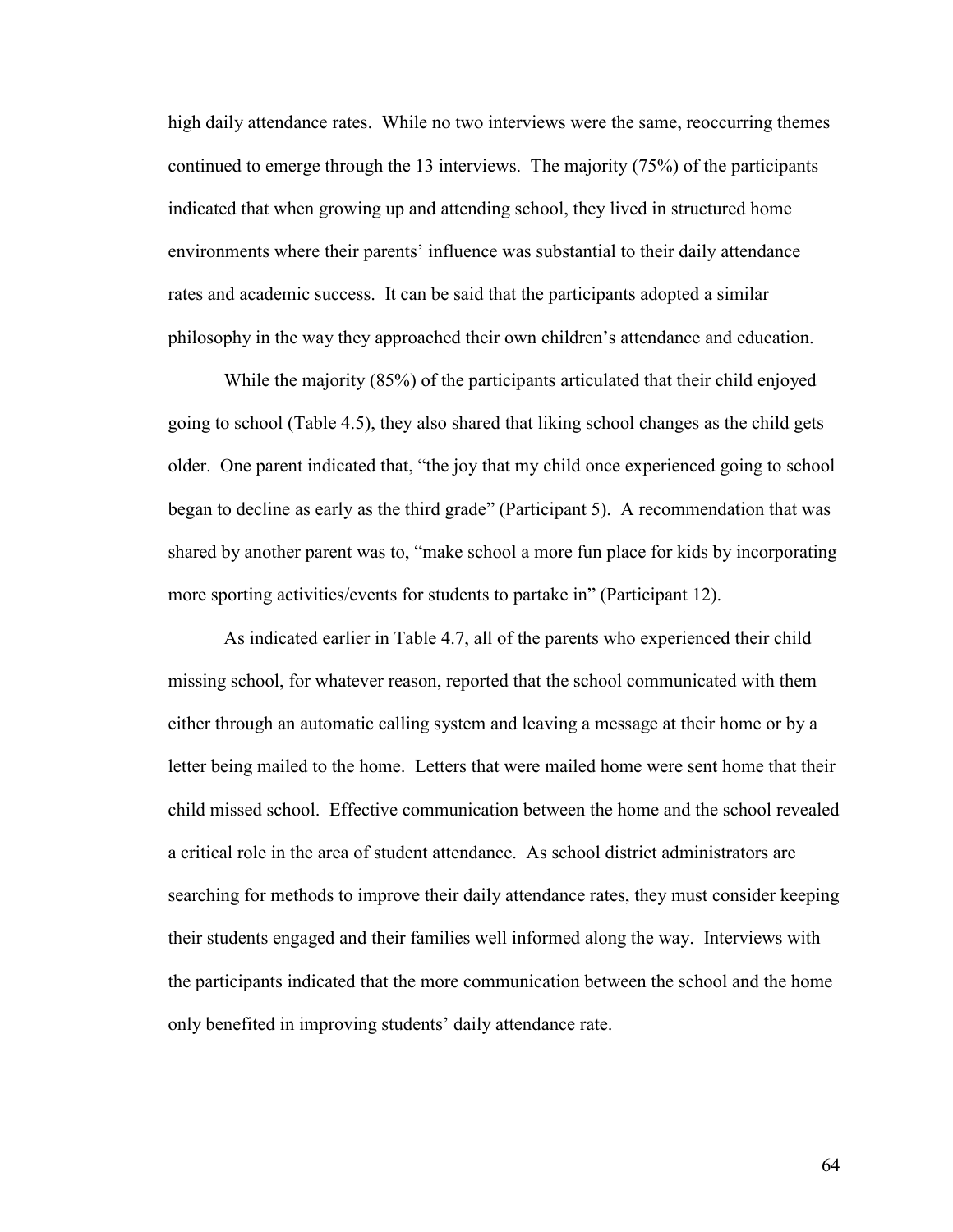In closing, strong communication lines established between the home and the school could significantly improve the student's daily attendance rates. This is substantial information for school district personnel to consider when seeking to improve overall attendance rates.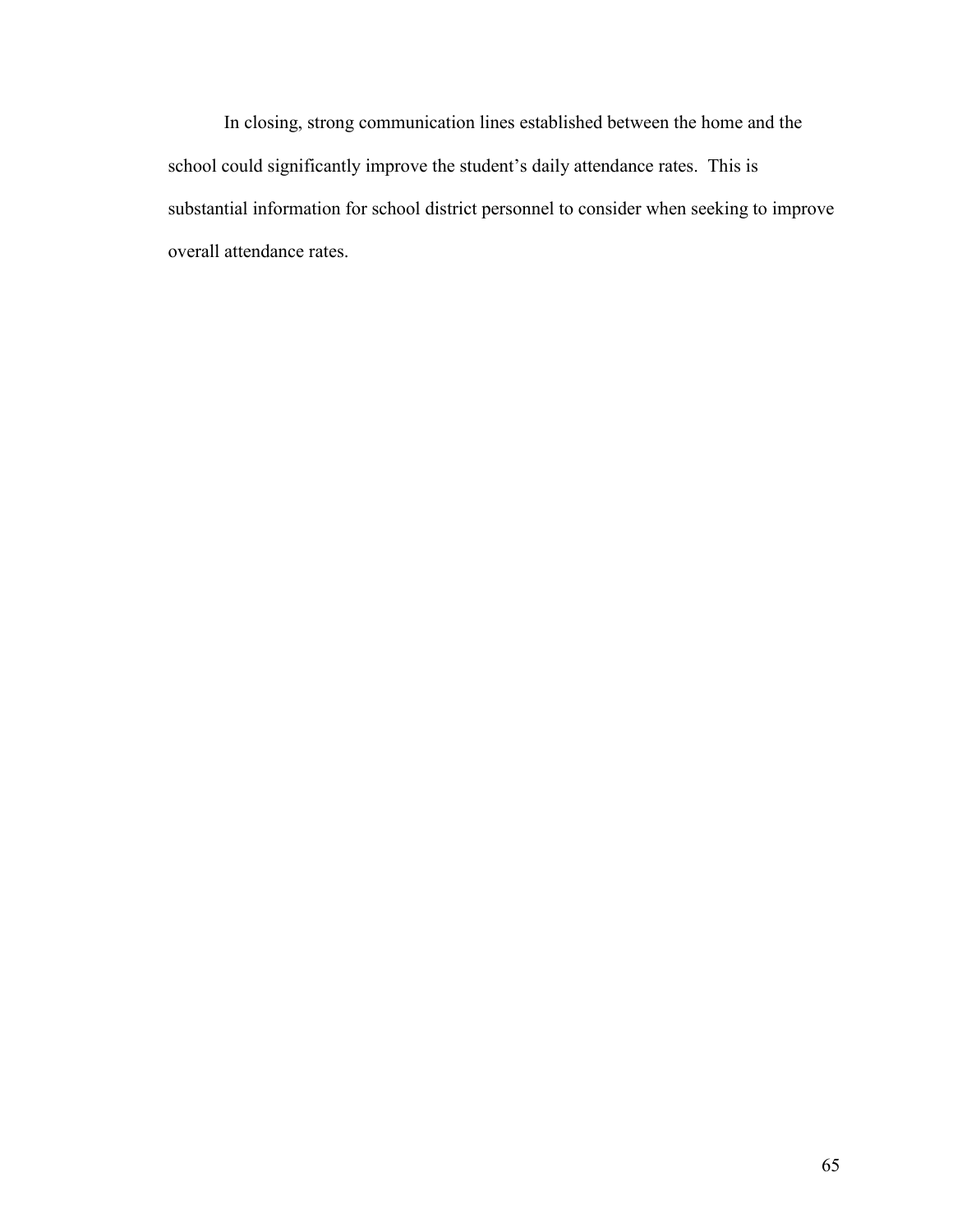#### **Chapter 5: Discussion**

# **Introduction**

This study sought to identify the root causes and solutions that impact student attendance in an urban elementary school district from a parent's perspective. Moreover, parents shared the barriers to attendance and potential solutions that school districts could adopt in order to increase their daily student attendance rates. Addressing the need to increase student attendance was selected as the focus of this study, because for the past several years, the average daily attendance rate for this school has steadily hovered around 89%. Specifically, this study considered the following research questions:

- 1. What are some of the obstacles that urban parents might face that cause their child(ren) to have low attendance rates?
- 2. If parents had the opportunity to design an attendance program to assist in improving the daily student attendance rate, what would they do?

#### **Discussion of the Results in Relation to the Literature**

Based on the findings from this research, the parent participants were able to identify barriers and viable solutions to address student attendance issues within an urban school district. In addition, this study also revealed the significant impact that parental involvement plays in a student's daily attendance rate.

This study connected with the factors in the 1998 study of Corville-Smith et al. that are associated with students dropping out of school. The Corville-Smith et al. research indicated that students who had chronic attendance issues scored lower in all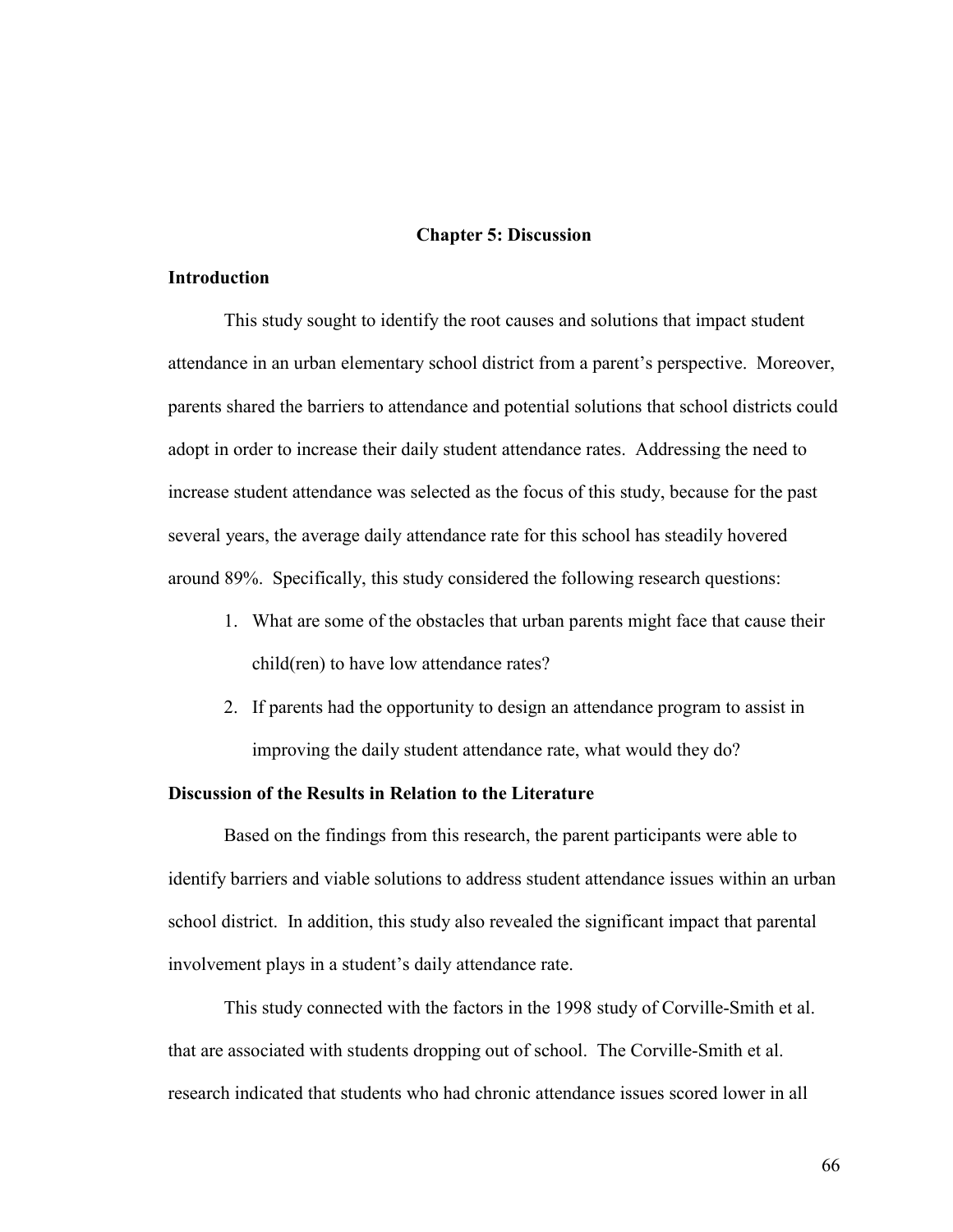three areas of personal characteristics, family relations, and school variables, than the regular attenders. Just as in the Corville-Smith et al. study, two of the parents that participated in this study disclosed that they came from broken homes with negative family relationships that led them to drop out of school. Also, according to Alexander et al. (1997), attendance patterns as early as elementary school separate dropouts from graduates. This finding was clearly supported in this study. McCluskey et al. (2004) also found that family structure plays a major role in a student's attendance rate. The family structure can be identified as the lack of parenting skills, neglect, socioeconomic status, and the lack of family support. The findings from this study were also consistent with the work of Sheldon and Epstein (2004) who found that in order for schools to improve student attendance, the schools, students, families, and community need to work collaboratively. Two major findings identified from their study were: (a) schools need to take a comprehensive approach to involving families and the community, and (b) frequent and positive communication with parents about attendance is essential. The researcher found that the participants shared that a collaborative approach between home and school is most effective when it comes to improving daily student attendance rates. They also reiterated that the community needs to be aware of the attendance problems that schools may be facing and to solicit the community's support. Lastly, this research was also consistent with the work of Jeyenes's (2003) meta-analysis. Jeyenes found that parental involvement, overall, had a significant impact on academic achievement for all minority students. Jeyenes's study was congruent with other studies that indicated that parental involvement plays a significant role in the academic success of students. Previous research has supported parental influence as one of the strongest and most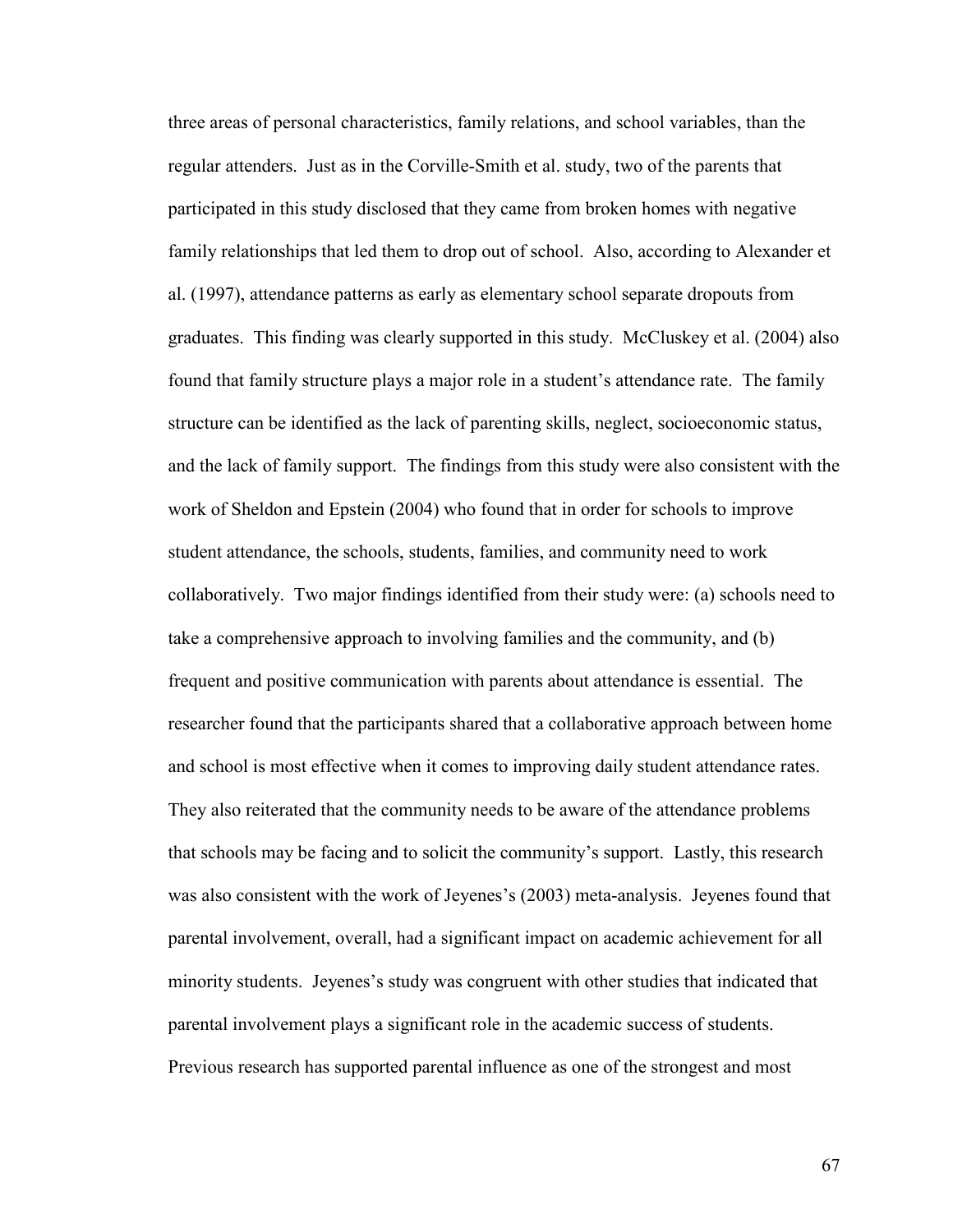important reasons why students come to school (Harris & Goodall, 2008; Reid, 2006a). The parents that participated in this study graduated from high school and a large majority went on to college when their parents were actively involved in their academic careers. According to Ouellette and Wilkerson (2008) and Smink and Reimer (2005), parental involvement is one of the most accurate predictors for a student's academic success in school.

The researcher was able to make several connections to the existing literature in the area of student attendance. This study also provided support to the body of literature that focusses on the significant role that parental involvement plays in a student's academic career.

#### **Discussion of the Results**

Drawn from the perspectives of 13 parents, this chapter discusses recommendations for increasing the daily student attendance rates—despite what the circumstances may be. The implications of the findings are discussed in this chapter, which provide insight on the barriers and factors that contribute to the various ways to increase student daily attendance rates within an urban school district setting.

The two theories that were put into practice for the purpose of this study were grounded theory and theory of mindsets by Carol Dweck (2006). The mindset theory emerged with the majority of the parents that participated in this study. According to Dr. Dweck's work, a person displays one of two different mindsets, and they are revealed in either a fixed mindset or a growth mindset. When analyzing the responses of the parents to the 21 questions, the researcher concluded that the majority of the parents displayed a growth mindset. There were several examples of how the growth mindset was prevalent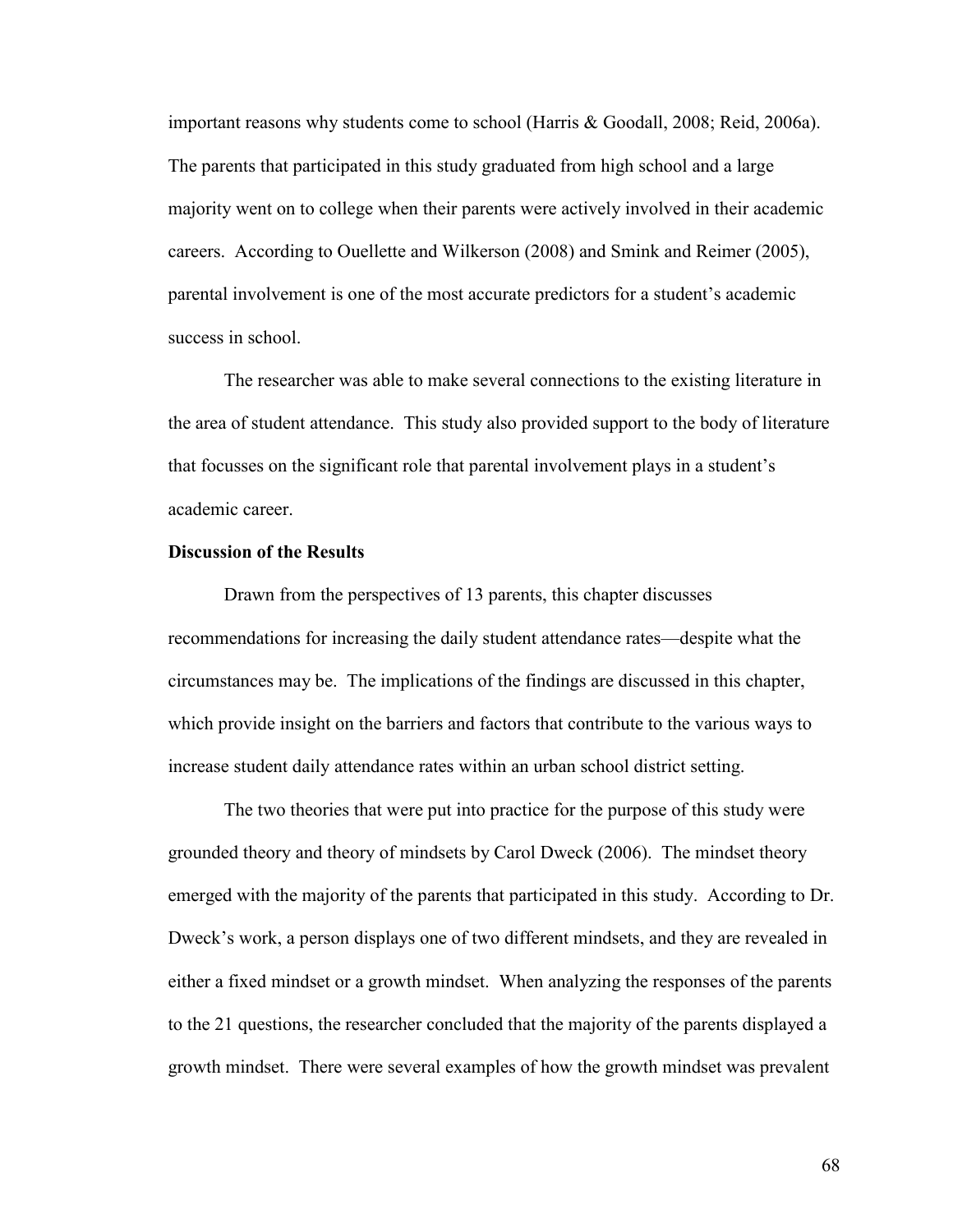in the majority of the parents. As parents explained potential barriers that hindered a great deal of the parents from getting their child to school every day, they indicated how that was not a deterrent for them. For example, one parent indicated that if her child missed the bus to school, she would find other means to get her child to school, even if that meant that they had to walk to school together. Another parent indicated that she walked her child to school every day, regardless of the weather conditions, to ensure that her child did not miss school. The majority of the parents revealed how they understood that their child's attendance could impact their academic performance. Lastly, one of the parents indicated how she would use all of the resources that were made available to her, such as before and after school care, to make sure that her child was going to school every day and that he had a safe place to go when school was not in session.

The researcher found that for the parents that displayed a growth mindset, their children had very good daily attendance rates. After analyzing the responses of the parents that displayed a fixed mindset, the researcher noticed a pattern of less positive comments about their child's school and the city school district as a whole. They often expressed that there was not enough support coming from the city school district to meet their families' needs. Participants also perceived that some of their issues were created by district polices and its lack of ability to support their individual situations. This group of parents often lacked the ability to reflect their own personal lack of input or their own ability to solve some of their own issues.

The parent participants also revealed that when their children felt safe and respected by their teachers, they wanted to go to school to learn. This is also confirmed in the study conducted by Ehrlich et al. (2013). This researcher's study also found that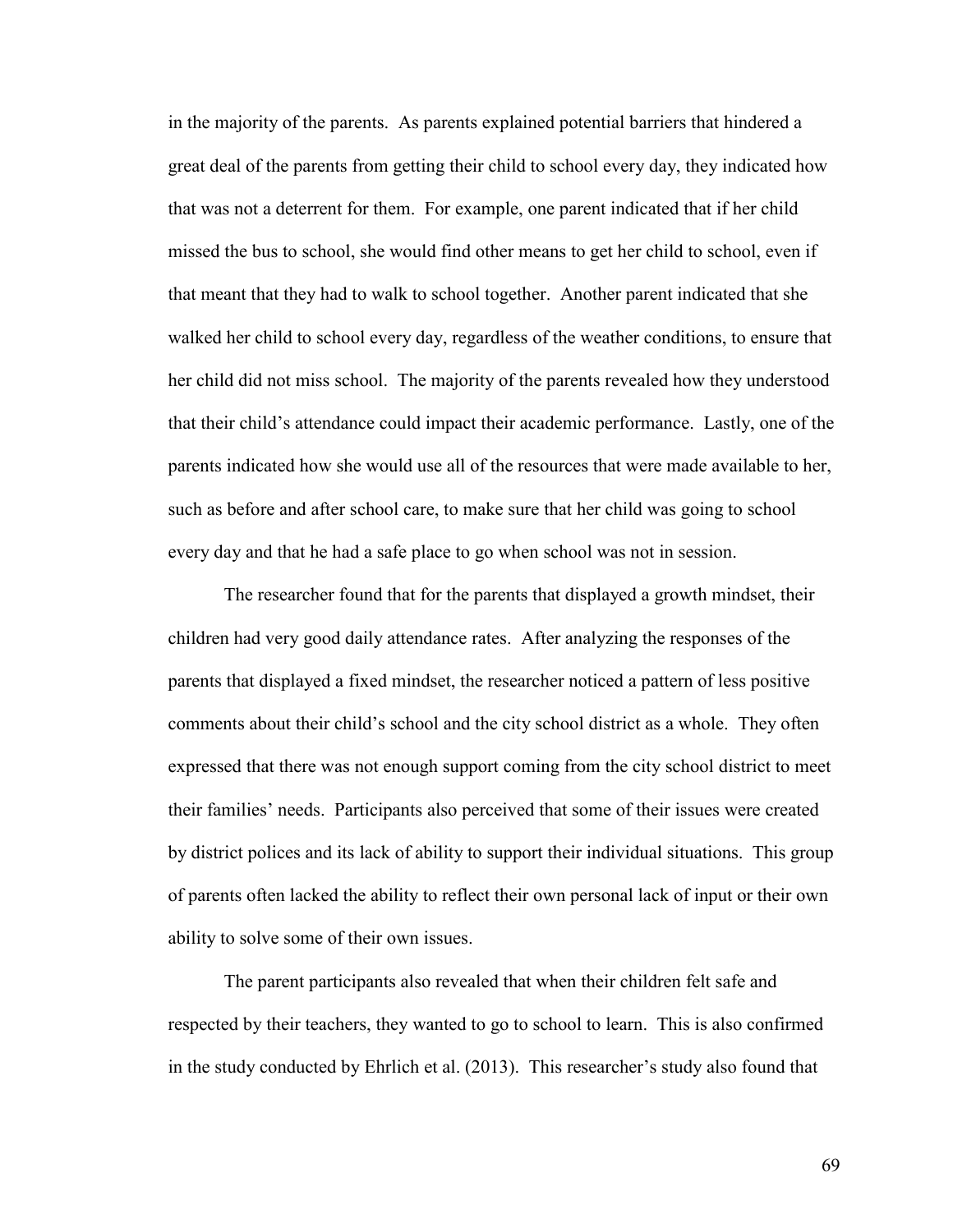student attendance improved significantly when parents felt that schools were safe and when they trusted their children's teachers. As revealed in this study, parents overwhelmingly felt that their child enjoyed going to school on a daily basis. One parent shared that his children missed school when school it is closed for summer recess, and they cannot wait until September when school reopens.

Moreover, this study revealed that parents not only had good strategies but could be part of the solution if school districts were willing to embrace their support and ideas. Hence, when parents, students, teachers, staff members, and community members all seek to embrace the growth mindset way of thinking, student attendance and achievement can significantly be improved.

#### **Limitations**

One of the limitations to this study was that the researcher was unable to secure a larger focus group as originally planned. A focus group would have allowed the researcher the opportunity to triangulate the data between the individual interviews and the focus group interviews. Just having one parent participate in the focus group limited the level of feedback and input into the study. Another limitation to this study was that the parents that were interviewed, for the most part, expressed that their child had pretty good daily attendance rates. It is possible that if there were more parents that participated in this study whose child did not have really good daily attendance rates, the responses and feedback could have been different. In addition, the researcher could have been able to identify the mindset of these parents to see if they, too, possessed a fixed mindset as opposed to a growth mindset. For the most part, the majority of the parents in this study had a growth mindset and it was reflected in their child's daily attendance rate.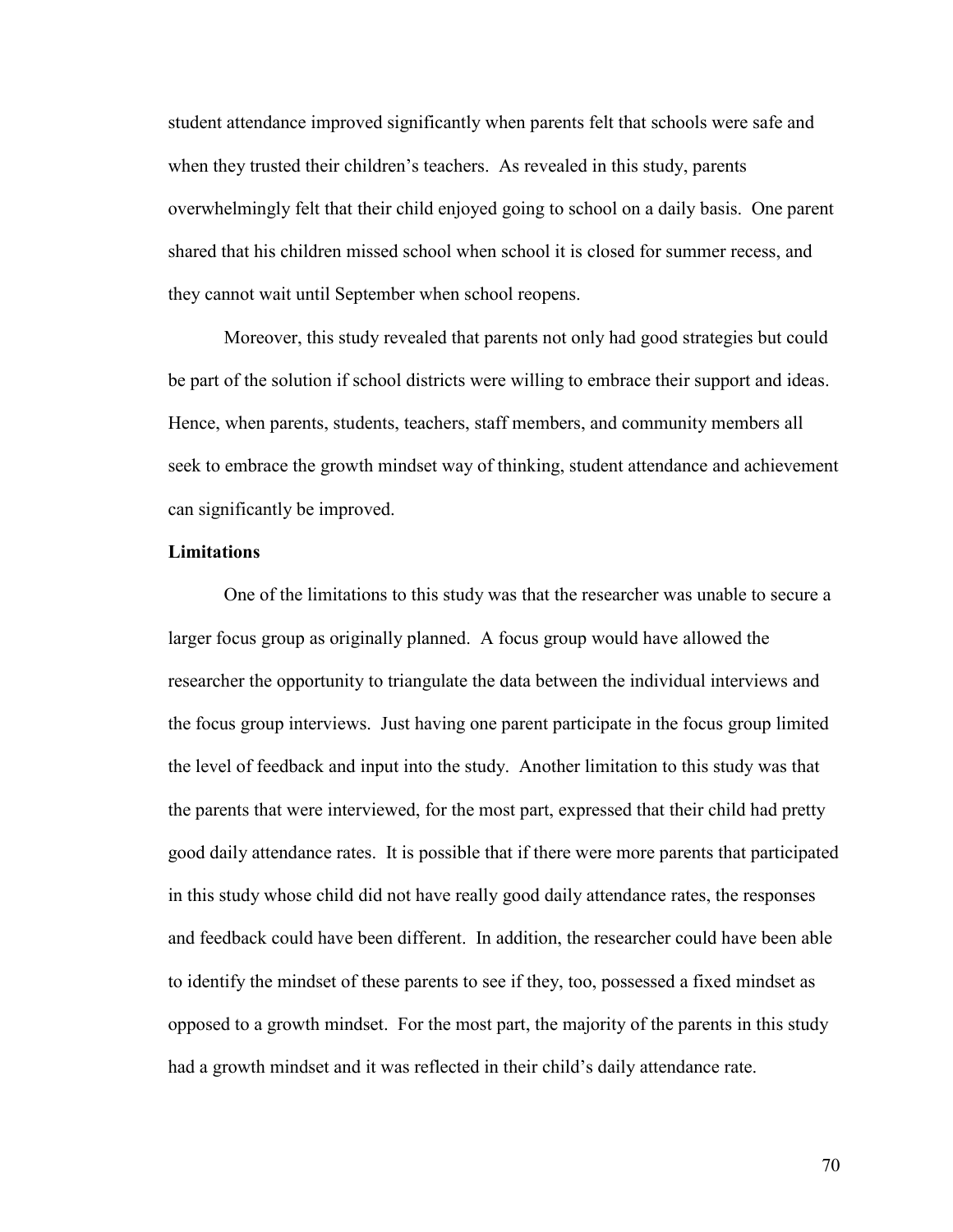A final limitation that the researcher found was the sample size of the study. The study only consisted of 13 parents, and that may not be a reflection of the opinions of all of the parents in the entire district.

#### **Recommendations for Further Research**

Through an extensive review of the data, future research could add to, and build upon, this study by seeking to interview parents whose child does not have good daily attendance rates from the same school but from single-parent households in order to compare their responses to two-parent households, and in order to identify the barriers and potential solutions for both groups. The findings would provide districts with a better understanding of the needs to remedying student attendance issues from both types of households where children have poor daily attendance rates. The feedback could lead to very different support systems that would need to be established to support a more extensive amount of parents' needs.

Other recommendations to build on this study would be to look at students' tardiness and how it affects academic achievement. It would be of great value to see if students who came consistently late to school were also negatively impacted in their academic achievement scores and their ability to succeed in the classroom. For example, at the elementary level, if a student came into school an hour late every day, he or she would miss either the math block of instruction or the ELA block of instruction. Missing out on two critical subjects could be devastating to a child's academic success.

The final recommendation for future study was suggested by one of the participating parents who felt that the school districts should have more nonacademic social events at school that focus on strengthening the relationships between families and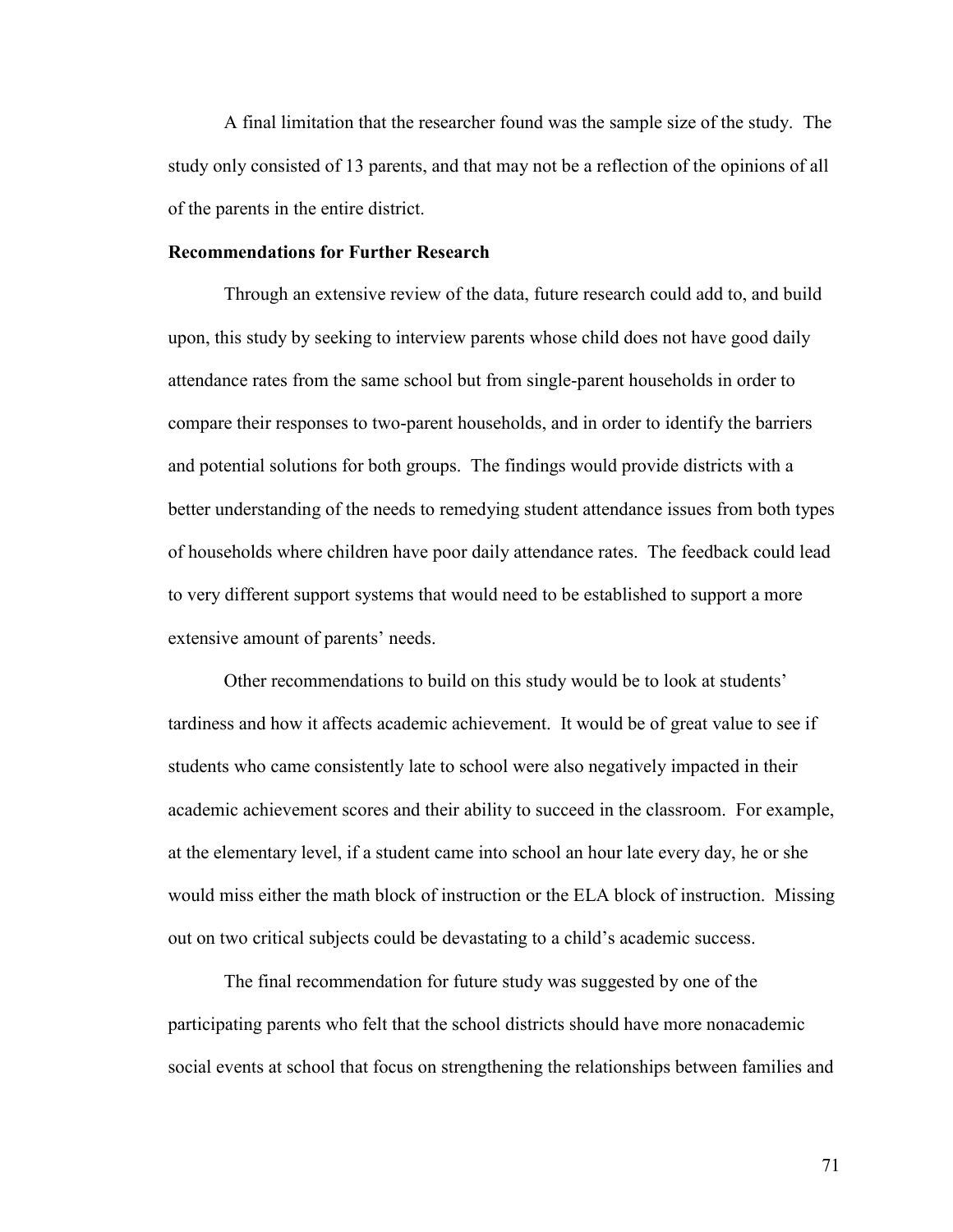the school community. These events would be open to all the staff members, students, and their families as well as local community members. A few examples of these events would be cookouts, family movie nights, and BINGO nights. These are all events that people would feel comfortable attending in a relaxed environment. The goal would be to have fun, get to know one another, and enjoy each other's company.

#### **Suggestion from the Results for Practice**

Student attendance is a priority when it comes to the academic success for children within an urban school district setting. As one of the parents clearly stated, "If a child is not present in school, then how are they expected to learn?" The population in this study consisted of parents of students who, at the time of the study, attended the city school district, or they were parents of children who had attended the city school district in the past. While only 13 parents were interviewed for the purpose of this study, their feedback was critical when considering future attendance polices. Some of the feedback/recommendations provided from this study can be implemented straight away, while some of the feedback will need to be considered when planning for the long term. The recommendations came from parents' experiences or from the experiences of other parents whom they are in close relationship. The parents' perspectives and feedback were honest as well as enlightening.

A recommendation that frequently presented itself was the use of late buses for students that missed the morning bus. A vast majority of the parents indicated that they wanted their child in school every day if they could help it, but sometimes things happen, such as alarm clocks not going off or parents sleeping through their alarm clocks. Whatever the case may be, if parents do not have other means to transport their child to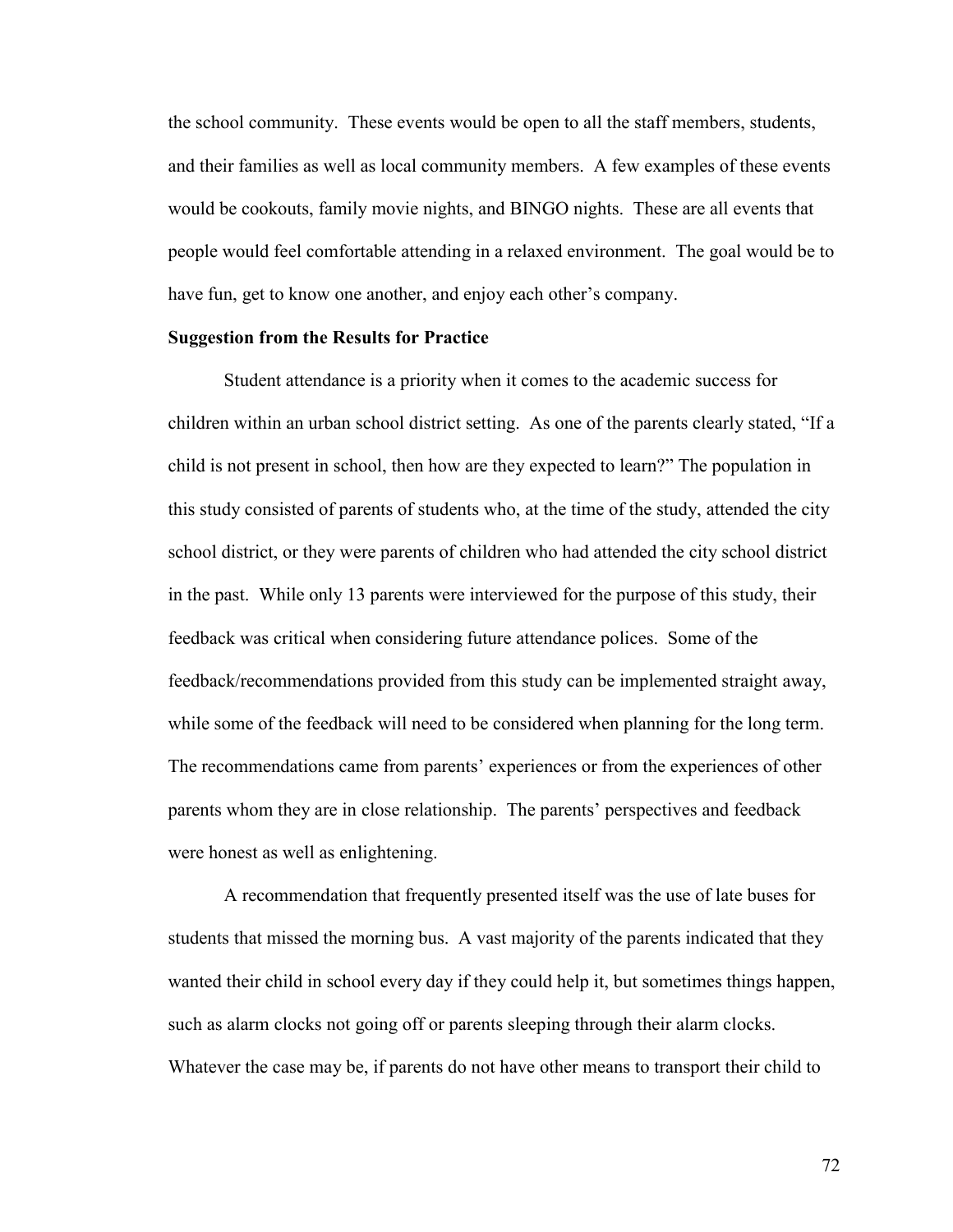school except for the school bus, their child ends up staying home for the day. An instructional day is wasted when the children are willing to go to school but can't get there. This might present itself as a large cost to the school district, but it very well may be an investment that is worth exploring further. School districts would need to view this approach as a long-term investment. Short-term strategies can often be ineffective, and for continued success, long-term systemic models are highly recommended (Kay, 2010). In addition, long-term investments for increased student attendance can lead to improved academics with the focus on decreasing the student dropout rates in later grades. This approach can boost graduation rates, hence inspire more families to want to move into a particular neighborhood and choose such a school for their children. Other benefits would mean more productive citizens infused into our society. Also, there would be a larger pool of mentors that could connect with the current generation of students to help them make it through their schooling experiences. Lastly, this could also lower the prison population because there would be more eligible young people working and contributing to society in a positive manner as opposed to a negative manner. Society would be able to focus more on building less prisons and building/expanding more businesses. This would generate more dollars circulating throughout the economy and help to stabilize the economy.

A recommendation that the city school district may want to consider is finding more ways to get parents more involved in their child's school community. Martinez (2004) reviewed over 30 years of research and identified one of the most powerful and effective strategies to increasing student achievement is to have the students' parents become actively engaged and involved in their child's education. Sheldon and Epstein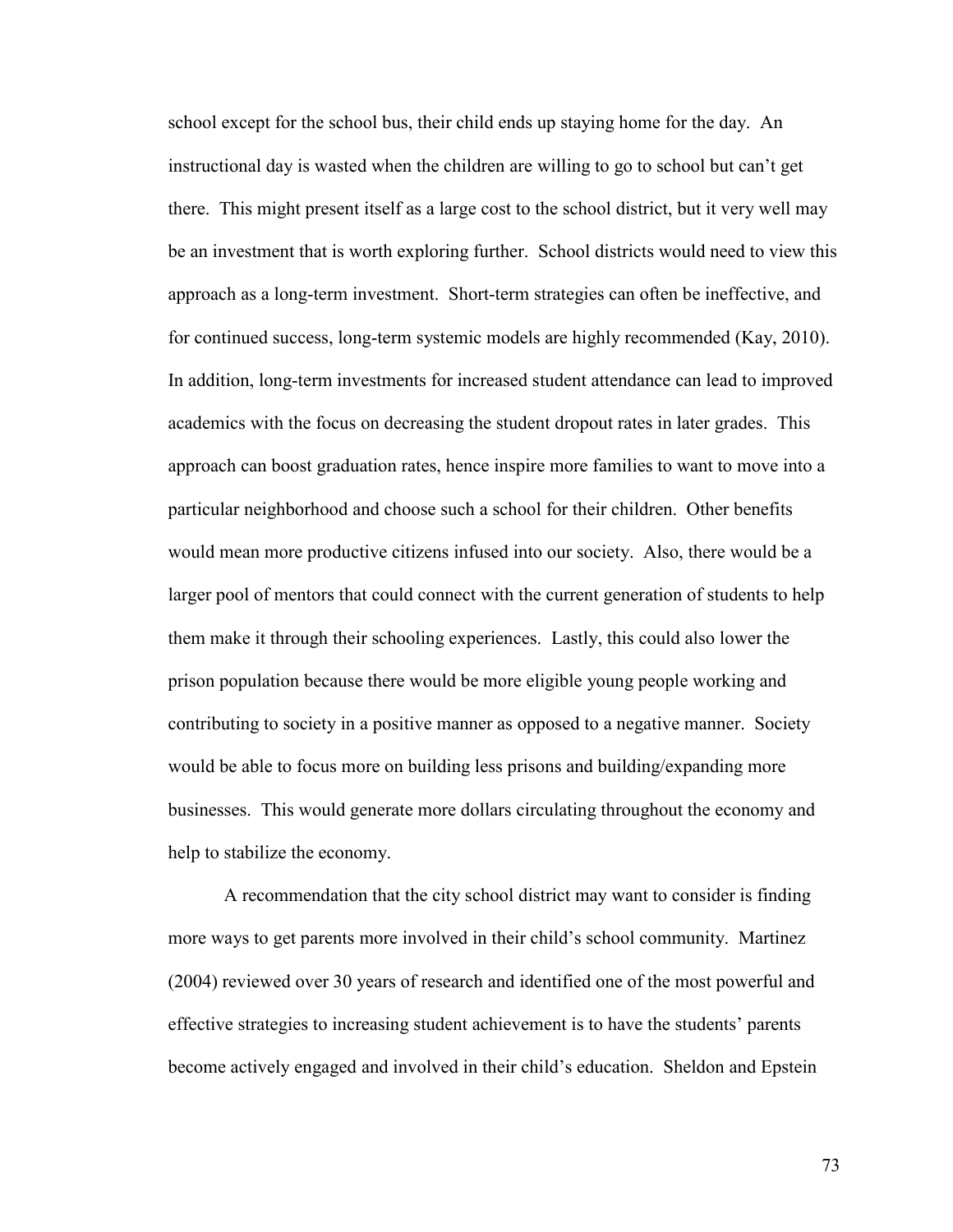(2004) stated, "Educators have a responsibility to help families and communities become involved in reducing student absenteeism" (p. 41). The school district should not only expect or assume families and communities will become involved, but they should encourage, support, and facilitate this connection. Parents who were aggressively involved with their child's education resulted in their child having better attendance rates as well as higher graduation rates. Several involved parents shared that they were so involved in their child's school that they knew the principal, teachers, and office staff by first and last name and vice versa. One parent shared that she was so involved that she became the PTA president at her child's school. These parents felt that they were a part of their child's school community. They also shared how they volunteered their time at the school whenever they were available. As discussed earlier, Sheldon and Epstein (2004) lead the way in parental and community school engagement, and they identified how the engagement is a collective responsibility (Sheldon & Epstein, 2004). They shared that, "educators have a responsibility to help families and communities become involved in reducing student absenteeism" (Sheldon & Epstein, 2004, p. 41). The effects of developing the relationships and providing the applicable systems could create paths to decrease student absenteeism and increase schools' attendance rates.

Each school is different, so finding the right intervention to successfully motivate students and ease challenges for the parents is vital to improving attendance. In order to increase student attendance rates, which can lead to increased student academic success (i.e., higher graduation rates), school districts need to understand that authentic, systemic change is needed for continuous success and growth. Due to the positive interactions with school personnel, a vast majority of the parent participants felt that the school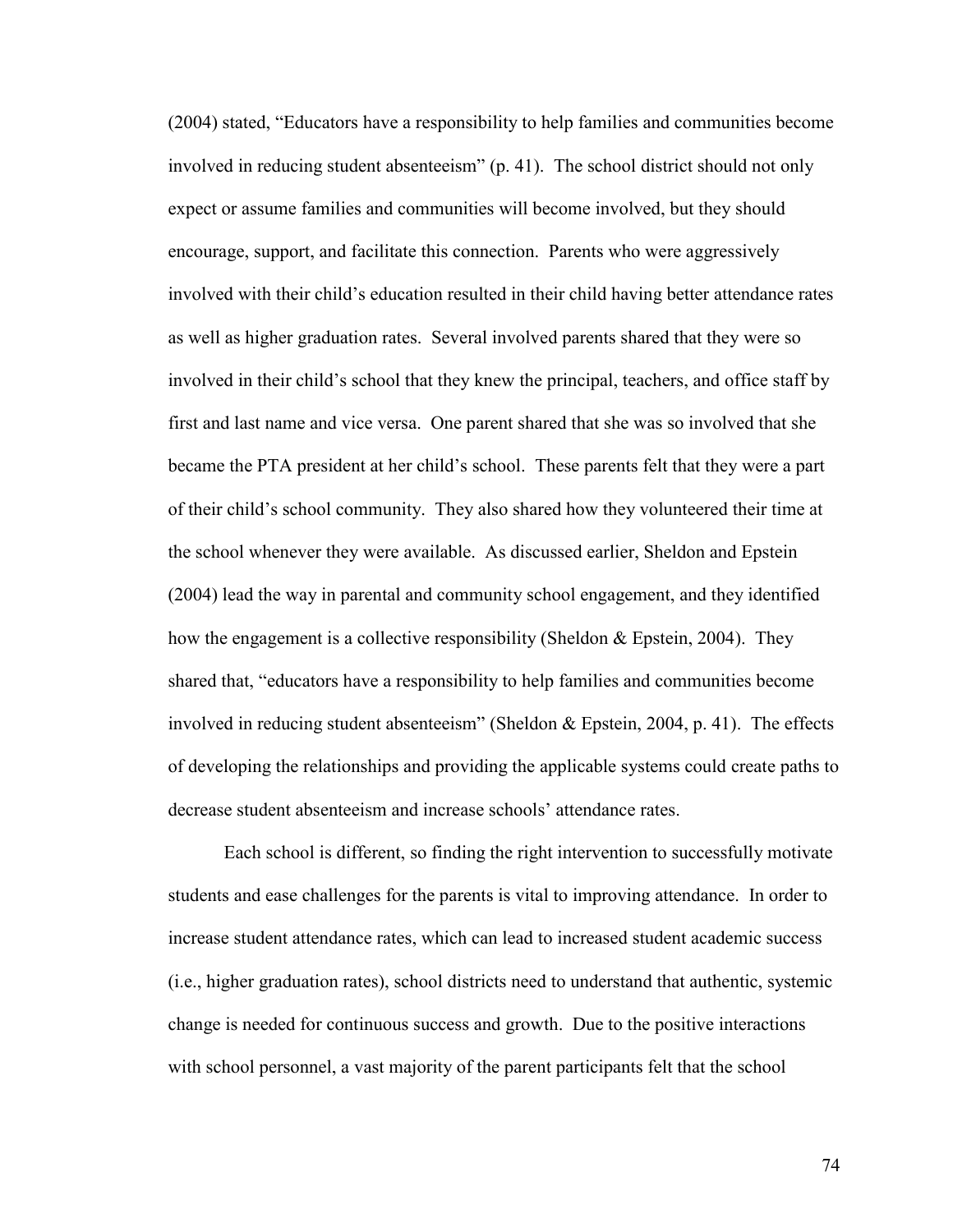district does care about their child's educational success. This led to the parents feeling good about their child's school experience and academic success. Growth can be made in the area between students and their families' understanding that the schools are all on the same page with the intentions to fully support their child's academic success. When a student is able to successfully graduate from high school and go on to become a productive member of society, we all win. That is why we, as a society, really need to get behind the notion that if one student is successful, then we all are successful. "Policy and practice must now evolve so schools, families, and communities are working together to develop approaches that reflect the complexity of attendance problems" (Center for Mental Health in Schools at UCLA, 2006, p. 13).

#### **Reflections**

When reflecting back on the study, there were some things that stood out as significant in addition to the results. One was the "honesty factor." One of the participants appeared to have been either nervous or was disinterested in participating in the study and wanted only to participate for the opportunity to receive the gift card. The researcher was suspicious of the interviewee because she provided very short and direct responses, and she failed to elaborate on her responses.

Another reflection item was the consideration to reword question number 20. It was originally worded: "Do you feel the school district is sensitive to your home culture? Can you give an example?" The preferred wording would be: "Do you feel that the city school district is sensitive to meeting the needs within your home? If not, how?"

An unexpected finding from this study was how participants reflected back to their school experience and indicated that they grew up in a structured/supportive home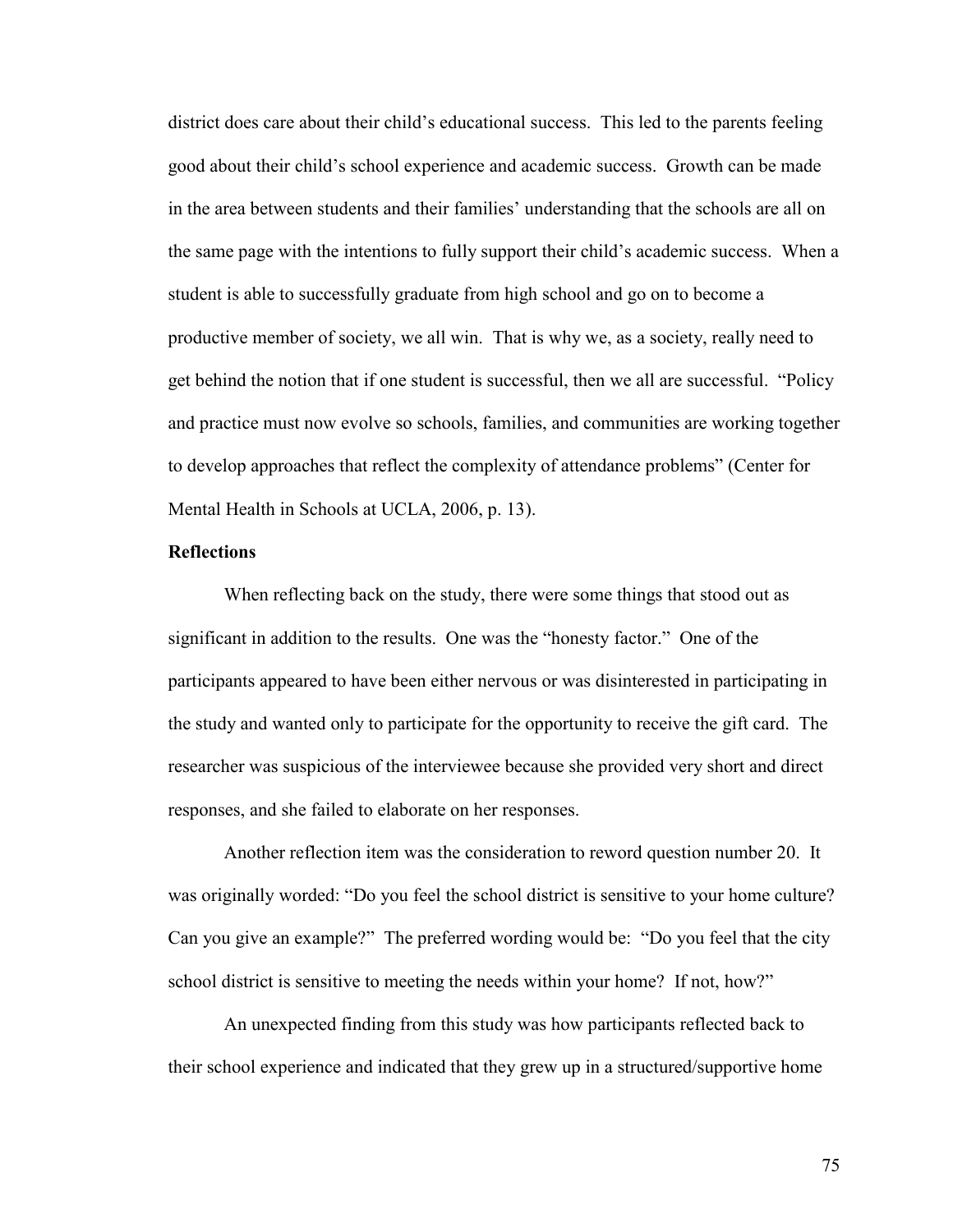environments where attending school was of the utmost importance, and they achieved at least a high school diploma. This stood out to the researcher because when parental involvement was high, the participants had been more successful in school, themselves, and a higher percentage of those parents exhibited a growth mindset. This also played a significant role in how they, as parents, felt about their own child's daily attendance rate.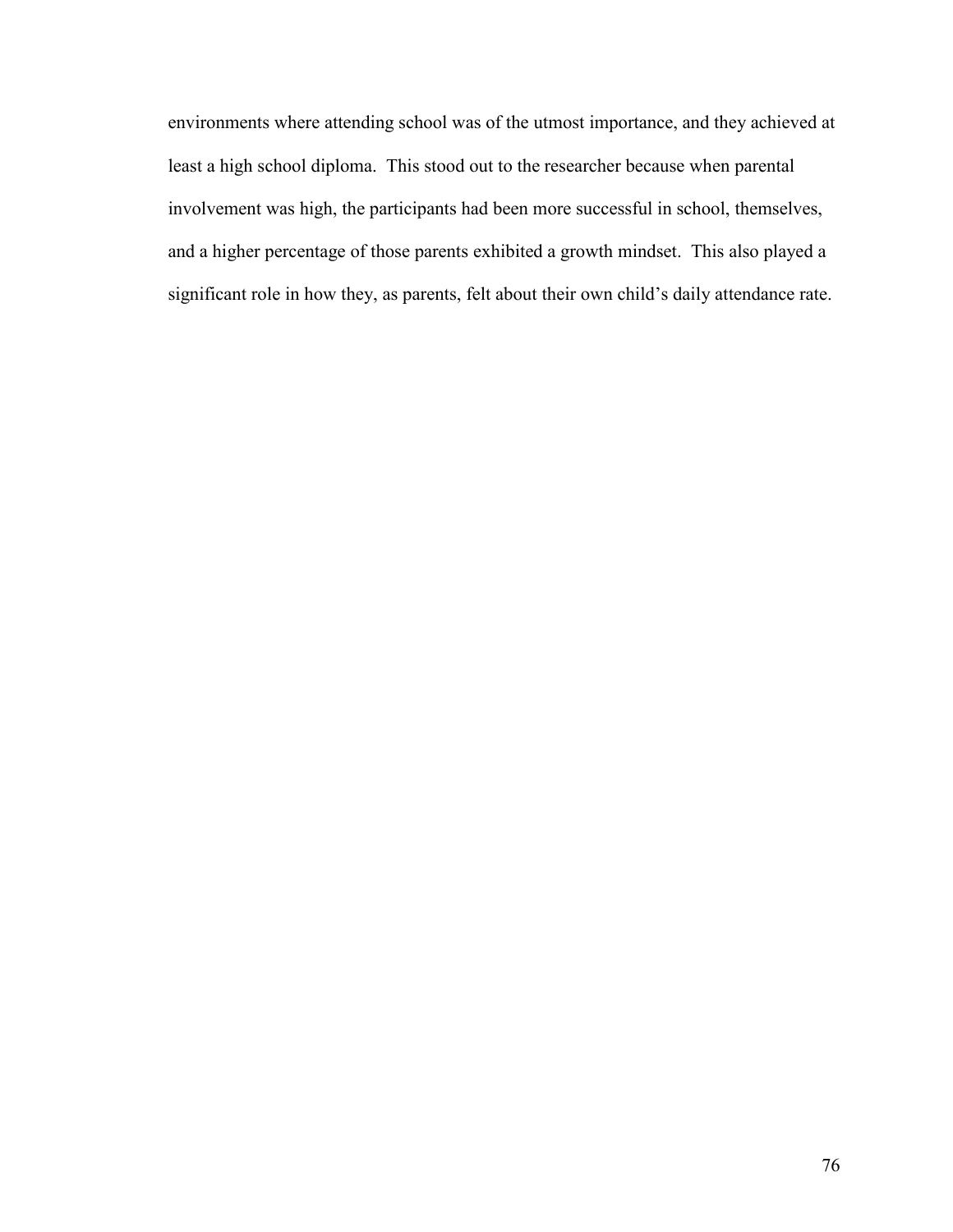#### **References**

- Alexander, K. L., Entwisle, D. R., & Horsey, C. S. (1997). From first grade forward: Early foundations of high school dropout. *Sociology of Education*, *70*, 87-107.
- Allensworth, E., & Easton, J. (2005). *The on-track indicator as a predictor of high school graduation.* Chicago, IL: Consortium on Chicago School Research.
- Applied Survey Research. (2011). Attendance in early elementary grades: Association with student characteristics, school readiness and third grade outcomes [Data file]. Retrieved from [http://www.attendanceworks.org/wordpress/wp](http://www.attendanceworks.org/wordpress/wp-content/uploads/2010/04/ASR-Mini-Report-Attendance-Readiness-and-Third-Grade-Outcomes-7-8-11.pdf)[content/uploads/2010/04/ASR-Mini-Report-Attendance-Readiness-and-Third-Grade-](http://www.attendanceworks.org/wordpress/wp-content/uploads/2010/04/ASR-Mini-Report-Attendance-Readiness-and-Third-Grade-Outcomes-7-8-11.pdf)[Outcomes-7-8-11.pdf](http://www.attendanceworks.org/wordpress/wp-content/uploads/2010/04/ASR-Mini-Report-Attendance-Readiness-and-Third-Grade-Outcomes-7-8-11.pdf)
- Astone, N., & McLanahan, S. (1991). Family structure, parental practices and high school completion. *American Sociological Review, 56*(3), 309-320.
- Atkinson, P., Coffey, A., & Delamont, S. (2003*). Key themes in qualitative research*: *Continuities and change.* Walnut Creek, CA: AltaMira Press.
- Balfanz, R., & Byrnes, V. (2012). *Chronic absenteeism: Summarizing what we know from nationally available data.* Baltimore, MD: Johns Hopkins University Center for Social Organization of Schools.
- Balfanz, R., Herzog, L., & MacIver D. (2007). Preventing student disengagement and keeping students on the graduation path in urban middle grade schools: Early identification and effective interventions. *Educational Psychologist, 42*(4), 223-235.
- Baltimore Education Research Consortium. (2011). *Destination graduation: Sixth grade early warning indicators for Baltimore city schools: Their prevalence and impact*. Baltimore, MD: BERC.
- Carey, N., Lewis, L., & Farris, E. (1998, January). *Parent involvement in children's education: Efforts by public elementary schools*. Statistical Analysis Report. NCES 98-032. Washington, DC: National Center for Education Statistics. Retrieved from http://nces.ed.gov/pubs98/98032.pdf
- Center for Mental Health in Schools at UCLA. (2006). *School attendance problems: Are current policies and practices going in the right direction?* Los Angeles, CA: UCLA Center for Mental Health in Schools Program and Policy Analysis.
- Charmaz, K. (2014). *Constructing grounded theory* (2nd ed.). Thousand Oaks, CA: Sage Publications.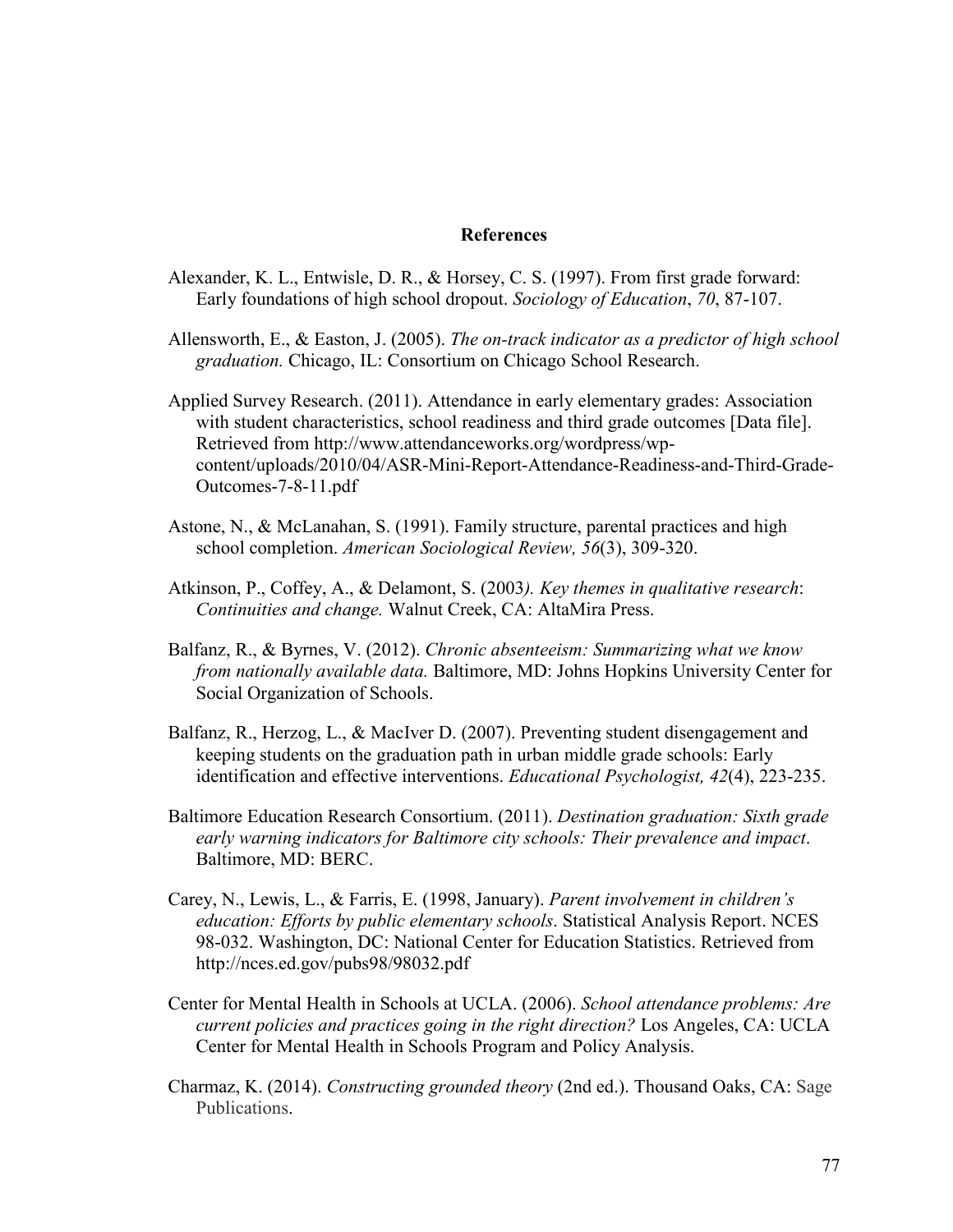- Cohen, M. A. (1998). The monetary value of saving a high-risk youth. *Journal of Quantitative Criminology, 14*(1), 5-33.
- Connolly, F., & Olson, L. (2012). *Early elementary performance and attendance in Baltimore city schools' pre-kindergarten and kindergarten.* Baltimore, MD: Baltimore Education Research Consortium.
- Corville-Smith, J., Ryan, B. A., Adams, G. R., & Dalicandro, T. (1998). Distinguishing absentee students from regular attenders: The combined influence of personal, family, and school factors. *Journal of Youth and Adolescence, 27*(5), 629-640. Retrieved from [https://faculty.unlv.edu/sloe/Courses/EPY%20702/Class%20Exercises/Lecture%201](https://faculty.unlv.edu/sloe/Courses/EPY%20702/Class%20Exercises/Lecture%201%20Materials/Articles/Corvill-Smith,%20et%20al.%20(1998).pdf) [%20Materials/Articles/Corvill-Smith,%20et%20al.%20\(1998\).pdf](https://faculty.unlv.edu/sloe/Courses/EPY%20702/Class%20Exercises/Lecture%201%20Materials/Articles/Corvill-Smith,%20et%20al.%20(1998).pdf)
- Creswell, R. (2007). *Qualitative inquiry and research design* (2nd ed.). Thousand Oaks, CA: Sage Publications.
- Dembo, R., & Gulledge, L. (2009). Truancy intervention programs: Challenges and innovations to implementation. *Criminal Justice Policy Review, 20*(4), 437-456.
- Devadoss, S., & Foltz, J. (1996). Evaluation of factors influencing student class attendance and performance. *American Journal of Agricultural Economics*, *78*, 499- 507.
- Douglas, D. (2010). Socioeconomic disadvantage, school attendance, and early cognitive development: The differential effects of school exposure. *Sociology of Education, 83*(4), 271-286.
- Duardo, D. (2013). *Solutions to chronic absenteeism: An evaluation of a kindergarten attendance improvement program in LAUSD.* (Unpublished doctoral dissertation). University of California, Los Angeles, CA. Retrieved from <https://escholarship.org/uc/item/8jx2m553#page-3>
- Duckworth, K., & DeJung, J. (1989). Inhibiting class cutting among high school students. *The High School Journal, 72*, 188-195.
- Dweck, C. (2006). *Mindset: The new psychology of success.* New York, NY: Ballantine Books.
- Ehrenberg, R. G., Ehrenberg, R. A., Rees, D. I., & Ehrenberg, E. L. (1991). School district leave policies, teacher absenteeism, and student achievement. *The Journal of Human Resources, 26*, 72-105.
- Ehrlich, S. B., Gwynne, J. A., Stitziel Pareja, A., & Allensworth, E. M. (2013, September). *Preschool attendance in Chicago public schools: Relationships with learning outcomes and reasons for absences* (Research Summary). Retrieved from [https://ccsr.uchicago.edu/sites/default/files/publications/Pre-](https://ccsr.uchicago.edu/sites/default/files/publications/Pre-K%20Attendance%20Research%20Summary.pdf)[K%20Attendance%20Research%20Summary.pdf](https://ccsr.uchicago.edu/sites/default/files/publications/Pre-K%20Attendance%20Research%20Summary.pdf)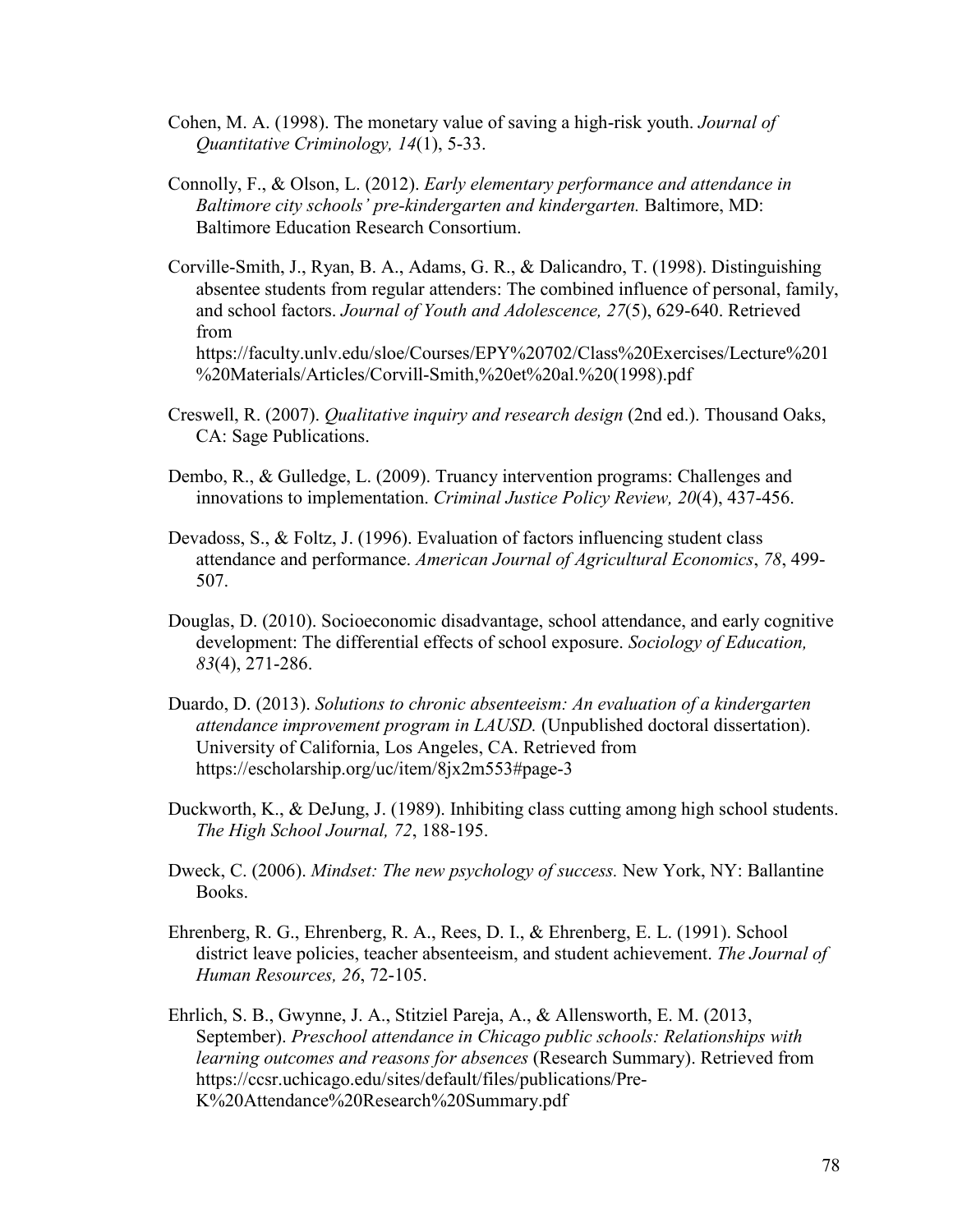- Epstein, J. L., & Sanders, M. G. (2006). Prospects for change: Preparing educators for school, family, and community partnerships. *Peabody Journal of Education*, *81*(2), 81-120.
- Epstein, J. L., & Sheldon, S. B. (2002). Present and accounted for: Improving student attendance through family and community involvement. *The Journal of Educational Research*, *95*(5), 308-317.
- Ford, J., & Sutphen, R. D. (1996). Early intervention to improve attendance in elementary school for at-risk children: A pilot program. *Social Work in Education*, *18*(2), 95-102.
- Gilgun, J. (2001). Grounded theory and other inductive research methods. In B. A. Thyer (Ed.), *The handbook of social work research methods* (pp. 345-369). Thousand Oaks, CA: Sage Publications.
- Goodman, H. (2001). In-depth interviews. In B. A. Thyer (Ed.), *The handbook of social work research methods* (pp. 309-320). Thousand Oaks, CA: Sage Publications.
- Gottfried, M. A. (2009). Excused versus unexcused: How student absences in elementary school affect academic achievement. *Educational Evaluation and Policy Analysis*, *31*(4), 392-415.
- Gottfried, M. A. (2010). Evaluating the relationship between student attendance and achievement in urban elementary and middle schools: An instrumental variables approach. *American Educational Research Journal*, *47*(2), 434-465.
- Hallfors, D., Vevea, J. L., Iritani, B., Cho, H., Khatapoush, S., & Saxe, L. (2002). Truancy, grade point average, and sexual activity: A meta-analysis of risk indicator for youth substance use. *Journal of Social Health, 72*, 205-211.
- Harris, A., & Goodall, J. (2008). Do parents know they matter? Engaging all parents in learning. *Educational Research, 50*(3), 277-289.
- Herr, K., & Anderson, G. (2005). *The action research dissertation: A guide for students and faculty.* Thousand Oaks, CA: Sage Publications.
- Hickman, G. P., Bartholomew, M., & Mathwig, J. (2007). *The differential development trajectories of rural high school dropouts and graduates* (Executive Summary). Phoenix, AZ: The College of Teacher Education and Leadership at the Arizona State University at the West Campus.
- Jeyenes, W. H. (2003). A meta-analysis: The effects of parental involvement on minority children's academic achievement. *Education and Urban Society*, *35*(2), 202-218.
- Kay, J. E. (2010). Improving academic achievement of students with problematic attendance by implementing a multisystemic school-based model. (Doctoral dissertation). Retrieved from https://campus.capella.edu/web/library/home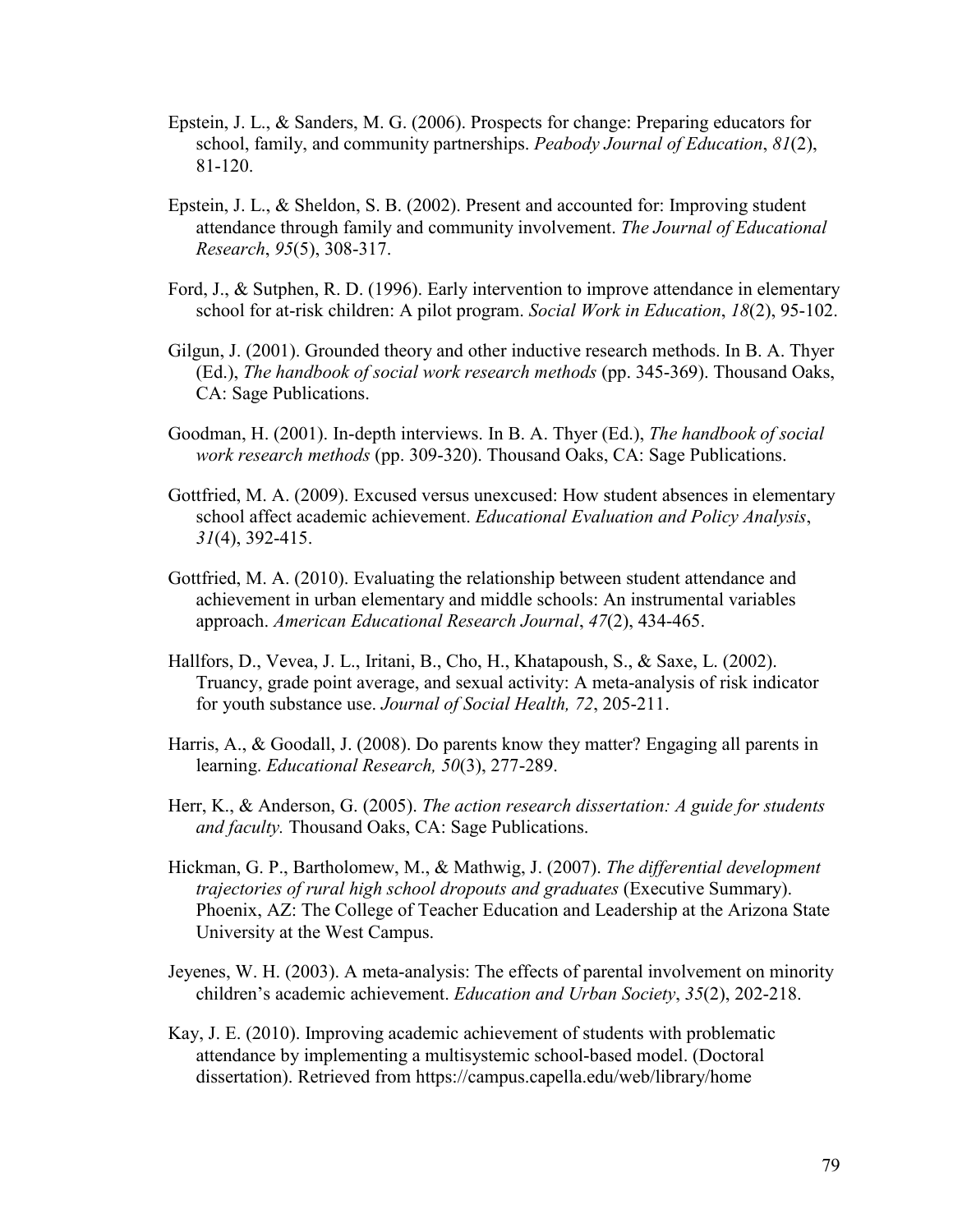- Kvale, S., & Brinkmann, S. (1996). *Interviews: An introduction to qualitative research interviewing.* Thousand Oaks, CA: Sage Publications.
- Lamdin, D. J. (1996). Evidence of student attendance as an independent variable in education production functions. *The Journal of Educational Research*, *89*(3), 155- 162.
- Lee, S. (1994). *Family-school connections and students' education: Continuity and change of family involvement from the middle grades to high school* (Unpublished doctoral dissertation). Johns Hopkins University, Baltimore, MD.
- Lehr, C. A., Sinclair, M. F., & Christenson, S. L. (2004). Addressing student engagement and truancy prevention during the elementary school years: A replication study of the Check & Connect model. *Journal of Education For Students Placed At Risk*, *9*(3), 279-301.
- Marburger. D. R. (2006). Does mandatory attendance improve student performance? *The Journal of Economic Education*, *37*(2), 148-155.
- Martinez, J. (2004, February 23). *Parental involvement: Key to student achievement.* National Center for School Engagement at the Colorado Foundation for Families and Children. Retrieved from [http://www.schoolengagement.org/TruancypreventionRegistry/Admin/Resources/R](http://www.schoolengagement.org/TruancypreventionRegistry/Admin/Resources/)es ources/ParentalInvolvementKeyToStudentAchievement.pdf
- Maxwell, J. (2005). *Qualitative research design: An interactive approach* (2nd ed.). Thousand Oaks, CA: Sage Publications.
- McCluskey, C., Bynum, T. S., & Patchin, J. W. (2004). Reducing chronic absenteeism: An assessment of an early truancy initiative. *Crime and Delinquency, 50*(2), 214-234.
- McNeal, R. B. (1999). Parental involvement as social capital: Differential effectiveness on science achievement, truancy, and dropping out. *Social Forces, 78*, 117-144.
- No Child Left Behind Act of 2001, Pub. L. No. 107-110, 115 Stat 1425.
- Ouellette, P. M., & Wilkerson, D. (2008). "They won't come": Increasing parent involvement in parent management training programs for at-risk youths in schools. *School Social Work Journal, 32*(2), 39-53.
- Patton, M. L. (2009). *Understanding research methods: An overview of the essentials*  (7th ed.). Glendale, CA: Pyrczak Publishing.
- Patton, M. Q. (1990). *Qualitative evaluation and research methods* (2nd ed.). Newbury Park, CA: Sage Publications.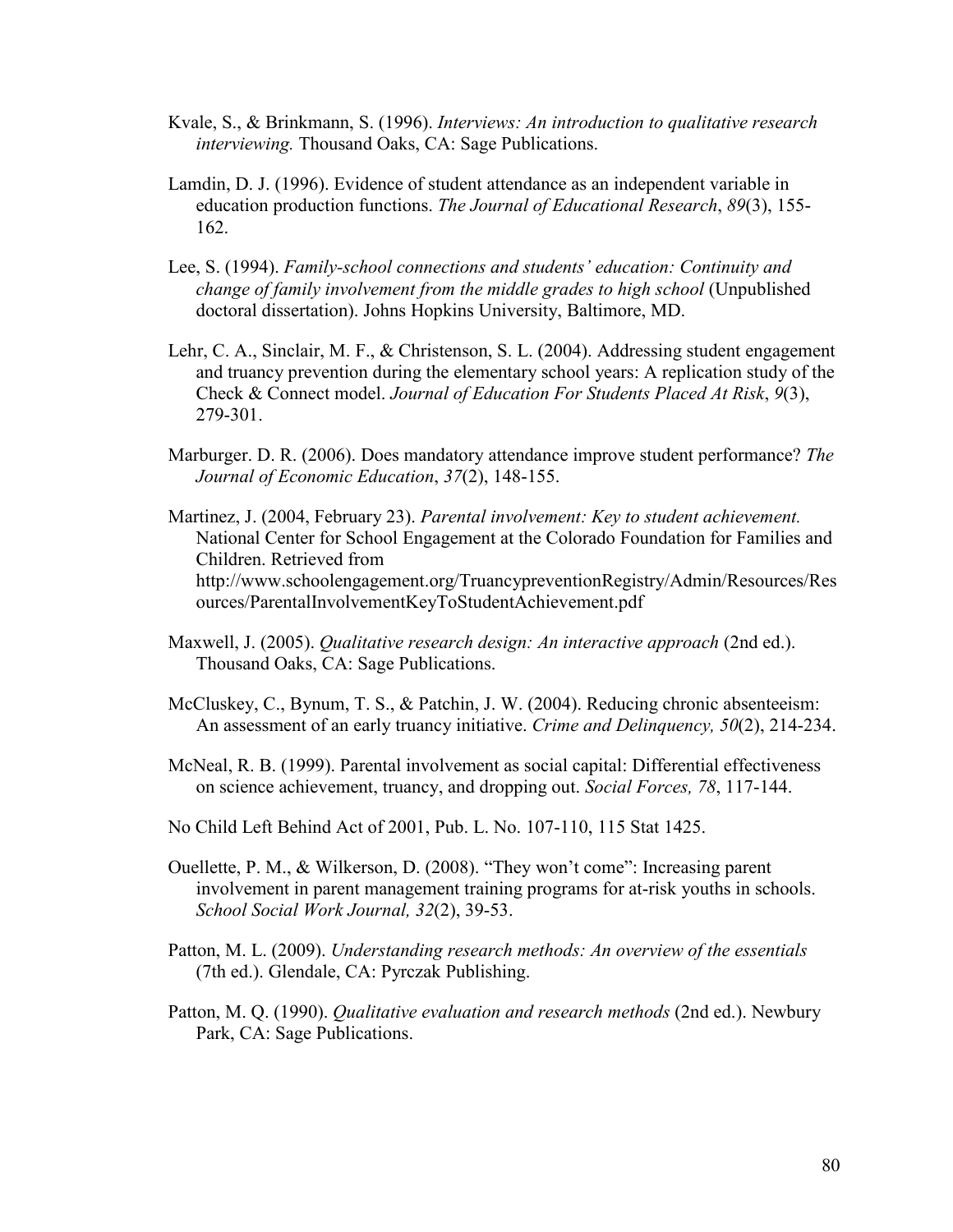- Railsback, J. (2004, June). *Increasing student attendance: Strategies from research and practice.* Portland, OR: Northwest Regional Educational Laboratory. Retrieved from http://search.proquest.com/docview/62116746?accountid=27700
- Reid, K. (2006a). An evaluation of the views of secondary staff towards school attendance issues. *Oxford Review of Education, 32*(3), 303-324.
- Roberts, C. (2004). *The dissertation journey: A practical and comprehensive guide to planning, writing, and defending your dissertation.* Thousand Oaks, CA: Corwin Press.
- Roby, D. E. (2004). Research on school attendance and student achievement: A study of Ohio schools. *Education Research Quarterly*, *28*(1), 3-14.
- Romero, M., & Lee, Y. (2007). *A national portrait of chronic absenteeism in the early grades.* New York, NY: The National Center for Children in Poverty.
- Schoeneberger, J. (2011). Longitudinal attendance patterns: Developing high school dropouts. *The Clearing House: A Journal of Educational Strategies, Issues and Ideas, 85*(1), 7-14.
- Sheldon, S. B. (2005). Testing a structural equation model of partnership program implementation and parent involvement. *The Elementary School Journal*, *106*(2), 171-187.
- Sheldon, S. B. (2007). Improving student attendance with school, family, and community partnerships. *The Journal of Educational Research*, *100*(5), 267-275.
- Sheldon, S. B., & Epstein, J. L. (2002). Improving student behavior and school discipline with family and community involvement. *Education and Urban Society, 35*, 4-26.
- Sheldon, S. B., & Epstein, J. L. (2004). Getting students to school: Using family and community involvement to reduce chronic absenteeism. *School Community Journal*, *14*, 39-56*.*
- Smink, J., & Reimer, M. S. (2005). *Fifteen effective strategies for improving student attendance and truancy prevention.* Clemson, SC: National Dropout Prevention Center/Network.
- Van Voorhis, F., & Sheldon, S. (2004). Principals' roles in the development of US programs of school, family, and community partnerships. *International Journal of Educational Research*, *41*, 55-70.
- Willis, G. B. (1999, August). *Cognitive interviewing: A "how to" guide*. Paper presented at the 1999 meeting of the American Statistical Association, Baltimore, MD.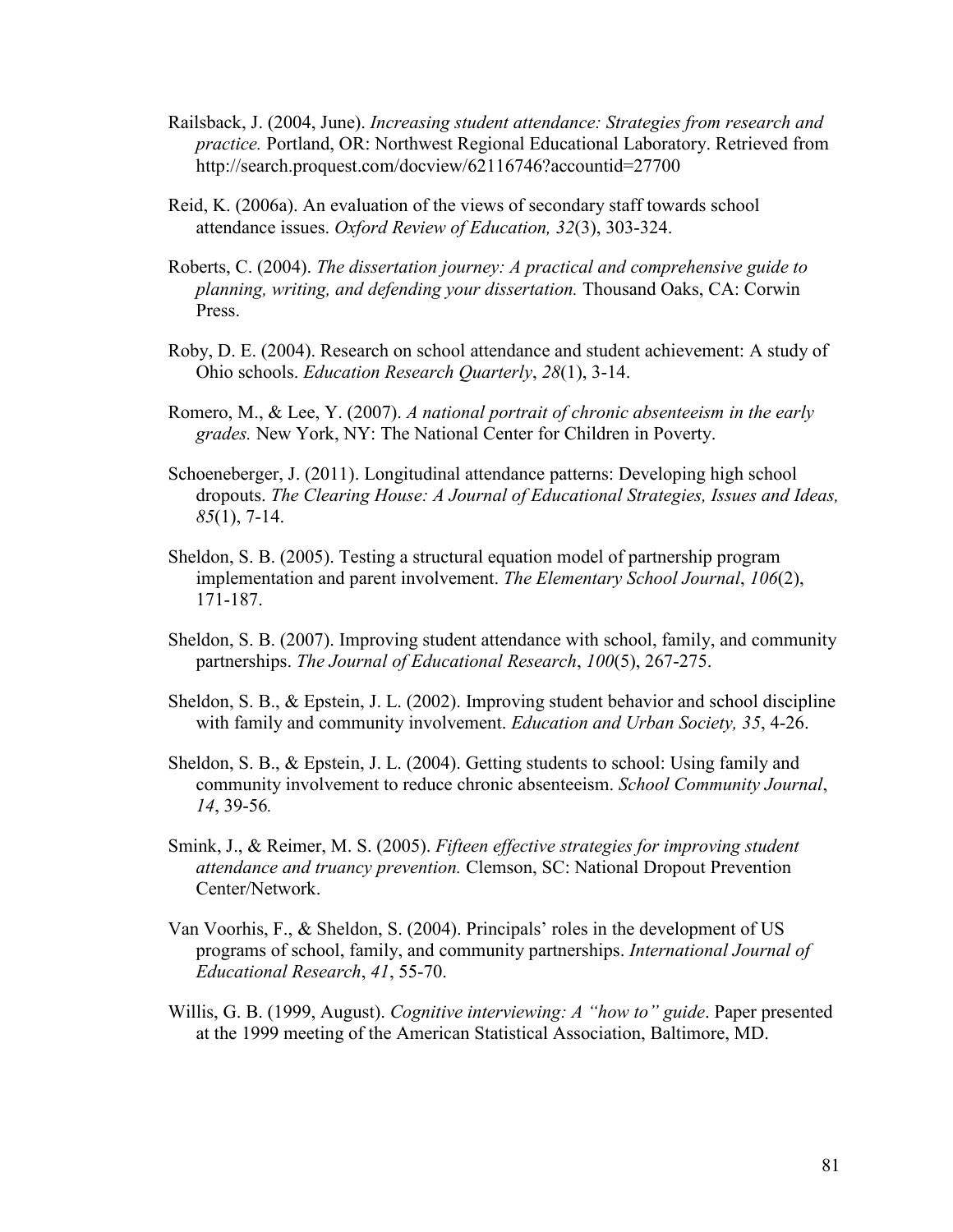# **Appendix A**

# Informed Consent Form

# St. John Fisher College<br>INFORMED CONSENT FORM

| Title of study:                                                                                                                      |                                          | <u>omprehensive Approach to Improving Stutent Attendonce</u>       |  |  |
|--------------------------------------------------------------------------------------------------------------------------------------|------------------------------------------|--------------------------------------------------------------------|--|--|
| Name(s) of researcher(s):                                                                                                            |                                          |                                                                    |  |  |
| Faculty Supervisor:                                                                                                                  |                                          | Dr. SUSQN SchriftZ phone for further information: (585) 385 - 7296 |  |  |
| Purpose of study:                                                                                                                    |                                          | Le purpose of this research is to seek methods                     |  |  |
| sanjelementary school.                                                                                                               |                                          | increase the daily student attendance rates within on              |  |  |
| Place of study: Place                                                                                                                |                                          | ochester City School Districtength of participation: 1.5 hours     |  |  |
| Risks and benefits: The expected risks and benefits of participation in this study are explained below:                              |                                          |                                                                    |  |  |
| risks and tenefits are attached                                                                                                      |                                          |                                                                    |  |  |
|                                                                                                                                      |                                          |                                                                    |  |  |
| Method for protecting confidentiality/privacy: TIPOSE SEE the attachment                                                             |                                          |                                                                    |  |  |
| As a research participant, you have the right to:<br>Your rights:                                                                    |                                          |                                                                    |  |  |
| Have the purpose of the study, and the expected risks and benefits fully explained to you<br>1.<br>before you choose to participate. |                                          |                                                                    |  |  |
| Withdraw from participation at any time without penalty.<br>2.                                                                       |                                          |                                                                    |  |  |
| Refuse to answer a particular question without penalty.<br>3.                                                                        |                                          |                                                                    |  |  |
| Be informed of appropriate alternative procedures or courses of treatment, if any, that<br>4.<br>might be advantageous to you.       |                                          |                                                                    |  |  |
| 5.                                                                                                                                   | Be informed of the results of the study. |                                                                    |  |  |
| I have read the above, received a copy of this form, and I agree to participate in the above-named study.                            |                                          |                                                                    |  |  |
| Print name (Participant)                                                                                                             | Signature                                | Date                                                               |  |  |

Print name (Investigator) Signature Date

If you have any further questions regarding this study, please contact the researcher listed above. If you<br>experience emotional or physical discomfort due to participation in this study, please contact the Office of<br>Academ

The Institutional Review Board (IRB) of St. John Fisher College has reviewed this project. For any concerns regarding confidentiality, please call Jill Rathbun 585-385-8012. She will direct your call to a member of the IRB

Revision 9/01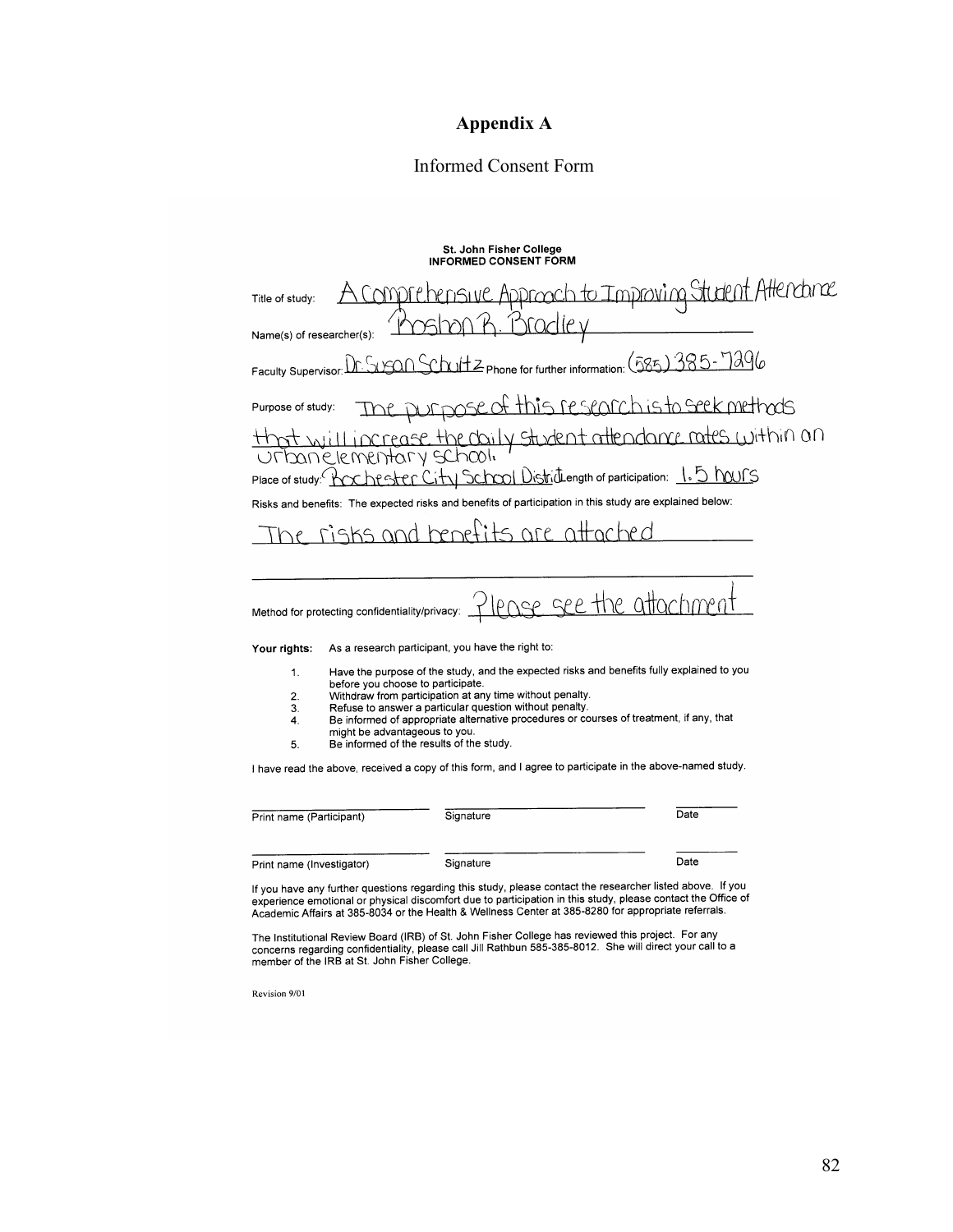## **Appendix B**

# **Face-to-Face or Participant Interview Questionnaire**

- 1. Can you share a little about your experience with the city school district?
- 2. How many children do you have in the city school district?
- 3. What is your highest level of education?
- 4. On a scale from 1-10 with ten having perfect attendance and a one being that your child never attends school, where would you rate your child/children daily attendance rate?
- 5. Tell me about the support that you receive from your child's school?
- 6. Are you treated with respect by the school's administration? Can you give me an example?
- 7. Do you feel that teachers are polite and respectful to children and parents? Can you give me an example?
- 8. Do you see attendance as being an issue in your child's school? If so, how?
- 9. Do you feel that student attendance is an important aspect to your child's academic success? Why?
- 10. How was your attendance when you attended school growing up? Were there any barriers that you faced as a youth attending school?
- 11. If you could change anything about your attendance in your educational experience what would you have changed?
- 12. What are some of the barriers that parents today face in regards to their child's daily attendance rate?